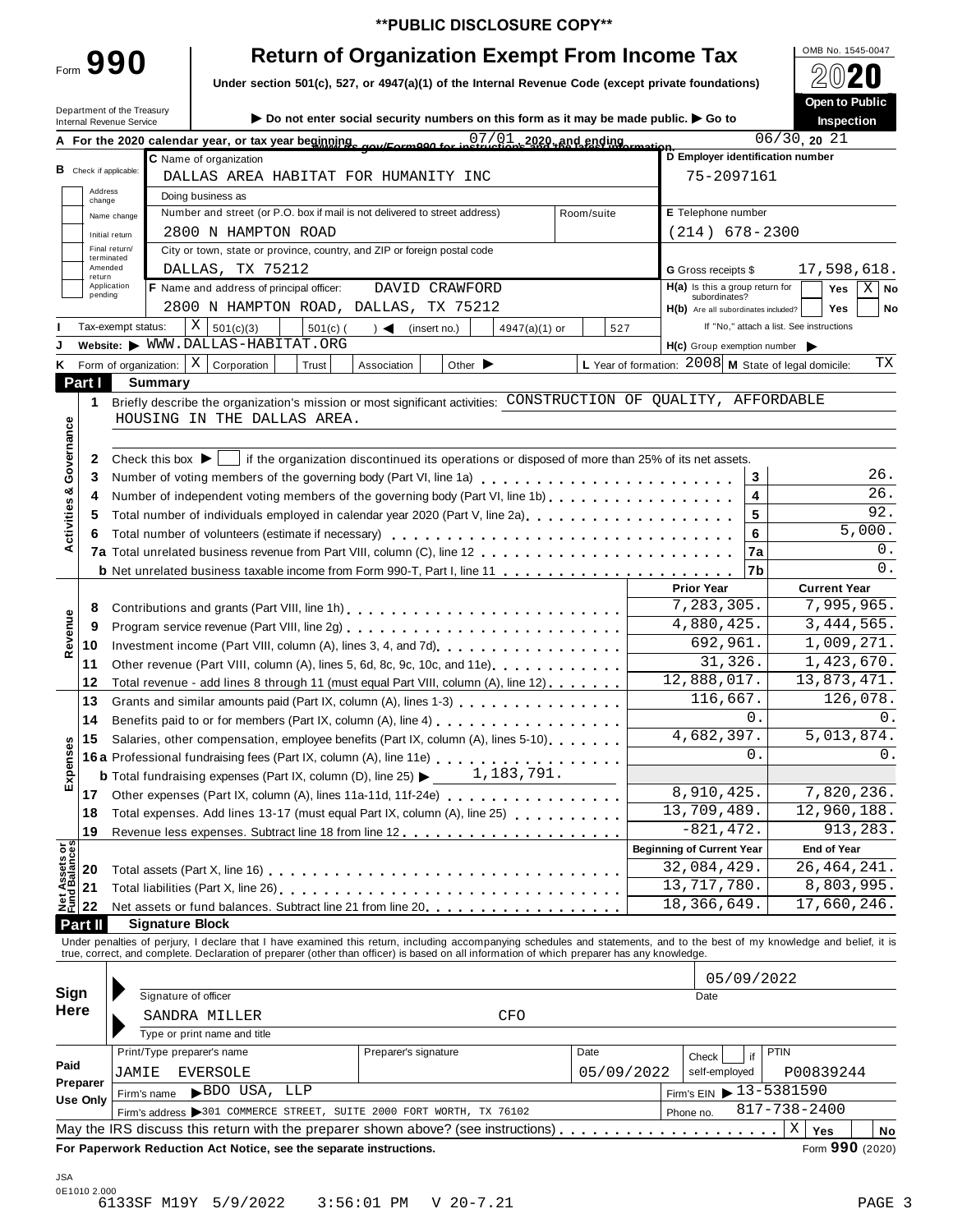| Form 990 (2020)<br>Part III<br><b>Statement of Program Service Accomplishments</b><br>Briefly describe the organization's mission:<br>1<br>DALLAS AREA HABITAT FOR HUMANITY, INC. IS A NONDENOMINATIONAL<br>CHRISTIAN NOT-FOR-PROFIT ORGANIZATION WHOSE PURPOSE IS TO SPONSOR<br>SPECIFIC PROJECTS IN HABITAT DEVELOPMENT FOR THE DALLAS, TEXAS AREA.<br>MODEST BUT ADEQUATE HOUSING, NEW OR REHABILITATED IS SOLD TO<br>2 Did the organization undertake any significant program services during the year which were not listed on the<br>$\vert X \vert$<br><b>Yes</b><br>If "Yes," describe these new services on Schedule O.<br>3 Did the organization cease conducting, or make significant changes in how it conducts, any program<br>$X \mid No$<br><b>Yes</b><br>If "Yes," describe these changes on Schedule O.<br>4 Describe the organization's program service accomplishments for each of its three largest program services, as measured by<br>expenses. Section $501(c)(3)$ and $501(c)(4)$ organizations are required to report the amount of grants and allocations to others,<br>the total expenses, and revenue, if any, for each program service reported.<br>4a (Code:<br>(Expenses \$ $8,516,160$ . including grants of \$ $126,078$ . ) (Revenue \$ $3,527,606$ . )<br>OUR VISION STATEMENT IS "A WORLD WHERE EVERYONE HAS A DECENT PLACE<br>TO LIVE."<br>OUR MISSION IS TO SEEK TO PUT GOD'S LOVE INTO ACTION,<br>HABITAT FOR HUMANITY BRINGS PEOPLE TOGETHER TO BUILD HOMES,<br>OUR CORE BELIEF IS THAT MORE THAN A ROOF,<br>COMMUNITIES AND HOPE.<br>HOMEOWNERSHIP IS A CATALYST FOR TRANSFORMING OUR COMMUNITIES,<br>BUILDING FINANCIAL STABILITY FOR GENERATIONS, AND PRIMING THE<br>NEIGHBORHOOD FOR ECONOMIC DEVELOPMENT.<br>$(Ex)$ (Expenses $$$<br>including grants of $\$$ (Revenue $\$$<br>4b (Code:<br>including grants of \$<br>) (Expenses \$<br>) (Revenue \$<br>4c (Code:<br>4d Other program services (Describe on Schedule O.)<br>(Expenses \$<br>) (Revenue \$<br>including grants of \$<br>8,516,160.<br>4e Total program service expenses | DALLAS AREA HABITAT FOR HUMANITY INC | 75-2097161      |
|--------------------------------------------------------------------------------------------------------------------------------------------------------------------------------------------------------------------------------------------------------------------------------------------------------------------------------------------------------------------------------------------------------------------------------------------------------------------------------------------------------------------------------------------------------------------------------------------------------------------------------------------------------------------------------------------------------------------------------------------------------------------------------------------------------------------------------------------------------------------------------------------------------------------------------------------------------------------------------------------------------------------------------------------------------------------------------------------------------------------------------------------------------------------------------------------------------------------------------------------------------------------------------------------------------------------------------------------------------------------------------------------------------------------------------------------------------------------------------------------------------------------------------------------------------------------------------------------------------------------------------------------------------------------------------------------------------------------------------------------------------------------------------------------------------------------------------------------------------------------------------------------------------------------------------------------------------------------------------------------------------------------------------------------------------------------------------------|--------------------------------------|-----------------|
|                                                                                                                                                                                                                                                                                                                                                                                                                                                                                                                                                                                                                                                                                                                                                                                                                                                                                                                                                                                                                                                                                                                                                                                                                                                                                                                                                                                                                                                                                                                                                                                                                                                                                                                                                                                                                                                                                                                                                                                                                                                                                      |                                      | Page 2          |
|                                                                                                                                                                                                                                                                                                                                                                                                                                                                                                                                                                                                                                                                                                                                                                                                                                                                                                                                                                                                                                                                                                                                                                                                                                                                                                                                                                                                                                                                                                                                                                                                                                                                                                                                                                                                                                                                                                                                                                                                                                                                                      |                                      | $\mathbf{X}$    |
|                                                                                                                                                                                                                                                                                                                                                                                                                                                                                                                                                                                                                                                                                                                                                                                                                                                                                                                                                                                                                                                                                                                                                                                                                                                                                                                                                                                                                                                                                                                                                                                                                                                                                                                                                                                                                                                                                                                                                                                                                                                                                      |                                      |                 |
|                                                                                                                                                                                                                                                                                                                                                                                                                                                                                                                                                                                                                                                                                                                                                                                                                                                                                                                                                                                                                                                                                                                                                                                                                                                                                                                                                                                                                                                                                                                                                                                                                                                                                                                                                                                                                                                                                                                                                                                                                                                                                      |                                      |                 |
|                                                                                                                                                                                                                                                                                                                                                                                                                                                                                                                                                                                                                                                                                                                                                                                                                                                                                                                                                                                                                                                                                                                                                                                                                                                                                                                                                                                                                                                                                                                                                                                                                                                                                                                                                                                                                                                                                                                                                                                                                                                                                      |                                      |                 |
|                                                                                                                                                                                                                                                                                                                                                                                                                                                                                                                                                                                                                                                                                                                                                                                                                                                                                                                                                                                                                                                                                                                                                                                                                                                                                                                                                                                                                                                                                                                                                                                                                                                                                                                                                                                                                                                                                                                                                                                                                                                                                      |                                      |                 |
|                                                                                                                                                                                                                                                                                                                                                                                                                                                                                                                                                                                                                                                                                                                                                                                                                                                                                                                                                                                                                                                                                                                                                                                                                                                                                                                                                                                                                                                                                                                                                                                                                                                                                                                                                                                                                                                                                                                                                                                                                                                                                      |                                      |                 |
|                                                                                                                                                                                                                                                                                                                                                                                                                                                                                                                                                                                                                                                                                                                                                                                                                                                                                                                                                                                                                                                                                                                                                                                                                                                                                                                                                                                                                                                                                                                                                                                                                                                                                                                                                                                                                                                                                                                                                                                                                                                                                      |                                      | No              |
|                                                                                                                                                                                                                                                                                                                                                                                                                                                                                                                                                                                                                                                                                                                                                                                                                                                                                                                                                                                                                                                                                                                                                                                                                                                                                                                                                                                                                                                                                                                                                                                                                                                                                                                                                                                                                                                                                                                                                                                                                                                                                      |                                      |                 |
|                                                                                                                                                                                                                                                                                                                                                                                                                                                                                                                                                                                                                                                                                                                                                                                                                                                                                                                                                                                                                                                                                                                                                                                                                                                                                                                                                                                                                                                                                                                                                                                                                                                                                                                                                                                                                                                                                                                                                                                                                                                                                      |                                      |                 |
|                                                                                                                                                                                                                                                                                                                                                                                                                                                                                                                                                                                                                                                                                                                                                                                                                                                                                                                                                                                                                                                                                                                                                                                                                                                                                                                                                                                                                                                                                                                                                                                                                                                                                                                                                                                                                                                                                                                                                                                                                                                                                      |                                      |                 |
|                                                                                                                                                                                                                                                                                                                                                                                                                                                                                                                                                                                                                                                                                                                                                                                                                                                                                                                                                                                                                                                                                                                                                                                                                                                                                                                                                                                                                                                                                                                                                                                                                                                                                                                                                                                                                                                                                                                                                                                                                                                                                      |                                      |                 |
|                                                                                                                                                                                                                                                                                                                                                                                                                                                                                                                                                                                                                                                                                                                                                                                                                                                                                                                                                                                                                                                                                                                                                                                                                                                                                                                                                                                                                                                                                                                                                                                                                                                                                                                                                                                                                                                                                                                                                                                                                                                                                      |                                      |                 |
|                                                                                                                                                                                                                                                                                                                                                                                                                                                                                                                                                                                                                                                                                                                                                                                                                                                                                                                                                                                                                                                                                                                                                                                                                                                                                                                                                                                                                                                                                                                                                                                                                                                                                                                                                                                                                                                                                                                                                                                                                                                                                      |                                      |                 |
|                                                                                                                                                                                                                                                                                                                                                                                                                                                                                                                                                                                                                                                                                                                                                                                                                                                                                                                                                                                                                                                                                                                                                                                                                                                                                                                                                                                                                                                                                                                                                                                                                                                                                                                                                                                                                                                                                                                                                                                                                                                                                      |                                      |                 |
|                                                                                                                                                                                                                                                                                                                                                                                                                                                                                                                                                                                                                                                                                                                                                                                                                                                                                                                                                                                                                                                                                                                                                                                                                                                                                                                                                                                                                                                                                                                                                                                                                                                                                                                                                                                                                                                                                                                                                                                                                                                                                      |                                      |                 |
|                                                                                                                                                                                                                                                                                                                                                                                                                                                                                                                                                                                                                                                                                                                                                                                                                                                                                                                                                                                                                                                                                                                                                                                                                                                                                                                                                                                                                                                                                                                                                                                                                                                                                                                                                                                                                                                                                                                                                                                                                                                                                      |                                      |                 |
|                                                                                                                                                                                                                                                                                                                                                                                                                                                                                                                                                                                                                                                                                                                                                                                                                                                                                                                                                                                                                                                                                                                                                                                                                                                                                                                                                                                                                                                                                                                                                                                                                                                                                                                                                                                                                                                                                                                                                                                                                                                                                      |                                      |                 |
|                                                                                                                                                                                                                                                                                                                                                                                                                                                                                                                                                                                                                                                                                                                                                                                                                                                                                                                                                                                                                                                                                                                                                                                                                                                                                                                                                                                                                                                                                                                                                                                                                                                                                                                                                                                                                                                                                                                                                                                                                                                                                      |                                      |                 |
|                                                                                                                                                                                                                                                                                                                                                                                                                                                                                                                                                                                                                                                                                                                                                                                                                                                                                                                                                                                                                                                                                                                                                                                                                                                                                                                                                                                                                                                                                                                                                                                                                                                                                                                                                                                                                                                                                                                                                                                                                                                                                      |                                      |                 |
|                                                                                                                                                                                                                                                                                                                                                                                                                                                                                                                                                                                                                                                                                                                                                                                                                                                                                                                                                                                                                                                                                                                                                                                                                                                                                                                                                                                                                                                                                                                                                                                                                                                                                                                                                                                                                                                                                                                                                                                                                                                                                      |                                      |                 |
|                                                                                                                                                                                                                                                                                                                                                                                                                                                                                                                                                                                                                                                                                                                                                                                                                                                                                                                                                                                                                                                                                                                                                                                                                                                                                                                                                                                                                                                                                                                                                                                                                                                                                                                                                                                                                                                                                                                                                                                                                                                                                      |                                      |                 |
|                                                                                                                                                                                                                                                                                                                                                                                                                                                                                                                                                                                                                                                                                                                                                                                                                                                                                                                                                                                                                                                                                                                                                                                                                                                                                                                                                                                                                                                                                                                                                                                                                                                                                                                                                                                                                                                                                                                                                                                                                                                                                      |                                      |                 |
|                                                                                                                                                                                                                                                                                                                                                                                                                                                                                                                                                                                                                                                                                                                                                                                                                                                                                                                                                                                                                                                                                                                                                                                                                                                                                                                                                                                                                                                                                                                                                                                                                                                                                                                                                                                                                                                                                                                                                                                                                                                                                      |                                      |                 |
| <b>JSA</b><br>0E1020 1.000                                                                                                                                                                                                                                                                                                                                                                                                                                                                                                                                                                                                                                                                                                                                                                                                                                                                                                                                                                                                                                                                                                                                                                                                                                                                                                                                                                                                                                                                                                                                                                                                                                                                                                                                                                                                                                                                                                                                                                                                                                                           |                                      | Form 990 (2020) |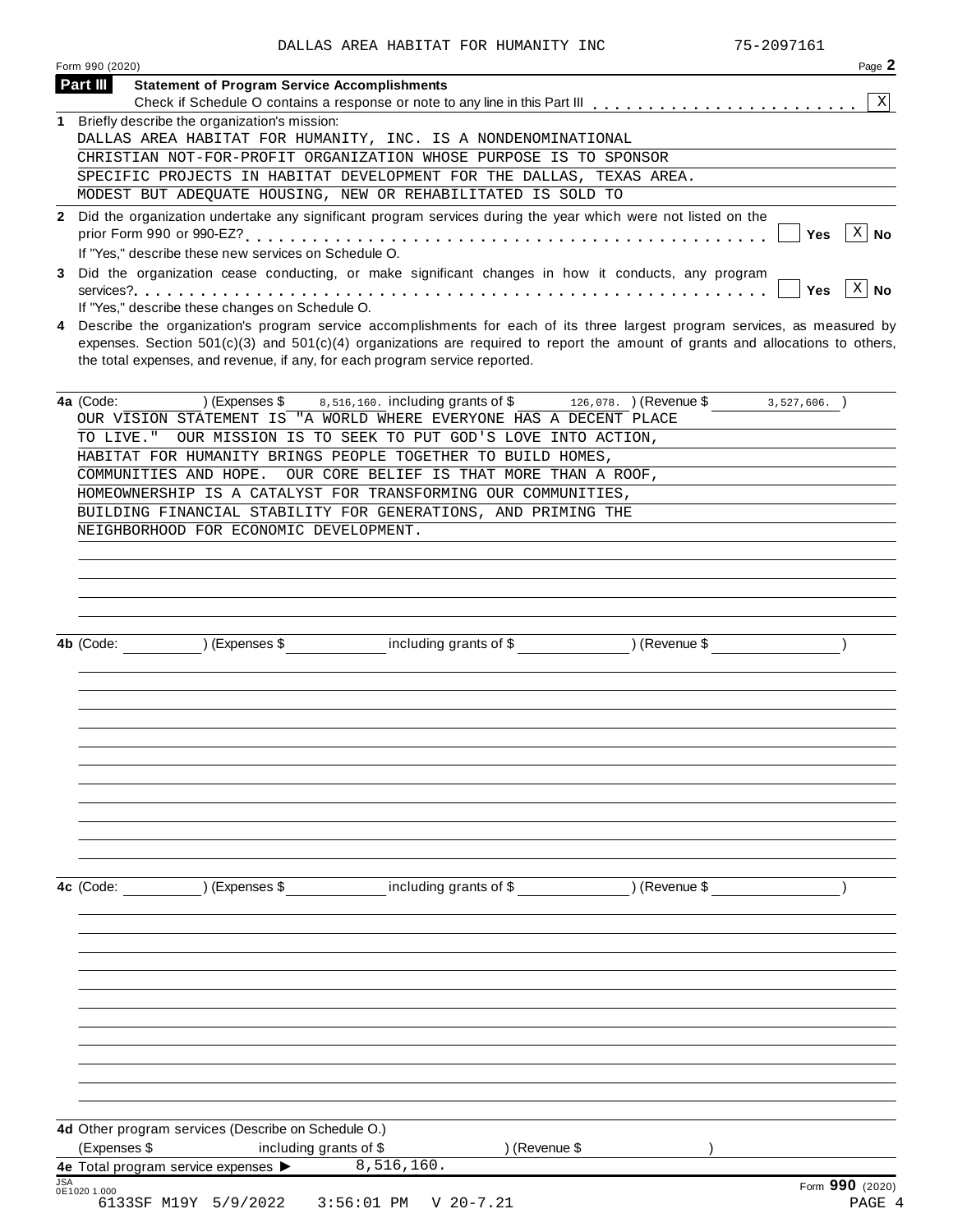| Part IV      | <b>Checklist of Required Schedules</b>                                                                                                                                                                                       |                 |             |        |
|--------------|------------------------------------------------------------------------------------------------------------------------------------------------------------------------------------------------------------------------------|-----------------|-------------|--------|
|              |                                                                                                                                                                                                                              |                 | Yes         | No     |
| 1            | Is the organization described in section $501(c)(3)$ or $4947(a)(1)$ (other than a private foundation)? If "Yes,"                                                                                                            |                 |             |        |
|              |                                                                                                                                                                                                                              | 1               | Χ           |        |
| $\mathbf{2}$ | Is the organization required to complete Schedule B, Schedule of Contributors See instructions?                                                                                                                              | $\mathbf{2}$    | $\mathbf X$ |        |
| 3            | Did the organization engage in direct or indirect political campaign activities on behalf of or in opposition to                                                                                                             |                 |             |        |
|              | candidates for public office? If "Yes," complete Schedule C, Part I.                                                                                                                                                         | 3               |             | Χ      |
| 4            | Section 501(c)(3) organizations. Did the organization engage in lobbying activities, or have a section 501(h)                                                                                                                |                 |             |        |
|              |                                                                                                                                                                                                                              | 4               |             | X      |
| 5            | Is the organization a section $501(c)(4)$ , $501(c)(5)$ , or $501(c)(6)$ organization that receives membership dues,                                                                                                         |                 |             |        |
|              | assessments, or similar amounts as defined in Revenue Procedure 98-19? If "Yes," complete Schedule C, Part III                                                                                                               | 5               |             | Χ      |
| 6            | Did the organization maintain any donor advised funds or any similar funds or accounts for which donors                                                                                                                      |                 |             |        |
|              | have the right to provide advice on the distribution or investment of amounts in such funds or accounts? If                                                                                                                  |                 |             | X      |
|              | Did the organization receive or hold a conservation easement, including easements to preserve open space,                                                                                                                    | 6               |             |        |
| 7            |                                                                                                                                                                                                                              | $\overline{7}$  |             | Χ      |
|              | the environment, historic land areas, or historic structures? If "Yes," complete Schedule D, Part II.<br>Did the organization maintain collections of works of art, historical treasures, or other similar assets? If "Yes," |                 |             |        |
| 8            |                                                                                                                                                                                                                              | 8               |             | Χ      |
| 9            | Did the organization report an amount in Part X, line 21, for escrow or custodial account liability, serve as a                                                                                                              |                 |             |        |
|              | custodian for amounts not listed in Part X; or provide credit counseling, debt management, credit repair, or                                                                                                                 |                 |             |        |
|              |                                                                                                                                                                                                                              | 9               |             | X      |
| 10           | Did the organization, directly or through a related organization, hold assets in donor-restricted endowments                                                                                                                 |                 |             |        |
|              |                                                                                                                                                                                                                              | 10              |             | Χ      |
| 11           | If the organization's answer to any of the following questions is "Yes," then complete Schedule D, Parts VI,                                                                                                                 |                 |             |        |
|              | VII, VIII, IX, or X as applicable.                                                                                                                                                                                           |                 |             |        |
|              | a Did the organization report an amount for land, buildings, and equipment in Part X, line 10? If "Yes,"                                                                                                                     |                 |             |        |
|              |                                                                                                                                                                                                                              | 11a             | Χ           |        |
|              | <b>b</b> Did the organization report an amount for investments-other securities in Part X, line 12, that is 5% or more                                                                                                       |                 |             |        |
|              | of its total assets reported in Part X, line 16? If "Yes," complete Schedule D, Part VII                                                                                                                                     | 11 <sub>b</sub> |             | Χ      |
|              | c Did the organization report an amount for investments-program related in Part X, line 13, that is 5% or more                                                                                                               |                 |             |        |
|              | of its total assets reported in Part X, line 16? If "Yes," complete Schedule D, Part VIII                                                                                                                                    | 11c             |             | Χ      |
|              | d Did the organization report an amount for other assets in Part X, line 15, that is 5% or more of its total assets                                                                                                          |                 |             |        |
|              | reported in Part X, line 16? If "Yes," complete Schedule D, Part IX.                                                                                                                                                         | 11d             | Χ           |        |
|              | e Did the organization report an amount for other liabilities in Part X, line 25? If "Yes," complete Schedule D, Part X                                                                                                      | 11e             | Χ           |        |
| f            | Did the organization's separate or consolidated financial statements for the tax year include a footnote that addresses                                                                                                      |                 |             |        |
|              | the organization's liability for uncertain tax positions under FIN 48 (ASC 740)? If "Yes," complete Schedule D, Part X                                                                                                       | 11f             | Χ           |        |
|              | 12a Did the organization obtain separate, independent audited financial statements for the tax year? If "Yes," complete                                                                                                      |                 |             |        |
|              |                                                                                                                                                                                                                              | 12a             |             | Χ      |
|              | <b>b</b> Was the organization included in consolidated, independent audited financial statements for the tax year? If                                                                                                        |                 |             |        |
|              | "Yes," and if the organization answered "No" to line 12a, then completing Schedule D, Parts XI and XII is optional                                                                                                           | 12 <sub>b</sub> | Χ           |        |
| 13           | Is the organization a school described in section $170(b)(1)(A)(ii)$ ? If "Yes," complete Schedule E.                                                                                                                        | 13              |             | Χ<br>Χ |
|              | 14a Did the organization maintain an office, employees, or agents outside of the United States?.                                                                                                                             | 14a             |             |        |
|              | <b>b</b> Did the organization have aggregate revenues or expenses of more than \$10,000 from grantmaking,                                                                                                                    |                 |             |        |
|              | fundraising, business, investment, and program service activities outside the United States, or aggregate<br>foreign investments valued at \$100,000 or more? If "Yes," complete Schedule F, Parts I and IV                  | 14b             |             | Χ      |
| 15           | Did the organization report on Part IX, column (A), line 3, more than \$5,000 of grants or other assistance to or                                                                                                            |                 |             |        |
|              |                                                                                                                                                                                                                              | 15              |             | Χ      |
| 16           | Did the organization report on Part IX, column (A), line 3, more than \$5,000 of aggregate grants or other                                                                                                                   |                 |             |        |
|              | assistance to or for foreign individuals? If "Yes," complete Schedule F, Parts III and IV                                                                                                                                    | 16              |             | Χ      |
| 17           | Did the organization report a total of more than \$15,000 of expenses for professional fundraising services on                                                                                                               |                 |             |        |
|              | Part IX, column (A), lines 6 and 11e? If "Yes," complete Schedule G, Part I See instructions                                                                                                                                 | 17              |             | Χ      |
| 18           | Did the organization report more than \$15,000 total of fundraising event gross income and contributions on                                                                                                                  |                 |             |        |
|              |                                                                                                                                                                                                                              | 18              |             | Χ      |
| 19           | Did the organization report more than \$15,000 of gross income from gaming activities on Part VIII, line 9a?                                                                                                                 |                 |             |        |
|              |                                                                                                                                                                                                                              | 19              |             | Χ      |
|              | 20a Did the organization operate one or more hospital facilities? If "Yes," complete Schedule H                                                                                                                              | 20a             |             | Χ      |
|              | <b>b</b> If "Yes" to line 20a, did the organization attach a copy of its audited financial statements to this return?                                                                                                        | 20 <sub>b</sub> |             |        |
| 21           | Did the organization report more than \$5,000 of grants or other assistance to any domestic organization or                                                                                                                  |                 |             |        |
|              |                                                                                                                                                                                                                              |                 | Χ           |        |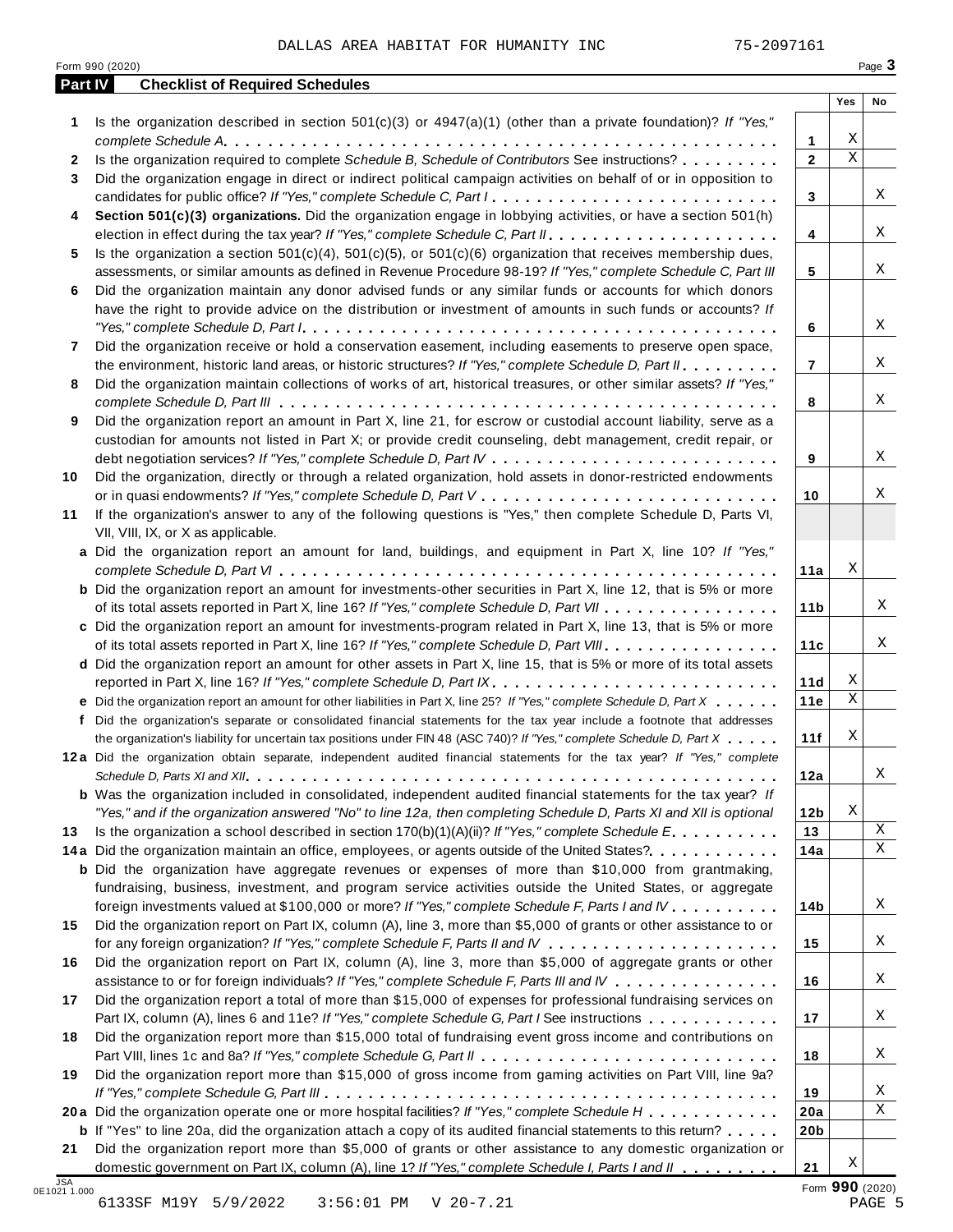Form <sup>990</sup> (2020) Page **4**

|                            | <b>Part IV</b> Checklist of Required Schedules (continued)                                                                  |                 |                 |             |
|----------------------------|-----------------------------------------------------------------------------------------------------------------------------|-----------------|-----------------|-------------|
|                            |                                                                                                                             |                 | Yes             | No          |
| 22                         | Did the organization report more than \$5,000 of grants or other assistance to or for domestic individuals on               |                 |                 |             |
|                            | Part IX, column (A), line 2? If "Yes," complete Schedule I, Parts I and III                                                 | 22              |                 | Χ           |
| 23                         | Did the organization answer "Yes" to Part VII, Section A, line 3, 4, or 5 about compensation of the                         |                 |                 |             |
|                            | organization's current and former officers, directors, trustees, key employees, and highest compensated                     |                 |                 |             |
|                            |                                                                                                                             | 23              | Χ               |             |
|                            | 24a Did the organization have a tax-exempt bond issue with an outstanding principal amount of more than                     |                 |                 |             |
|                            | \$100,000 as of the last day of the year, that was issued after December 31, 2002? If "Yes," answer lines 24b               |                 |                 |             |
|                            |                                                                                                                             |                 |                 | Χ           |
|                            | <b>b</b> Did the organization invest any proceeds of tax-exempt bonds beyond a temporary period exception?                  | 24 <sub>b</sub> |                 |             |
|                            | c Did the organization maintain an escrow account other than a refunding escrow at any time during the year                 |                 |                 |             |
|                            |                                                                                                                             |                 |                 |             |
|                            | <b>d</b> Did the organization act as an "on behalf of" issuer for bonds outstanding at any time during the year? 24d        |                 |                 |             |
|                            | 25a Section 501(c)(3), 501(c)(4), and 501(c)(29) organizations. Did the organization engage in an excess benefit            |                 |                 |             |
|                            | transaction with a disqualified person during the year? If "Yes," complete Schedule L, Part $1, \ldots, \ldots, 125$ a      |                 |                 | Χ           |
|                            | <b>b</b> Is the organization aware that it engaged in an excess benefit transaction with a disqualified person in a prior   |                 |                 |             |
|                            | year, and that the transaction has not been reported on any of the organization's prior Forms 990 or 990-EZ?                |                 |                 |             |
|                            |                                                                                                                             |                 |                 | X           |
| 26                         | Did the organization report any amount on Part X, line 5 or 22, for receivables from or payables to any current             |                 |                 |             |
|                            | or former officer, director, trustee, key employee, creator or founder, substantial contributor, or 35%                     |                 |                 |             |
|                            | controlled entity or family member of any of these persons? If "Yes," complete Schedule L, Part II.                         | 26              |                 | Χ           |
| 27                         | Did the organization provide a grant or other assistance to any current or former officer, director, trustee, key           |                 |                 |             |
|                            | employee, creator or founder, substantial contributor or employee thereof, a grant selection committee                      |                 |                 |             |
|                            | member, or to a 35% controlled entity (including an employee thereof) or family member of any of these                      |                 |                 |             |
|                            |                                                                                                                             | 27              |                 | Χ           |
| 28                         | Was the organization a party to a business transaction with one of the following parties (see Schedule L,                   |                 |                 |             |
|                            | Part IV instructions, for applicable filing thresholds, conditions, and exceptions):                                        |                 |                 |             |
|                            | a A current or former officer, director, trustee, key employee, creator or founder, or substantial contributor? If          |                 |                 |             |
|                            |                                                                                                                             |                 |                 | Χ           |
|                            | <b>b</b> A family member of any individual described in line 28a? If "Yes," complete Schedule L, Part IV.                   | 28 <sub>b</sub> |                 | X           |
|                            | c A 35% controlled entity of one or more individuals and/or organizations described in lines 28a or 28b? If                 |                 |                 |             |
|                            |                                                                                                                             |                 |                 | Χ           |
|                            |                                                                                                                             | 28c             | X               |             |
| 29                         | Did the organization receive more than \$25,000 in non-cash contributions? If "Yes," complete Schedule M                    | 29              |                 |             |
| 30                         | Did the organization receive contributions of art, historical treasures, or other similar assets, or qualified              |                 |                 |             |
|                            |                                                                                                                             | 30              |                 | X           |
| 31                         | Did the organization liquidate, terminate, or dissolve and cease operations? If "Yes," complete Schedule N, Part I          | 31              |                 | $\mathbf X$ |
| 32                         | Did the organization sell, exchange, dispose of, or transfer more than 25% of its net assets? If "Yes,"                     |                 |                 |             |
|                            |                                                                                                                             | 32              |                 | Χ           |
| 33                         | Did the organization own 100% of an entity disregarded as separate from the organization under Regulations                  |                 |                 |             |
|                            | sections 301.7701-2 and 301.7701-3? If "Yes," complete Schedule R, Part $l_1, \ldots, l_l, l_l, \ldots, l_l, l_l, l_l, l_l$ | 33              | Χ               |             |
| 34                         | Was the organization related to any tax-exempt or taxable entity? If "Yes," complete Schedule R, Part II, III,              |                 |                 |             |
|                            |                                                                                                                             | 34              | Χ               |             |
|                            | 35a Did the organization have a controlled entity within the meaning of section 512(b)(13)?                                 | 35a             | Χ               |             |
|                            | <b>b</b> If "Yes" to line 35a, did the organization receive any payment from or engage in any transaction with a            |                 |                 |             |
|                            | controlled entity within the meaning of section 512(b)(13)? If "Yes," complete Schedule R, Part V, line 2                   | 35 <sub>b</sub> | Χ               |             |
| 36                         | Section 501(c)(3) organizations. Did the organization make any transfers to an exempt non-charitable                        |                 |                 |             |
|                            | related organization? If "Yes," complete Schedule R, Part V, line 2.                                                        | 36              |                 | Χ           |
| 37                         | Did the organization conduct more than 5% of its activities through an entity that is not a related organization            |                 |                 |             |
|                            | and that is treated as a partnership for federal income tax purposes? If "Yes," complete Schedule R, Part VI                | 37              |                 | Χ           |
| 38                         | Did the organization complete Schedule O and provide explanations in Schedule O for Part VI, lines 11b and                  |                 |                 |             |
|                            | 19? Note: All Form 990 filers are required to complete Schedule O.                                                          | 38              | Χ               |             |
| <b>Part V</b>              | <b>Statements Regarding Other IRS Filings and Tax Compliance</b>                                                            |                 |                 |             |
|                            | Check if Schedule O contains a response or note to any line in this Part V                                                  |                 |                 |             |
|                            |                                                                                                                             |                 | Yes             | No          |
|                            | 11<br>1a Enter the number reported in Box 3 of Form 1096. Enter -0- if not applicable   1a                                  |                 |                 |             |
|                            | 0.<br><b>b</b> Enter the number of Forms W-2G included in line 1a. Enter -0- if not applicable   1b                         |                 |                 |             |
|                            | c Did the organization comply with backup withholding rules for reportable payments to vendors and                          |                 |                 |             |
|                            |                                                                                                                             | 1c              | Χ               |             |
| <b>JSA</b><br>0E1030 1.000 |                                                                                                                             |                 | Form 990 (2020) |             |
|                            |                                                                                                                             |                 |                 |             |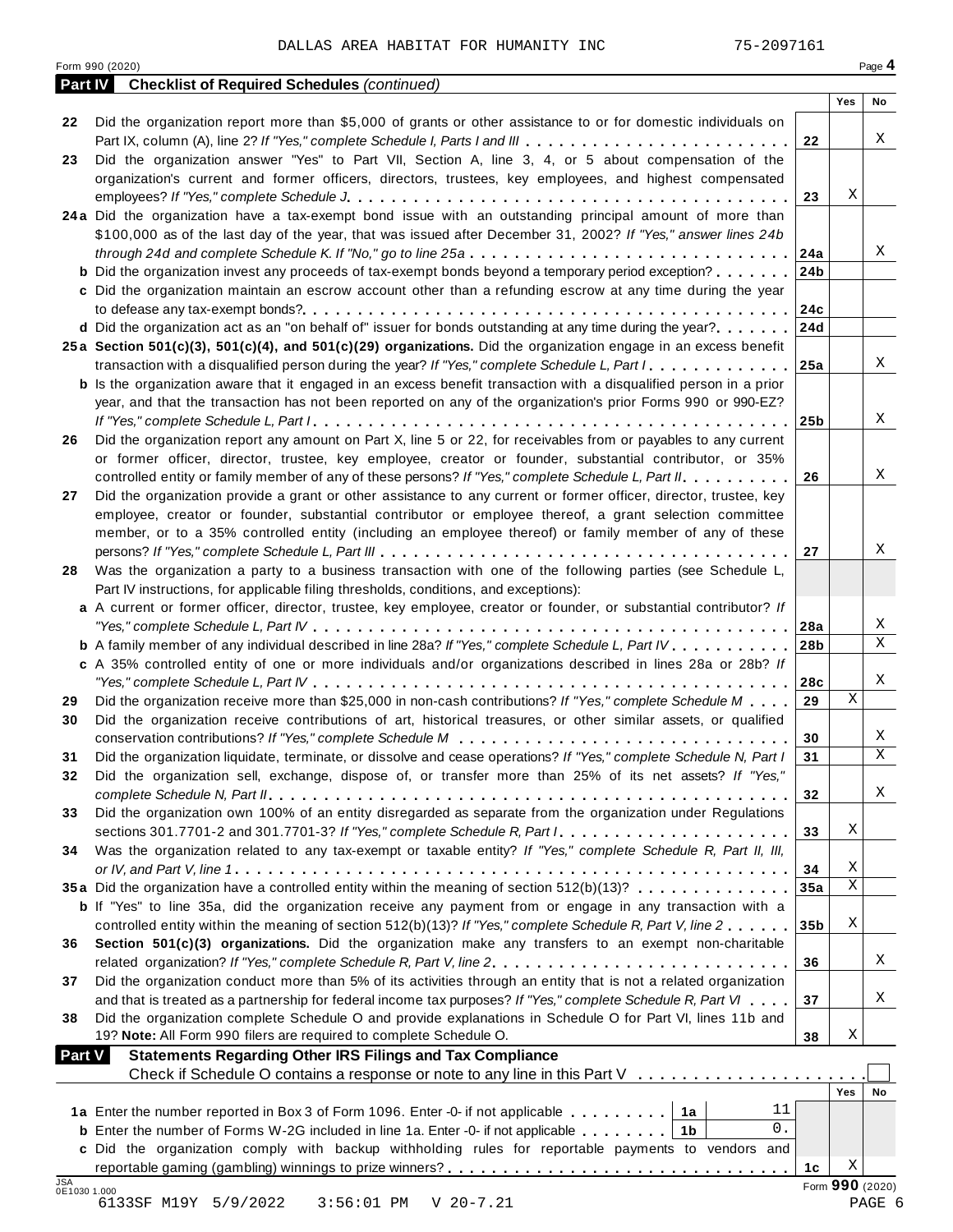|        | Form 990 (2020)                                                                                                                                                                                                |     | Page 5 |
|--------|----------------------------------------------------------------------------------------------------------------------------------------------------------------------------------------------------------------|-----|--------|
| Part V | <b>Statements Regarding Other IRS Filings and Tax Compliance (continued)</b>                                                                                                                                   |     |        |
|        |                                                                                                                                                                                                                | Yes | No     |
|        | 2a Enter the number of employees reported on Form W-3, Transmittal of Wage and Tax                                                                                                                             |     |        |
|        | 92<br>Statements, filed for the calendar year ending with or within the year covered by this return. [2a                                                                                                       |     |        |
|        | 2b<br><b>b</b> If at least one is reported on line 2a, did the organization file all required federal employment tax returns?                                                                                  | Χ   |        |
|        | <b>Note:</b> If the sum of lines 1a and 2a is greater than 250, you may be required to e-file (see instructions).                                                                                              |     |        |
|        | 3a<br>3a Did the organization have unrelated business gross income of \$1,000 or more during the year?                                                                                                         | Χ   |        |
|        | 3b<br><b>b</b> If "Yes," has it filed a Form 990-T for this year? If "No" to line 3b, provide an explanation on Schedule O                                                                                     | Χ   |        |
|        | 4a At any time during the calendar year, did the organization have an interest in, or a signature or other authority over,                                                                                     |     |        |
|        | 4a<br>a financial account in a foreign country (such as a bank account, securities account, or other financial account)?                                                                                       |     | Χ      |
|        | <b>b</b> If "Yes," enter the name of the foreign country ▶                                                                                                                                                     |     |        |
|        | See instructions for filing requirements for FinCEN Form 114, Report of Foreign Bank and Financial Accounts (FBAR).                                                                                            |     |        |
|        | 5a<br>5a Was the organization a party to a prohibited tax shelter transaction at any time during the tax year?.                                                                                                |     | Χ      |
|        | 5b<br><b>b</b> Did any taxable party notify the organization that it was or is a party to a prohibited tax shelter transaction?                                                                                |     | Χ      |
|        | 5c                                                                                                                                                                                                             |     |        |
|        | 6a Does the organization have annual gross receipts that are normally greater than \$100,000, and did the                                                                                                      |     |        |
|        | 6a<br>organization solicit any contributions that were not tax deductible as charitable contributions?                                                                                                         |     | Χ      |
|        | <b>b</b> If "Yes," did the organization include with every solicitation an express statement that such contributions or                                                                                        |     |        |
|        | 6b                                                                                                                                                                                                             |     |        |
| 7      | Organizations that may receive deductible contributions under section 170(c).                                                                                                                                  |     |        |
|        | a Did the organization receive a payment in excess of \$75 made partly as a contribution and partly for goods                                                                                                  |     |        |
|        | 7а                                                                                                                                                                                                             |     | Χ      |
|        | 7b<br><b>b</b> If "Yes," did the organization notify the donor of the value of the goods or services provided?                                                                                                 |     |        |
|        | c Did the organization sell, exchange, or otherwise dispose of tangible personal property for which it was                                                                                                     |     | Χ      |
|        | 7c                                                                                                                                                                                                             |     |        |
|        | d If "Yes," indicate the number of Forms 8282 filed during the year 7d                                                                                                                                         |     | Χ      |
|        | 7e<br>e Did the organization receive any funds, directly or indirectly, to pay premiums on a personal benefit contract?                                                                                        |     | Χ      |
|        | 7f<br>Did the organization, during the year, pay premiums, directly or indirectly, on a personal benefit contract?                                                                                             |     |        |
|        | 7g<br>If the organization received a contribution of qualified intellectual property, did the organization file Form 8899 as required?<br>7h                                                                   |     |        |
|        | h If the organization received a contribution of cars, boats, airplanes, or other vehicles, did the organization file a Form 1098-C?                                                                           |     |        |
| 8      | Sponsoring organizations maintaining donor advised funds. Did a donor advised fund maintained by the<br>8                                                                                                      |     |        |
|        | sponsoring organization have excess business holdings at any time during the year?                                                                                                                             |     |        |
| 9      | Sponsoring organizations maintaining donor advised funds.<br>9a<br>a Did the sponsoring organization make any taxable distributions under section 4966?                                                        |     |        |
|        | 9b<br><b>b</b> Did the sponsoring organization make a distribution to a donor, donor advisor, or related person?                                                                                               |     |        |
|        | 10 Section 501(c)(7) organizations. Enter:                                                                                                                                                                     |     |        |
|        | 10a <br>a Initiation fees and capital contributions included on Part VIII, line 12                                                                                                                             |     |        |
|        | 10b<br><b>b</b> Gross receipts, included on Form 990, Part VIII, line 12, for public use of club facilities                                                                                                    |     |        |
| 11     | Section 501(c)(12) organizations. Enter:                                                                                                                                                                       |     |        |
|        | 11a                                                                                                                                                                                                            |     |        |
|        | b Gross income from other sources (Do not net amounts due or paid to other sources                                                                                                                             |     |        |
|        | 11 <sub>b</sub>                                                                                                                                                                                                |     |        |
|        | 12a<br>12a Section 4947(a)(1) non-exempt charitable trusts. Is the organization filing Form 990 in lieu of Form 1041?                                                                                          |     |        |
|        | 12b<br><b>b</b> If "Yes," enter the amount of tax-exempt interest received or accrued during the year                                                                                                          |     |        |
| 13     | Section 501(c)(29) qualified nonprofit health insurance issuers.                                                                                                                                               |     |        |
|        | 13а<br><b>a</b> Is the organization licensed to issue qualified health plans in more than one state? <b>and interest in the state of the state of the state of the state of a state of <math>\alpha</math></b> |     |        |
|        | Note: See the instructions for additional information the organization must report on Schedule O.                                                                                                              |     |        |
|        | <b>b</b> Enter the amount of reserves the organization is required to maintain by the states in which                                                                                                          |     |        |
|        | 13b <br>the organization is licensed to issue qualified health plans $\ldots \ldots \ldots \ldots \ldots \ldots \ldots$                                                                                        |     |        |
|        | 13c                                                                                                                                                                                                            |     |        |
|        | 14a<br>14a Did the organization receive any payments for indoor tanning services during the tax year?                                                                                                          |     | Χ      |
|        | 14b<br><b>b</b> If "Yes," has it filed a Form 720 to report these payments? If "No," provide an explanation on Schedule O                                                                                      |     |        |
| 15     | Is the organization subject to the section 4960 tax on payment(s) of more than \$1,000,000 in remuneration or                                                                                                  |     |        |
|        | 15                                                                                                                                                                                                             |     | Χ      |
|        | If "Yes," see instructions and file Form 4720, Schedule N.                                                                                                                                                     |     |        |
| 16     | 16<br>Is the organization an educational institution subject to the section 4968 excise tax on net investment income?                                                                                          |     | Χ      |
|        | If "Yes," complete Form 4720, Schedule O.                                                                                                                                                                      |     |        |

Form **990** (2020)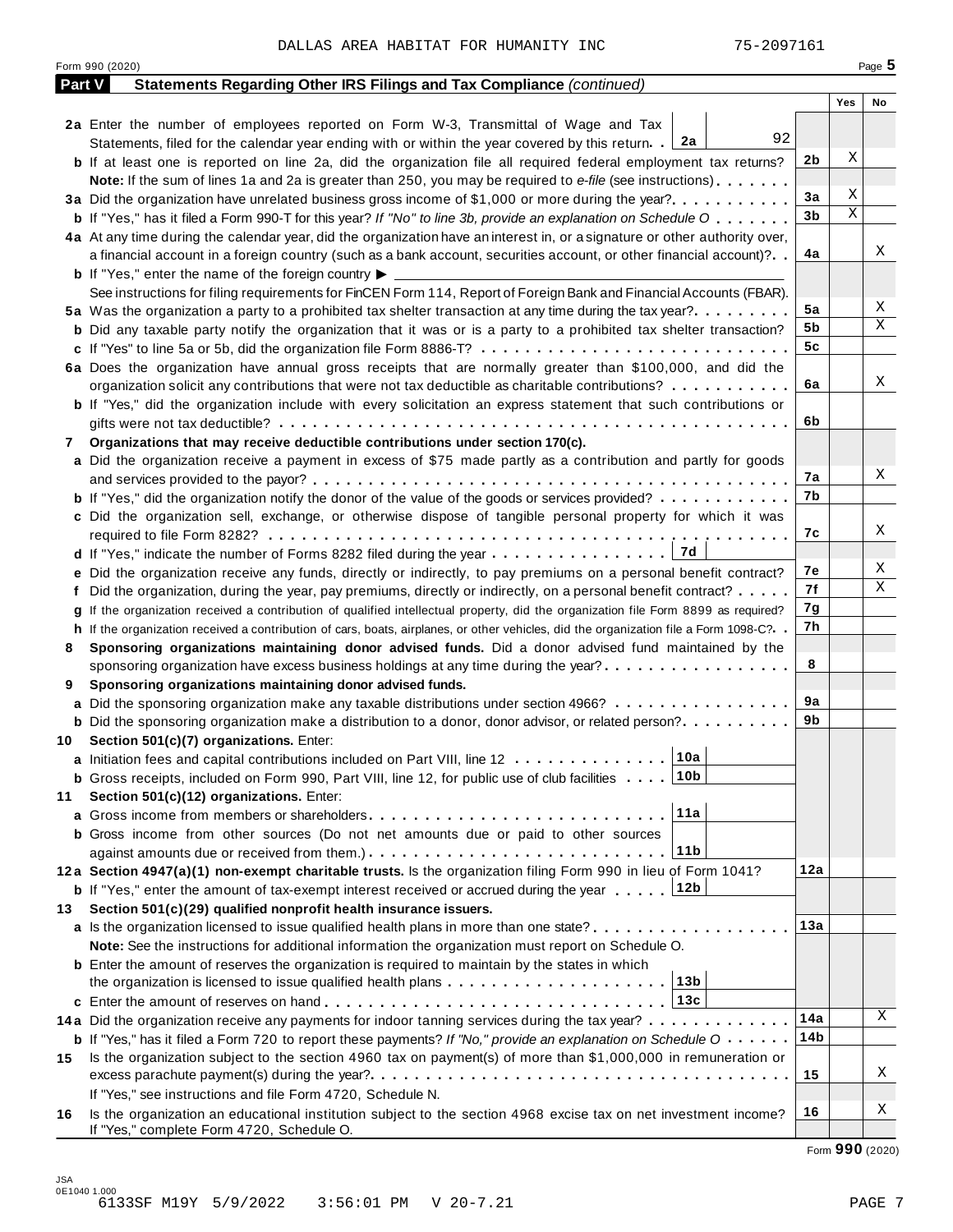|                | 75-2097161<br>DALLAS AREA HABITAT FOR HUMANITY INC<br>Form 990 (2020)                                                                                                                                                   |     | Page $6$  |
|----------------|-------------------------------------------------------------------------------------------------------------------------------------------------------------------------------------------------------------------------|-----|-----------|
| <b>Part VI</b> | Governance, Management, and Disclosure For each "Yes" response to lines 2 through 7b below, and for a "No"                                                                                                              |     |           |
|                | response to line 8a, 8b, or 10b below, describe the circumstances, processes, or changes on Schedule O. See instructions.                                                                                               |     |           |
|                |                                                                                                                                                                                                                         |     | X         |
|                | <b>Section A. Governing Body and Management</b>                                                                                                                                                                         | Yes | <b>No</b> |
|                | 26<br>1a                                                                                                                                                                                                                |     |           |
|                | 1a Enter the number of voting members of the governing body at the end of the tax year<br>If there are material differences in voting rights among members of the governing body, or                                    |     |           |
|                | if the governing body delegated broad authority to an executive committee or similar                                                                                                                                    |     |           |
|                | committee, explain on Schedule O.<br>26<br>1b                                                                                                                                                                           |     |           |
| 2              | Enter the number of voting members included on line 1a, above, who are independent<br>Did any officer, director, trustee, or key employee have a family relationship or a business relationship with                    |     |           |
|                | $\mathbf{2}$                                                                                                                                                                                                            |     | Χ         |
| 3              | Did the organization delegate control over management duties customarily performed by or under the direct                                                                                                               |     |           |
|                | 3<br>supervision of officers, directors, trustees, or key employees to a management company or other person?                                                                                                            |     | Χ         |
| 4              | 4<br>Did the organization make any significant changes to its governing documents since the prior Form 990 was filed?                                                                                                   |     | Χ         |
| 5              | 5<br>Did the organization become aware during the year of a significant diversion of the organization's assets?                                                                                                         |     | Χ         |
| 6              | 6                                                                                                                                                                                                                       |     | X         |
| 7a             | Did the organization have members, stockholders, or other persons who had the power to elect or appoint                                                                                                                 |     |           |
|                | 7а                                                                                                                                                                                                                      |     | Χ         |
| b              | Are any governance decisions of the organization reserved to (or subject to approval by) members,                                                                                                                       |     |           |
|                | 7b                                                                                                                                                                                                                      |     | Χ         |
| 8              | Did the organization contemporaneously document the meetings held or written actions undertaken during                                                                                                                  |     |           |
|                | the year by the following:                                                                                                                                                                                              |     |           |
|                | 8a                                                                                                                                                                                                                      | Χ   |           |
| b              | 8b                                                                                                                                                                                                                      | Χ   |           |
| 9              | Is there any officer, director, trustee, or key employee listed in Part VII, Section A, who cannot be reached at                                                                                                        |     |           |
|                | the organization's mailing address? If "Yes," provide the names and addresses on Schedule O.<br>9                                                                                                                       |     | Χ         |
|                | Section B. Policies (This Section B requests information about policies not required by the Internal Revenue Code.)                                                                                                     |     |           |
|                |                                                                                                                                                                                                                         | Yes | No        |
|                | 10a<br>10a Did the organization have local chapters, branches, or affiliates?                                                                                                                                           |     | Χ         |
| b              | If "Yes," did the organization have written policies and procedures governing the activities of such chapters,                                                                                                          |     |           |
|                | 10 <sub>b</sub><br>affiliates, and branches to ensure their operations are consistent with the organization's exempt purposes?                                                                                          | X   |           |
| 11a            | 11a<br>Has the organization provided a complete copy of this Form 990 to all members of its governing body before filing the form?                                                                                      |     |           |
|                | <b>b</b> Describe in Schedule O the process, if any, used by the organization to review this Form 990.<br>12a                                                                                                           | X   |           |
| 12a            | Did the organization have a written conflict of interest policy? If "No," go to line 13                                                                                                                                 |     |           |
|                | <b>b</b> Were officers, directors, or trustees, and key employees required to disclose annually interests that could give<br>12 <sub>b</sub>                                                                            | X   |           |
|                |                                                                                                                                                                                                                         |     |           |
|                | Did the organization regularly and consistently monitor and enforce compliance with the policy? If "Yes,"<br>12c                                                                                                        | X   |           |
|                | 13<br>Did the organization have a written whistleblower policy?                                                                                                                                                         | Χ   |           |
| 13             | 14<br>Did the organization have a written document retention and destruction policy?                                                                                                                                    | Χ   |           |
| 14<br>15       | Did the process for determining compensation of the following persons include a review and approval by                                                                                                                  |     |           |
|                | independent persons, comparability data, and contemporaneous substantiation of the deliberation and decision?                                                                                                           |     |           |
|                | 15a<br>The organization's CEO, Executive Director, or top management official                                                                                                                                           | Χ   |           |
| b              | 15 <sub>b</sub>                                                                                                                                                                                                         | Χ   |           |
|                | If "Yes" to line 15a or 15b, describe the process in Schedule O (see instructions).                                                                                                                                     |     |           |
| 16а            | Did the organization invest in, contribute assets to, or participate in a joint venture or similar arrangement                                                                                                          |     |           |
|                | 16a                                                                                                                                                                                                                     |     | Χ         |
|                | <b>b</b> If "Yes," did the organization follow a written policy or procedure requiring the organization to evaluate its                                                                                                 |     |           |
|                | participation in joint venture arrangements under applicable federal tax law, and take steps to safeguard the                                                                                                           |     |           |
|                | 16 <sub>b</sub>                                                                                                                                                                                                         |     |           |
|                | <b>Section C. Disclosure</b>                                                                                                                                                                                            |     |           |
| 17             | List the states with which a copy of this Form 990 is required to be filed $\blacktriangleright$ .                                                                                                                      |     |           |
| 18             | Section 6104 requires an organization to make its Forms 1023 (1024 or 1024-A, if applicable), 990, and 990-T (Section 501(c)                                                                                            |     |           |
|                | (3)s only) available for public inspection. Indicate how you made these available. Check all that apply.<br>Χ<br>$\vert$ X $\vert$<br>Upon request<br>Own website<br>Another's website<br>Other (explain on Schedule O) |     |           |
| 19             | Describe on Schedule O whether (and if so, how) the organization made its governing documents, conflict of interest policy,                                                                                             |     |           |
|                | and financial statements available to the public during the tax year.                                                                                                                                                   |     |           |
| 20             | State the name, address, and telephone number of the person who possesses the organization's books and records $\blacktriangleright$ sandra MILLER 2800 N HAMPTON ROAD DALLAS, TX 75212                                 |     |           |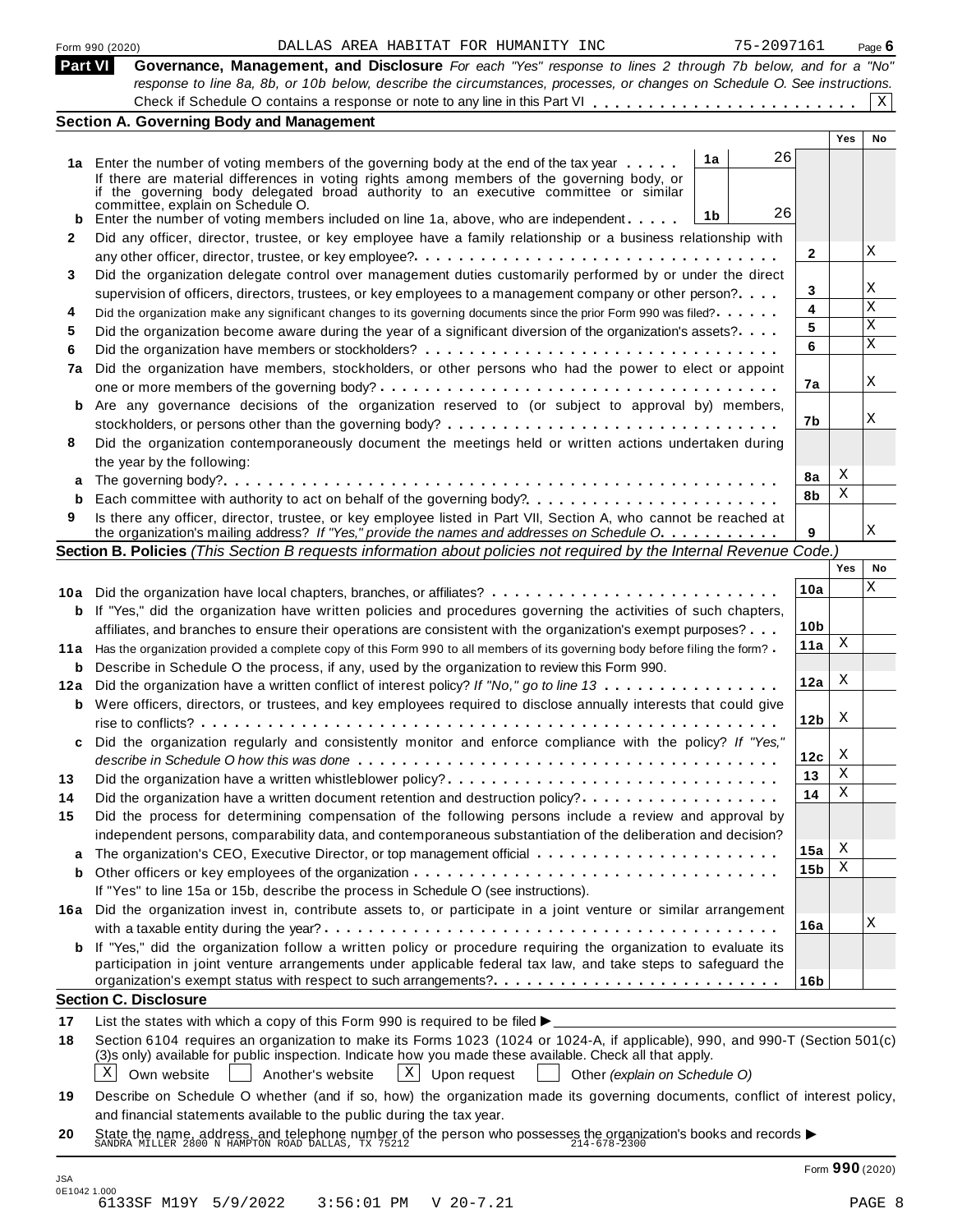| <b>Part VII</b> Compensation of Officers, Directors, Trustees, Key Employees, Highest Compensated Employees, and |  |  |  |  |  |  |  |  |  |  |
|------------------------------------------------------------------------------------------------------------------|--|--|--|--|--|--|--|--|--|--|
| Independent Contractors                                                                                          |  |  |  |  |  |  |  |  |  |  |
|                                                                                                                  |  |  |  |  |  |  |  |  |  |  |

**Section A. Officers, Directors, Trustees, Key Employees, and Highest Compensated Employees**

**1a** Complete this table for all persons required to be listed. Report compensation for the calendar year ending with or within the organization's tax year.

anization's lax year.<br>● List all of the organization's **current** officers, directors, trustees (whether individuals or organizations), regardless of amount of<br>nnensation Enter -0- in columns (D) (E) and (E) if no compensa compensation. Enter -0- in columns (D), (E), and (F) if no compensation was paid.

• List all of the organization's current key employees, if any. See instructions for definition of "key employee."

■ List all of the organization's current key employees, if any. See instructions for definition of "key employee."<br>■ List the organization's five current highest compensated employees (other than an officer, director, tru who received reportable compensation (Box 5 of Form W-2 and/or Box 7 of Form 1099-MISC) of more than \$100,000 from the

organization and any related organizations.<br>• List all of the organization's **former** officers, key employees, and highest compensated employees who received more than<br>\$1.00.000 of reportable componention from the erganiza \$100,000 of reportable compensation from the organization and any related organizations.

% List all of the organization's **former directors or trustees** that received, in the capacity as a former director or trustee of the organization, more than \$10,000 of reportable compensation from the organization and any related organizations. See instructions for the order in which to list the persons above.

Check this box if neither the organization nor any related organization compensated any current officer, director, or trustee.

|                      |                        |                                                                  |                       | (C)         |              |                                 |        |                          |                               |                          |
|----------------------|------------------------|------------------------------------------------------------------|-----------------------|-------------|--------------|---------------------------------|--------|--------------------------|-------------------------------|--------------------------|
| (A)                  | Position<br>(B)        |                                                                  |                       |             |              |                                 |        | (D)                      | (E)                           | (F)                      |
| Name and title       | Average                |                                                                  |                       |             |              | (do not check more than one     |        | Reportable               | Reportable                    | <b>Estimated amount</b>  |
|                      | hours                  | box, unless person is both an<br>officer and a director/trustee) |                       |             |              |                                 |        | compensation             | compensation                  | of other                 |
|                      | per week<br>(list any  |                                                                  |                       |             |              |                                 |        | from the<br>organization | from related<br>organizations | compensation<br>from the |
|                      | hours for              | Individual trustee<br>or director                                | Institutional trustee | Officer     | Key employee |                                 | Former | (W-2/1099-MISC)          | (W-2/1099-MISC)               | organization and         |
|                      | related                |                                                                  |                       |             |              |                                 |        |                          |                               | related organizations    |
|                      | organizations<br>below |                                                                  |                       |             |              |                                 |        |                          |                               |                          |
|                      | dotted line)           |                                                                  |                       |             |              |                                 |        |                          |                               |                          |
|                      |                        |                                                                  |                       |             |              | Highest compensated<br>employee |        |                          |                               |                          |
|                      |                        |                                                                  |                       |             |              |                                 |        |                          |                               |                          |
| (1) DAVE CRAWFORD    | 40.00                  |                                                                  |                       |             |              |                                 |        |                          |                               |                          |
| CEO                  | 0.                     |                                                                  |                       | Χ           |              |                                 |        | 237,993.                 | 0.                            | 42,364.                  |
| (2) MARK BROWN       | 40.00                  |                                                                  |                       |             |              |                                 |        |                          |                               |                          |
| COO                  | 0.                     |                                                                  |                       | $\mathbf X$ |              |                                 |        | 193,020.                 | 0                             | 26,800.                  |
| (3) CARMEN HOLMES    | 40.00                  |                                                                  |                       |             |              |                                 |        |                          |                               |                          |
| VP OF DEVELOPMENT    | 0.                     |                                                                  |                       |             |              | $\mathbf X$                     |        | 158,359.                 | 0                             | 17,833.                  |
| (4) SANDRA MILLER    | 40.00                  |                                                                  |                       |             |              |                                 |        |                          |                               |                          |
| <b>CFO</b>           | 0.                     |                                                                  |                       | Χ           |              |                                 |        | 157,894                  | $0$ .                         | 2,526.                   |
| $(5)$ DAVE FISK      | .75                    |                                                                  |                       |             |              |                                 |        |                          |                               |                          |
| BOARD MEMBER         | $0$ .                  | Χ                                                                |                       |             |              |                                 |        | 0                        | 0                             | 0.                       |
| (6) DAWN KAHLE       | .75                    |                                                                  |                       |             |              |                                 |        |                          |                               |                          |
| CHAIRMAN             | 0.                     | Χ                                                                |                       | Χ           |              |                                 |        | 0                        | 0                             | 0.                       |
| (7) JOEY HALL        | .75                    |                                                                  |                       |             |              |                                 |        |                          |                               |                          |
| <b>BOARD MEMBER</b>  | $0$ .                  | Х                                                                |                       |             |              |                                 |        | 0                        | 0                             | 0.                       |
| (8) JUAN SUAREZ      | .75                    |                                                                  |                       |             |              |                                 |        |                          |                               |                          |
| VICE CHAIRMAN        | 0.                     | Χ                                                                |                       | Χ           |              |                                 |        | 0                        | 0                             | $\mathsf 0$ .            |
| (9) ROY WHITEHEAD    | .75                    |                                                                  |                       |             |              |                                 |        |                          |                               |                          |
| <b>BOARD MEMBER</b>  | $0$ .                  | Χ                                                                |                       |             |              |                                 |        | 0                        | 0                             | 0.                       |
| (10) HILDA RODRIGUEZ | .75                    |                                                                  |                       |             |              |                                 |        |                          |                               |                          |
| BOARD MEMBER         | $0$ .                  | Х                                                                |                       |             |              |                                 |        | 0                        | 0                             | 0.                       |
| (11) SYDNEE FREEMAN  | .75                    |                                                                  |                       |             |              |                                 |        |                          |                               |                          |
| <b>BOARD MEMBER</b>  | 0.                     | Χ                                                                |                       |             |              |                                 |        | 0                        | 0                             | 0.                       |
| (12) MARGARET HUGHES | .75                    |                                                                  |                       |             |              |                                 |        |                          |                               |                          |
| <b>BOARD MEMBER</b>  | 0.                     | Χ                                                                |                       |             |              |                                 |        | $\mathsf{O}$             | 0                             | $0$ .                    |
| (13) RIVOLINO LOPEZ  | .75                    |                                                                  |                       |             |              |                                 |        |                          |                               |                          |
| BOARD MEMBER         | .05                    | X                                                                |                       |             |              |                                 |        | 0                        | 0                             | $\mathsf 0$ .            |
| (14) ASHLEY SHEETZ   | .75                    |                                                                  |                       |             |              |                                 |        |                          |                               |                          |
| <b>BOARD MEMBER</b>  | 0.                     | $\mathbf X$                                                      |                       |             |              |                                 |        | 0.                       | 0                             | $\mathsf 0$ .            |

Form **990** (2020)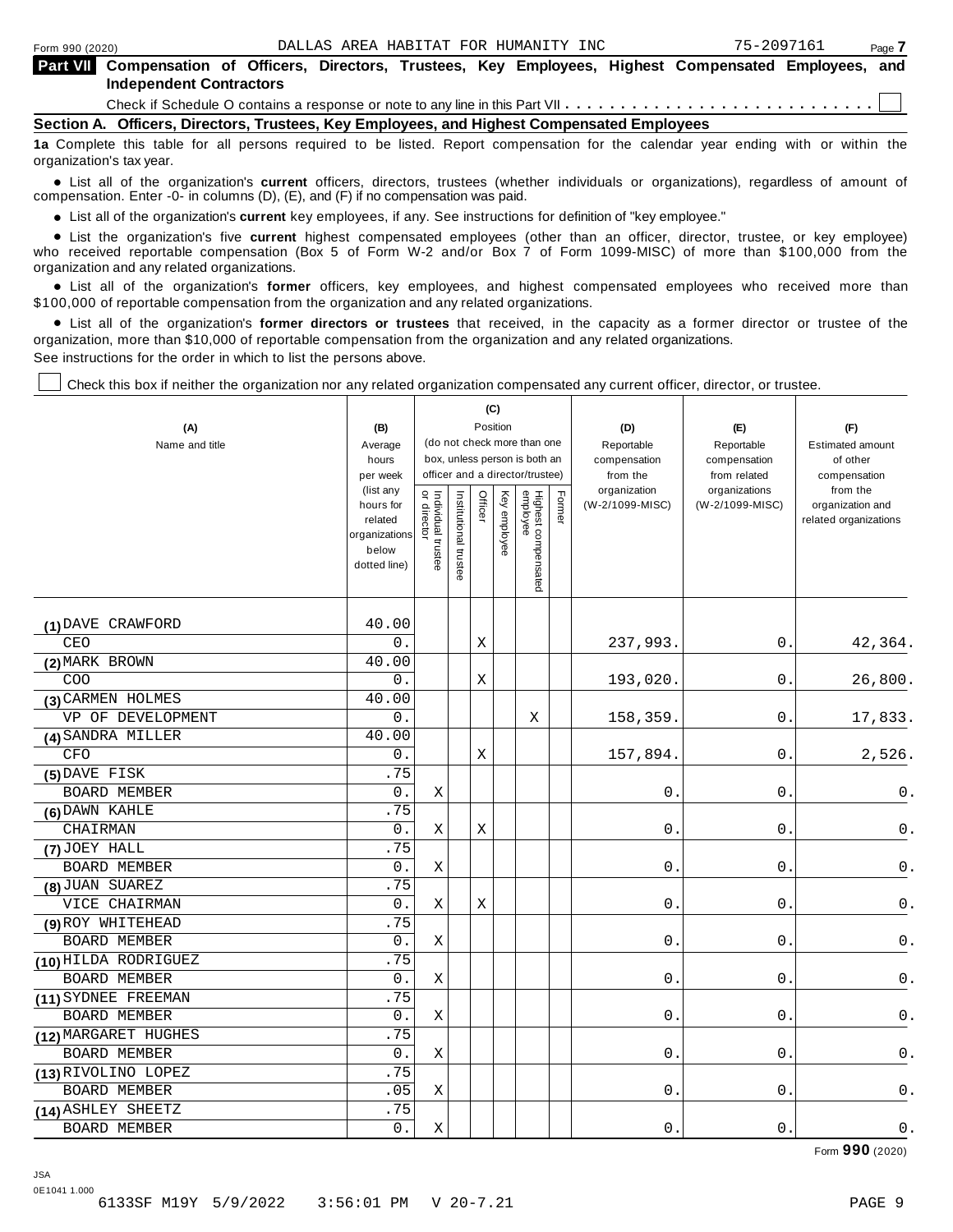#### DALLAS AREA HABITAT FOR HUMANITY INC 75-2097161

| Section A. Officers, Directors, Trustees, Key Employees, and Highest Compensated Employees (continued)<br>(A)                                                          | (B)                                                            |                                   |                                                                                                 | (C)      |              |                                 |        | (D)                                    | (E)                                        | (F)                                                                      |
|------------------------------------------------------------------------------------------------------------------------------------------------------------------------|----------------------------------------------------------------|-----------------------------------|-------------------------------------------------------------------------------------------------|----------|--------------|---------------------------------|--------|----------------------------------------|--------------------------------------------|--------------------------------------------------------------------------|
| Name and title                                                                                                                                                         | Average<br>hours per<br>week (list any                         |                                   | (do not check more than one<br>box, unless person is both an<br>officer and a director/trustee) | Position |              |                                 |        | Reportable<br>compensation<br>from     | Reportable<br>compensation from<br>related | Estimated<br>amount of<br>other                                          |
|                                                                                                                                                                        | hours for<br>related<br>organizations<br>below dotted<br>line) | Individual trustee<br>or director | Institutional trustee                                                                           | Officer  | Key employee | Highest compensated<br>employee | Former | the<br>organization<br>(W-2/1099-MISC) | organizations<br>(W-2/1099-MISC)           | compensation<br>from the<br>organization<br>and related<br>organizations |
| GARY VAUGHN<br>15)                                                                                                                                                     | .75                                                            |                                   |                                                                                                 |          |              |                                 |        |                                        |                                            |                                                                          |
| <b>BOARD MEMBER</b>                                                                                                                                                    | 0.                                                             | Χ                                 |                                                                                                 |          |              |                                 |        | 0                                      | 0.                                         | 0.                                                                       |
| 16) STEVE DILLON                                                                                                                                                       | .75                                                            |                                   |                                                                                                 |          |              |                                 |        |                                        |                                            |                                                                          |
| <b>BOARD MEMBER</b>                                                                                                                                                    | 0.                                                             | Χ                                 |                                                                                                 |          |              |                                 |        | 0                                      | 0.                                         | 0.                                                                       |
| CLARISSA LINDENMEYER<br>17)                                                                                                                                            | .75                                                            |                                   |                                                                                                 |          |              |                                 |        |                                        |                                            |                                                                          |
| <b>BOARD MEMBER</b>                                                                                                                                                    | 0.                                                             | Χ                                 |                                                                                                 |          |              |                                 |        | $\mathbf 0$                            | 0.                                         | 0.                                                                       |
| 18) HEATHER LORCH                                                                                                                                                      | .75                                                            |                                   |                                                                                                 |          |              |                                 |        |                                        |                                            |                                                                          |
| <b>BOARD MEMBER</b>                                                                                                                                                    | 0.                                                             | Χ                                 |                                                                                                 |          |              |                                 |        | 0                                      | 0.                                         | 0.                                                                       |
| 19) CRAIG LEWIS                                                                                                                                                        | .75                                                            |                                   |                                                                                                 |          |              |                                 |        |                                        |                                            |                                                                          |
| BOARD MEMBER                                                                                                                                                           | 0.                                                             | Χ                                 |                                                                                                 |          |              |                                 |        | 0                                      | 0.                                         | 0.                                                                       |
| 20) STEVE REED                                                                                                                                                         | .75                                                            |                                   |                                                                                                 |          |              |                                 |        |                                        |                                            |                                                                          |
| <b>BOARD MEMBER</b>                                                                                                                                                    | 0.                                                             | X                                 |                                                                                                 |          |              |                                 |        | $\mathbf 0$                            | 0.                                         | 0.                                                                       |
| 21) KATHRYN STRICKER                                                                                                                                                   | .75                                                            |                                   |                                                                                                 |          |              |                                 |        |                                        |                                            |                                                                          |
| <b>BOARD MEMBER</b>                                                                                                                                                    | 0.                                                             | X                                 |                                                                                                 |          |              |                                 |        | 0                                      | 0.                                         | 0.                                                                       |
| 22) DIETMAR ULTES                                                                                                                                                      | .75                                                            |                                   |                                                                                                 |          |              |                                 |        |                                        |                                            |                                                                          |
| <b>BOARD MEMBER</b>                                                                                                                                                    | 0.                                                             | Χ                                 |                                                                                                 |          |              |                                 |        | 0                                      | 0.                                         | 0.                                                                       |
| 23) STEVE WESTERHEIDE                                                                                                                                                  | .75                                                            |                                   |                                                                                                 |          |              |                                 |        |                                        |                                            |                                                                          |
| <b>BOARD MEMBER</b>                                                                                                                                                    | 0.                                                             | Χ                                 |                                                                                                 |          |              |                                 |        | 0                                      | 0.                                         | 0.                                                                       |
| 24) JEFF DARNELL                                                                                                                                                       | .75                                                            |                                   |                                                                                                 |          |              |                                 |        |                                        |                                            |                                                                          |
| <b>BOARD MEMBER</b>                                                                                                                                                    | 0.                                                             | Χ                                 |                                                                                                 |          |              |                                 |        | 0                                      | 0.                                         | 0.                                                                       |
| 25) ANN HURLEY                                                                                                                                                         | .75                                                            |                                   |                                                                                                 |          |              |                                 |        |                                        |                                            |                                                                          |
| <b>BOARD MEMBER</b>                                                                                                                                                    | 0.                                                             | Χ                                 |                                                                                                 |          |              |                                 |        | $\mathbf 0$                            | 0.                                         | 0.                                                                       |
| 1b Sub-total<br>.                                                                                                                                                      | .                                                              |                                   |                                                                                                 |          |              |                                 |        | 747,266                                | $\overline{0}$                             | 89,523.                                                                  |
| c Total from continuation sheets to Part VII, Section A                                                                                                                |                                                                |                                   |                                                                                                 |          |              |                                 |        | 0.                                     | $\mathbf 0$                                | 0.                                                                       |
|                                                                                                                                                                        |                                                                |                                   |                                                                                                 |          |              |                                 | ▶      | 747, 266.                              | $\Omega$                                   | 89,523.                                                                  |
| 2 Total number of individuals (including but not limited to those listed above) who received more than \$100,000 of<br>reportable compensation from the organization ▶ |                                                                |                                   |                                                                                                 |          |              |                                 |        |                                        |                                            |                                                                          |
|                                                                                                                                                                        |                                                                |                                   |                                                                                                 |          |              |                                 |        |                                        |                                            | Yes <sub>1</sub><br>No                                                   |
| Did the organization list any former officer, director, or trustee, key employee, or highest compensated                                                               |                                                                |                                   |                                                                                                 |          |              |                                 |        |                                        |                                            |                                                                          |

organization and related organizations greater than \$150,000? *If "Yes," complete Schedule J for such individual* m m m m m m m m m m m m m m m m m m m m m m m m m m m m m m m m m m m m m m m m m m m m m m m m m m m m m m m m m m m **<sup>4</sup> 5** Did any person listed on line 1a receive or accrue compensation from any unrelated organization or individual for services rendered to the organization? *If"Yes," complete Schedule <sup>J</sup> for such person* mm m m m m m m m m m m m m m m **<sup>5</sup>**

|   | Yes | No |
|---|-----|----|
|   |     |    |
| 3 |     | X  |
|   |     |    |
|   |     |    |
| 4 | Χ   |    |
|   |     |    |
| 5 |     | X  |
|   |     |    |

#### **Section B. Independent Contractors**

**1** Complete this table for your five highest compensated independent contractors that received more than \$100,000 of compensation from the organization. Report compensation for the calendar year ending with or within the organization's tax year.

| (A)<br>Name and business address                                                                                                                                                                          | (B)<br>Description of services | (C)<br>Compensation |
|-----------------------------------------------------------------------------------------------------------------------------------------------------------------------------------------------------------|--------------------------------|---------------------|
| ATTACHMENT 1                                                                                                                                                                                              |                                |                     |
|                                                                                                                                                                                                           |                                |                     |
|                                                                                                                                                                                                           |                                |                     |
|                                                                                                                                                                                                           |                                |                     |
|                                                                                                                                                                                                           |                                |                     |
| Total number of independent contractors (including but not limited to those listed above) who received<br>$\mathbf{2}$<br>more than \$100,000 in compensation from the organization $\blacktriangleright$ |                                |                     |
| 10A                                                                                                                                                                                                       |                                | $\sim$ $\sim$       |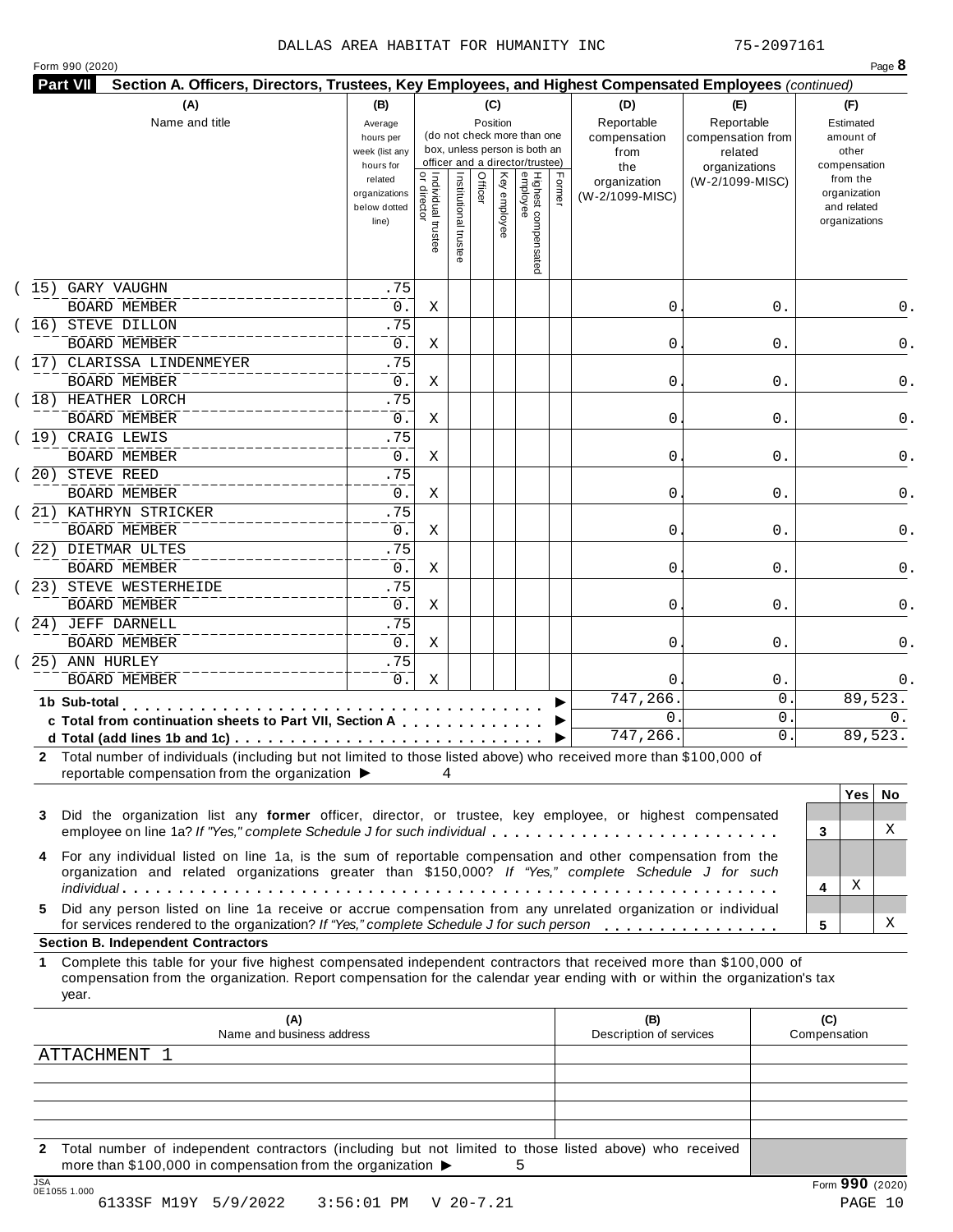#### DALLAS AREA HABITAT FOR HUMANITY INC 75-2097161

|     | (A)<br>Name and title                                                                                                                                                                                                                                                                          | (B)<br>Average<br>hours per<br>week (list any<br>hours for | (C)<br>Position<br>(do not check more than one<br>box, unless person is both an<br>officer and a director/trustee) |                       |         |              |                                 |        | (D)<br>Reportable<br>compensation<br>from<br>the | (E)<br>Reportable<br>compensation from<br>related<br>organizations |                     | (F)<br>Estimated<br>amount of<br>other<br>compensation   |     |
|-----|------------------------------------------------------------------------------------------------------------------------------------------------------------------------------------------------------------------------------------------------------------------------------------------------|------------------------------------------------------------|--------------------------------------------------------------------------------------------------------------------|-----------------------|---------|--------------|---------------------------------|--------|--------------------------------------------------|--------------------------------------------------------------------|---------------------|----------------------------------------------------------|-----|
|     |                                                                                                                                                                                                                                                                                                | related<br>organizations<br>below dotted<br>line)          | Individual trustee<br>  or director                                                                                | Institutional trustee | Officer | Key employee | Highest compensated<br>employee | Former | organization<br>(W-2/1099-MISC)                  | (W-2/1099-MISC)                                                    |                     | from the<br>organization<br>and related<br>organizations |     |
| 26) | COURTNEY SPELLICY<br><b>BOARD MEMBER</b>                                                                                                                                                                                                                                                       | .75<br>$0$ .                                               | Χ                                                                                                                  |                       |         |              |                                 |        | 0                                                | 0.                                                                 |                     |                                                          | 0.  |
|     | 27) CHRIS PACKARD<br><b>BOARD MEMBER</b>                                                                                                                                                                                                                                                       | .75<br>0.                                                  | Χ                                                                                                                  |                       |         |              |                                 |        | 0                                                | 0.                                                                 |                     |                                                          | 0.  |
|     | 28) CHRISTIE NEWKIRK<br><b>BOARD MEMBER</b>                                                                                                                                                                                                                                                    | .75<br>0.                                                  | X                                                                                                                  |                       |         |              |                                 |        | 0                                                | 0.                                                                 |                     |                                                          | 0.  |
|     | 29) LINDSEY HUGHES<br><b>BOARD MEMBER</b>                                                                                                                                                                                                                                                      | .75<br>0.                                                  | Χ                                                                                                                  |                       |         |              |                                 |        | 0                                                | 0.                                                                 |                     |                                                          | 0.  |
|     | 30) MICHAEL KOEHLER<br><b>BOARD MEMBER</b>                                                                                                                                                                                                                                                     | .75<br>0.                                                  | Χ                                                                                                                  |                       |         |              |                                 |        | 0                                                | 0.                                                                 |                     |                                                          | 0.  |
|     |                                                                                                                                                                                                                                                                                                |                                                            |                                                                                                                    |                       |         |              |                                 |        |                                                  |                                                                    |                     |                                                          |     |
|     |                                                                                                                                                                                                                                                                                                |                                                            |                                                                                                                    |                       |         |              |                                 |        |                                                  |                                                                    |                     |                                                          |     |
|     |                                                                                                                                                                                                                                                                                                |                                                            |                                                                                                                    |                       |         |              |                                 |        |                                                  |                                                                    |                     |                                                          |     |
|     |                                                                                                                                                                                                                                                                                                |                                                            |                                                                                                                    |                       |         |              |                                 |        |                                                  |                                                                    |                     |                                                          |     |
|     | 1b Sub-total                                                                                                                                                                                                                                                                                   |                                                            |                                                                                                                    |                       |         |              |                                 |        | $\mathbf{0}$                                     | 0                                                                  |                     |                                                          | 0.  |
|     | c Total from continuation sheets to Part VII, Section A                                                                                                                                                                                                                                        |                                                            |                                                                                                                    |                       |         |              |                                 |        |                                                  |                                                                    |                     |                                                          |     |
|     | 2 Total number of individuals (including but not limited to those listed above) who received more than \$100,000 of<br>reportable compensation from the organization ▶                                                                                                                         |                                                            | 4                                                                                                                  |                       |         |              |                                 |        |                                                  |                                                                    |                     |                                                          |     |
| 3   | Did the organization list any former officer, director, or trustee, key employee, or highest compensated                                                                                                                                                                                       |                                                            |                                                                                                                    |                       |         |              |                                 |        |                                                  |                                                                    |                     | <b>Yes</b>                                               | No. |
| 4   | employee on line 1a? If "Yes," complete Schedule J for such individual<br>For any individual listed on line 1a, is the sum of reportable compensation and other compensation from the<br>organization and related organizations greater than \$150,000? If "Yes," complete Schedule J for such |                                                            |                                                                                                                    |                       |         |              |                                 |        |                                                  |                                                                    | 3                   |                                                          | X   |
| 5.  | Did any person listed on line 1a receive or accrue compensation from any unrelated organization or individual                                                                                                                                                                                  |                                                            |                                                                                                                    |                       |         |              |                                 |        |                                                  |                                                                    | 4                   | Χ                                                        |     |
|     | for services rendered to the organization? If "Yes," complete Schedule J for such person<br><b>Section B. Independent Contractors</b>                                                                                                                                                          |                                                            |                                                                                                                    |                       |         |              |                                 |        |                                                  |                                                                    | 5                   |                                                          | х   |
| 1.  | Complete this table for your five highest compensated independent contractors that received more than \$100,000 of<br>compensation from the organization. Report compensation for the calendar year ending with or within the organization's tax<br>year.                                      |                                                            |                                                                                                                    |                       |         |              |                                 |        |                                                  |                                                                    |                     |                                                          |     |
|     | (A)<br>Name and business address                                                                                                                                                                                                                                                               |                                                            |                                                                                                                    |                       |         |              |                                 |        | (B)<br>Description of services                   |                                                                    | (C)<br>Compensation |                                                          |     |
|     |                                                                                                                                                                                                                                                                                                |                                                            |                                                                                                                    |                       |         |              |                                 |        |                                                  |                                                                    |                     |                                                          |     |
|     |                                                                                                                                                                                                                                                                                                |                                                            |                                                                                                                    |                       |         |              |                                 |        |                                                  |                                                                    |                     |                                                          |     |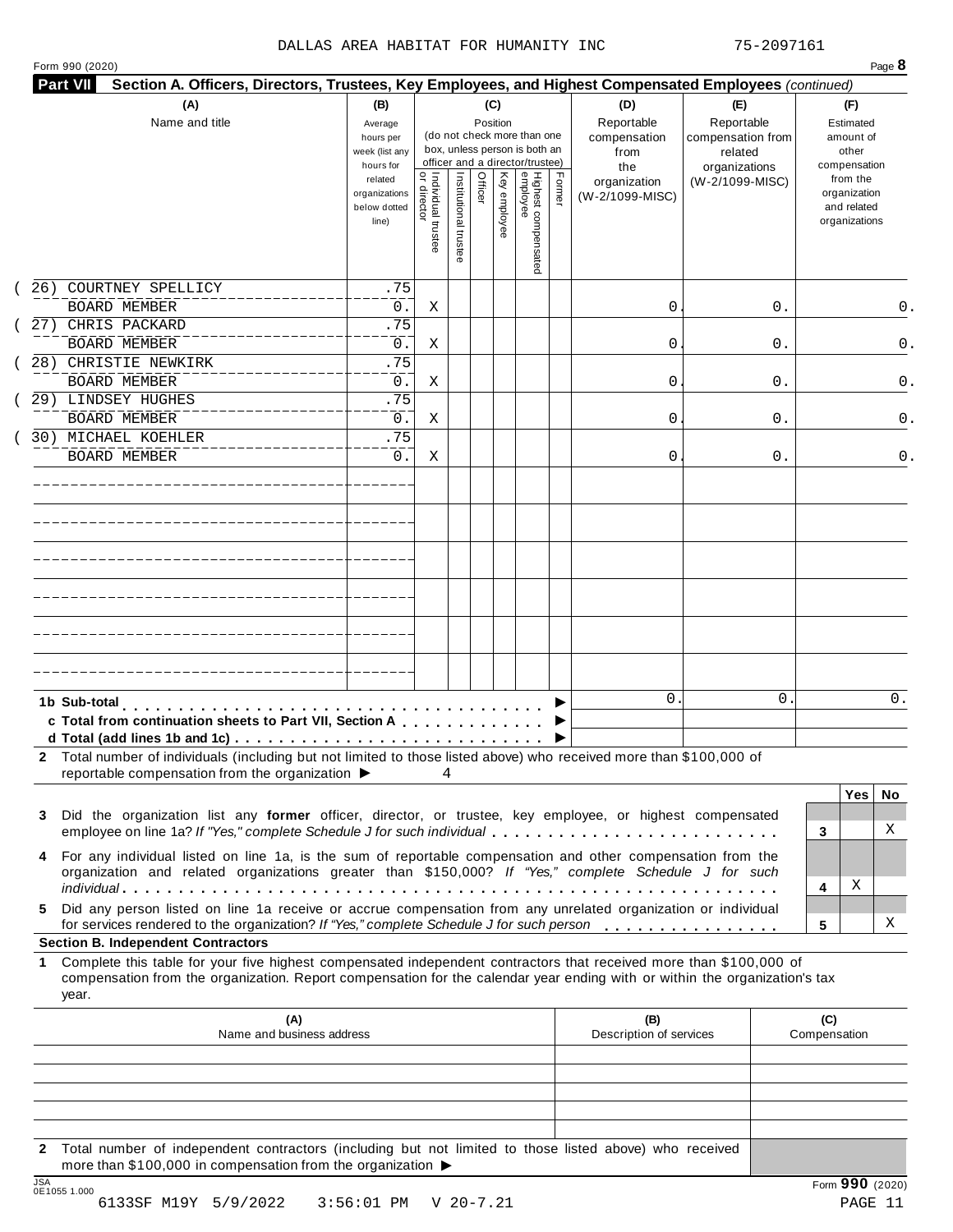**Part VIII Statement of Revenue**

#### Statement of Revenue<br>Check if Schedule O contains a response or note to any line in this Part VIII **manual Check if Schedule O contains (D)** Revenue excluded from tax under sections 512-514 **(A)** Total revenue **(B)** Related or exempt function revenue **(C)** Unrelated business revenue **1a** Federated campaigns **manual**<br> **b** Membership dues **manual c** Fundraising events **manual**<br>**d** Related organizations **manual** Federated campaigns **manual** Membership dues **man m m m m m m m m m m m**<br>Fundraising events **man m m m m m m m m m 1b 1c 1d 1e 1f f e** Government grants (contributions) . . **g** Noncash contributions included in<br>lines 1a-1f **matures** in metal of state in the state of state in the state in the state in the state in the state in the state in the state in the state in the state in the state in th All other contributions, gifts, grants,<br>and similar amounts not included above **<sup>h</sup> Total.** Add lines 1a-1f m m m m m m m m m m m m m m m m m m I **Contributions, Gifts, Grants and Other Similar A mounts** h. Business Code **2ab c** GROUND LEASE INCOME 900099 208,635. 208,635. 208,635. **f** All other program service revenue **e 6a** Gross rents<br> **b** Less: rental expenses **6b c** Rental income or (loss) **6c** | **b** Less: cost or other basis<br>and sales expenses and sales expenses<br> **c** Gain or (loss)<br> **7c** All other program service revenue <sup>m</sup> <sup>m</sup> <sup>m</sup> <sup>m</sup> <sup>m</sup> **<sup>g</sup> Total.** Add lines 2a-2f <sup>m</sup> <sup>m</sup> <sup>m</sup> <sup>m</sup> <sup>m</sup> <sup>m</sup> <sup>m</sup> <sup>m</sup> <sup>m</sup> <sup>m</sup> <sup>m</sup> <sup>m</sup> <sup>m</sup> <sup>m</sup> <sup>m</sup> <sup>m</sup> <sup>m</sup> <sup>m</sup> <sup>I</sup> Program<br>Reve<br>. . . . . **Service<br>Revenue<br>a**<br>a<br>a **3** Investment income (including dividends, interest, and Investment income (including dividends, interest, and<br>other similar amounts)  $\blacksquare$  $\frac{1}{\epsilon}$  $\begin{array}{|c|c|c|}\n\hline\n\hline\n\end{array}$  $\overline{\phantom{0}}$  $\begin{array}{c} \bullet & \bullet \\ \hline \bullet & \bullet \end{array}$  $\overrightarrow{ }$  $\overrightarrow{ }$  $\begin{array}{c} \bullet \end{array}$ **4 5** Income from investment of tax-exempt bond proceeds m Royalties om investment of tax-exempt bond proceeds . (i) Real (ii) Personal Gross rents m m m m m **6a 7a** other than inventory **7b <sup>d</sup>** Net rental income or (loss) m m m m m m m m m m m m m m m m **7a** Gross amount from sales of assets and sales expenses **<sup>d</sup>** Net gain or (loss) m m m m m m m m m m m m m m m m m m m m **8a** Gross income from fundraising **b** Less: direct expenses **9a** activities. See Part IV, line 19<br>**b** Less: direct expenses **manual 10a** Gross sales of inventory, less **b** Less: cost of goods sold **........** 10b **11ab c** events (not including \$ of contributions reported on line **8a 8b 9a 9b 10a** of contributions reported on line<br>1c). See Part IV, line 18 c Net income or (loss) from fundraising events **manual** income from gaming activities. See Part IV, line 19 m m m m **c** Net income or (loss) from gaming activities **manual** returns and allowances m m m m m m m m Less: cost of goods sold <sup>m</sup> <sup>m</sup> <sup>m</sup> <sup>m</sup> <sup>m</sup> <sup>m</sup> <sup>m</sup> <sup>m</sup> **<sup>c</sup>** Net income or (loss) from sales of inventory<sup>m</sup> <sup>m</sup> <sup>m</sup> <sup>m</sup> <sup>m</sup> <sup>m</sup> <sup>m</sup> <sup>m</sup> **Other Revenue** Business Code **c**  $\frac{1}{\text{All other revenue}}$  **a d** All other revenue<br>
<u>e Total. Add lines 11a-11d</u><br>
<u>——————————————————</u> **Miscellaneous**<br>
Revenue<br> **Revenue**<br> **a**<br> **a**<br> **a <sup>12</sup> Total revenue.** See instructions m m m m m m m m m m m m m I 1,011,300. 6,984,665. 2,952,837. 7,995,965. SALE OF PROGRAM PROPERTIES 2,831,916. 2,831,916. 2,831,916. MORTGAGE INTEREST  $\begin{array}{|c|c|c|c|c|c|c|c|c|c|c|} \hline \end{array}$  900099  $\begin{array}{|c|c|c|c|c|c|c|c|c|} \hline \end{array}$  333,294. 333,294. GROUND LEASE INCOME 900099 208,635. 208,635. REBATE INCOME 6,877. 3,444,565. 25.  $\vert$  25.  $\mathbf{0}$ .  $\mathbf{0}$ . 7,400. 37,938. -30,538. 7,400. 7,400. 1,009,246. 1,009,246. 1,009,246. 1,009,246. 0.  $\mathbf{0}$ . 0. 0.  $\mathbf{0}$ .  $\mathbf{0}$ . 5,020,438. 3,687,209. 1,333,229. 1,333,229. MISCELLANEOUS INCOME 83,041 900099 83,041. 83,041 83,041. 13,873,471. 5,870,081. 7,425.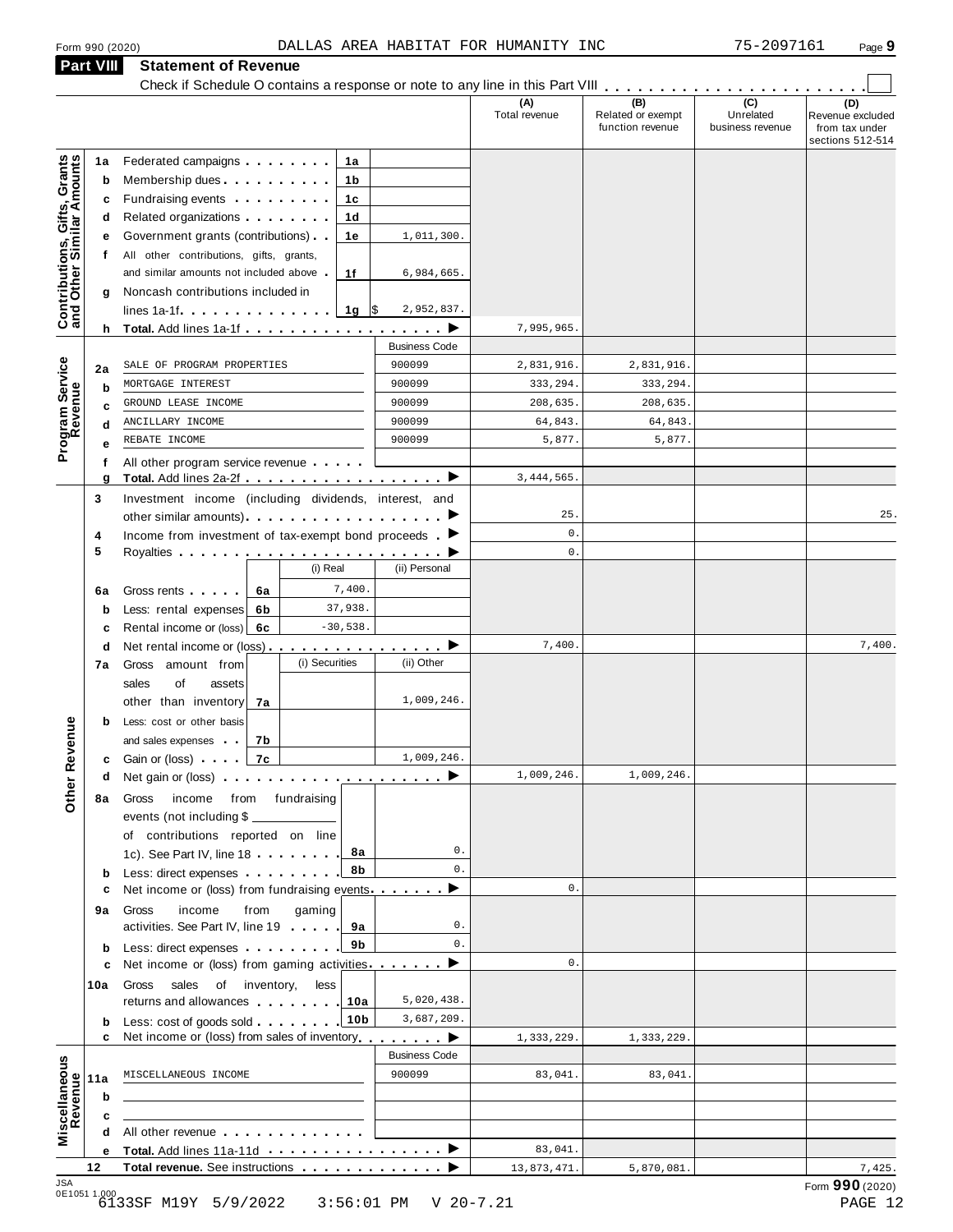**Part IX Statement of Functional Expenses**

|    | Section 501(c)(3) and 501(c)(4) organizations must complete all columns. All other organizations must complete column (A).                                                                                                                                                                                                                                                                                                                                   |                       |                                    |                                    |                                |
|----|--------------------------------------------------------------------------------------------------------------------------------------------------------------------------------------------------------------------------------------------------------------------------------------------------------------------------------------------------------------------------------------------------------------------------------------------------------------|-----------------------|------------------------------------|------------------------------------|--------------------------------|
|    |                                                                                                                                                                                                                                                                                                                                                                                                                                                              |                       |                                    |                                    |                                |
|    | Do not include amounts reported on lines 6b, 7b,<br>8b, 9b, and 10b of Part VIII.                                                                                                                                                                                                                                                                                                                                                                            | (A)<br>Total expenses | (B)<br>Program service<br>expenses | Management and<br>general expenses | (D)<br>Fundraising<br>expenses |
|    | 1 Grants and other assistance to domestic organizations                                                                                                                                                                                                                                                                                                                                                                                                      |                       |                                    |                                    |                                |
|    | and domestic governments. See Part IV, line 21                                                                                                                                                                                                                                                                                                                                                                                                               | 126,078.              | 126,078.                           |                                    |                                |
|    | 2 Grants and other assistance to domestic                                                                                                                                                                                                                                                                                                                                                                                                                    |                       |                                    |                                    |                                |
|    | individuals. See Part IV, line 22                                                                                                                                                                                                                                                                                                                                                                                                                            | 0.                    |                                    |                                    |                                |
|    | 3 Grants and<br>other assistance to foreign                                                                                                                                                                                                                                                                                                                                                                                                                  |                       |                                    |                                    |                                |
|    | organizations,<br>foreign<br>governments,<br>and                                                                                                                                                                                                                                                                                                                                                                                                             |                       |                                    |                                    |                                |
|    | foreign individuals. See Part IV, lines 15 and 16                                                                                                                                                                                                                                                                                                                                                                                                            | 0.                    |                                    |                                    |                                |
|    | Benefits paid to or for members                                                                                                                                                                                                                                                                                                                                                                                                                              | $\Omega$ .            |                                    |                                    |                                |
|    | 5 Compensation of current officers, directors,                                                                                                                                                                                                                                                                                                                                                                                                               |                       |                                    |                                    |                                |
|    | trustees, and key employees                                                                                                                                                                                                                                                                                                                                                                                                                                  | 836,789.              | 435,132.                           | 267, 477.                          | 134,180.                       |
|    | Compensation not included above to disqualified                                                                                                                                                                                                                                                                                                                                                                                                              |                       |                                    |                                    |                                |
|    | persons (as defined under section 4958(f)(1)) and                                                                                                                                                                                                                                                                                                                                                                                                            |                       |                                    |                                    |                                |
|    | persons described in section 4958(c)(3)(B)                                                                                                                                                                                                                                                                                                                                                                                                                   | 0.                    |                                    |                                    |                                |
|    | 7 Other salaries and wages                                                                                                                                                                                                                                                                                                                                                                                                                                   | 3, 278, 580.          | 1,704,870.                         | 1,047,986.                         | 525, 724.                      |
|    | Pension plan accruals and contributions (include                                                                                                                                                                                                                                                                                                                                                                                                             |                       |                                    |                                    |                                |
|    | section 401(k) and 403(b) employer contributions)                                                                                                                                                                                                                                                                                                                                                                                                            | 119, 413.             | 62,095.                            | 38,170.                            | 19,148.                        |
|    | Other employee benefits                                                                                                                                                                                                                                                                                                                                                                                                                                      | 469,615.              | 244,201.                           | 150,111                            | 75,303.                        |
| 10 |                                                                                                                                                                                                                                                                                                                                                                                                                                                              | 309, 477.             | 160,929.                           | 98,923.                            | 49,625.                        |
| 11 | Fees for services (nonemployees):                                                                                                                                                                                                                                                                                                                                                                                                                            |                       |                                    |                                    |                                |
|    | a Management                                                                                                                                                                                                                                                                                                                                                                                                                                                 | 0.                    |                                    |                                    |                                |
|    |                                                                                                                                                                                                                                                                                                                                                                                                                                                              | 44,817.               | 67.                                | 44,750                             |                                |
|    | c Accounting                                                                                                                                                                                                                                                                                                                                                                                                                                                 | 86,349.               | 130                                | 86,219.                            |                                |
|    | d Lobbying                                                                                                                                                                                                                                                                                                                                                                                                                                                   | $\mathbf 0$ .         |                                    |                                    |                                |
|    | e Professional fundraising services. See Part IV, line 17                                                                                                                                                                                                                                                                                                                                                                                                    | $\mathbf{0}$          |                                    |                                    |                                |
|    | f Investment management fees<br>$\mathbf{a} = \mathbf{a} + \mathbf{a} + \mathbf{a} + \mathbf{a} + \mathbf{a} + \mathbf{a} + \mathbf{a} + \mathbf{a} + \mathbf{a} + \mathbf{a} + \mathbf{a} + \mathbf{a} + \mathbf{a} + \mathbf{a} + \mathbf{a} + \mathbf{a} + \mathbf{a} + \mathbf{a} + \mathbf{a} + \mathbf{a} + \mathbf{a} + \mathbf{a} + \mathbf{a} + \mathbf{a} + \mathbf{a} + \mathbf{a} + \mathbf{a} + \mathbf{a} + \mathbf{a} + \mathbf{a} + \mathbf$ | $\Omega$ .            |                                    |                                    |                                |
|    | 9 Other. (If line 11g amount exceeds 10% of line 25, column                                                                                                                                                                                                                                                                                                                                                                                                  |                       |                                    |                                    |                                |
|    | (A) amount, list line 11g expenses on Schedule O.) expenses                                                                                                                                                                                                                                                                                                                                                                                                  | 631,000.              | 233,086.                           | 392,139.                           | 5,775.                         |
|    | 12 Advertising and promotion                                                                                                                                                                                                                                                                                                                                                                                                                                 | 174,038.              | 8,754.                             | 20,834.                            | 144,450.                       |
| 13 | Office expenses extensive and the set of the set of the set of the set of the set of the set of the set of the                                                                                                                                                                                                                                                                                                                                               | 422, 292.             | 107,474.                           | 232,788.                           | 82,030.                        |
| 14 | Information technology.                                                                                                                                                                                                                                                                                                                                                                                                                                      | 0.                    |                                    |                                    |                                |
| 15 |                                                                                                                                                                                                                                                                                                                                                                                                                                                              | $\Omega$ .            |                                    |                                    |                                |
| 16 | Occupancy                                                                                                                                                                                                                                                                                                                                                                                                                                                    | 1,886,020.            | 1,437,237.                         | 396,891                            | 51,892.                        |
|    |                                                                                                                                                                                                                                                                                                                                                                                                                                                              | 0.                    |                                    |                                    |                                |
|    | 18 Payments of travel or entertainment expenses                                                                                                                                                                                                                                                                                                                                                                                                              |                       |                                    |                                    |                                |
|    | for any federal, state, or local public officials                                                                                                                                                                                                                                                                                                                                                                                                            | 0.                    |                                    |                                    |                                |
|    | 19 Conferences, conventions, and meetings                                                                                                                                                                                                                                                                                                                                                                                                                    | 18,759.               | 9,704.                             | 8,523.                             | 532.                           |
| 20 | Interest $\ldots$ , $\ldots$ , $\ldots$ , $\ldots$ , $\ldots$ , $\ldots$ , $\ldots$                                                                                                                                                                                                                                                                                                                                                                          | 24,302.               | 19,305.                            | 4,997                              |                                |
| 21 | Payments to affiliates.                                                                                                                                                                                                                                                                                                                                                                                                                                      | 0.                    |                                    |                                    |                                |
| 22 | Depreciation, depletion, and amortization                                                                                                                                                                                                                                                                                                                                                                                                                    | 308,141.              | 98,946.                            | 209,195                            |                                |
| 23 | Insurance <b>All Accounts</b> in the set of the set of the set of the set of the set of the set of the set of the set of the set of the set of the set of the set of the set of the set of the set of the set of the set of the set                                                                                                                                                                                                                          | 155,967.              | 99,642.                            | 56,325                             |                                |
| 24 | Other expenses. Itemize expenses not covered                                                                                                                                                                                                                                                                                                                                                                                                                 |                       |                                    |                                    |                                |
|    | above (List miscellaneous expenses on line 24e. If                                                                                                                                                                                                                                                                                                                                                                                                           |                       |                                    |                                    |                                |
|    | line 24e amount exceeds 10% of line 25, column                                                                                                                                                                                                                                                                                                                                                                                                               |                       |                                    |                                    |                                |
|    | (A) amount, list line 24e expenses on Schedule O.)                                                                                                                                                                                                                                                                                                                                                                                                           |                       |                                    |                                    |                                |
|    | aCOST OF PROGRAM PROPERTIES                                                                                                                                                                                                                                                                                                                                                                                                                                  | 3,037,104.            | 3,034,045.                         | 3,059                              |                                |
|    | <b>b</b> PROPERTY TAX                                                                                                                                                                                                                                                                                                                                                                                                                                        | 269,478.              | 82,240.                            | 187,238                            |                                |
|    | cCOURIER/FREIGHT                                                                                                                                                                                                                                                                                                                                                                                                                                             | 185,817.              | 181,529.                           | 4,260                              | 28.                            |
|    | dALLOCATION OVERHEAD                                                                                                                                                                                                                                                                                                                                                                                                                                         | 186,721.              | 205,305.                           | $-29,748.$                         | 11,164.                        |
|    | <b>e</b> All other expenses                                                                                                                                                                                                                                                                                                                                                                                                                                  | 389,431.              | 265,391.                           | 40,100.                            | 83,940.                        |
|    | 25 Total functional expenses. Add lines 1 through 24e                                                                                                                                                                                                                                                                                                                                                                                                        | 12,960,188.           | 8,516,160.                         | 3,260,237.                         | 1,183,791.                     |
| 26 | Joint costs. Complete this line only if the<br>organization reported in column (B) joint costs<br>from a combined educational campaign and                                                                                                                                                                                                                                                                                                                   |                       |                                    |                                    |                                |
|    | fundraising solicitation. Check here<br>if                                                                                                                                                                                                                                                                                                                                                                                                                   |                       |                                    |                                    |                                |
|    | following SOP 98-2 (ASC 958-720)                                                                                                                                                                                                                                                                                                                                                                                                                             | 0.                    |                                    |                                    |                                |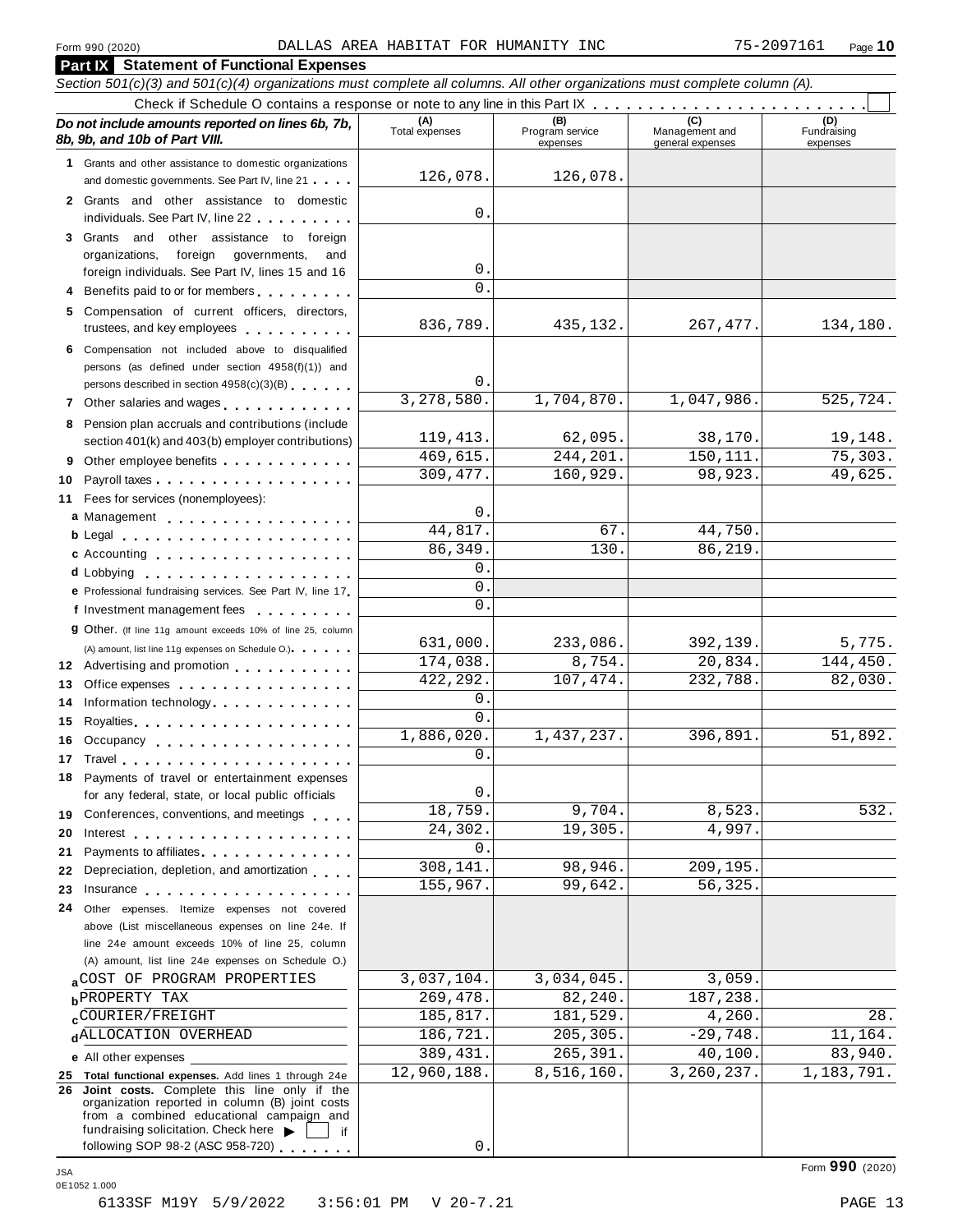|--|--|--|

|                      |        | Form 990 (2020)                                                                                                   |                          |                         | Page 11                     |
|----------------------|--------|-------------------------------------------------------------------------------------------------------------------|--------------------------|-------------------------|-----------------------------|
|                      | Part X | <b>Balance Sheet</b>                                                                                              |                          |                         |                             |
|                      |        |                                                                                                                   |                          |                         |                             |
|                      |        |                                                                                                                   | (A)<br>Beginning of year |                         | (B)<br>End of year          |
|                      | 1      |                                                                                                                   | $\Omega$ .               | $\overline{1}$          | 0.                          |
|                      | 2      |                                                                                                                   | 2,168,153.               | $\overline{2}$          | 5,745,250.                  |
|                      | 3      |                                                                                                                   | 777,611.                 | $\mathbf{3}$            | 419,900.                    |
|                      | 4      |                                                                                                                   | 619,826.                 | $\overline{\mathbf{4}}$ | 0.                          |
|                      | 5      | Loans and other receivables from any current or former officer, director,                                         |                          |                         |                             |
|                      |        | trustee, key employee, creator or founder, substantial contributor, or 35%                                        |                          |                         |                             |
|                      |        | controlled entity or family member of any of these persons                                                        | 0.                       | 5                       | 0.                          |
|                      | 6      | Loans and other receivables from other disqualified persons (as defined                                           |                          |                         |                             |
|                      |        | under section $4958(f)(1)$ , and persons described in section $4958(c)(3)(B)$                                     | $\mathsf{0}$ .           | $6\phantom{1}$          | 0.                          |
|                      | 7      |                                                                                                                   | 7,216,711.               | $\overline{7}$          | 5,908,565.                  |
| Assets               | 8      |                                                                                                                   | 2,001,482.               | 8                       | 2,077,967.                  |
|                      | 9      |                                                                                                                   | 355,098.                 | 9                       | 296,162.                    |
|                      |        | 10a Land, buildings, and equipment: cost or other                                                                 |                          |                         |                             |
|                      |        | 3, 383, 167.<br>basis. Complete Part VI of Schedule D 10a                                                         |                          |                         |                             |
|                      |        | 1,789,873.                                                                                                        | 2,061,670.               | 10c                     | 1,593,294.                  |
|                      | 11     |                                                                                                                   | 0.                       | 11                      | 0.                          |
|                      | 12     | Investments - other securities. See Part IV, line 11.                                                             | 0.                       | 12                      | 0.                          |
|                      | 13     | Investments - program-related. See Part IV, line 11.                                                              | 0.                       | 13                      | 0.                          |
|                      | 14     |                                                                                                                   | $\mathbf 0$ .            | 14                      | 0.                          |
|                      | 15     |                                                                                                                   | 16,883,878.              | 15                      | 10, 423, 103.               |
|                      | 16     | Total assets. Add lines 1 through 15 (must equal line 33)                                                         | 32,084,429.              | 16                      | 26, 464, 241.               |
|                      | 17     |                                                                                                                   | 1,328,366.               | 17                      | 1,643,684.                  |
|                      | 18     |                                                                                                                   | 0.                       | 18                      | 0.                          |
|                      | 19     |                                                                                                                   | 6, 362, 455.             | 19                      | 5,551,094.                  |
|                      | 20     |                                                                                                                   | 0.                       | 20                      | 0.                          |
|                      | 21     | Escrow or custodial account liability. Complete Part IV of Schedule D.                                            | $\mathbf 0$ .            | 21                      | 0.                          |
|                      | 22     | Loans and other payables to any current or former officer, director,                                              |                          |                         |                             |
|                      |        | trustee, key employee, creator or founder, substantial contributor, or 35%                                        |                          |                         |                             |
| Liabilities          |        | controlled entity or family member of any of these persons                                                        | $0$ .                    | 22                      | 0.                          |
|                      | 23     | Secured mortgages and notes payable to unrelated third parties                                                    | 892,457.                 | 23                      | 544,855.                    |
|                      | 24     | Unsecured notes and loans payable to unrelated third parties <b>Sources Container</b>                             | 0.                       | 24                      | 0.                          |
|                      | 25     | Other liabilities (including federal income tax, payables to related third                                        |                          |                         |                             |
|                      |        | parties, and other liabilities not included on lines 17-24). Complete Part X                                      |                          |                         |                             |
|                      |        |                                                                                                                   | 5, 134, 502.             | 25                      | 1,064,362.                  |
|                      | 26     |                                                                                                                   | 13,717,780.              | 26                      | 8,803,995.                  |
|                      |        | $\vert x \vert$<br>Organizations that follow FASB ASC 958, check here ▶<br>and complete lines 27, 28, 32, and 33. |                          |                         |                             |
|                      | 27     | Net assets without donor restrictions                                                                             | 16,766,908.              | 27                      | 15,846,431.                 |
|                      | 28     |                                                                                                                   | 1,599,741.               | 28                      | 1,813,815.                  |
| <b>Fund Balances</b> |        | Organizations that do not follow FASB ASC 958, check here ><br>and complete lines 29 through 33.                  |                          |                         |                             |
|                      | 29     | Capital stock or trust principal, or current funds                                                                |                          | 29                      |                             |
|                      | 30     | Paid-in or capital surplus, or land, building, or equipment fund.                                                 |                          | 30                      |                             |
|                      | 31     | Retained earnings, endowment, accumulated income, or other funds                                                  |                          | 31                      |                             |
| Net Assets or        | 32     |                                                                                                                   | 18,366,649.              | 32                      | 17,660,246.                 |
|                      | 33     | Total liabilities and net assets/fund balances                                                                    | 32,084,429.              | 33                      | $\overline{26, 464, 241}$ . |

Form **990** (2020)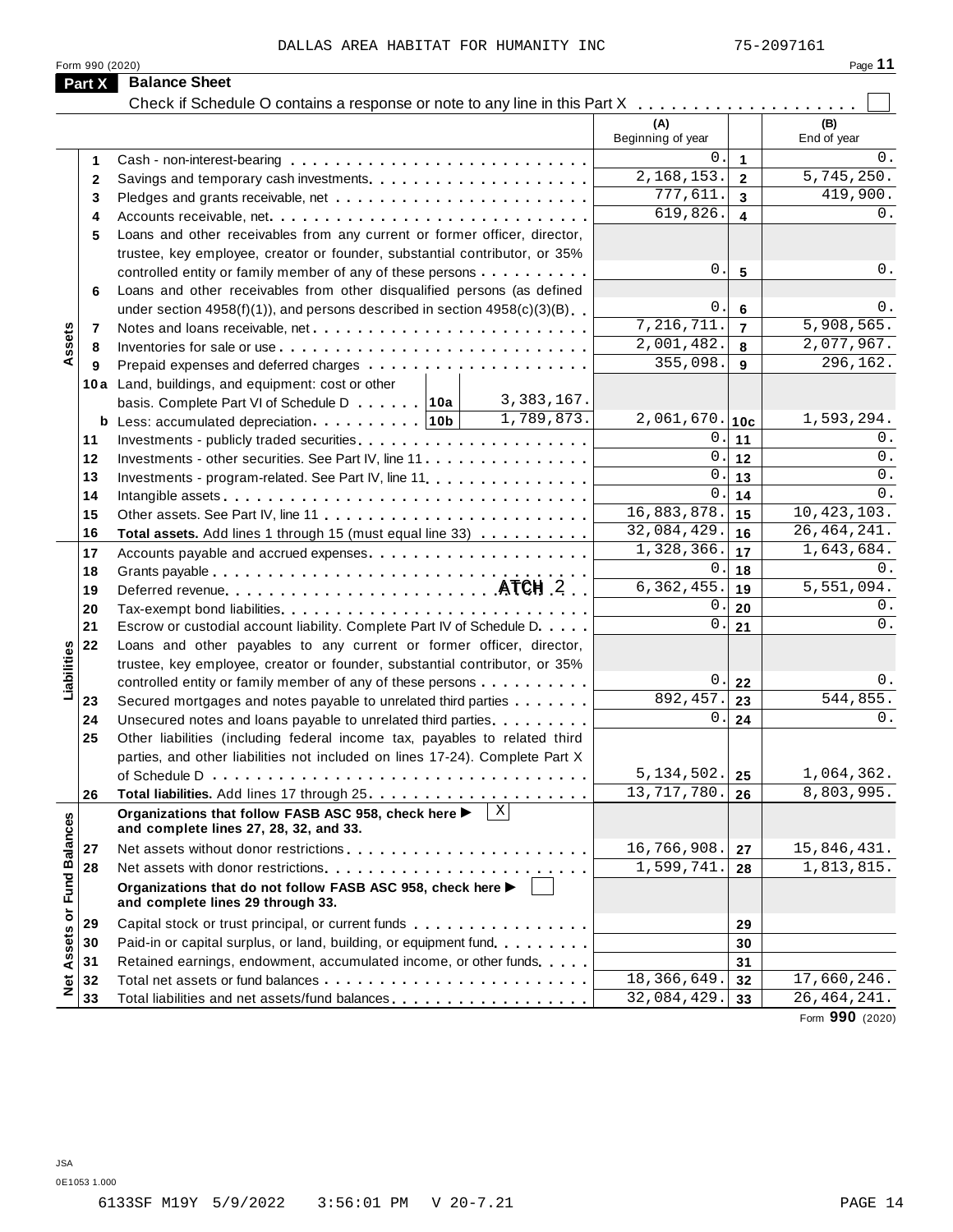|  |  | DALLAS AREA HABITAT FOR HUMANITY INC | 75-2097161 |
|--|--|--------------------------------------|------------|
|  |  |                                      |            |

|          | Form 990 (2020)                                                                                                       |                         |        |                |                      | Page 12 |
|----------|-----------------------------------------------------------------------------------------------------------------------|-------------------------|--------|----------------|----------------------|---------|
| Part XI  | <b>Reconciliation of Net Assets</b>                                                                                   |                         |        |                |                      |         |
|          |                                                                                                                       |                         |        |                |                      | X       |
| 1        |                                                                                                                       | $\mathbf{1}$            |        |                | 13,873,471.          |         |
| 2        |                                                                                                                       | $\mathbf{2}$            |        |                | 12,960,188.          |         |
| 3        |                                                                                                                       | $\overline{3}$          |        |                | 913,283.             |         |
| 4        | Net assets or fund balances at beginning of year (must equal Part X, line 32, column (A))                             | $\overline{\mathbf{4}}$ |        |                | 18,366,649.          |         |
| 5        |                                                                                                                       | 5                       |        |                |                      | 0.      |
| 6        |                                                                                                                       | 6                       |        |                |                      | 0.      |
| 7        |                                                                                                                       | $\overline{7}$          |        |                |                      | 0.      |
| 8        |                                                                                                                       | 8                       |        |                | $-1, 226, 891.$      |         |
| 9        | Other changes in net assets or fund balances (explain on Schedule O).                                                 | 9                       |        |                | $-392,795.$          |         |
| 10       | Net assets or fund balances at end of year. Combine lines 3 through 9 (must equal Part X, line                        |                         |        |                |                      |         |
|          |                                                                                                                       | 10                      |        |                | 17,660,246.          |         |
| Part XII | <b>Financial Statements and Reporting</b>                                                                             |                         |        |                |                      |         |
|          |                                                                                                                       |                         |        |                |                      | Χ       |
|          |                                                                                                                       |                         |        |                | Yes                  | No      |
| 1        | $X$ Accrual<br>Accounting method used to prepare the Form 990:     Cash<br>Other                                      |                         |        |                |                      |         |
|          | If the organization changed its method of accounting from a prior year or checked "Other," explain in                 |                         |        |                |                      |         |
|          | Schedule O.                                                                                                           |                         |        |                |                      |         |
|          | 2a Were the organization's financial statements compiled or reviewed by an independent accountant?                    |                         |        | 2a             | X                    |         |
|          | If "Yes," check a box below to indicate whether the financial statements for the year were compiled or                |                         |        |                |                      |         |
|          | reviewed on a separate basis, consolidated basis, or both:                                                            |                         |        |                |                      |         |
|          | Separate basis<br><b>Consolidated basis</b><br>Both consolidated and separate basis                                   |                         |        |                |                      |         |
|          | <b>b</b> Were the organization's financial statements audited by an independent accountant?                           |                         |        | 2 <sub>b</sub> | Χ                    |         |
|          | If "Yes," check a box below to indicate whether the financial statements for the year were audited on a               |                         |        |                |                      |         |
|          | separate basis, consolidated basis, or both:                                                                          |                         |        |                |                      |         |
|          | $X$ Consolidated basis<br>Separate basis<br>Both consolidated and separate basis                                      |                         |        |                |                      |         |
|          | c If "Yes" to line 2a or 2b, does the organization have a committee that assumes responsibility for oversight of      |                         |        |                |                      |         |
|          | the audit, review, or compilation of its financial statements and selection of an independent accountant?             |                         |        | 2c             | X                    |         |
|          | If the organization changed either its oversight process or selection process during the tax year, explain on         |                         |        |                |                      |         |
|          | Schedule O.                                                                                                           |                         |        |                |                      |         |
|          | 3a As a result of a federal award, was the organization required to undergo an audit or audits as set forth in the    |                         |        |                |                      |         |
|          |                                                                                                                       |                         |        | 3a             |                      | X       |
|          | <b>b</b> If "Yes," did the organization undergo the required audit or audits? If the organization did not undergo the |                         |        |                |                      |         |
|          | required audit or audits, explain why on Schedule O and describe any steps taken to undergo such audits               |                         | $\sim$ | 3b             | $000 \text{ (0000)}$ |         |

Form **990** (2020)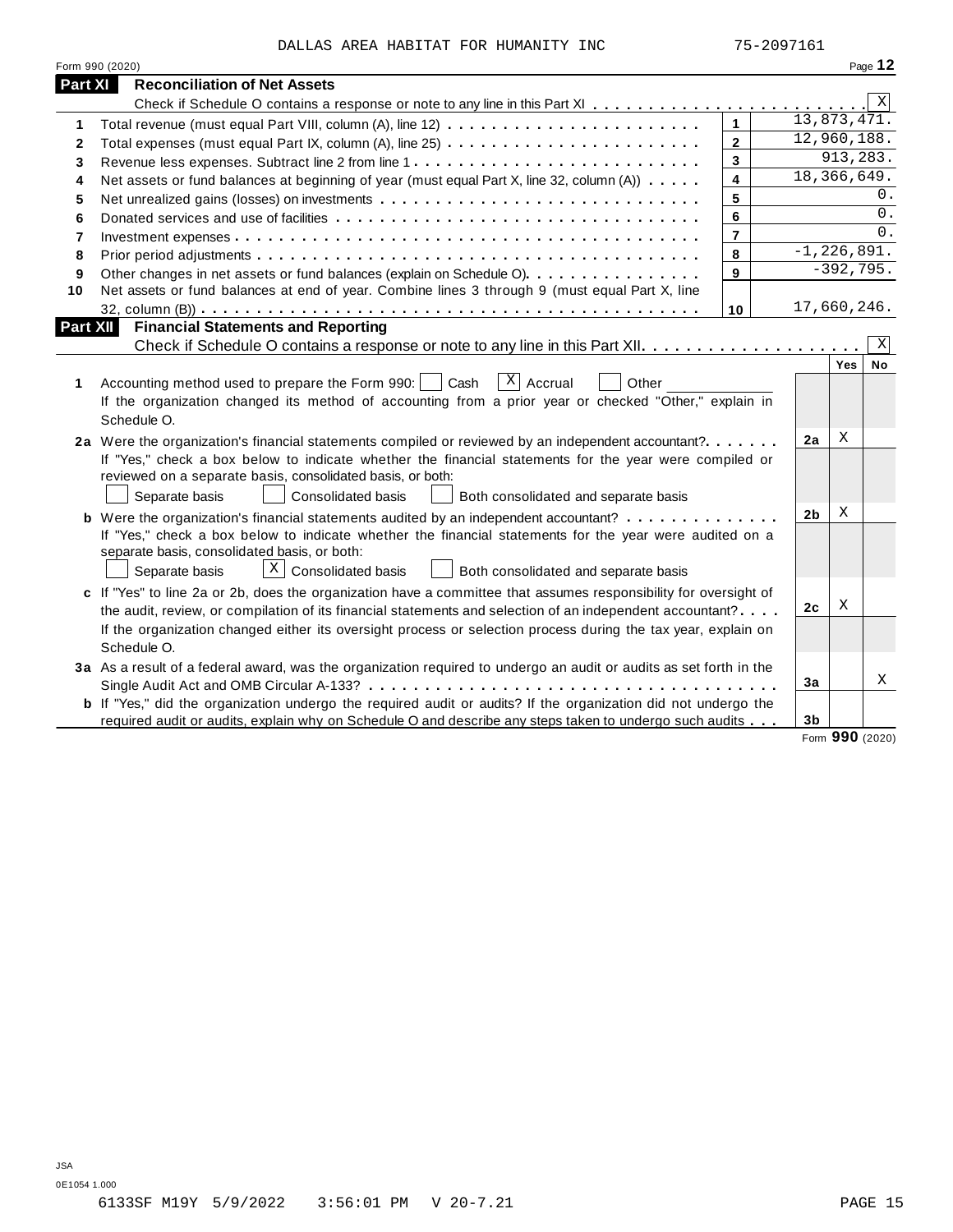| <b>SCHEDULE A</b> |  |
|-------------------|--|
|                   |  |

### **CHEDULE A Public Charity Status and Public Support**  $\frac{100\text{dB No. }1545-0047}{000\text{dB No.}}$

(Form 990 or 990-EZ) complete if the organization is a section 501(c)(3) organization or a section 4947(a)(1) nonexempt charitable trust.  $2020$ 

|        |                                                               |                                                            | Attach to Form 990 or Form 990-EZ.                                                                        |     |                                       | Complete if the organization is a section 501(c)(3) organization or a section $4947(a)(1)$ nonexempt charitable trust.         | BWŁU                                                                                                                             |
|--------|---------------------------------------------------------------|------------------------------------------------------------|-----------------------------------------------------------------------------------------------------------|-----|---------------------------------------|--------------------------------------------------------------------------------------------------------------------------------|----------------------------------------------------------------------------------------------------------------------------------|
|        | Department of the Treasury<br><b>Internal Revenue Service</b> |                                                            | Go to www.irs.gov/Form990 for instructions and the latest information.                                    |     |                                       |                                                                                                                                | Open to Public<br>Inspection                                                                                                     |
|        | Name of the organization                                      |                                                            |                                                                                                           |     |                                       | <b>Employer identification number</b>                                                                                          |                                                                                                                                  |
|        |                                                               | DALLAS AREA HABITAT FOR HUMANITY INC                       |                                                                                                           |     |                                       | 75-2097161                                                                                                                     |                                                                                                                                  |
| Part I |                                                               |                                                            |                                                                                                           |     |                                       | Reason for Public Charity Status. (All organizations must complete this part.) See instructions.                               |                                                                                                                                  |
|        |                                                               |                                                            | The organization is not a private foundation because it is: (For lines 1 through 12, check only one box.) |     |                                       |                                                                                                                                |                                                                                                                                  |
| 1      |                                                               |                                                            | A church, convention of churches, or association of churches described in section 170(b)(1)(A)(i).        |     |                                       |                                                                                                                                |                                                                                                                                  |
| 2      |                                                               |                                                            | A school described in section 170(b)(1)(A)(ii). (Attach Schedule E (Form 990 or 990-EZ).)                 |     |                                       |                                                                                                                                |                                                                                                                                  |
| 3      |                                                               |                                                            | A hospital or a cooperative hospital service organization described in section 170(b)(1)(A)(iii).         |     |                                       |                                                                                                                                |                                                                                                                                  |
| 4      |                                                               |                                                            |                                                                                                           |     |                                       | A medical research organization operated in conjunction with a hospital described in section 170(b)(1)(A)(iii). Enter the      |                                                                                                                                  |
|        | hospital's name, city, and state:                             |                                                            |                                                                                                           |     |                                       |                                                                                                                                |                                                                                                                                  |
| 5      |                                                               |                                                            |                                                                                                           |     |                                       |                                                                                                                                | An organization operated for the benefit of a college or university owned or operated by a governmental unit described in        |
|        |                                                               | section 170(b)(1)(A)(iv). (Complete Part II.)              |                                                                                                           |     |                                       |                                                                                                                                |                                                                                                                                  |
| 6      |                                                               |                                                            | A federal, state, or local government or governmental unit described in section 170(b)(1)(A)(v).          |     |                                       |                                                                                                                                |                                                                                                                                  |
| X<br>7 |                                                               |                                                            |                                                                                                           |     |                                       |                                                                                                                                | An organization that normally receives a substantial part of its support from a governmental unit or from the general public     |
|        |                                                               | described in section 170(b)(1)(A)(vi). (Complete Part II.) | A community trust described in section 170(b)(1)(A)(vi). (Complete Part II.)                              |     |                                       |                                                                                                                                |                                                                                                                                  |
| 8<br>9 |                                                               |                                                            |                                                                                                           |     |                                       | An agricultural research organization described in section 170(b)(1)(A)(ix) operated in conjunction with a land-grant college  |                                                                                                                                  |
|        |                                                               |                                                            |                                                                                                           |     |                                       | or university or a non-land-grant college of agriculture (see instructions). Enter the name, city, and state of the college or |                                                                                                                                  |
|        | university:                                                   |                                                            |                                                                                                           |     |                                       |                                                                                                                                |                                                                                                                                  |
| 10     |                                                               |                                                            |                                                                                                           |     |                                       | An organization that normally receives (1) more than 331/3% of its support from contributions, membership fees, and gross      |                                                                                                                                  |
|        |                                                               |                                                            |                                                                                                           |     |                                       | receipts from activities related to its exempt functions, subject to certain exceptions; and (2) no more than 331/3 % of its   |                                                                                                                                  |
|        |                                                               |                                                            | acquired by the organization after June 30, 1975. See section 509(a)(2). (Complete Part III.)             |     |                                       | support from gross investment income and unrelated business taxable income (less section 511 tax) from businesses              |                                                                                                                                  |
| 11     |                                                               |                                                            | An organization organized and operated exclusively to test for public safety. See section 509(a)(4).      |     |                                       |                                                                                                                                |                                                                                                                                  |
| 12     |                                                               |                                                            |                                                                                                           |     |                                       |                                                                                                                                | An organization organized and operated exclusively for the benefit of, to perform the functions of, or to carry out the purposes |
|        |                                                               |                                                            |                                                                                                           |     |                                       |                                                                                                                                | of one or more publicly supported organizations described in section 509(a)(1) or section 509(a)(2). See section 509(a)(3).      |
|        |                                                               |                                                            |                                                                                                           |     |                                       |                                                                                                                                | Check the box in lines 12a through 12d that describes the type of supporting organization and complete lines 12e, 12f, and 12g.  |
| a      |                                                               |                                                            |                                                                                                           |     |                                       | Type I. A supporting organization operated, supervised, or controlled by its supported organization(s), typically by giving    |                                                                                                                                  |
|        |                                                               |                                                            |                                                                                                           |     |                                       | the supported organization(s) the power to regularly appoint or elect a majority of the directors or trustees of the           |                                                                                                                                  |
|        |                                                               |                                                            | supporting organization. You must complete Part IV, Sections A and B.                                     |     |                                       |                                                                                                                                |                                                                                                                                  |
| b      |                                                               |                                                            |                                                                                                           |     |                                       | Type II. A supporting organization supervised or controlled in connection with its supported organization(s), by having        |                                                                                                                                  |
|        |                                                               |                                                            |                                                                                                           |     |                                       | control or management of the supporting organization vested in the same persons that control or manage the supported           |                                                                                                                                  |
|        |                                                               |                                                            | organization(s). You must complete Part IV, Sections A and C.                                             |     |                                       |                                                                                                                                |                                                                                                                                  |
| c      |                                                               |                                                            |                                                                                                           |     |                                       | Type III functionally integrated. A supporting organization operated in connection with, and functionally integrated with,     |                                                                                                                                  |
|        |                                                               |                                                            | its supported organization(s) (see instructions). You must complete Part IV, Sections A, D, and E.        |     |                                       |                                                                                                                                |                                                                                                                                  |
| d      |                                                               |                                                            |                                                                                                           |     |                                       | Type III non-functionally integrated. A supporting organization operated in connection with its supported organization(s)      |                                                                                                                                  |
|        |                                                               |                                                            | requirement (see instructions). You must complete Part IV, Sections A and D, and Part V.                  |     |                                       | that is not functionally integrated. The organization generally must satisfy a distribution requirement and an attentiveness   |                                                                                                                                  |
| е      |                                                               |                                                            |                                                                                                           |     |                                       | Check this box if the organization received a written determination from the IRS that it is a Type I, Type II, Type III        |                                                                                                                                  |
|        |                                                               |                                                            | functionally integrated, or Type III non-functionally integrated supporting organization.                 |     |                                       |                                                                                                                                |                                                                                                                                  |
| t      |                                                               |                                                            |                                                                                                           |     |                                       |                                                                                                                                |                                                                                                                                  |
| g      |                                                               |                                                            | Provide the following information about the supported organization(s).                                    |     |                                       |                                                                                                                                |                                                                                                                                  |
|        | (i) Name of supported organization                            | (ii) EIN                                                   | (iii) Type of organization                                                                                |     | (iv) Is the organization              | (v) Amount of monetary                                                                                                         | (vi) Amount of                                                                                                                   |
|        |                                                               |                                                            | (described on lines 1-10<br>above (see instructions))                                                     |     | listed in your governing<br>document? | support (see<br>instructions)                                                                                                  | other support (see<br>instructions)                                                                                              |
|        |                                                               |                                                            |                                                                                                           | Yes | No                                    |                                                                                                                                |                                                                                                                                  |
| (A)    |                                                               |                                                            |                                                                                                           |     |                                       |                                                                                                                                |                                                                                                                                  |
|        |                                                               |                                                            |                                                                                                           |     |                                       |                                                                                                                                |                                                                                                                                  |
| (B)    |                                                               |                                                            |                                                                                                           |     |                                       |                                                                                                                                |                                                                                                                                  |
|        |                                                               |                                                            |                                                                                                           |     |                                       |                                                                                                                                |                                                                                                                                  |
| (C)    |                                                               |                                                            |                                                                                                           |     |                                       |                                                                                                                                |                                                                                                                                  |
| (D)    |                                                               |                                                            |                                                                                                           |     |                                       |                                                                                                                                |                                                                                                                                  |
| (E)    |                                                               |                                                            |                                                                                                           |     |                                       |                                                                                                                                |                                                                                                                                  |
|        |                                                               |                                                            |                                                                                                           |     |                                       |                                                                                                                                |                                                                                                                                  |
| Total  |                                                               |                                                            |                                                                                                           |     |                                       |                                                                                                                                |                                                                                                                                  |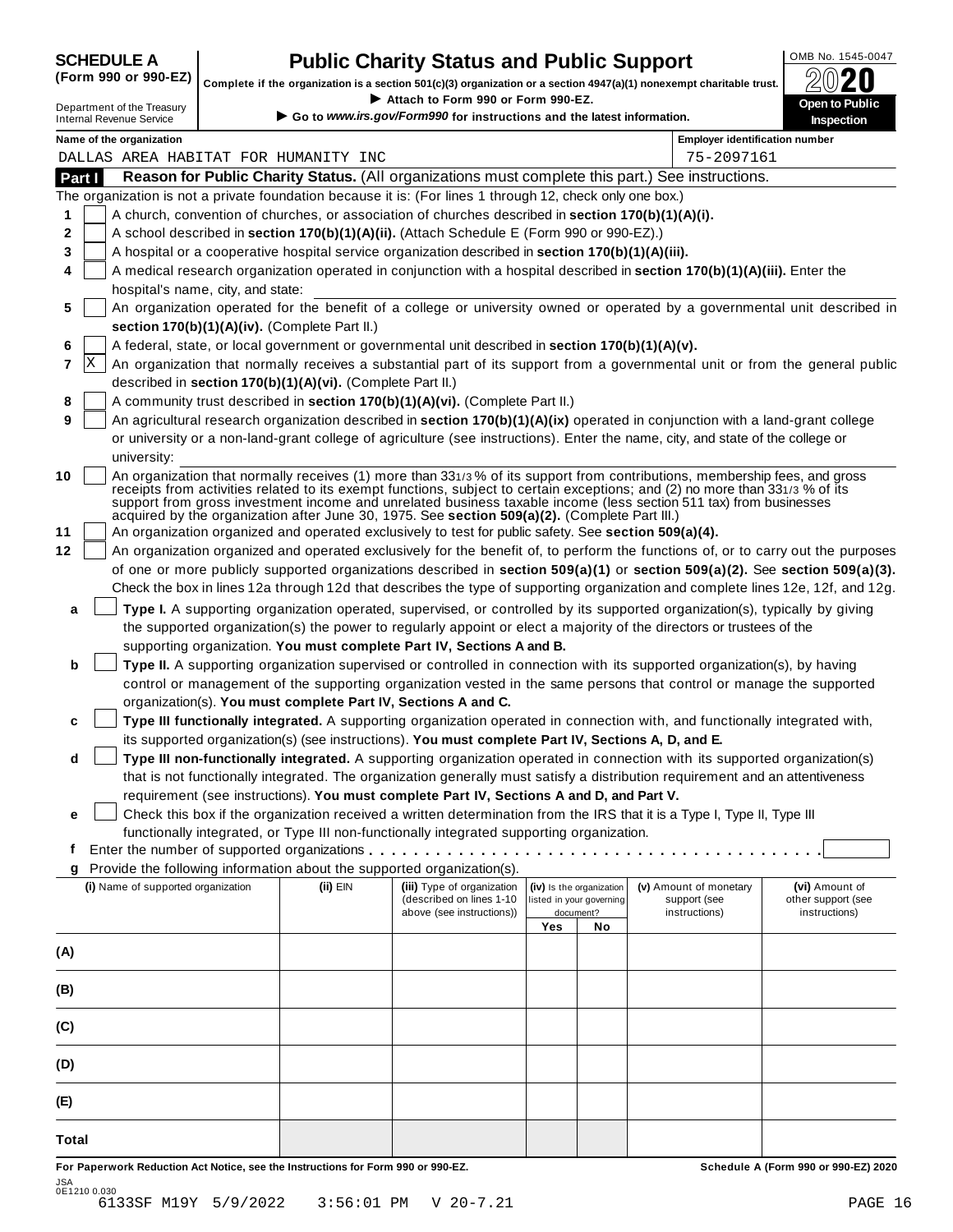#### Schedule <sup>A</sup> (Form <sup>990</sup> or 990-EZ) <sup>2020</sup> Page **2**

**Support Schedule for Organizations Described in Sections 170(b)(1)(A)(iv) and 170(b)(1)(A)(vi)** Complete only if you checked the box on line 5, 7, or 8 of Part I or if the organization failed to qualify under Part III. If the organization fails to qualify under the tests listed below, please complete Part III.) **Part II**

|              | <b>Section A. Public Support</b>                                                                                                                                                                |             |               |             |            |            |               |
|--------------|-------------------------------------------------------------------------------------------------------------------------------------------------------------------------------------------------|-------------|---------------|-------------|------------|------------|---------------|
|              | Calendar year (or fiscal year beginning in) ▶                                                                                                                                                   | (a) 2016    | (b) 2017      | $(c)$ 2018  | $(d)$ 2019 | (e) 2020   | (f) Total     |
| 1            | Gifts, grants, contributions, and<br>membership fees received. (Do not<br>include any "unusual grants.")                                                                                        | 10,077,160. | 11, 328, 225. | 11,029,874. | 7,283,305. | 6,984,665. | 46,703,229.   |
| $\mathbf{2}$ | Tax revenues levied for the<br>organization's benefit and either paid to<br>or expended on its behalf                                                                                           |             |               |             |            |            | 0.            |
| 3            | The value of services or facilities<br>furnished by a governmental unit to the<br>organization without charge                                                                                   |             |               |             |            |            | 0.            |
| 4            | Total. Add lines 1 through 3                                                                                                                                                                    | 10,077,160  | 11, 328, 225  | 11,029,874. | 7,283,305. | 6,984,665. | 46,703,229.   |
| 5            | The portion of total contributions by<br>each person (other than a<br>governmental unit or publicly<br>supported organization) included on<br>line 1 that exceeds 2% of the amount              |             |               |             |            |            | 3,788,217.    |
| 6            | shown on line 11, column (f)<br>Public support. Subtract line 5 from line 4                                                                                                                     |             |               |             |            |            | 42, 915, 012. |
|              | <b>Section B. Total Support</b>                                                                                                                                                                 |             |               |             |            |            |               |
|              | Calendar year (or fiscal year beginning in) ▶                                                                                                                                                   | (a) 2016    | (b) 2017      | (c) 2018    | $(d)$ 2019 | (e) 2020   | (f) Total     |
| 7            | Amounts from line 4                                                                                                                                                                             | 10,077,160. | 11, 328, 225. | 11,029,874. | 7,283,305. | 6,984,665. | 46,703,229.   |
| 8            | Gross income from interest, dividends,<br>payments received on securities loans,<br>rents, royalties, and income from<br>similar sources experiences                                            | 422,050.    | 320,524.      | 230,306.    | 252,811.   | 340,719.   | 1,566,410.    |
| 9            | Net income from unrelated business<br>activities, whether or not the business<br>is regularly carried on the control of the set of the set of the set of the set of the set of the set of the s |             |               |             |            |            | 0.            |
| 10           | Other income. Do not include gain or<br>loss from the sale of capital assets<br>(Explain in Part VI.) ATCH 1                                                                                    | 81,826.     | 76,830.       | 98,734.     | 44,349     | 83,041.    | 384,780.      |
| 11           | Total support. Add lines 7 through 10                                                                                                                                                           |             |               |             |            |            | 48,654,419.   |
| 12           | Gross receipts from related activities, etc. (see instructions)                                                                                                                                 |             |               |             |            | 12         |               |
| 13           | First 5 years. If the Form 990 is for the organization's first, second, third, fourth, or fifth tax year as a section 501(c)(3)                                                                 |             |               |             |            |            |               |
|              | <b>Section C. Computation of Public Support Percentage</b>                                                                                                                                      |             |               |             |            |            |               |
| 14           | Public support percentage for 2020 (line 6, column (f), divided by line 11, column (f)                                                                                                          |             |               |             |            | 14         | 88.20%        |
| 15           |                                                                                                                                                                                                 |             |               |             |            | 15         | 91.05%        |
|              | 16a 331/3% support test - 2020. If the organization did not check the box on line 13, and line 14 is 331/3% or more, check this                                                                 |             |               |             |            |            |               |
|              | box and stop here. The organization qualifies as a publicly supported organization $\ldots \ldots \ldots \ldots \ldots \ldots$                                                                  |             |               |             |            |            | Χ             |
|              | b 331/3% support test - 2019. If the organization did not check a box on line 13 or 16a, and line 15 is 331/3% or more, check                                                                   |             |               |             |            |            |               |
|              |                                                                                                                                                                                                 |             |               |             |            |            |               |
|              | 17a 10%-facts-and-circumstances test - 2020. If the organization did not check a box on line 13, 16a, or 16b, and line 14 is                                                                    |             |               |             |            |            |               |
|              | 10% or more, and if the organization meets the facts-and-circumstances test, check this box and stop here. Explain in                                                                           |             |               |             |            |            |               |
|              | Part VI how the organization meets the facts-and-circumstances test. The organization qualifies as a publicly supported                                                                         |             |               |             |            |            |               |
|              |                                                                                                                                                                                                 |             |               |             |            |            |               |
|              | b 10%-facts-and-circumstances test - 2019. If the organization did not check a box on line 13, 16a, 16b, or 17a, and line                                                                       |             |               |             |            |            |               |
|              | 15 is 10% or more, and if the organization meets the facts-and-circumstances test, check this box and stop here. Explain                                                                        |             |               |             |            |            |               |
|              |                                                                                                                                                                                                 |             |               |             |            |            |               |
|              | in Part VI how the organization meets the facts-and-circumstances test. The organization qualifies as a publicly supported                                                                      |             |               |             |            |            |               |
|              |                                                                                                                                                                                                 |             |               |             |            |            |               |
| 18           | Private foundation. If the organization did not check a box on line 13, 16a, 16b, 17a, or 17b, check this box and see                                                                           |             |               |             |            |            |               |

**Schedule A (Form 990 or 990-EZ) 2020**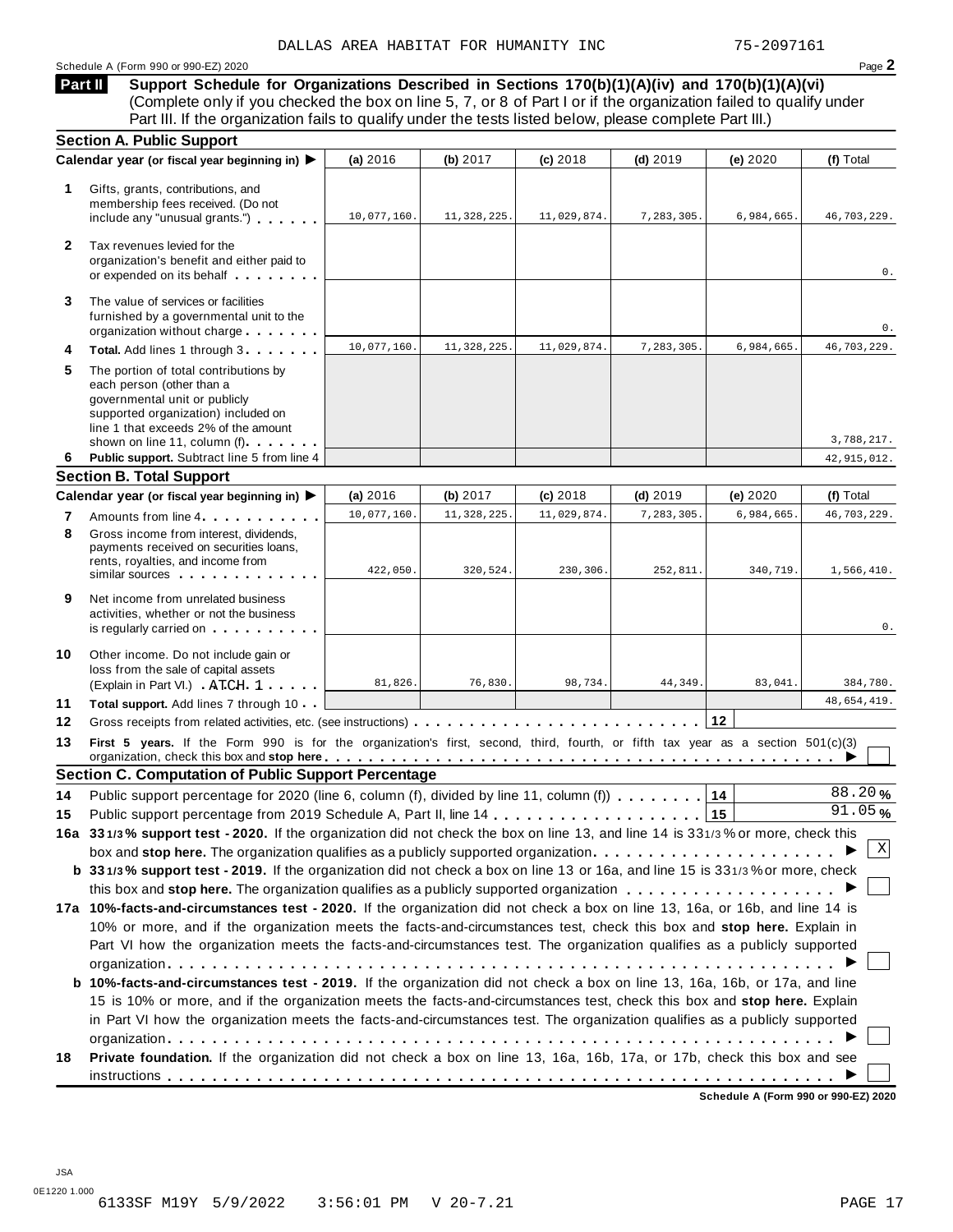#### Schedule A (Form 990 or 990-EZ) 2020 Page  $3$

**Support Schedule for Organizations Described in Section 509(a)(2) Part III**

(Complete only if you checked the box on line 10 of Part I or if the organization failed to qualify under Part II. If the organization fails to qualify under the tests listed below, please complete Part II.)

|    | <b>Section A. Public Support</b>                                                                                                                                                                                                     |            |            |            |            |            |           |
|----|--------------------------------------------------------------------------------------------------------------------------------------------------------------------------------------------------------------------------------------|------------|------------|------------|------------|------------|-----------|
|    | Calendar year (or fiscal year beginning in)                                                                                                                                                                                          | (a) $2016$ | (b) $2017$ | $(c)$ 2018 | (d) $2019$ | (e) 2020   | (f) Total |
| 1. | Gifts, grants, contributions, and membership fees                                                                                                                                                                                    |            |            |            |            |            |           |
|    | received. (Do not include any "unusual grants.")                                                                                                                                                                                     |            |            |            |            |            |           |
| 2  | Gross receipts from admissions, merchandise                                                                                                                                                                                          |            |            |            |            |            |           |
|    | sold or services performed, or facilities                                                                                                                                                                                            |            |            |            |            |            |           |
|    | furnished in any activity that is related to the                                                                                                                                                                                     |            |            |            |            |            |           |
|    | organization's tax-exempt purpose                                                                                                                                                                                                    |            |            |            |            |            |           |
| 3  | Gross receipts from activities that are not an                                                                                                                                                                                       |            |            |            |            |            |           |
|    | unrelated trade or business under section 513 .                                                                                                                                                                                      |            |            |            |            |            |           |
|    | Tax revenues levied for the                                                                                                                                                                                                          |            |            |            |            |            |           |
|    | organization's benefit and either paid to                                                                                                                                                                                            |            |            |            |            |            |           |
|    | or expended on its behalf <b>contains the set of the set of the set of the set of the set of the set of the set of the set of the set of the set of the set of the set of the set of the set of the set of the set of the set of</b> |            |            |            |            |            |           |
| 5  | The value of services or facilities                                                                                                                                                                                                  |            |            |            |            |            |           |
|    | furnished by a governmental unit to the                                                                                                                                                                                              |            |            |            |            |            |           |
|    | organization without charge                                                                                                                                                                                                          |            |            |            |            |            |           |
| 6  | <b>Total.</b> Add lines 1 through 5                                                                                                                                                                                                  |            |            |            |            |            |           |
|    | 7a Amounts included on lines 1, 2, and 3                                                                                                                                                                                             |            |            |            |            |            |           |
|    | received from disqualified persons                                                                                                                                                                                                   |            |            |            |            |            |           |
|    | <b>b</b> Amounts included on lines 2 and 3                                                                                                                                                                                           |            |            |            |            |            |           |
|    | received from other than disqualified                                                                                                                                                                                                |            |            |            |            |            |           |
|    | persons that exceed the greater of \$5,000                                                                                                                                                                                           |            |            |            |            |            |           |
|    | or 1% of the amount on line 13 for the year                                                                                                                                                                                          |            |            |            |            |            |           |
|    | c Add lines 7a and 7b contact the contact of the contact of the contact of the contact of the contact of the contact of the contact of the contact of the contact of the contact of the contact of the contact of the contact        |            |            |            |            |            |           |
| 8  | Public support. (Subtract line 7c from                                                                                                                                                                                               |            |            |            |            |            |           |
|    | $line 6.)$<br><b>Section B. Total Support</b>                                                                                                                                                                                        |            |            |            |            |            |           |
|    |                                                                                                                                                                                                                                      | (a) 2016   | (b) 2017   | $(c)$ 2018 |            |            | (f) Total |
|    | Calendar year (or fiscal year beginning in)                                                                                                                                                                                          |            |            |            | (d) $2019$ | (e) $2020$ |           |
| 9  | Amounts from line 6<br>10 a Gross income from interest, dividends,                                                                                                                                                                   |            |            |            |            |            |           |
|    | payments received on securities loans,<br>rents, royalties, and income from similar<br>SOUICES                                                                                                                                       |            |            |            |            |            |           |
|    | <b>b</b> Unrelated business taxable income (less                                                                                                                                                                                     |            |            |            |            |            |           |
|    | section 511 taxes) from businesses                                                                                                                                                                                                   |            |            |            |            |            |           |
|    | acquired after June 30, 1975                                                                                                                                                                                                         |            |            |            |            |            |           |
|    | c Add lines 10a and 10b                                                                                                                                                                                                              |            |            |            |            |            |           |
|    | Net income from unrelated business                                                                                                                                                                                                   |            |            |            |            |            |           |
| 11 |                                                                                                                                                                                                                                      |            |            |            |            |            |           |
|    | activities not included in line 10b, whether                                                                                                                                                                                         |            |            |            |            |            |           |
|    | or not the business is regularly carried on.                                                                                                                                                                                         |            |            |            |            |            |           |
| 12 | Other income. Do not include gain or                                                                                                                                                                                                 |            |            |            |            |            |           |
|    | loss from the sale of capital assets                                                                                                                                                                                                 |            |            |            |            |            |           |
|    | (Explain in Part VI.)                                                                                                                                                                                                                |            |            |            |            |            |           |
| 13 | Total support. (Add lines 9, 10c, 11,                                                                                                                                                                                                |            |            |            |            |            |           |
|    | and 12.) $\cdots$ $\cdots$ $\cdots$ $\cdots$                                                                                                                                                                                         |            |            |            |            |            |           |
| 14 | First 5 years. If the Form 990 is for the organization's first, second, third, fourth, or fifth tax year as a section $501(c)(3)$                                                                                                    |            |            |            |            |            |           |
|    |                                                                                                                                                                                                                                      |            |            |            |            |            |           |
|    | <b>Section C. Computation of Public Support Percentage</b>                                                                                                                                                                           |            |            |            |            |            |           |
| 15 |                                                                                                                                                                                                                                      |            |            |            |            | 15         | %         |
| 16 | Public support percentage from 2019 Schedule A, Part III, line 15.                                                                                                                                                                   |            |            |            |            | 16         | %         |
|    | Section D. Computation of Investment Income Percentage                                                                                                                                                                               |            |            |            |            |            |           |
| 17 | Investment income percentage for 2020 (line 10c, column (f), divided by line 13, column (f)).                                                                                                                                        |            |            |            |            | 17         | %         |
| 18 | Investment income percentage from 2019 Schedule A, Part III, line 17                                                                                                                                                                 |            |            |            |            | 18         | %         |
|    | 19a 331/3% support tests - 2020. If the organization did not check the box on line 14, and line 15 is more than 331/3%, and line                                                                                                     |            |            |            |            |            |           |
|    | 17 is not more than 331/3%, check this box and stop here. The organization qualifies as a publicly supported organization.                                                                                                           |            |            |            |            |            |           |
|    |                                                                                                                                                                                                                                      |            |            |            |            |            |           |
|    | <b>b</b> 331/3% support tests - 2019. If the organization did not check a box on line 14 or line 19a, and line 16 is more than 331/3%, and                                                                                           |            |            |            |            |            |           |
|    | line 18 is not more than 331/3%, check this box and stop here. The organization qualifies as a publicly supported organization                                                                                                       |            |            |            |            |            |           |
| 20 | Private foundation. If the organization did not check a box on line 14, 19a, or 19b, check this box and see instructions                                                                                                             |            |            |            |            |            |           |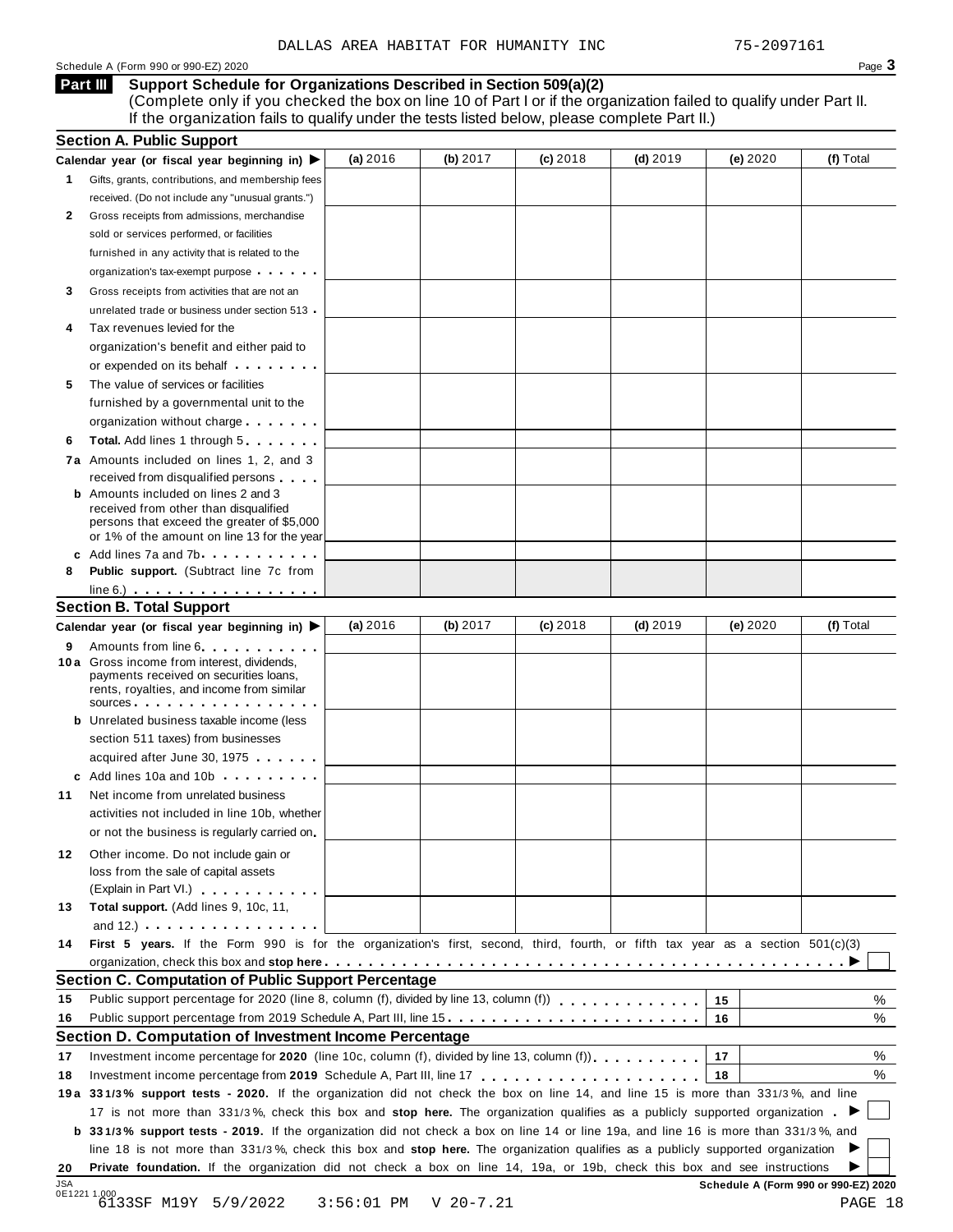**Yes No**

**2**

**3a**

**3b**

**3c**

**4a**

**4b**

**4c**

**5a**

**5b 5c**

**6**

**7**

**8**

**9a**

**9b**

**9c**

**10a**

#### **Part IV Supporting Organizations**

(Complete only if you checked a box in line 12 on Part I. If you checked box 12a, Part I, complete Sections A and B. If you checked box 12b, Part I, complete Sections A and C. If you checked box 12c, Part I, complete Sections A, D, and E. If you checked box 12d, Part I, complete Sections A and D, and complete Part V.)

#### **Section A. All Supporting Organizations**

- **1** Are all of the organization's supported organizations listed by name in the organization's governing documents? *If "No," describe in Part VI how the supported organizations are designated. If designated by class or purpose, describe the designation. If historic and continuing relationship, explain.* **1**
- **2** Did the organization have any supported organization that does not have an IRS determination of status under section 509(a)(1) or (2)? *If"Yes," explain in Part VI how the organization determined that the supported organization was described in section 509(a)(1) or (2).*
- **3 a** Did the organization have a supported organization described in section 501(c)(4), (5), or (6)? *If "Yes," answer lines 3b and 3c below.*
- **b** Did the organization confirm that each supported organization qualified under section 501(c)(4), (5), or (6) and | satisfied the public support tests under section 509(a)(2)? *If "Yes," describe in Part VI when and how the organization made the determination.*
- **c** Did the organization ensure that all support to such organizations was used exclusively for section 170(c)(2)(B) purposes? *If"Yes," explain in Part VI what controls the organization put in place to ensure such use.*
- **4 a** Was any supported organization not organized in the United States ("foreign supported organization")? *If "Yes," and if you checked box 12a or 12b in Part I, answer lines 4b and 4c below.*
- **b** Did the organization have ultimate control and discretion in deciding whether to make grants to the foreign | supported organization? *If "Yes," describe in Part VI how the organization had such control and discretion despite being controlled or supervised by or in connection with its supported organizations.*
- **c** Did the organization support any foreign supported organization that does not have an IRS determination | under sections 501(c)(3) and 509(a)(1) or (2)? *If "Yes," explain in Part VI what controls the organization used to ensure that all support to the foreign supported organization was used exclusively for section 170(c)(2)(B) purposes.*
- **5 a** Did the organization add, substitute, or remove any supported organizations during the tax year? *If "Yes,"* answer lines 5b and 5c below (if applicable). Also, provide detail in Part VI, including (i) the names and EIN *numbers of the supported organizations added, substituted, or removed; (ii) the reasons for each such action;* (iii) the authority under the organization's organizing document authorizing such action; and (iv) how the action *was accomplished (such as by amendment to the organizing document).*
- **b Type I or Type II only.** Was any added or substituted supported organization part of a class already designated in the organization's organizing document?
- **c Substitutions only.** Was the substitution the result of an event beyond the organization's control?
- **6** Did the organization provide support (whether in the form of grants or the provision of services or facilities) to anyone other than (i) its supported organizations, (ii) individuals that are part of the charitable class benefited by one or more of its supported organizations, or (iii) other supporting organizations that also support or benefit one or more of the filing organization's supported organizations? *If"Yes," provide detail in Part VI.*
- **7** Did the organization provide a grant, loan, compensation, or other similar payment to a substantial contributor (as defined in section 4958(c)(3)(C)), a family member of a substantial contributor, or a 35% controlled entity with regard to a substantial contributor? *If"Yes," complete Part I of Schedule L (Form 990 or 990-EZ).*
- **8** Did the organization make a loan to a disqualified person (as defined in section 4958) not described in line 7? *If "Yes," complete Part I of Schedule L (Form 990 or 990-EZ).*
- **9a** Was the organization controlled directly or indirectly at any time during the tax year by one or more | disqualified persons, as defined in section 4946 (other than foundation managers and organizations described in section 509(a)(1) or (2))? *If"Yes," provide detail in Part VI.*
- **b** Did one or more disqualified persons (as defined in line 9a) hold a controlling interest in any entity in which | the supporting organization had an interest? *If"Yes," provide detail in Part VI.*
- **c** Did a disqualified person (as defined in line 9a) have an ownership interest in, or derive any personal benefit from, assets in which the supporting organization also had an interest? *If"Yes," provide detail in Part VI.*
- **10a** Was the organization subject to the excess business holdings rules of section 4943 because of section | 4943(f) (regarding certain Type II supporting organizations, and all Type III non-functionally integrated supporting organizations)? *If"Yes," answer line 10b below.*
	- **b** Did the organization have any excess business holdings in the tax year? *(Use Schedule C, Form 4720, to determine whether the organization had excess business holdings.)*

0E1229 1.010

**10b** JSA **Schedule A (Form 990 or 990-EZ) 2020**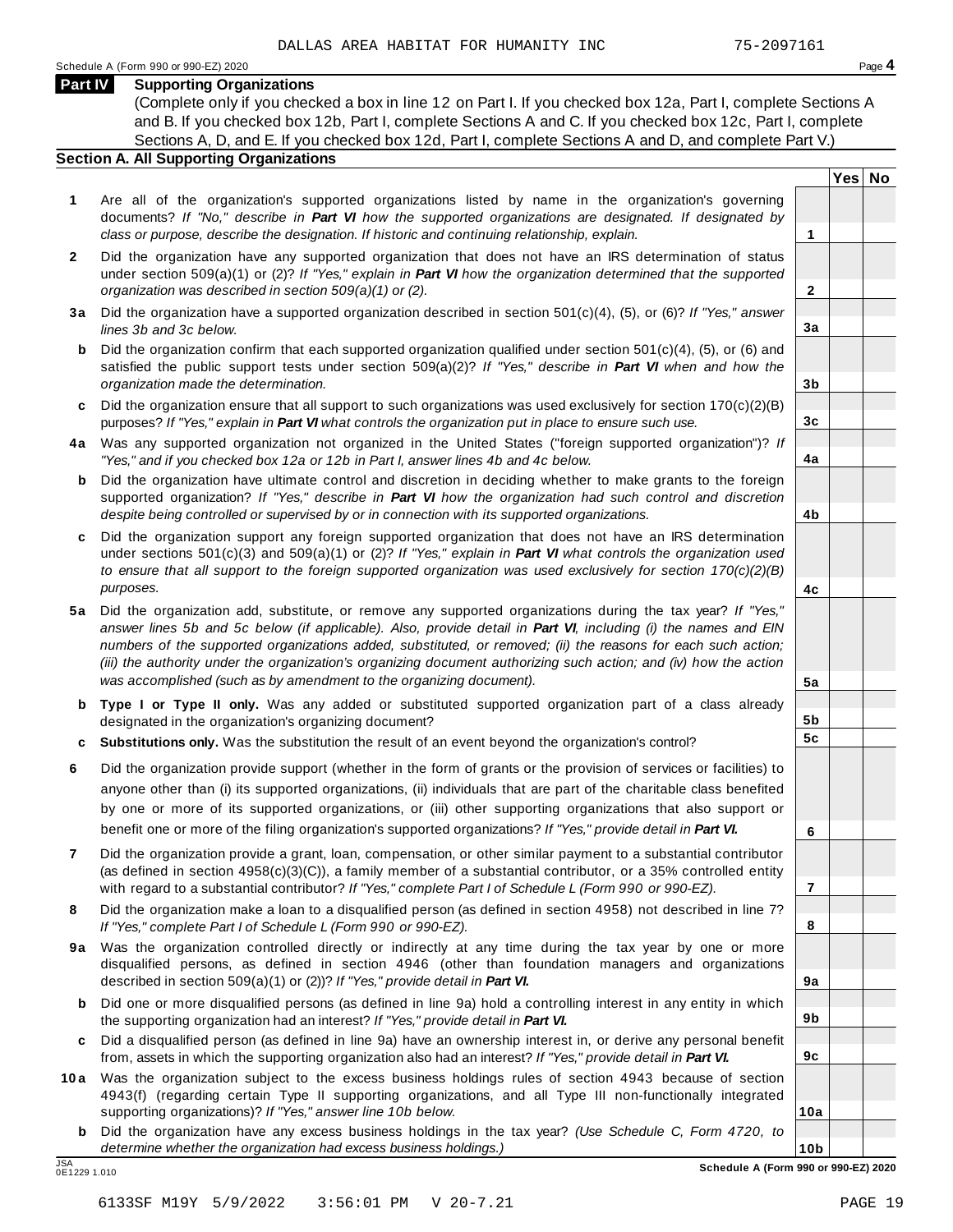| <b>Part IV</b> | <b>Supporting Organizations (continued)</b>                                                                        |                 |      |    |
|----------------|--------------------------------------------------------------------------------------------------------------------|-----------------|------|----|
|                |                                                                                                                    |                 | res. | No |
| 11             | Has the organization accepted a gift or contribution from any of the following persons?                            |                 |      |    |
| a              | A person who directly or indirectly controls, either alone or together with persons described in lines 11b and     |                 |      |    |
|                | 11c below, the governing body of a supported organization?                                                         | 11a             |      |    |
| b              | A family member of a person described in line 11a above?                                                           | 11 <sub>b</sub> |      |    |
| C.             | A 35% controlled entity of a person described in line 11a or 11b above? If "Yes" to line 11a, 11b, or 11c, provide |                 |      |    |
|                | detail in Part VI.                                                                                                 | 11c             |      |    |

Schedule <sup>A</sup> (Form <sup>990</sup> or 990-EZ) <sup>2020</sup> Page **5**

#### **Section B. Type I Supporting Organizations**

|                                                                                                                                                                                                                                                                                                                                                                                                                                                                                                                                                                                                                                                                                                                                                                                 |   | Yesl |  |
|---------------------------------------------------------------------------------------------------------------------------------------------------------------------------------------------------------------------------------------------------------------------------------------------------------------------------------------------------------------------------------------------------------------------------------------------------------------------------------------------------------------------------------------------------------------------------------------------------------------------------------------------------------------------------------------------------------------------------------------------------------------------------------|---|------|--|
| Did the governing body, members of the governing body, officers acting in their official capacity, or membership of one or<br>more supported organizations have the power to regularly appoint or elect at least a majority of the organization's officers,<br>directors, or trustees at all times during the tax year? If "No," describe in <b>Part VI</b> how the supported organization(s)<br>effectively operated, supervised, or controlled the organization's activities. If the organization had more than one supported<br>organization, describe how the powers to appoint and/or remove officers, directors, or trustees were allocated among the<br>supported organizations and what conditions or restrictions, if any, applied to such powers during the tax year. |   |      |  |
| Did the organization operate for the benefit of any supported organization other than the supported<br>organization(s) that operated, supervised, or controlled the supporting organization? If "Yes," explain in Part<br>VI how providing such benefit carried out the purposes of the supported organization(s) that operated,<br>supervised, or controlled the supporting organization.                                                                                                                                                                                                                                                                                                                                                                                      | ົ |      |  |

#### **Section C. Type II Supporting Organizations**

|                                                                                                                                                                                                                                                                                                                                                                               | 'Yes∣ No |  |
|-------------------------------------------------------------------------------------------------------------------------------------------------------------------------------------------------------------------------------------------------------------------------------------------------------------------------------------------------------------------------------|----------|--|
| Were a majority of the organization's directors or trustees during the tax year also a majority of the directors<br>or trustees of each of the organization's supported organization(s)? If "No," describe in Part VI how control<br>or management of the supporting organization was vested in the same persons that controlled or managed<br>the supported organization(s). |          |  |

#### **Section D. All Type III Supporting Organizations**

|              |                                                                                                                                                                                                                                                                                                                                                                                                                                                                                          | Yes⊺ |  |
|--------------|------------------------------------------------------------------------------------------------------------------------------------------------------------------------------------------------------------------------------------------------------------------------------------------------------------------------------------------------------------------------------------------------------------------------------------------------------------------------------------------|------|--|
|              | Did the organization provide to each of its supported organizations, by the last day of the fifth month of the<br>organization's tax year, (i) a written notice describing the type and amount of support provided during the prior<br>tax year, (ii) a copy of the Form 990 that was most recently filed as of the date of notification, and (iii) copies of<br>the organization's governing documents in effect on the date of notification, to the extent not previously<br>provided? |      |  |
| $\mathbf{2}$ | Were any of the organization's officers, directors, or trustees either (i) appointed or elected by the supported<br>organization(s) or (ii) serving on the governing body of a supported organization? If "No," explain in <b>Part VI</b> how<br>the organization maintained a close and continuous working relationship with the supported organization(s).                                                                                                                             |      |  |
| 3            | By reason of the relationship described in line 2, above, did the organization's supported organizations have<br>a significant voice in the organization's investment policies and in directing the use of the organization's<br>income or assets at all times during the tax year? If "Yes," describe in Part VI the role the organization's                                                                                                                                            |      |  |
|              | supported organizations played in this regard.                                                                                                                                                                                                                                                                                                                                                                                                                                           |      |  |

#### **Section E. Type III Functionally Integrated Supporting Organizations**

|    | Check the box next to the method that the organization used to satisfy the Integral Part Test during the year (see instructions). |                                                |     |    |  |  |
|----|-----------------------------------------------------------------------------------------------------------------------------------|------------------------------------------------|-----|----|--|--|
|    | The organization satisfied the Activities Test. Complete line 2 below.                                                            |                                                |     |    |  |  |
| b  | The organization is the parent of each of its supported organizations. Complete line 3 below.                                     |                                                |     |    |  |  |
| C. | The organization supported a governmental entity. Describe in Part VI how you supported a governmental entity (see instructions). |                                                |     |    |  |  |
|    |                                                                                                                                   |                                                | Yes | No |  |  |
|    |                                                                                                                                   | Activities Test. Answer lines 2a and 2b below. |     |    |  |  |

|   | AUUULUGA TGAL <b>ANAWGI INGA ZO ONU ZU DGIUW.</b>                                                                                                                                                                                                                                                                                                                                                                                                                |    |  |
|---|------------------------------------------------------------------------------------------------------------------------------------------------------------------------------------------------------------------------------------------------------------------------------------------------------------------------------------------------------------------------------------------------------------------------------------------------------------------|----|--|
| a | Did substantially all of the organization's activities during the tax year directly further the exempt purposes of<br>the supported organization(s) to which the organization was responsive? If "Yes," then in <b>Part VI identify</b><br>those supported organizations and explain how these activities directly furthered their exempt purposes,<br>how the organization was responsive to those supported organizations, and how the organization determined |    |  |
|   | that these activities constituted substantially all of its activities.                                                                                                                                                                                                                                                                                                                                                                                           | 2a |  |
|   | <b>b</b> Did the activities described in line 2a, above, constitute activities that, but for the organization's involvement,<br>one or more of the organization's supported organization(s) would have been engaged in? If "Yes," explain in<br><b>Part VI</b> the reasons for the organization's position that its supported organization(s) would have engaged in<br>these activities but for the organization's involvement.                                  | 2b |  |
|   |                                                                                                                                                                                                                                                                                                                                                                                                                                                                  |    |  |
| 3 | Parent of Supported Organizations. Answer lines 3a and 3b below.                                                                                                                                                                                                                                                                                                                                                                                                 |    |  |
| a | Did the organization have the power to regularly appoint or elect a majority of the officers, directors, or                                                                                                                                                                                                                                                                                                                                                      |    |  |
|   | trustees of each of the supported organizations? If "Yes" or "No," provide details in Part VI.                                                                                                                                                                                                                                                                                                                                                                   | 3a |  |
| b | Did the organization exercise a substantial degree of direction over the policies, programs, and activities of each                                                                                                                                                                                                                                                                                                                                              |    |  |
|   | of its supported organizations? If "Yes," describe in <b>Part VI</b> the role played by the organization in this regard.                                                                                                                                                                                                                                                                                                                                         | 3b |  |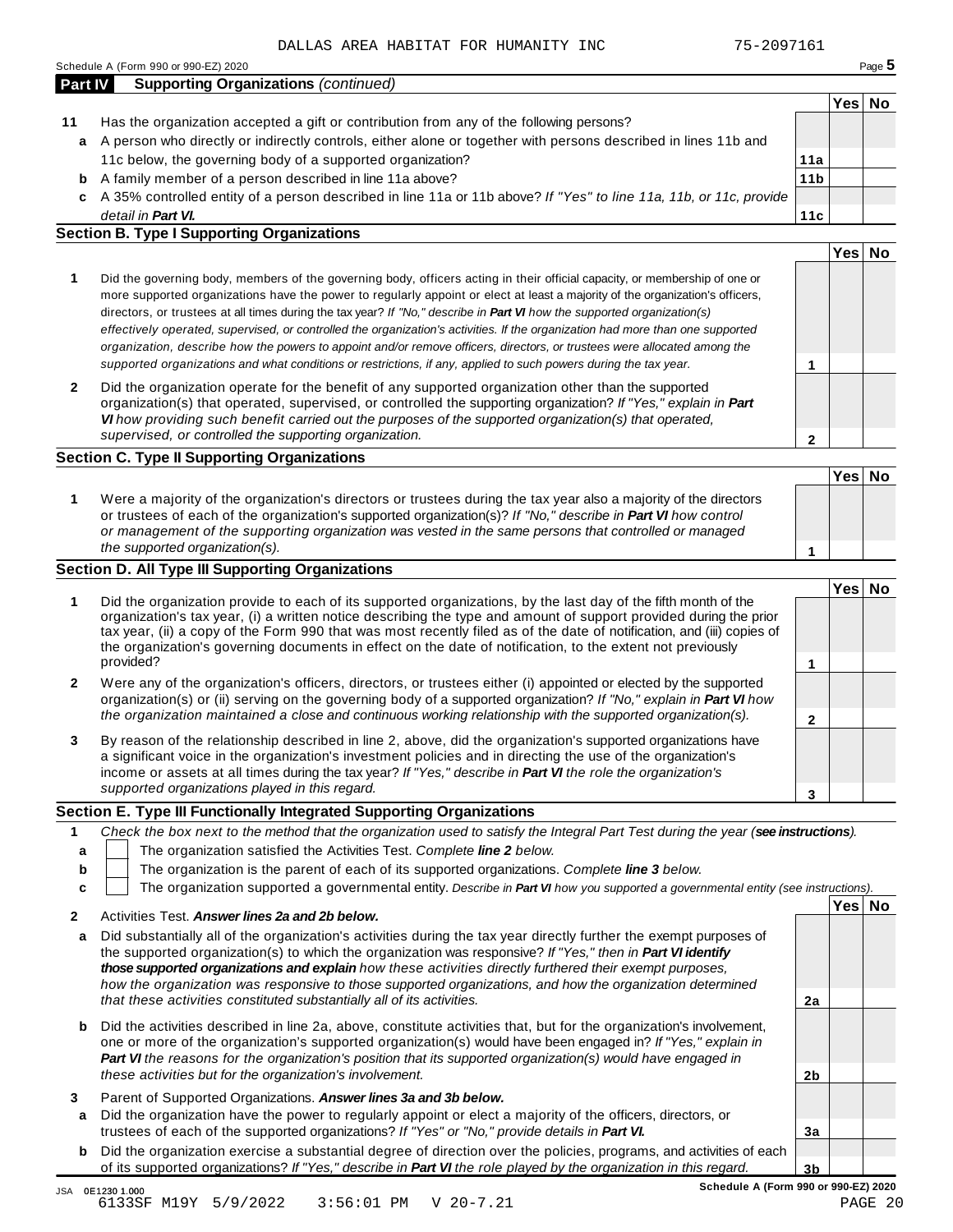| Schedule A (Form 990 or 990-EZ) 2020 | Page $6$ |
|--------------------------------------|----------|
|--------------------------------------|----------|

**Part V Type III Non-Functionally Integrated 509(a)(3) Supporting Organizations**

**1** Check here if the organization satisfied the Integral Part Test as a qualifying trust on Nov. 20, 1970 (*explain in Part VI*). **See instructions.** All other Type III non-functionally integrated supporting organizations must complete Sections A through E.

| <b>Section A - Adjusted Net Income</b> |                                                                                                                           | (A) Prior Year          | (B) Current Year<br>(optional) |                                |
|----------------------------------------|---------------------------------------------------------------------------------------------------------------------------|-------------------------|--------------------------------|--------------------------------|
|                                        | 1 Net short-term capital gain                                                                                             | 1                       |                                |                                |
|                                        | 2 Recoveries of prior-year distributions                                                                                  | $\mathbf{2}$            |                                |                                |
|                                        | 3 Other gross income (see instructions)                                                                                   | 3                       |                                |                                |
|                                        | 4 Add lines 1 through 3.                                                                                                  | 4                       |                                |                                |
|                                        | 5 Depreciation and depletion                                                                                              | 5                       |                                |                                |
|                                        | 6 Portion of operating expenses paid or incurred for production or collection of                                          |                         |                                |                                |
|                                        | gross income or for management, conservation, or maintenance of property                                                  |                         |                                |                                |
|                                        | held for production of income (see instructions)                                                                          | 6                       |                                |                                |
| $\mathbf{7}$                           | Other expenses (see instructions)                                                                                         | $\overline{7}$          |                                |                                |
|                                        | 8 Adjusted Net Income (subtract lines 5, 6, and 7 from line 4)                                                            | 8                       |                                |                                |
|                                        | <b>Section B - Minimum Asset Amount</b>                                                                                   |                         | (A) Prior Year                 | (B) Current Year<br>(optional) |
|                                        | 1 Aggregate fair market value of all non-exempt-use assets (see                                                           |                         |                                |                                |
|                                        | instructions for short tax year or assets held for part of year):                                                         |                         |                                |                                |
|                                        | a Average monthly value of securities                                                                                     | 1a                      |                                |                                |
|                                        | <b>b</b> Average monthly cash balances                                                                                    | 1 <sub>b</sub>          |                                |                                |
|                                        | c Fair market value of other non-exempt-use assets                                                                        | 1 <sub>c</sub>          |                                |                                |
|                                        | d Total (add lines 1a, 1b, and 1c)                                                                                        | 1 <sub>d</sub>          |                                |                                |
|                                        | e Discount claimed for blockage or other factors (explain in detail in Part VI):                                          | 1e                      |                                |                                |
|                                        | 2 Acquisition indebtedness applicable to non-exempt-use assets                                                            | $\overline{2}$          |                                |                                |
|                                        | 3 Subtract line 2 from line 1d.                                                                                           | $\overline{\mathbf{3}}$ |                                |                                |
|                                        | 4 Cash deemed held for exempt use. Enter 0.015 of line 3 (for greater amount,<br>see instructions).                       | 4                       |                                |                                |
| 5                                      | Net value of non-exempt-use assets (subtract line 4 from line 3)                                                          | 5                       |                                |                                |
| 6                                      | Multiply line 5 by 0.035.                                                                                                 | 6                       |                                |                                |
| $\mathbf{7}$                           | Recoveries of prior-year distributions                                                                                    | $\overline{7}$          |                                |                                |
| 8                                      | Minimum Asset Amount (add line 7 to line 6)                                                                               | 8                       |                                |                                |
|                                        | <b>Section C - Distributable Amount</b>                                                                                   |                         |                                | <b>Current Year</b>            |
| $\mathbf 1$                            | Adjusted net income for prior year (from Section A, line 8, column A)                                                     | $\mathbf{1}$            |                                |                                |
| $2^{\circ}$                            | Enter 0.85 of line 1.                                                                                                     | $\mathbf{2}$            |                                |                                |
| 3                                      | Minimum asset amount for prior year (from Section B, line 8, column A)                                                    | 3                       |                                |                                |
| 4                                      | Enter greater of line 2 or line 3.                                                                                        | 4                       |                                |                                |
|                                        | 5 Income tax imposed in prior year                                                                                        | 5                       |                                |                                |
| 6                                      | Distributable Amount. Subtract line 5 from line 4, unless subject to<br>emergency temporary reduction (see instructions). | 6                       |                                |                                |

**7** Check here if the current year is the organization's first as a non-functionally integrated Type III supporting organization (see instructions).

**Schedule A (Form 990 or 990-EZ) 2020**

JSA

0E1231 1.000 6133SF M19Y 5/9/2022 3:56:01 PM V 20-7.21 PAGE 21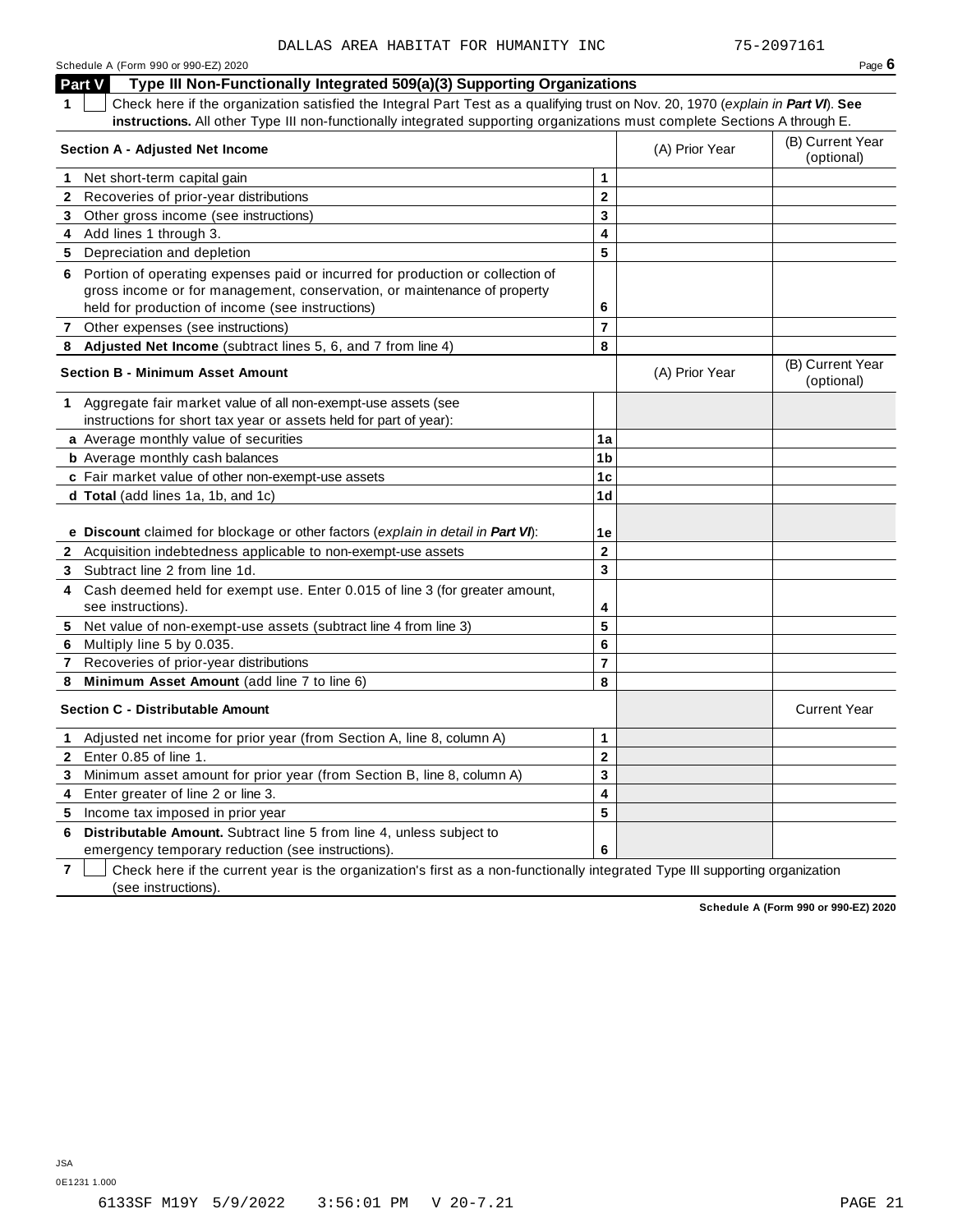|                | Schedule A (Form 990 or 990-EZ) 2020                                                       |                                    |                                               |                | Page 7                                    |
|----------------|--------------------------------------------------------------------------------------------|------------------------------------|-----------------------------------------------|----------------|-------------------------------------------|
| Part V         | Type III Non-Functionally Integrated 509(a)(3) Supporting Organizations (continued)        |                                    |                                               |                |                                           |
|                | <b>Section D - Distributions</b>                                                           |                                    |                                               |                | <b>Current Year</b>                       |
| 1.             | Amounts paid to supported organizations to accomplish exempt purposes                      |                                    |                                               | $\mathbf{1}$   |                                           |
| $\mathbf{2}$   | Amounts paid to perform activity that directly furthers exempt purposes of supported       |                                    |                                               |                |                                           |
|                | organizations, in excess of income from activity                                           |                                    |                                               | $\mathbf{2}$   |                                           |
| 3              | Administrative expenses paid to accomplish exempt purposes of supported organizations      |                                    |                                               | 3              |                                           |
| 4              | Amounts paid to acquire exempt-use assets                                                  |                                    |                                               | 4              |                                           |
| 5              | Qualified set-aside amounts (prior IRS approval required - provide details in Part VI)     |                                    |                                               | 5              |                                           |
| 6              | Other distributions (describe in Part VI). See instructions.                               |                                    |                                               | 6              |                                           |
| 7              | Total annual distributions. Add lines 1 through 6.                                         |                                    |                                               | $\overline{7}$ |                                           |
| 8              | Distributions to attentive supported organizations to which the organization is responsive |                                    |                                               |                |                                           |
|                | (provide details in Part VI). See instructions.                                            |                                    |                                               | 8              |                                           |
| 9              | Distributable amount for 2020 from Section C, line 6                                       |                                    |                                               | 9              |                                           |
| 10             | Line 8 amount divided by line 9 amount                                                     |                                    |                                               | 10             |                                           |
|                | <b>Section E - Distribution Allocations (see instructions)</b>                             | (i)<br><b>Excess Distributions</b> | (ii)<br><b>Underdistributions</b><br>Pre-2020 |                | (iii)<br>Distributable<br>Amount for 2020 |
| 1              | Distributable amount for 2020 from Section C, line 6                                       |                                    |                                               |                |                                           |
| $\overline{2}$ | Underdistributions, if any, for years prior to 2020                                        |                                    |                                               |                |                                           |
|                | (reasonable cause required - explain in Part VI). See                                      |                                    |                                               |                |                                           |
|                | instructions.                                                                              |                                    |                                               |                |                                           |
| 3              | Excess distributions carryover, if any, to 2020                                            |                                    |                                               |                |                                           |
| а              | From 2015                                                                                  |                                    |                                               |                |                                           |
| b              |                                                                                            |                                    |                                               |                |                                           |
| c              | From 2017                                                                                  |                                    |                                               |                |                                           |
| d              |                                                                                            |                                    |                                               |                |                                           |
| е              | From 2019                                                                                  |                                    |                                               |                |                                           |
| f              | Total of lines 3a through 3e                                                               |                                    |                                               |                |                                           |
| g              | Applied to underdistributions of prior years                                               |                                    |                                               |                |                                           |
| h              | Applied to 2020 distributable amount                                                       |                                    |                                               |                |                                           |
| j.             | Carryover from 2015 not applied (see instructions)                                         |                                    |                                               |                |                                           |
|                | Remainder. Subtract lines 3g, 3h, and 3i from line 3f.                                     |                                    |                                               |                |                                           |
| 4              | Distributions for 2020 from                                                                |                                    |                                               |                |                                           |
|                | Section D, line 7:                                                                         |                                    |                                               |                |                                           |
| a              | Applied to underdistributions of prior years                                               |                                    |                                               |                |                                           |
| b              | Applied to 2020 distributable amount                                                       |                                    |                                               |                |                                           |
|                | Remainder. Subtract lines 4a and 4b from line 4.                                           |                                    |                                               |                |                                           |
| 5              | Remaining underdistributions for years prior to 2020, if                                   |                                    |                                               |                |                                           |
|                | any. Subtract lines 3g and 4a from line 2. For result                                      |                                    |                                               |                |                                           |
|                | greater than zero, explain in Part VI. See instructions.                                   |                                    |                                               |                |                                           |
| 6              | Remaining underdistributions for 2020. Subtract lines 3h                                   |                                    |                                               |                |                                           |
|                | and 4b from line 1. For result greater than zero, explain in                               |                                    |                                               |                |                                           |
|                | <b>Part VI.</b> See instructions.                                                          |                                    |                                               |                |                                           |
| $\mathbf{7}$   | Excess distributions carryover to 2021. Add lines 3j<br>and 4c.                            |                                    |                                               |                |                                           |
|                |                                                                                            |                                    |                                               |                |                                           |
| 8              | Breakdown of line 7:                                                                       |                                    |                                               |                |                                           |
| a              | Excess from 2016                                                                           |                                    |                                               |                |                                           |
| b              | Excess from 2017                                                                           |                                    |                                               |                |                                           |
| c              | Excess from 2018<br>Excess from 2019                                                       |                                    |                                               |                |                                           |
| d              |                                                                                            |                                    |                                               |                |                                           |
| е              | Excess from 2020                                                                           |                                    |                                               |                | Schodule A (Form 990 or 990-F7) 2020      |

**Schedule A (Form 990 or 990-EZ) 2020**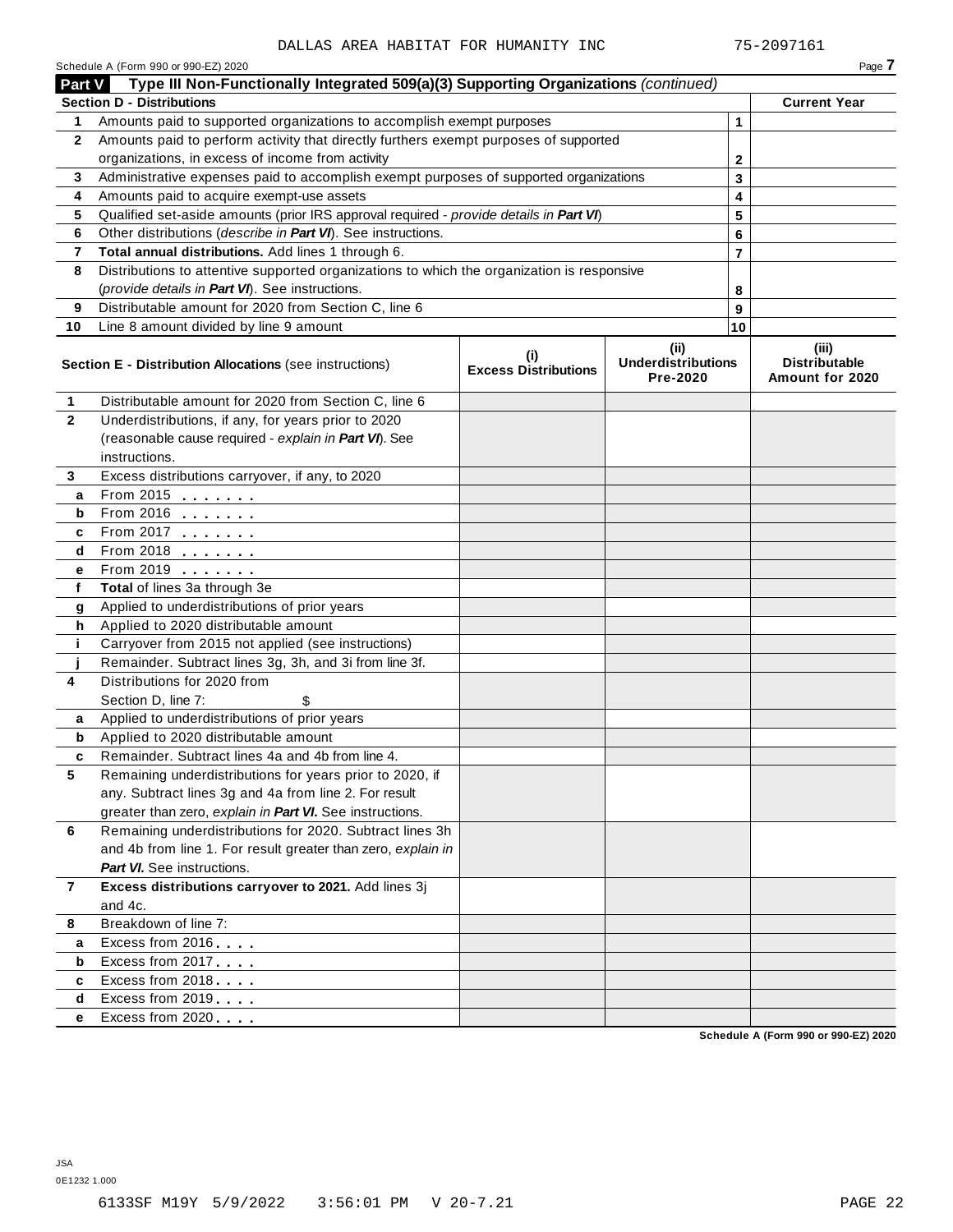<span id="page-20-0"></span>Schedule <sup>A</sup> (Form <sup>990</sup> or 990-EZ) <sup>2020</sup> Page **8**

**Supplemental Information.** Provide the explanations required by Part II, line 10; Part II, line 17a or 17b; Part **Part VI** III, line 12; Part IV, Section A, lines 1, 2, 3b, 3c, 4b, 4c, 5a, 6, 9a, 9b, 9c, 11a, 11b, and 11c; Part IV, Section B, lines 1 and 2; Part IV, Section C, line 1; Part IV, Section D, lines 2 and 3; Part IV, Section E, lines 1c, 2a, 2b, 3a and 3b; Part V, line 1; Part V, Section B, line 1e; Part V, Section D, lines 5, 6, and 8; and Part V, Section E, lines 2, 5, and 6. Also complete this part for any additional information. (See instructions.)

| SCHEDULE A, PART II - OTHER INCOME |         |         |         |         | ATTACHMENT |          |
|------------------------------------|---------|---------|---------|---------|------------|----------|
| DESCRIPTION                        | 2016    | 2017    | 2018    | 2019    | 2020       | TOTAL    |
| OTHER INCOME                       | 81,826. | 76,830. | 98,734. | 44,349. | 83,041.    | 384,780. |
| TOTALS                             | 81,826. | 76,830. | 98,734. | 44,349. | 83,041.    | 384,780. |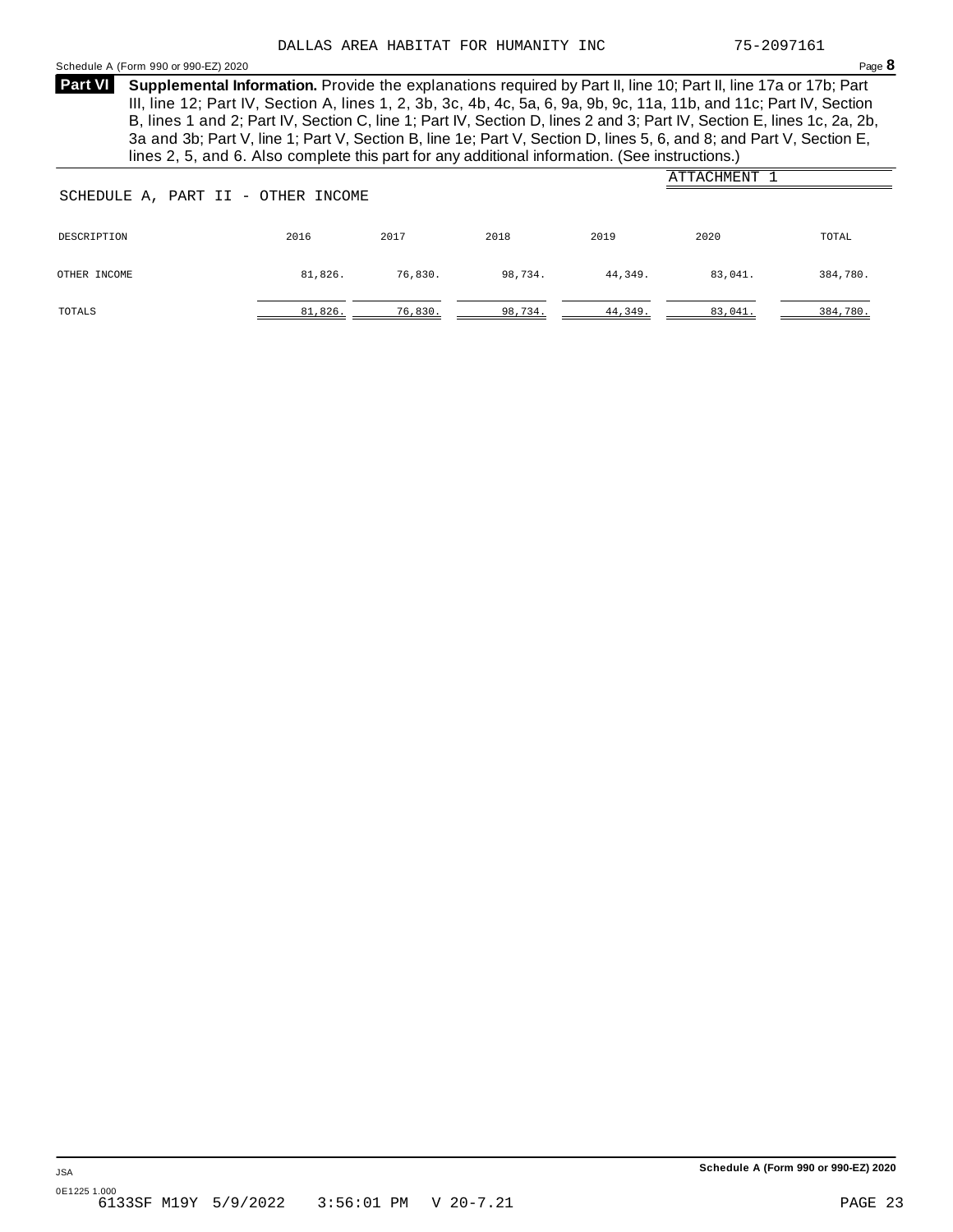**(Form 990, 990-EZ, or 990-PF)** Department of the Treasury<br>Internal Revenue Service

### **Schedule B chedule of Contributors**

(Form 990, 990-EZ,<br>
or 990-PF,<br>
Department of the Treasury **COLOCY**<br>
Internal Revenue Service **COLOCY**<br>
Name of the organization<br>
Name of the organization



DALLAS AREA HABITAT FOR HUMANITY INC

75-2097161

#### **Organization type** (check one):

| Filers of:         | Section:                                                                    |
|--------------------|-----------------------------------------------------------------------------|
| Form 990 or 990-EZ | $\mathbf{X}$<br>501(c)(3<br>enter number) organization                      |
|                    | $4947(a)(1)$ nonexempt charitable trust not treated as a private foundation |
|                    | 527 political organization                                                  |
| Form 990-PF        | $501(c)(3)$ exempt private foundation                                       |
|                    | 4947(a)(1) nonexempt charitable trust treated as a private foundation       |
|                    | 501(c)(3) taxable private foundation                                        |

Check if your organization is covered by the **General Rule** or a **Special Rule.**

**Note:** Only a section 501(c)(7), (8), or (10) organization can check boxes for both the General Rule and a Special Rule. See instructions.

#### **General Rule**

For an organization filing Form 990, 990-EZ, or 990-PF that received, during the year, contributions totaling \$5,000 or more (in money or property) from any one contributor. Complete Parts I and II. See instructions for determining a contributor's total contributions.

#### **Special Rules**

 $\text{X}$  For an organization described in section 501(c)(3) filing Form 990 or 990-EZ that met the 33 1/3% support test of the regulations under sections 509(a)(1) and 170(b)(1)(A)(vi), that checked Schedule A (Form 990 or 990-EZ), Part II, line 13, 16a, or 16b, and that received from any one contributor, during the year, total contributions of the greater of **(1)** \$5,000; or **(2)** 2% of the amount on (i) Form 990, Part VIII, line 1h; or (ii) Form 990-EZ, line 1. Complete Parts I and II.

For an organization described in section 501(c)(7), (8), or (10) filing Form 990 or 990-EZ that received from any one contributor, during the year, total contributions of more than \$1,000 *exclusively* for religious, charitable, scientific, literary, or educational purposes, or for the prevention of cruelty to children or animals. Complete Parts I (entering "N/A" in column (b) instead of the contributor name and address), II, and III.

For an organization described in section 501(c)(7), (8), or (10) filing Form 990 or 990-EZ that received from any one contributor, during the year, contributions *exclusively* for religious, charitable, etc., purposes, but no such contributions totaled more than \$1,000. If this box is checked, enter here the total contributions that were received during the year for an *exclusively* religious, charitable, etc., purpose. Don't complete any of the parts unless the **General Rule** applies to this organization because it received *nonexclusively* religious, charitable, etc., contributions totaling \$5,000 or more during the year  $\ldots \ldots \ldots \ldots \ldots \ldots \ldots \ldots \ldots \vdots$ 

**Caution:** An organization that isn't covered by the General Rule and/or the Special Rules doesn't file Schedule B (Form 990, 990-EZ, or 990-PF), but it **must** answer "No" on Part IV, line 2, of its Form 990; or check the box on line H of its Form 990-EZ or on its Form 990-PF, Part I, line 2, to certify that it doesn't meet the filing requirements of Schedule B (Form 990, 990-EZ, or 990-PF).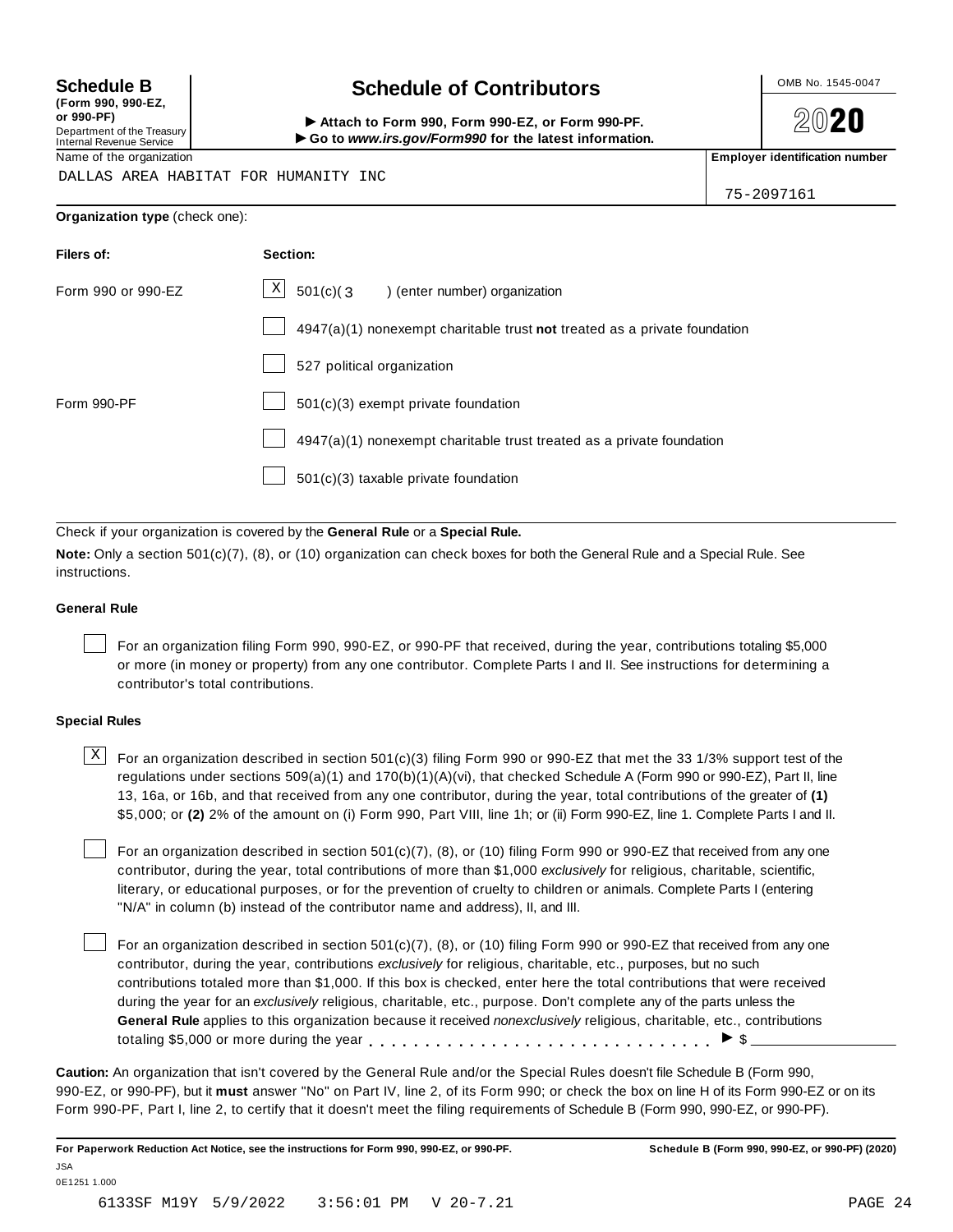| Part I     | <b>Contributors</b> (see instructions). Use duplicate copies of Part I if additional space is needed. |                                   |                                                                                         |
|------------|-------------------------------------------------------------------------------------------------------|-----------------------------------|-----------------------------------------------------------------------------------------|
| (a)<br>No. | (b)<br>Name, address, and ZIP + 4                                                                     | (c)<br><b>Total contributions</b> | (d)<br>Type of contribution                                                             |
| 1          | HABITAT FOR HUMANITY INTERNATIONAL INC.<br>121 HABITAT STREET                                         | 241,635.<br>\$                    | X<br>Person<br>Payroll<br><b>Noncash</b>                                                |
|            | AMERICUS, GA 31709-3498                                                                               |                                   | (Complete Part II for<br>noncash contributions.)                                        |
| (a)<br>No. | (b)<br>Name, address, and ZIP + 4                                                                     | (c)<br><b>Total contributions</b> | (d)<br>Type of contribution                                                             |
| 2          | HIGHLAND PARK UNITED METHODIST CHURCH                                                                 |                                   | X<br>Person                                                                             |
|            | 3300 MOCKINGBIRD LANE                                                                                 | 249,300.<br>\$                    | Payroll<br><b>Noncash</b>                                                               |
|            | 75205-2327<br>DALLAD, TX                                                                              |                                   | (Complete Part II for<br>noncash contributions.)                                        |
| (a)<br>No. | (b)<br>Name, address, and ZIP + 4                                                                     | (c)<br><b>Total contributions</b> | (d)<br>Type of contribution                                                             |
| 3          | PIONEER NATURAL RESOURCES                                                                             |                                   | Χ<br>Person                                                                             |
|            | 777 HIDDEN RIDGE                                                                                      | 507,640.<br>\$                    | Payroll<br><b>Noncash</b>                                                               |
|            | 75038<br>IRVING, TX                                                                                   |                                   | (Complete Part II for<br>noncash contributions.)                                        |
| (a)<br>No. | (b)<br>Name, address, and ZIP + 4                                                                     | (c)<br><b>Total contributions</b> | (d)<br>Type of contribution                                                             |
| 4          | REX AND NANCY SPIVEY                                                                                  |                                   | Χ<br>Person                                                                             |
|            | 2800 N HAMPTON ROAD                                                                                   | 400,637.<br>\$                    | Payroll<br><b>Noncash</b>                                                               |
|            | 75212<br>DALLAS, TX                                                                                   |                                   | (Complete Part II for<br>noncash contributions.)                                        |
| (a)<br>No. | (b)<br>Name, address, and ZIP + 4                                                                     | (c)<br><b>Total contributions</b> | (d)<br><b>Type of contribution</b>                                                      |
| 5          | THRIVENT FINANCIAL                                                                                    |                                   | Χ<br>Person                                                                             |
|            | 625 FOURTH AVENUE SOUTH                                                                               | 203,561.<br>\$                    | Payroll<br><b>Noncash</b>                                                               |
|            | 55415-1665<br>MINNEAPOLIS, MN                                                                         |                                   | (Complete Part II for<br>noncash contributions.)                                        |
| (a)<br>No. | (b)<br>Name, address, and ZIP + 4                                                                     | (c)<br><b>Total contributions</b> | (d)<br>Type of contribution                                                             |
|            |                                                                                                       | \$                                | Person<br>Payroll<br><b>Noncash</b><br>(Complete Part II for<br>noncash contributions.) |

**Schedule B (Form 990, 990-EZ, or 990-PF) (2020)** JSA 0E1253 1.000 6133SF M19Y 5/9/2022 3:56:01 PM V 20-7.21 PAGE 25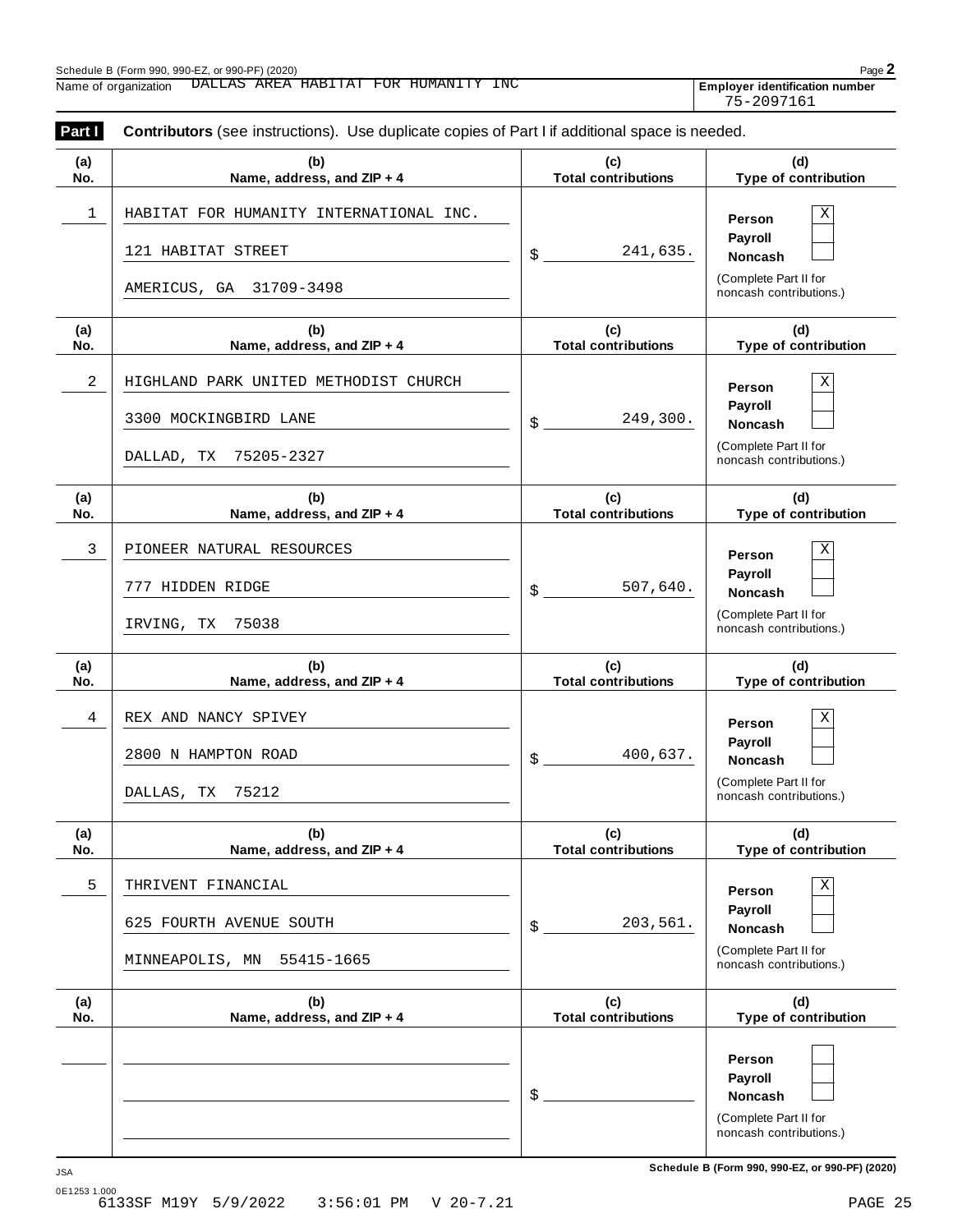Schedule B (Form 990, 990-EZ, or 990-PF) (2020)<br>Name of organization DALLAS AREA HABITAT FOR HUMANITY INC **Proper teams** | Employer identification number Name of organization **Employer identification number** DALLAS AREA HABITAT FOR HUMANITY INC

75-2097161

| (a) No.<br>from<br>Part I | (b)<br>Description of noncash property given | (c)<br>FMV (or estimate)<br>(See instructions.) | (d)<br>Date received |
|---------------------------|----------------------------------------------|-------------------------------------------------|----------------------|
|                           |                                              | $\frac{1}{2}$                                   |                      |
| (a) No.<br>from<br>Part I | (b)<br>Description of noncash property given | (c)<br>FMV (or estimate)<br>(See instructions.) | (d)<br>Date received |
|                           |                                              | $\frac{1}{2}$                                   |                      |
| (a) No.<br>from<br>Part I | (b)<br>Description of noncash property given | (c)<br>FMV (or estimate)<br>(See instructions.) | (d)<br>Date received |
|                           |                                              | $\delta$                                        |                      |
| (a) No.<br>from<br>Part I | (b)<br>Description of noncash property given | (c)<br>FMV (or estimate)<br>(See instructions.) | (d)<br>Date received |
|                           |                                              | \$                                              |                      |
| (a) No.<br>from<br>Part I | (b)<br>Description of noncash property given | (c)<br>FMV (or estimate)<br>(See instructions.) | (d)<br>Date received |
|                           |                                              | \$                                              |                      |
| (a) No.<br>from<br>Part I | (b)<br>Description of noncash property given | (c)<br>FMV (or estimate)<br>(See instructions.) | (d)<br>Date received |
|                           |                                              |                                                 |                      |
|                           |                                              | \$                                              |                      |

**Schedule B (Form 990, 990-EZ, or 990-PF) (2020)** JSA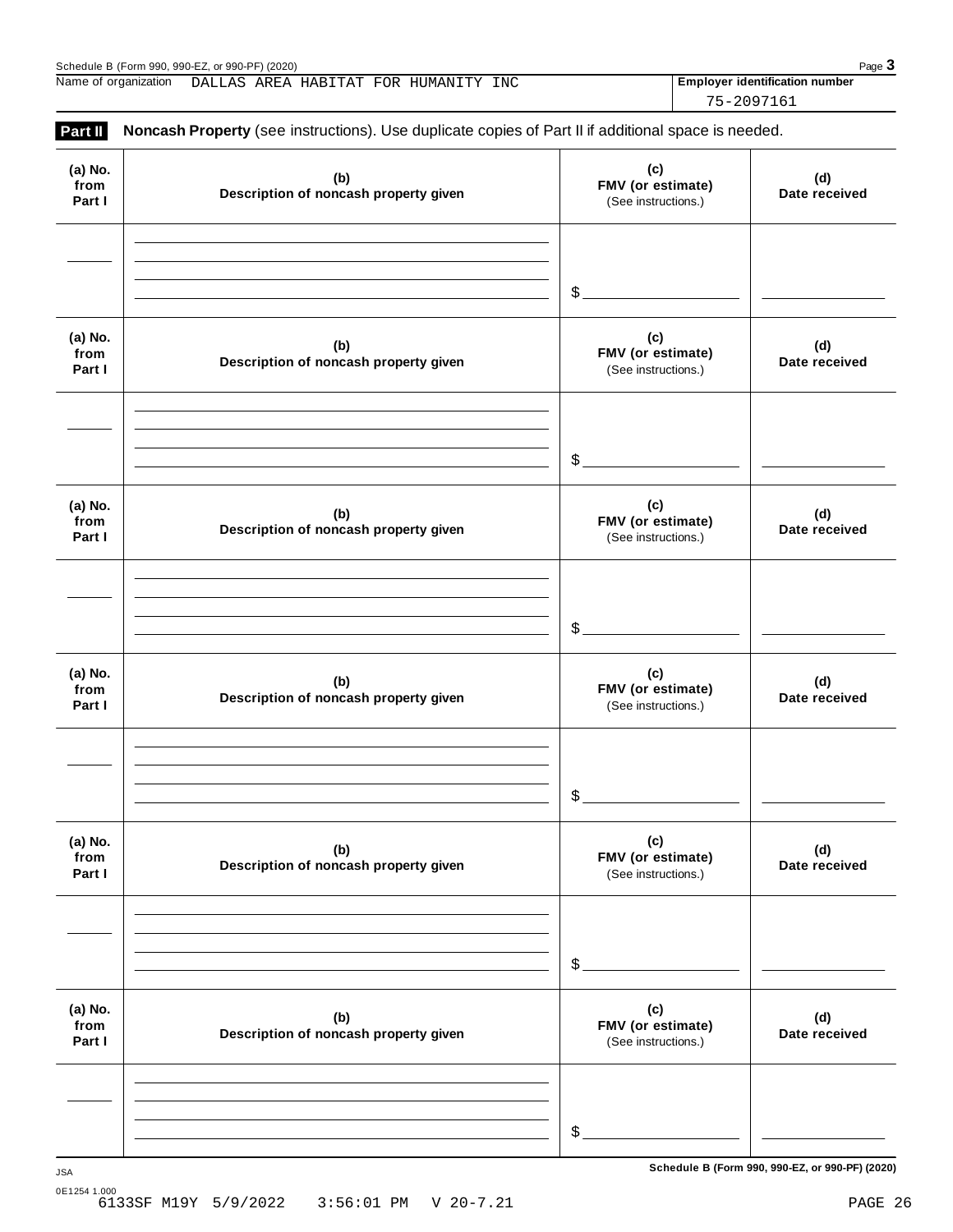|                             | Name of organization DALLAS AREA HABITAT FOR HUMANITY INC                                                                                                                                                                                                                                                      |                      | <b>Employer identification number</b><br>75-2097161                                                                                                                                                                                           |
|-----------------------------|----------------------------------------------------------------------------------------------------------------------------------------------------------------------------------------------------------------------------------------------------------------------------------------------------------------|----------------------|-----------------------------------------------------------------------------------------------------------------------------------------------------------------------------------------------------------------------------------------------|
| Part III                    | Exclusively religious, charitable, etc., contributions to organizations described in section 501(c)(7), (8), or<br>contributions of \$1,000 or less for the year. (Enter this information once. See instructions.) $\blacktriangleright$ \$<br>Use duplicate copies of Part III if additional space is needed. |                      | (10) that total more than \$1,000 for the year from any one contributor. Complete columns (a) through (e) and<br>the following line entry. For organizations completing Part III, enter the total of exclusively religious, charitable, etc., |
| (a) No.<br>from<br>Part I   | (b) Purpose of gift                                                                                                                                                                                                                                                                                            | (c) Use of gift      | (d) Description of how gift is held                                                                                                                                                                                                           |
|                             | Transferee's name, address, and ZIP + 4                                                                                                                                                                                                                                                                        | (e) Transfer of gift | Relationship of transferor to transferee                                                                                                                                                                                                      |
|                             |                                                                                                                                                                                                                                                                                                                |                      |                                                                                                                                                                                                                                               |
| (a) No.<br>from<br>Part I   | (b) Purpose of gift                                                                                                                                                                                                                                                                                            | (c) Use of gift      | (d) Description of how gift is held                                                                                                                                                                                                           |
|                             | Transferee's name, address, and ZIP + 4                                                                                                                                                                                                                                                                        | (e) Transfer of gift | Relationship of transferor to transferee                                                                                                                                                                                                      |
| (a) No.<br>from<br>Part I   | (b) Purpose of gift                                                                                                                                                                                                                                                                                            | (c) Use of gift      | (d) Description of how gift is held                                                                                                                                                                                                           |
|                             | Transferee's name, address, and ZIP + 4                                                                                                                                                                                                                                                                        | (e) Transfer of gift | Relationship of transferor to transferee                                                                                                                                                                                                      |
|                             | (b) Purpose of gift                                                                                                                                                                                                                                                                                            | (c) Use of gift      | (d) Description of how gift is held                                                                                                                                                                                                           |
| $(a)$ No.<br>from<br>Part I |                                                                                                                                                                                                                                                                                                                |                      |                                                                                                                                                                                                                                               |

**(e) Transfer of gift**

**Transferee's name, address, and ZIP + 4 Relationship of transferor to transferee**

**Schedule B (Form 990, 990-EZ, or 990-PF) (2020)** JSA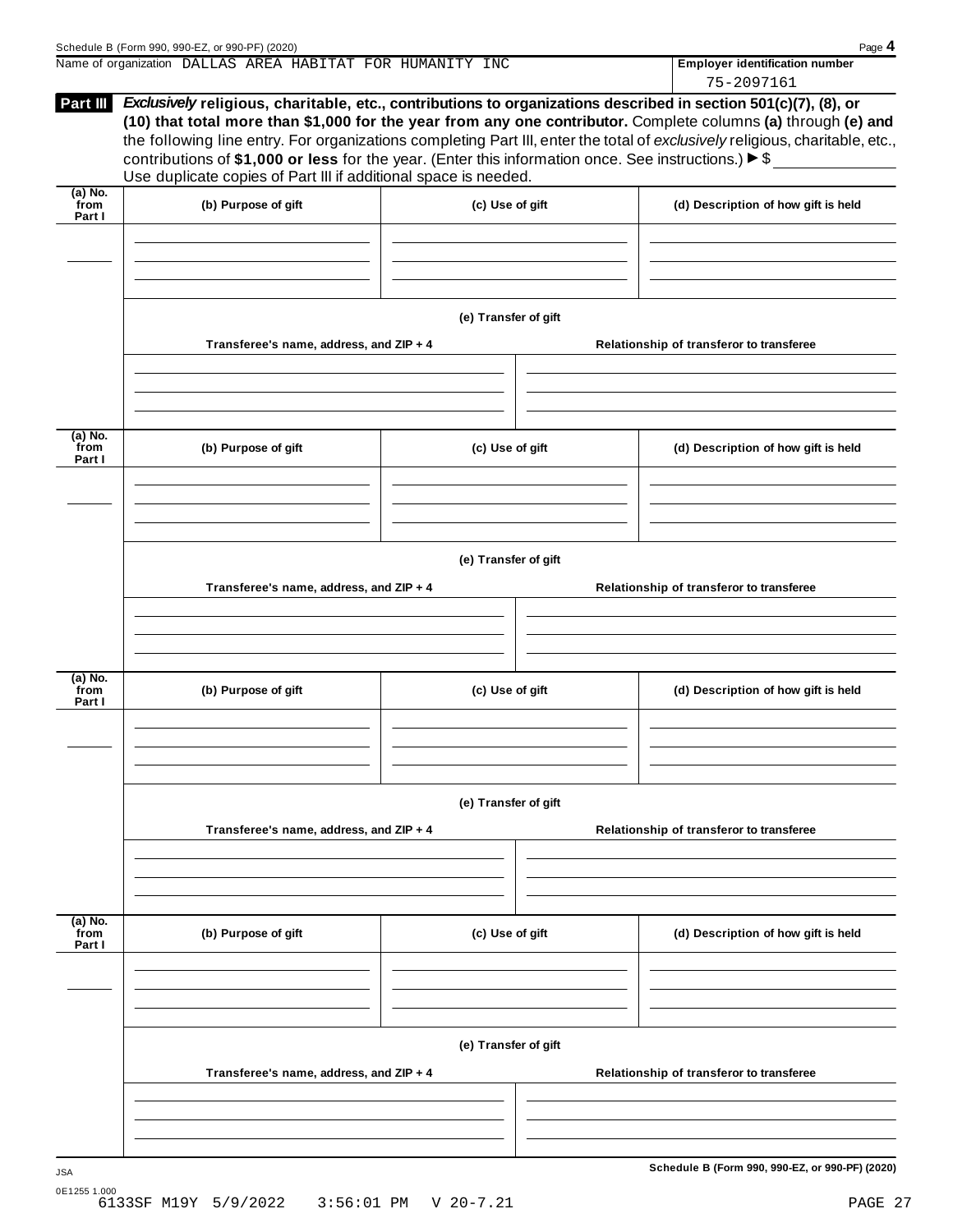|            | <b>SCHEDULE D</b> |
|------------|-------------------|
| (Form 990) |                   |

# SCHEDULE D<br>
Supplemental Financial Statements<br>
Form 990)<br>
Part IV, line 6, 7, 8, 9, 10, 11a, 11b, 11c, 11d, 11e, 11f, 12a, or 12b.<br>
Part IV, line 6, 7, 8, 9, 10, 11a, 11b, 11c, 11d, 11e, 11f, 12a, or 12b.

|    |                                                               |                                                                                                                                                                                                                                                                                                                                                     | Part IV, line 6, 7, 8, 9, 10, 11a, 11b, 11c, 11d, 11e, 11f, 12a, or 12b.                      |                |                                                    |
|----|---------------------------------------------------------------|-----------------------------------------------------------------------------------------------------------------------------------------------------------------------------------------------------------------------------------------------------------------------------------------------------------------------------------------------------|-----------------------------------------------------------------------------------------------|----------------|----------------------------------------------------|
|    | Department of the Treasury<br><b>Internal Revenue Service</b> |                                                                                                                                                                                                                                                                                                                                                     | Attach to Form 990.<br>Go to www.irs.gov/Form990 for instructions and the latest information. |                | <b>Open to Public</b><br><b>Inspection</b>         |
|    | Name of the organization                                      |                                                                                                                                                                                                                                                                                                                                                     |                                                                                               |                | <b>Employer identification number</b>              |
|    |                                                               | DALLAS AREA HABITAT FOR HUMANITY INC                                                                                                                                                                                                                                                                                                                |                                                                                               |                | 75-2097161                                         |
|    | Part I                                                        | Organizations Maintaining Donor Advised Funds or Other Similar Funds or Accounts.                                                                                                                                                                                                                                                                   |                                                                                               |                |                                                    |
|    |                                                               | Complete if the organization answered "Yes" on Form 990, Part IV, line 6.                                                                                                                                                                                                                                                                           |                                                                                               |                |                                                    |
|    |                                                               |                                                                                                                                                                                                                                                                                                                                                     | (a) Donor advised funds                                                                       |                | (b) Funds and other accounts                       |
| 1  |                                                               | Total number at end of year entitled as a set of the set of the set of the set of the set of the set of the set of the set of the set of the set of the set of the set of the set of the set of the set of the set of the set                                                                                                                       |                                                                                               |                |                                                    |
| 2  |                                                               | Aggregate value of contributions to (during year)                                                                                                                                                                                                                                                                                                   |                                                                                               |                |                                                    |
| 3  |                                                               | Aggregate value of grants from (during year)                                                                                                                                                                                                                                                                                                        |                                                                                               |                |                                                    |
| 4  |                                                               | Aggregate value at end of year                                                                                                                                                                                                                                                                                                                      |                                                                                               |                |                                                    |
| 5  |                                                               | Did the organization inform all donors and donor advisors in writing that the assets held in donor advised                                                                                                                                                                                                                                          |                                                                                               |                |                                                    |
|    |                                                               | funds are the organization's property, subject to the organization's exclusive legal control?                                                                                                                                                                                                                                                       |                                                                                               |                | Yes<br>No                                          |
| 6  |                                                               | Did the organization inform all grantees, donors, and donor advisors in writing that grant funds can be used                                                                                                                                                                                                                                        |                                                                                               |                |                                                    |
|    |                                                               | only for charitable purposes and not for the benefit of the donor or donor advisor, or for any other purpose                                                                                                                                                                                                                                        |                                                                                               |                |                                                    |
|    |                                                               |                                                                                                                                                                                                                                                                                                                                                     |                                                                                               |                | <b>Yes</b><br>No.                                  |
|    | <b>Part II</b>                                                | <b>Conservation Easements.</b>                                                                                                                                                                                                                                                                                                                      |                                                                                               |                |                                                    |
|    |                                                               | Complete if the organization answered "Yes" on Form 990, Part IV, line 7.                                                                                                                                                                                                                                                                           |                                                                                               |                |                                                    |
| 1  |                                                               | Purpose(s) of conservation easements held by the organization (check all that apply).                                                                                                                                                                                                                                                               |                                                                                               |                |                                                    |
|    |                                                               | Preservation of land for public use (for example, recreation or education)                                                                                                                                                                                                                                                                          |                                                                                               |                | Preservation of a historically important land area |
|    |                                                               | Protection of natural habitat                                                                                                                                                                                                                                                                                                                       |                                                                                               |                | Preservation of a certified historic structure     |
|    |                                                               | Preservation of open space                                                                                                                                                                                                                                                                                                                          |                                                                                               |                |                                                    |
| 2  |                                                               | Complete lines 2a through 2d if the organization held a qualified conservation contribution in the form of a conservation                                                                                                                                                                                                                           |                                                                                               |                |                                                    |
|    |                                                               | easement on the last day of the tax year.                                                                                                                                                                                                                                                                                                           |                                                                                               |                | Held at the End of the Tax Year                    |
| a  |                                                               |                                                                                                                                                                                                                                                                                                                                                     |                                                                                               | 2a             |                                                    |
| b  |                                                               | Total acreage restricted by conservation easements                                                                                                                                                                                                                                                                                                  |                                                                                               | 2b             |                                                    |
| c  |                                                               | Number of conservation easements on a certified historic structure included in (a)                                                                                                                                                                                                                                                                  |                                                                                               | 2 <sub>c</sub> |                                                    |
| d  |                                                               | Number of conservation easements included in (c) acquired after 7/25/06, and not on a                                                                                                                                                                                                                                                               |                                                                                               |                |                                                    |
|    |                                                               |                                                                                                                                                                                                                                                                                                                                                     |                                                                                               | 2d             |                                                    |
| 3  |                                                               | Number of conservation easements modified, transferred, released, extinguished, or terminated by the organization during the                                                                                                                                                                                                                        |                                                                                               |                |                                                    |
|    | tax year $\blacktriangleright$ $\lrcorner$                    |                                                                                                                                                                                                                                                                                                                                                     |                                                                                               |                |                                                    |
| 4  |                                                               | Number of states where property subject to conservation easement is located ▶ _________                                                                                                                                                                                                                                                             |                                                                                               |                |                                                    |
| 5  |                                                               | Does the organization have a written policy regarding the periodic monitoring, inspection, handling of                                                                                                                                                                                                                                              |                                                                                               |                |                                                    |
|    |                                                               | violations, and enforcement of the conservation easements it holds?                                                                                                                                                                                                                                                                                 |                                                                                               |                | Yes<br><b>No</b>                                   |
| 6  |                                                               | Staff and volunteer hours devoted to monitoring, inspecting, handling of violations, and enforcing conservation easements during the year                                                                                                                                                                                                           |                                                                                               |                |                                                    |
| 7  |                                                               | Amount of expenses incurred in monitoring, inspecting, handling of violations, and enforcing conservation easements during the year                                                                                                                                                                                                                 |                                                                                               |                |                                                    |
| 8  |                                                               | Does each conservation easement reported on line 2(d) above satisfy the requirements of section 170(h)(4)(B)(i)                                                                                                                                                                                                                                     |                                                                                               |                |                                                    |
|    |                                                               |                                                                                                                                                                                                                                                                                                                                                     |                                                                                               |                | <b>No</b><br><b>Yes</b>                            |
| 9  |                                                               | In Part XIII, describe how the organization reports conservation easements in its revenue and expense statement and                                                                                                                                                                                                                                 |                                                                                               |                |                                                    |
|    |                                                               | balance sheet, and include, if applicable, the text of the footnote to the organization's financial statements that describes the                                                                                                                                                                                                                   |                                                                                               |                |                                                    |
|    |                                                               | organization's accounting for conservation easements.                                                                                                                                                                                                                                                                                               |                                                                                               |                |                                                    |
|    | Part III                                                      | Organizations Maintaining Collections of Art, Historical Treasures, or Other Similar Assets.                                                                                                                                                                                                                                                        |                                                                                               |                |                                                    |
|    |                                                               | Complete if the organization answered "Yes" on Form 990, Part IV, line 8.                                                                                                                                                                                                                                                                           |                                                                                               |                |                                                    |
| 1a |                                                               | If the organization elected, as permitted under FASB ASC 958, not to report in its revenue statement and balance sheet works<br>of art, historical treasures, or other similar assets held for public exhibition, education, or r<br>service, provide in Part XIII the text of the footnote to its financial statements that describes these items. |                                                                                               |                |                                                    |
| b  |                                                               | If the organization elected, as permitted under FASB ASC 958, to report in its revenue statement and balance sheet works of<br>art, historical treasures, or other similar assets held for public exhibition, education, or research in furtherance of public service,<br>provide the following amounts relating to these items:                    |                                                                                               |                |                                                    |
|    |                                                               |                                                                                                                                                                                                                                                                                                                                                     |                                                                                               |                | $\triangleright$ \$                                |
|    |                                                               |                                                                                                                                                                                                                                                                                                                                                     |                                                                                               |                | $\triangleright$ \$                                |
| 2  |                                                               | If the organization received or held works of art, historical treasures, or other similar assets for financial gain, provide the                                                                                                                                                                                                                    |                                                                                               |                |                                                    |
|    |                                                               | following amounts required to be reported under FASB ASC 958 relating to these items:                                                                                                                                                                                                                                                               |                                                                                               |                |                                                    |
| а  |                                                               |                                                                                                                                                                                                                                                                                                                                                     |                                                                                               |                | $\triangleright$ \$                                |
| b  |                                                               |                                                                                                                                                                                                                                                                                                                                                     |                                                                                               |                | $\triangleright$ \$                                |

| For Paperwork Reduction Act Notice, see the Instructions for Form 990. |                      | Schedule D (Form 990) 2020 |
|------------------------------------------------------------------------|----------------------|----------------------------|
| JSA<br>0E1268 1.000                                                    |                      |                            |
| 6133SF M19Y 5/9/2022                                                   | 3:56:01 PM V 20-7.21 | PAGE 28                    |

**For Paperwork Reduction Act Notice, see the Instructions for Form 990. Schedule D (Form 990) 2020**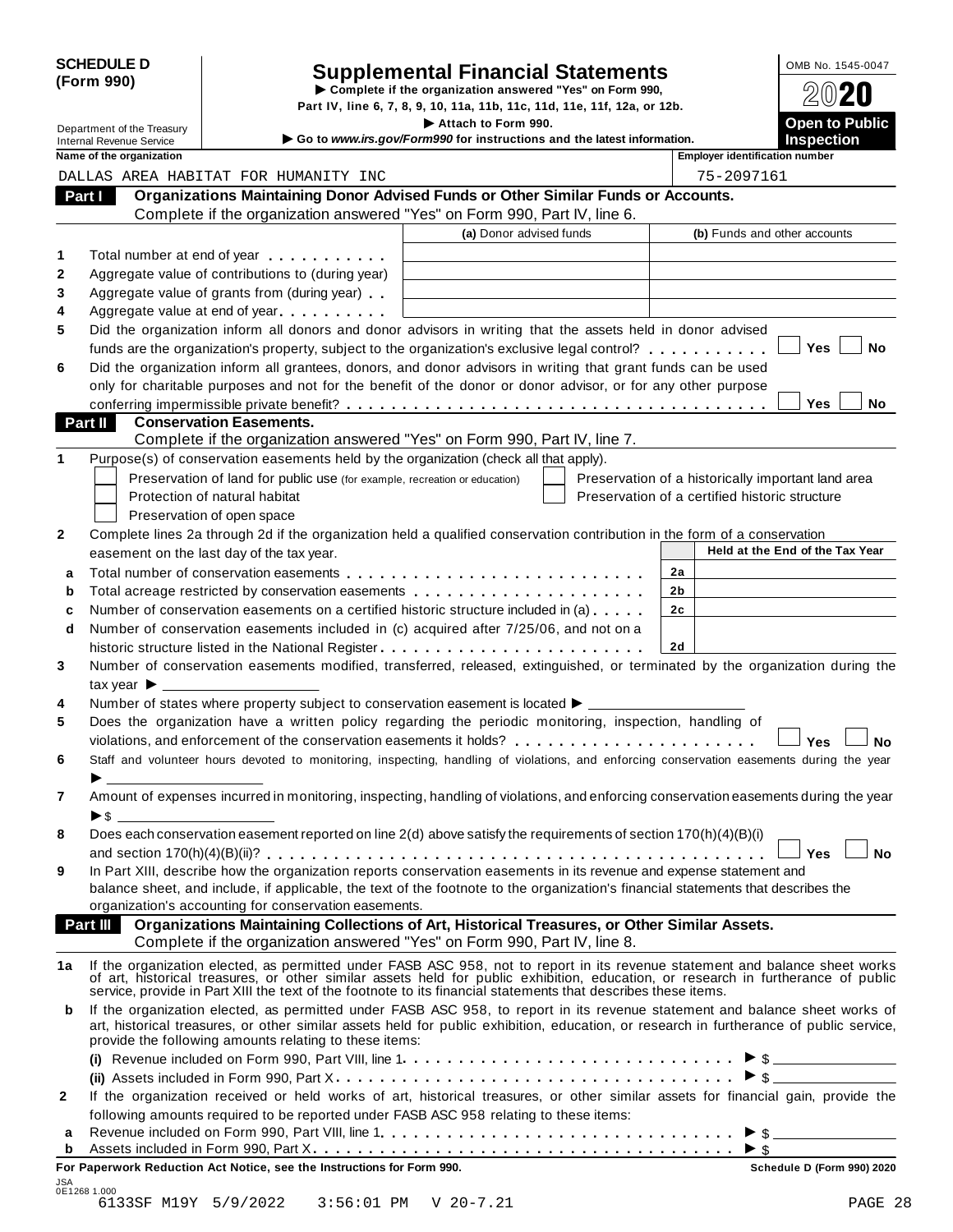DALLAS AREA HABITAT FOR HUMANITY INC 75-20

| 75-2097161 |
|------------|
|            |

|      | Schedule D (Form 990) 2020                                                                                                                                                                                                   |                                              |               |                |                         |                    |                |                          |                                                |                     |            | Page 2    |
|------|------------------------------------------------------------------------------------------------------------------------------------------------------------------------------------------------------------------------------|----------------------------------------------|---------------|----------------|-------------------------|--------------------|----------------|--------------------------|------------------------------------------------|---------------------|------------|-----------|
|      | Part III Organizations Maintaining Collections of Art, Historical Treasures, or Other Similar Assets (continued)                                                                                                             |                                              |               |                |                         |                    |                |                          |                                                |                     |            |           |
| 3    | Using the organization's acquisition, accession, and other records, check any of the following that make significant use of its                                                                                              |                                              |               |                |                         |                    |                |                          |                                                |                     |            |           |
|      | collection items (check all that apply):                                                                                                                                                                                     |                                              |               |                |                         |                    |                |                          |                                                |                     |            |           |
| a    | Public exhibition                                                                                                                                                                                                            |                                              | d             |                |                         |                    |                | Loan or exchange program |                                                |                     |            |           |
| b    | Scholarly research                                                                                                                                                                                                           |                                              | e             |                | Other                   |                    |                |                          | <u> 1980 - Jan Sterling Sterling (d. 1980)</u> |                     |            |           |
| c    | Preservation for future generations                                                                                                                                                                                          |                                              |               |                |                         |                    |                |                          |                                                |                     |            |           |
| 4    | Provide a description of the organization's collections and explain how they further the organization's exempt purpose in Part                                                                                               |                                              |               |                |                         |                    |                |                          |                                                |                     |            |           |
|      | XIII.                                                                                                                                                                                                                        |                                              |               |                |                         |                    |                |                          |                                                |                     |            |           |
| 5    | During the year, did the organization solicit or receive donations of art, historical treasures, or other similar<br>assets to be sold to raise funds rather than to be maintained as part of the organization's collection? |                                              |               |                |                         |                    |                |                          |                                                | <b>Yes</b>          |            | No        |
|      | Part IV<br><b>Escrow and Custodial Arrangements.</b>                                                                                                                                                                         |                                              |               |                |                         |                    |                |                          |                                                |                     |            |           |
|      | Complete if the organization answered "Yes" on Form 990, Part IV, line 9, or reported an amount on Form                                                                                                                      |                                              |               |                |                         |                    |                |                          |                                                |                     |            |           |
|      | 990, Part X, line 21.                                                                                                                                                                                                        |                                              |               |                |                         |                    |                |                          |                                                |                     |            |           |
|      | 1a Is the organization an agent, trustee, custodian or other intermediary for contributions or other assets not                                                                                                              |                                              |               |                |                         |                    |                |                          |                                                |                     |            |           |
|      |                                                                                                                                                                                                                              |                                              |               |                |                         |                    |                |                          |                                                | Yes                 |            | No        |
|      | b If "Yes," explain the arrangement in Part XIII and complete the following table:                                                                                                                                           |                                              |               |                |                         |                    |                |                          |                                                |                     |            |           |
|      |                                                                                                                                                                                                                              |                                              |               |                |                         |                    |                |                          | Amount                                         |                     |            |           |
| c    |                                                                                                                                                                                                                              |                                              |               |                |                         |                    | 1c             |                          |                                                |                     |            |           |
|      |                                                                                                                                                                                                                              |                                              |               |                |                         |                    | 1d             |                          |                                                |                     |            |           |
| е    |                                                                                                                                                                                                                              |                                              |               |                |                         |                    |                |                          |                                                |                     |            |           |
| f    |                                                                                                                                                                                                                              |                                              |               |                |                         |                    | 1 <sub>f</sub> |                          |                                                |                     |            |           |
| 2a l | Did the organization include an amount on Form 990, Part X, line 21, for escrow or custodial account liability?                                                                                                              |                                              |               |                |                         |                    |                |                          |                                                | Yes                 |            | <b>No</b> |
|      | b If "Yes," explain the arrangement in Part XIII. Check here if the explanation has been provided on Part XIII                                                                                                               |                                              |               |                |                         |                    |                |                          |                                                |                     |            |           |
|      | Part V<br><b>Endowment Funds.</b><br>Complete if the organization answered "Yes" on Form 990, Part IV, line 10.                                                                                                              |                                              |               |                |                         |                    |                |                          |                                                |                     |            |           |
|      |                                                                                                                                                                                                                              | (a) Current year                             |               | (b) Prior year |                         | (c) Two years back |                |                          | (d) Three years back                           | (e) Four years back |            |           |
|      |                                                                                                                                                                                                                              | the contract of the contract of the          |               |                |                         |                    |                |                          |                                                |                     |            |           |
| 1a   | Beginning of year balance<br>Contributions                                                                                                                                                                                   |                                              |               |                |                         |                    |                |                          |                                                |                     |            |           |
| c    | Net investment earnings, gains,                                                                                                                                                                                              |                                              |               |                |                         |                    |                |                          |                                                |                     |            |           |
|      | and losses $\dots \dots \dots$                                                                                                                                                                                               |                                              |               |                |                         |                    |                |                          |                                                |                     |            |           |
|      | d Grants or scholarships                                                                                                                                                                                                     |                                              |               |                |                         |                    |                |                          |                                                |                     |            |           |
| е    | Other expenditures for facilities                                                                                                                                                                                            |                                              |               |                |                         |                    |                |                          |                                                |                     |            |           |
|      | and programs                                                                                                                                                                                                                 |                                              |               |                |                         |                    |                |                          |                                                |                     |            |           |
|      | Administrative expenses                                                                                                                                                                                                      | the control of the control of the control of |               |                |                         |                    |                |                          |                                                |                     |            |           |
| q    |                                                                                                                                                                                                                              |                                              |               |                |                         |                    |                |                          |                                                |                     |            |           |
| 2    | Provide the estimated percentage of the current year end balance (line 1g, column (a)) held as:                                                                                                                              |                                              |               |                |                         |                    |                |                          |                                                |                     |            |           |
| a    | Board designated or quasi-endowment >                                                                                                                                                                                        |                                              | $\frac{0}{0}$ |                |                         |                    |                |                          |                                                |                     |            |           |
|      | Permanent endowment >                                                                                                                                                                                                        |                                              |               |                |                         |                    |                |                          |                                                |                     |            |           |
| c    | Term endowment ▶                                                                                                                                                                                                             | $\%$                                         |               |                |                         |                    |                |                          |                                                |                     |            |           |
|      | The percentages on lines 2a, 2b, and 2c should equal 100%.<br>3a Are there endowment funds not in the possession of the organization that are held and administered for the                                                  |                                              |               |                |                         |                    |                |                          |                                                |                     |            |           |
|      | organization by:                                                                                                                                                                                                             |                                              |               |                |                         |                    |                |                          |                                                |                     | Yes        | No        |
|      |                                                                                                                                                                                                                              |                                              |               |                |                         |                    |                |                          |                                                | 3a(i)               |            |           |
|      |                                                                                                                                                                                                                              |                                              |               |                |                         |                    |                |                          |                                                | 3a(ii)              |            |           |
|      | <b>b</b> If "Yes" on line 3a(ii), are the related organizations listed as required on Schedule R?                                                                                                                            |                                              |               |                |                         |                    |                |                          |                                                | 3 <sub>b</sub>      |            |           |
| 4    | Describe in Part XIII the intended uses of the organization's endowment funds.                                                                                                                                               |                                              |               |                |                         |                    |                |                          |                                                |                     |            |           |
|      | Land, Buildings, and Equipment.<br><b>Part VI</b>                                                                                                                                                                            |                                              |               |                |                         |                    |                |                          |                                                |                     |            |           |
|      | Complete if the organization answered "Yes" on Form 990, Part IV, line 11a. See Form 990, Part X, line 10.<br>Description of property                                                                                        | (a) Cost or other basis                      |               |                | (b) Cost or other basis |                    |                | (c) Accumulated          |                                                | (d) Book value      |            |           |
|      |                                                                                                                                                                                                                              |                                              | (investment)  |                |                         | (other)            |                | depreciation             |                                                |                     |            |           |
| 1a   | $Land, , , , , , , , , , , , , , , , , , , , ,$                                                                                                                                                                              |                                              |               |                |                         | 392,700.           |                |                          |                                                |                     | 392,700.   |           |
| b    |                                                                                                                                                                                                                              |                                              |               |                |                         |                    |                |                          |                                                |                     |            |           |
|      | Leasehold improvements <b>Leasehold</b> improvements                                                                                                                                                                         |                                              |               |                |                         | 1,161,080.         |                |                          | 452,792                                        |                     | 708,288.   |           |
| d    | Equipment                                                                                                                                                                                                                    |                                              |               |                |                         | 1,829,387.         |                |                          | 1,337,081                                      |                     | 492,306.   |           |
| e    |                                                                                                                                                                                                                              |                                              |               |                |                         |                    |                |                          |                                                |                     |            |           |
|      | Total. Add lines 1a through 1e. (Column (d) must equal Form 990, Part X, column (B), line 10c.).                                                                                                                             |                                              |               |                |                         |                    |                |                          | ▶                                              |                     | 1,593,294. |           |

**Schedule D (Form 990) 2020**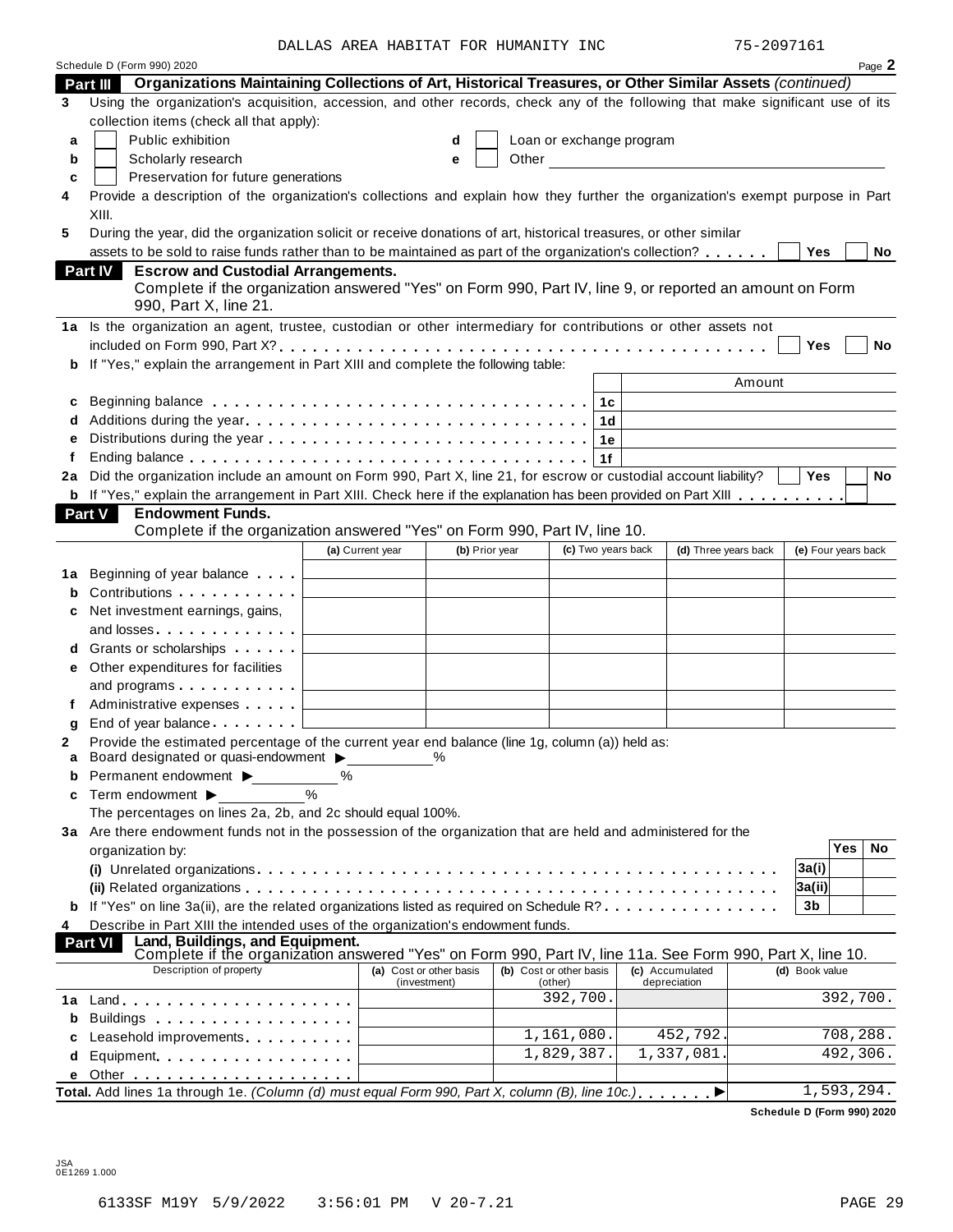| Schedule D (Form 990) 2020 |  |  |
|----------------------------|--|--|
|                            |  |  |

| Schedule D (Form 990) 2020                                                                                                                                                                                                                                                                               |                              | Page 3                                                                                                     |
|----------------------------------------------------------------------------------------------------------------------------------------------------------------------------------------------------------------------------------------------------------------------------------------------------------|------------------------------|------------------------------------------------------------------------------------------------------------|
| Part VII<br><b>Investments - Other Securities.</b>                                                                                                                                                                                                                                                       |                              | Complete if the organization answered "Yes" on Form 990, Part IV, line 11b. See Form 990, Part X, line 12. |
| (a) Description of security or category<br>(including name of security)                                                                                                                                                                                                                                  | (b) Book value               | (c) Method of valuation:<br>Cost or end-of-year market value                                               |
| (1) Financial derivatives expansion of the state of the state of the state of the state of the state of the state of the state of the state of the state of the state of the state of the state of the state of the state of t                                                                           |                              |                                                                                                            |
| (2) Closely held equity interests                                                                                                                                                                                                                                                                        |                              |                                                                                                            |
|                                                                                                                                                                                                                                                                                                          |                              |                                                                                                            |
| (A)                                                                                                                                                                                                                                                                                                      |                              |                                                                                                            |
| (B)                                                                                                                                                                                                                                                                                                      |                              |                                                                                                            |
| (C)                                                                                                                                                                                                                                                                                                      |                              |                                                                                                            |
| (D)<br>(E)                                                                                                                                                                                                                                                                                               |                              |                                                                                                            |
| (F)                                                                                                                                                                                                                                                                                                      |                              |                                                                                                            |
| (G)                                                                                                                                                                                                                                                                                                      |                              |                                                                                                            |
| (H)                                                                                                                                                                                                                                                                                                      |                              |                                                                                                            |
| Total. (Column (b) must equal Form 990, Part X, col. (B) line 12.) $\blacktriangleright$                                                                                                                                                                                                                 |                              |                                                                                                            |
| Part VIII<br><b>Investments - Program Related.</b>                                                                                                                                                                                                                                                       |                              | Complete if the organization answered "Yes" on Form 990, Part IV, line 11c. See Form 990, Part X, line 13. |
| (a) Description of investment                                                                                                                                                                                                                                                                            | (b) Book value               | (c) Method of valuation:<br>Cost or end-of-year market value                                               |
| (1)                                                                                                                                                                                                                                                                                                      |                              |                                                                                                            |
| (2)                                                                                                                                                                                                                                                                                                      |                              |                                                                                                            |
| (3)                                                                                                                                                                                                                                                                                                      |                              |                                                                                                            |
| (4)                                                                                                                                                                                                                                                                                                      |                              |                                                                                                            |
| (5)                                                                                                                                                                                                                                                                                                      |                              |                                                                                                            |
| (6)                                                                                                                                                                                                                                                                                                      |                              |                                                                                                            |
| (7)                                                                                                                                                                                                                                                                                                      |                              |                                                                                                            |
| (8)                                                                                                                                                                                                                                                                                                      |                              |                                                                                                            |
| (9)                                                                                                                                                                                                                                                                                                      |                              |                                                                                                            |
| Total. (Column (b) must equal Form 990, Part X, col. (B) line 13.) $\blacktriangleright$                                                                                                                                                                                                                 |                              |                                                                                                            |
| Part IX<br><b>Other Assets.</b>                                                                                                                                                                                                                                                                          |                              | Complete if the organization answered "Yes" on Form 990, Part IV, line 11d. See Form 990, Part X, line 15. |
|                                                                                                                                                                                                                                                                                                          | (a) Description              | (b) Book value                                                                                             |
| CONSTRUCTION IN PROGRESS<br>(1)                                                                                                                                                                                                                                                                          |                              | 2,879,440.                                                                                                 |
| DUE FROM AFFILIATE - DNAFH<br>(2)<br>(3) DUE FROM AFFILIATE - DNH                                                                                                                                                                                                                                        |                              |                                                                                                            |
| (4) DUE FROM AFFILIATE - DBH                                                                                                                                                                                                                                                                             |                              |                                                                                                            |
| DUE FROM AFFILIATE - DNA<br>(5)                                                                                                                                                                                                                                                                          |                              | 7,543,663.                                                                                                 |
| (6)                                                                                                                                                                                                                                                                                                      |                              |                                                                                                            |
| (7)                                                                                                                                                                                                                                                                                                      |                              |                                                                                                            |
| (8)                                                                                                                                                                                                                                                                                                      |                              |                                                                                                            |
| (9)                                                                                                                                                                                                                                                                                                      |                              |                                                                                                            |
| Total. (Column (b) must equal Form 990, Part X, col. (B) line $15.$                                                                                                                                                                                                                                      |                              | 10, 423, 103.                                                                                              |
| Part X<br><b>Other Liabilities.</b><br>line 25.                                                                                                                                                                                                                                                          |                              | Complete if the organization answered "Yes" on Form 990, Part IV, line 11e or 11f. See Form 990, Part X,   |
| 1.                                                                                                                                                                                                                                                                                                       | (a) Description of liability | (b) Book value                                                                                             |
| Federal income taxes<br>(1)                                                                                                                                                                                                                                                                              |                              |                                                                                                            |
| IBERIA LOAN - SBA/PPP<br>(2)                                                                                                                                                                                                                                                                             |                              | 1,034,795.                                                                                                 |
| CAPITAL LEASE<br>(3)                                                                                                                                                                                                                                                                                     |                              | 29,567.                                                                                                    |
| (4)                                                                                                                                                                                                                                                                                                      |                              |                                                                                                            |
| (5)                                                                                                                                                                                                                                                                                                      |                              |                                                                                                            |
| (6)                                                                                                                                                                                                                                                                                                      |                              |                                                                                                            |
| (7)                                                                                                                                                                                                                                                                                                      |                              |                                                                                                            |
| (8)                                                                                                                                                                                                                                                                                                      |                              |                                                                                                            |
| (9)                                                                                                                                                                                                                                                                                                      |                              |                                                                                                            |
|                                                                                                                                                                                                                                                                                                          |                              | 1,064,362.                                                                                                 |
| 2. Liability for uncertain tax positions. In Part XIII, provide the text of the footnote to the organization's financial statements that reports the<br>organization's liability for uncertain tax positions under FASB ASC 740. Check here if the text of the footnote has been provided in Part XIII . |                              | Χ                                                                                                          |
|                                                                                                                                                                                                                                                                                                          |                              |                                                                                                            |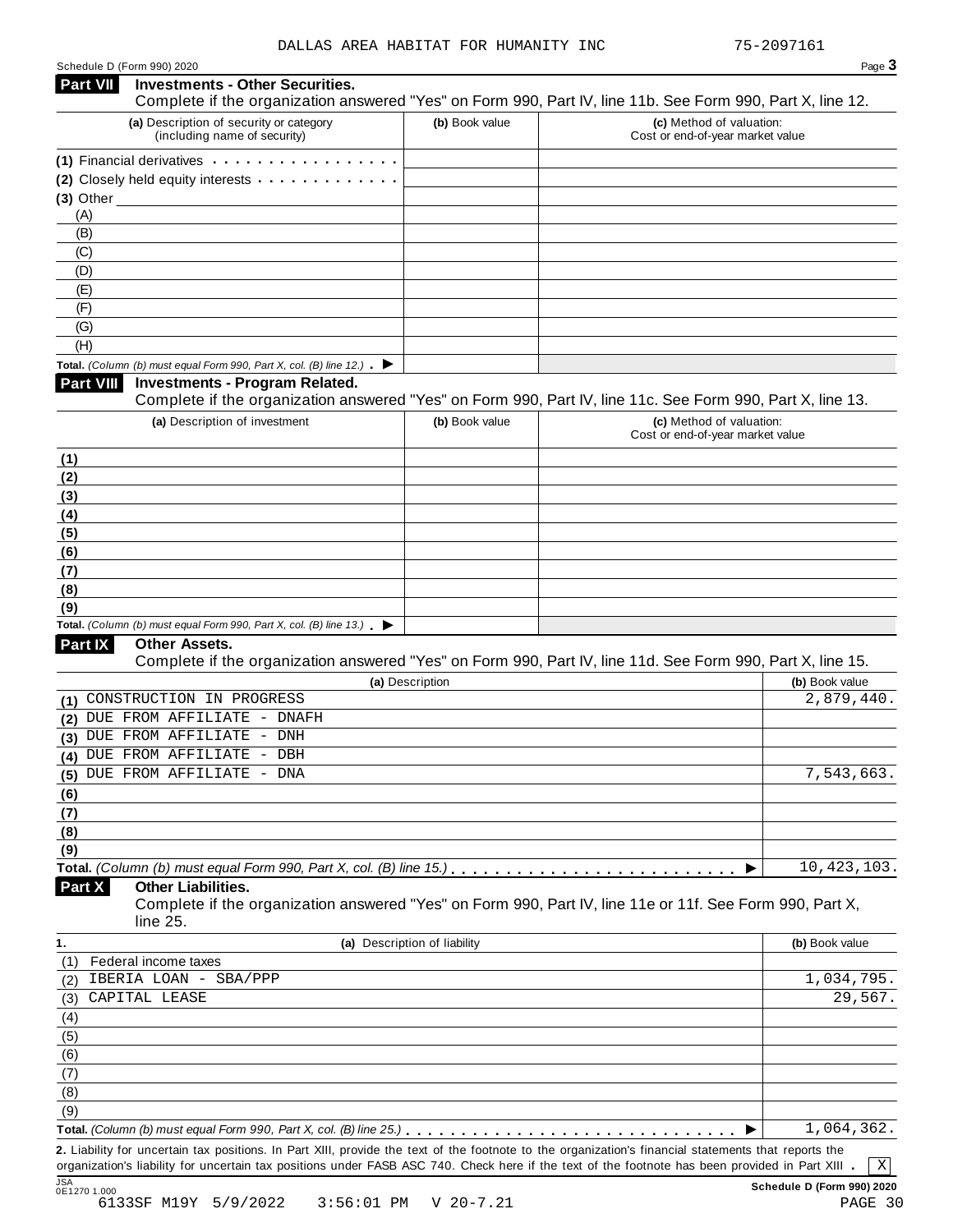|              | Schedule D (Form 990) 2020                                                                                                                                                                                                                                                       |              | Page 4 |
|--------------|----------------------------------------------------------------------------------------------------------------------------------------------------------------------------------------------------------------------------------------------------------------------------------|--------------|--------|
| Part XI      | Reconciliation of Revenue per Audited Financial Statements With Revenue per Return.<br>Complete if the organization answered "Yes" on Form 990, Part IV, line 12a.                                                                                                               |              |        |
| 1            | Total revenue, gains, and other support per audited financial statements                                                                                                                                                                                                         | $\mathbf{1}$ |        |
| $\mathbf{2}$ | Amounts included on line 1 but not on Form 990, Part VIII, line 12:                                                                                                                                                                                                              |              |        |
| a            | 2a                                                                                                                                                                                                                                                                               |              |        |
| b            | 2 <sub>b</sub>                                                                                                                                                                                                                                                                   |              |        |
| с            |                                                                                                                                                                                                                                                                                  |              |        |
| d            |                                                                                                                                                                                                                                                                                  |              |        |
| е            |                                                                                                                                                                                                                                                                                  | 2e           |        |
| 3            |                                                                                                                                                                                                                                                                                  | $\mathbf{3}$ |        |
| 4            | Amounts included on Form 990, Part VIII, line 12, but not on line 1:                                                                                                                                                                                                             |              |        |
| a            | Investment expenses not included on Form 990, Part VIII, line 7b   4a                                                                                                                                                                                                            |              |        |
| b            |                                                                                                                                                                                                                                                                                  |              |        |
|              |                                                                                                                                                                                                                                                                                  | 4c           |        |
| 5.           | Total revenue. Add lines 3 and 4c. (This must equal Form 990, Part I, line 12.)                                                                                                                                                                                                  |              |        |
| Part XII     | Reconciliation of Expenses per Audited Financial Statements With Expenses per Return.<br>Complete if the organization answered "Yes" on Form 990, Part IV, line 12a.                                                                                                             |              |        |
| 1            |                                                                                                                                                                                                                                                                                  | $\mathbf{1}$ |        |
| $\mathbf{2}$ | Amounts included on line 1 but not on Form 990, Part IX, line 25:                                                                                                                                                                                                                |              |        |
| a            | 2a<br>Donated services and use of facilities                                                                                                                                                                                                                                     |              |        |
| b            | 2b                                                                                                                                                                                                                                                                               |              |        |
| c            | 2c                                                                                                                                                                                                                                                                               |              |        |
| d            |                                                                                                                                                                                                                                                                                  |              |        |
| е            |                                                                                                                                                                                                                                                                                  | 2e           |        |
| 3            |                                                                                                                                                                                                                                                                                  | 3            |        |
| 4            | Amounts included on Form 990, Part IX, line 25, but not on line 1:                                                                                                                                                                                                               |              |        |
| a            | 4a<br>Investment expenses not included on Form 990, Part VIII, line 7b                                                                                                                                                                                                           |              |        |
| b            |                                                                                                                                                                                                                                                                                  |              |        |
| C            |                                                                                                                                                                                                                                                                                  | 4c           |        |
| 5.           | Total expenses. Add lines 3 and 4c. (This must equal Form 990, Part I, line 18.)                                                                                                                                                                                                 | 5            |        |
|              | Part XIII Supplemental Information.                                                                                                                                                                                                                                              |              |        |
|              | Provide the descriptions required for Part II, lines 3, 5, and 9; Part III, lines 1a and 4; Part IV, lines 1b and 2b; Part V, line 4; Part X, line<br>2; Part XI, lines 2d and 4b; and Part XII, lines 2d and 4b. Also complete this part to provide any additional information. |              |        |

SEE PAGE 5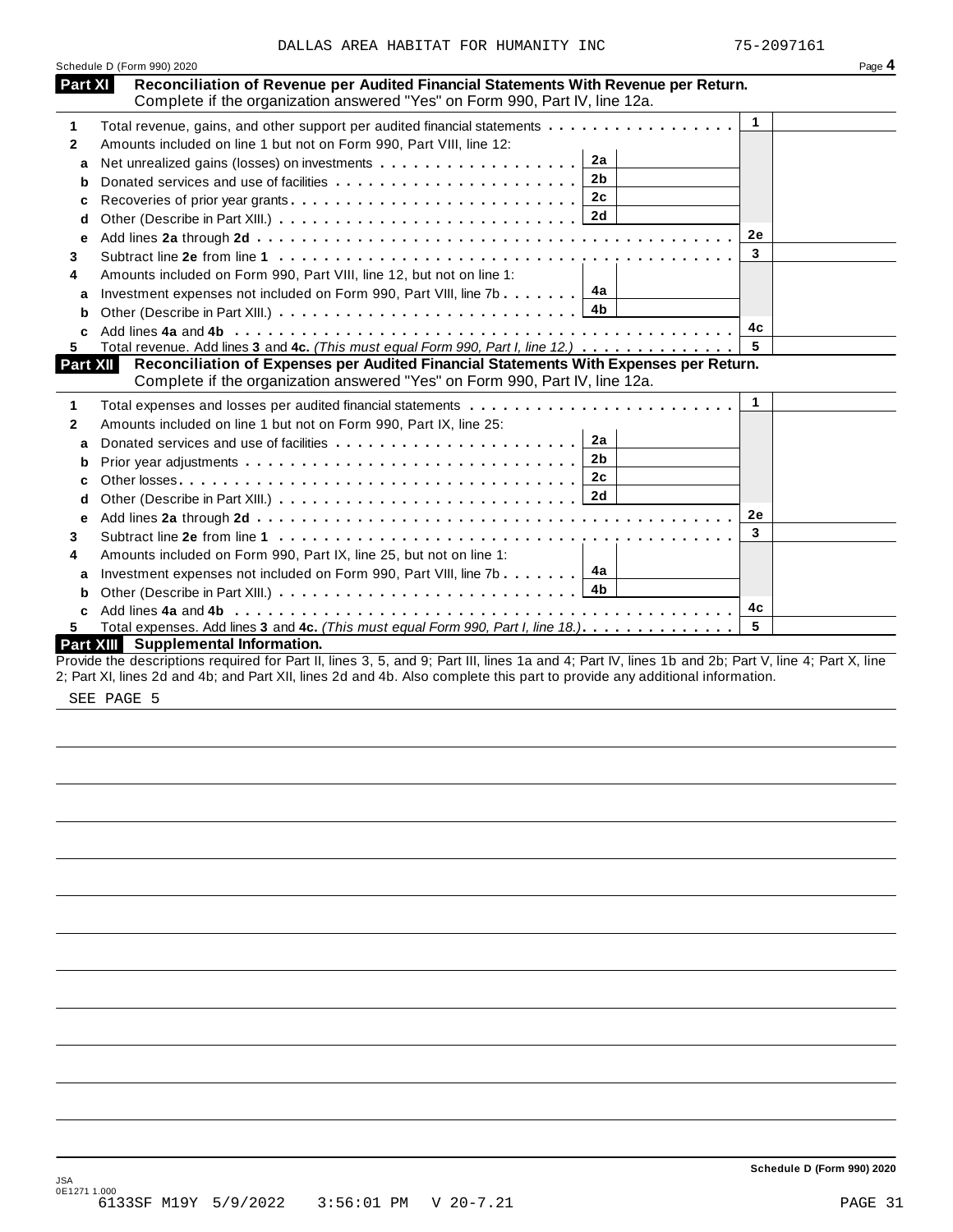#### PART X, LINE 2

THE ORGANIZATION IS EXEMPT FROM FEDERAL INCOME TAXATION UNDER SECTION 501(A) AS AN ORGANIZATION DESCRIBED IN SECTION 501(C)(3) OF THE INTERNAL REVENUE CODE OTHER THAN UNRELATED BUSINESS INCOME. ACCORDINGLY, NO PROVISION HAS BEEN MADE FOR FEDERAL INCOME TAXES IN THE ACCOMPANYING CONSOLIDATED FINANCIAL STATEMENTS. INTEREST AND PENALTIES, AND THE ASSOCIATED TAX EXPENSE, RELATED TO UNCERTAIN TAX POSITIONS, WHEN APPLICABLE, WILL BE RECORDED AS INCOME TAX EXPENSE AS THE POSITIONS ARE RECOGNIZED. AT JUNE 30, 2021, THE ORGANIZATION HAD NOT IDENTIFIED ANY SIGNIFICANT UNCERTAIN TAX POSITIONS. THE ORGANIZATION IS STILL OPEN TO EXAMINATION BY TAXING AUTHORITIES FROM 2018 FORWARD.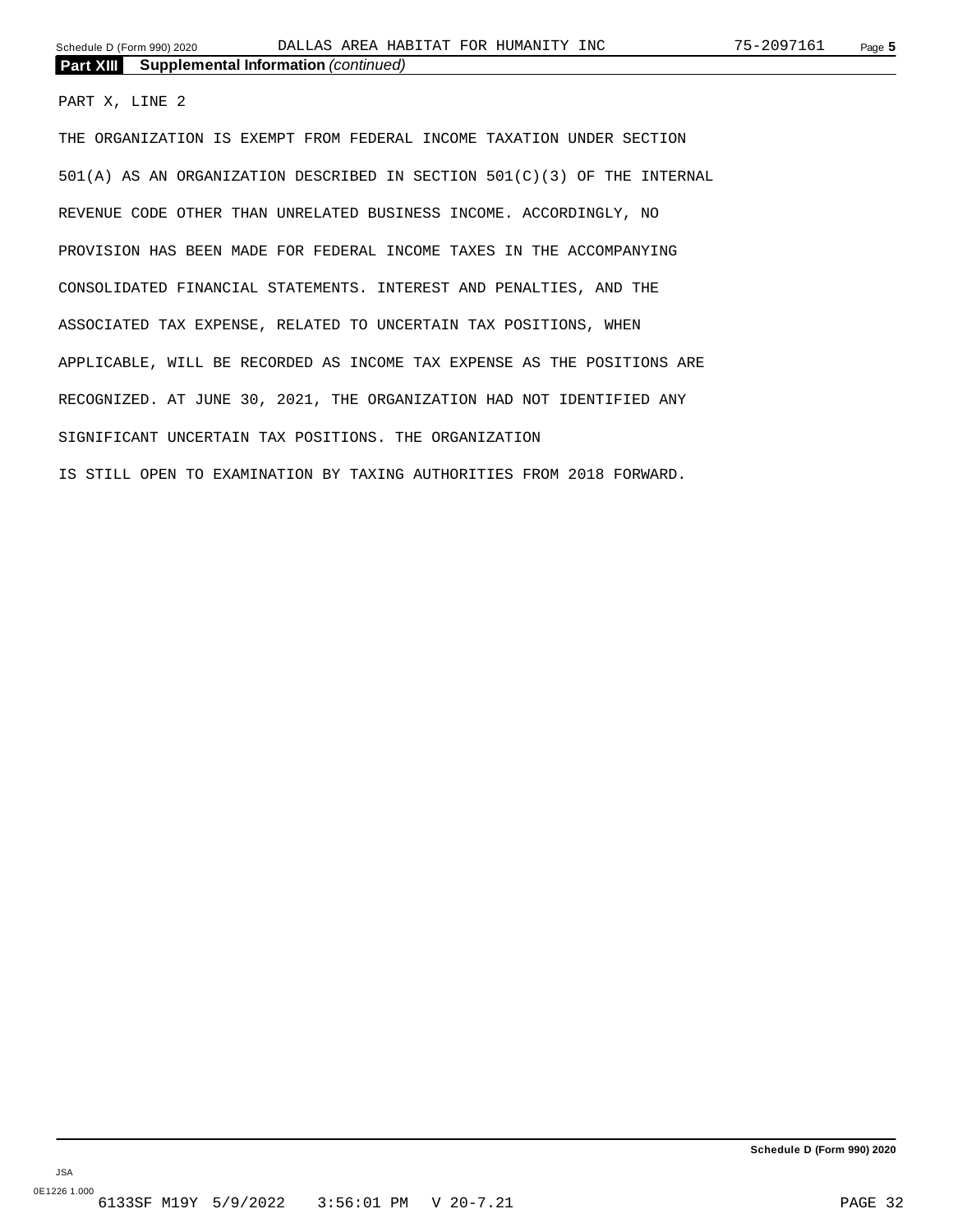| <b>SCHEDULE I</b>                                             |                                                                                                                                                            |           |                                    | <b>Grants and Other Assistance to Organizations,</b>                             |                                       |                                                             |                                          | OMB No. 1545-0047                     |
|---------------------------------------------------------------|------------------------------------------------------------------------------------------------------------------------------------------------------------|-----------|------------------------------------|----------------------------------------------------------------------------------|---------------------------------------|-------------------------------------------------------------|------------------------------------------|---------------------------------------|
| (Form 990)                                                    |                                                                                                                                                            |           |                                    | Governments, and Individuals in the United States                                |                                       |                                                             |                                          | 2020                                  |
|                                                               |                                                                                                                                                            |           |                                    | Complete if the organization answered "Yes" on Form 990, Part IV, line 21 or 22. |                                       |                                                             |                                          | <b>Open to Public</b>                 |
| Department of the Treasury<br><b>Internal Revenue Service</b> |                                                                                                                                                            |           |                                    | Attach to Form 990.<br>Go to www.irs.gov/Form990 for the latest information.     |                                       |                                                             |                                          | Inspection                            |
| Name of the organization                                      |                                                                                                                                                            |           |                                    |                                                                                  |                                       |                                                             | <b>Employer identification number</b>    |                                       |
|                                                               | DALLAS AREA HABITAT FOR HUMANITY INC                                                                                                                       |           |                                    |                                                                                  |                                       |                                                             | 75-2097161                               |                                       |
| Part I                                                        | <b>General Information on Grants and Assistance</b>                                                                                                        |           |                                    |                                                                                  |                                       |                                                             |                                          |                                       |
| 1                                                             | Does the organization maintain records to substantiate the amount of the grants or assistance, the grantees' eligibility for the grants or assistance, and |           |                                    |                                                                                  |                                       |                                                             |                                          |                                       |
|                                                               |                                                                                                                                                            |           |                                    |                                                                                  |                                       |                                                             |                                          | $X$ Yes<br>No                         |
|                                                               | 2 Describe in Part IV the organization's procedures for monitoring the use of grant funds in the United States.                                            |           |                                    |                                                                                  |                                       |                                                             |                                          |                                       |
| Part II                                                       | Grants and Other Assistance to Domestic Organizations and Domestic Governments. Complete if the organization answered "Yes" on Form 990,                   |           |                                    |                                                                                  |                                       |                                                             |                                          |                                       |
|                                                               | Part IV, line 21, for any recipient that received more than \$5,000. Part II can be duplicated if additional space is needed.                              |           |                                    |                                                                                  |                                       |                                                             |                                          |                                       |
|                                                               | 1 (a) Name and address of organization<br>or government                                                                                                    | $(b)$ EIN | (c) IRC section<br>(if applicable) | (d) Amount of cash<br>grant                                                      | (e) Amount of non-<br>cash assistance | (f) Method of valuation<br>(book, FMV, appraisal,<br>other) | (g) Description of<br>noncash assistance | (h) Purpose of grant<br>or assistance |
| (1) HABITAT FOR HUMANITY INTERNATIONAL                        |                                                                                                                                                            |           |                                    |                                                                                  |                                       |                                                             |                                          |                                       |
|                                                               | 121 HABITAT STREET AMERICUS, GA 31709                                                                                                                      | 911914868 | 501(C)3                            | 126,078.                                                                         |                                       |                                                             |                                          | PROGRAM SUPPORT                       |
| (2)                                                           |                                                                                                                                                            |           |                                    |                                                                                  |                                       |                                                             |                                          |                                       |
|                                                               |                                                                                                                                                            |           |                                    |                                                                                  |                                       |                                                             |                                          |                                       |
| (3)                                                           |                                                                                                                                                            |           |                                    |                                                                                  |                                       |                                                             |                                          |                                       |
|                                                               |                                                                                                                                                            |           |                                    |                                                                                  |                                       |                                                             |                                          |                                       |
| (4)                                                           |                                                                                                                                                            |           |                                    |                                                                                  |                                       |                                                             |                                          |                                       |
| (5)                                                           |                                                                                                                                                            |           |                                    |                                                                                  |                                       |                                                             |                                          |                                       |
|                                                               |                                                                                                                                                            |           |                                    |                                                                                  |                                       |                                                             |                                          |                                       |
| (6)                                                           |                                                                                                                                                            |           |                                    |                                                                                  |                                       |                                                             |                                          |                                       |
|                                                               |                                                                                                                                                            |           |                                    |                                                                                  |                                       |                                                             |                                          |                                       |
| (7)                                                           |                                                                                                                                                            |           |                                    |                                                                                  |                                       |                                                             |                                          |                                       |
|                                                               |                                                                                                                                                            |           |                                    |                                                                                  |                                       |                                                             |                                          |                                       |
| (8)                                                           |                                                                                                                                                            |           |                                    |                                                                                  |                                       |                                                             |                                          |                                       |
| (9)                                                           |                                                                                                                                                            |           |                                    |                                                                                  |                                       |                                                             |                                          |                                       |
|                                                               |                                                                                                                                                            |           |                                    |                                                                                  |                                       |                                                             |                                          |                                       |
| (10)                                                          |                                                                                                                                                            |           |                                    |                                                                                  |                                       |                                                             |                                          |                                       |
|                                                               |                                                                                                                                                            |           |                                    |                                                                                  |                                       |                                                             |                                          |                                       |
| (11)                                                          |                                                                                                                                                            |           |                                    |                                                                                  |                                       |                                                             |                                          |                                       |
|                                                               |                                                                                                                                                            |           |                                    |                                                                                  |                                       |                                                             |                                          |                                       |
| (12)                                                          |                                                                                                                                                            |           |                                    |                                                                                  |                                       |                                                             |                                          |                                       |
| $\mathbf{2}$<br>3                                             |                                                                                                                                                            |           |                                    |                                                                                  |                                       |                                                             |                                          | 1.                                    |
|                                                               | For Paperwork Reduction Act Notice, see the Instructions for Form 990.                                                                                     |           |                                    |                                                                                  |                                       |                                                             |                                          | Schedule I (Form 990) 2020            |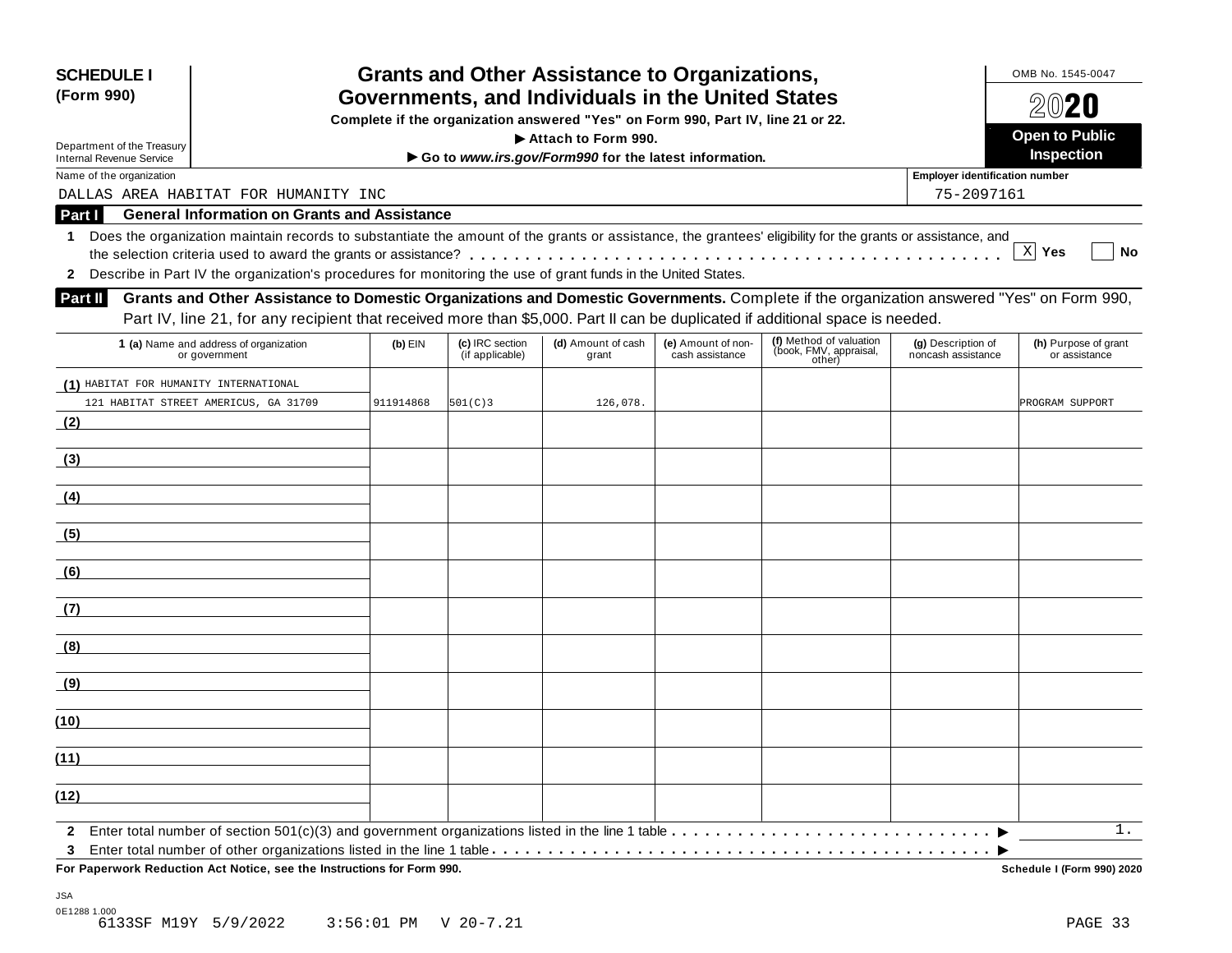#### Grants and Other Assistance to Domestic Individuals. Complete if the organization answered "Yes" on Form 990, Part IV, line 22. **Part III** Grants and Other Assistance to Domestic Individuals<br>Part III can be duplicated if additional space is needed.

| (a) Type of grant or assistance                                                                                                                                | (b) Number of<br>recipients | (c) Amount of<br>cash grant | (d) Amount of<br>non-cash assistance | (e) Method of valuation (book,<br>FMV, appraisal, other) | (f) Description of non-cash assistance |
|----------------------------------------------------------------------------------------------------------------------------------------------------------------|-----------------------------|-----------------------------|--------------------------------------|----------------------------------------------------------|----------------------------------------|
|                                                                                                                                                                |                             |                             |                                      |                                                          |                                        |
|                                                                                                                                                                |                             |                             |                                      |                                                          |                                        |
| 3                                                                                                                                                              |                             |                             |                                      |                                                          |                                        |
|                                                                                                                                                                |                             |                             |                                      |                                                          |                                        |
| 5                                                                                                                                                              |                             |                             |                                      |                                                          |                                        |
| 6                                                                                                                                                              |                             |                             |                                      |                                                          |                                        |
|                                                                                                                                                                |                             |                             |                                      |                                                          |                                        |
| Supplemental Information. Provide the information required in Part I, line 2, Part III, column (b); and any other additional<br><b>Part IV</b><br>information. |                             |                             |                                      |                                                          |                                        |

SCHEDULE I, PART I, LINE 2

THE ORGANIZATION ONLY GRANTS MONEY OR ASSETS TO A RELATED ORGANIZATION

WHICH HAS THE SAME FINANCIAL AND ACCOUNTING TEAM INVOLVED WITH THE

TRANSCATION THIS ENSURES THE FUNDS ARE USED FOR THEIR INTENDED PURPOSE.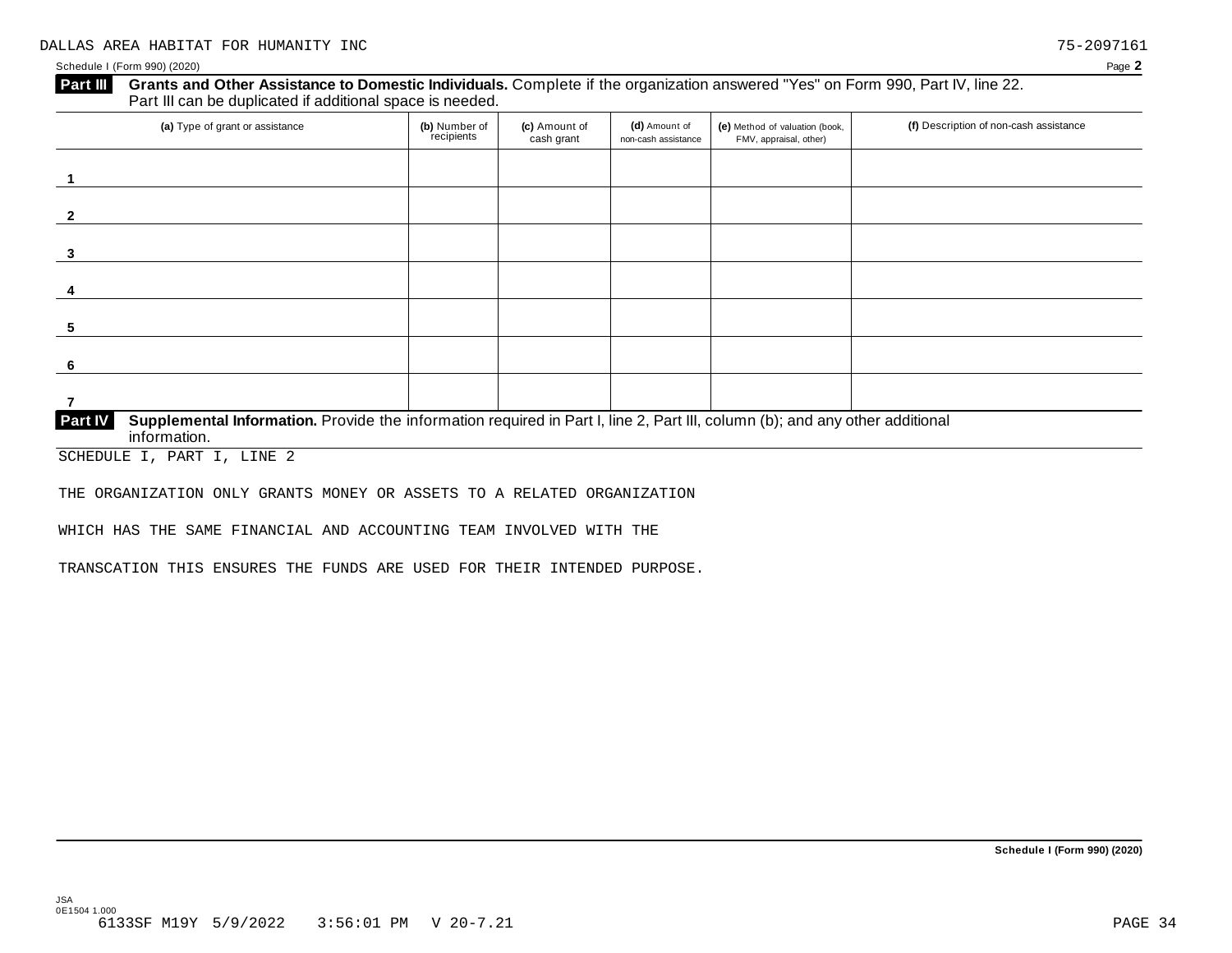|              | <b>SCHEDULE J</b><br><b>Compensation Information</b>                                                                                                                                              | OMB No. 1545-0047     |     |                         |  |  |
|--------------|---------------------------------------------------------------------------------------------------------------------------------------------------------------------------------------------------|-----------------------|-----|-------------------------|--|--|
|              | (Form 990)<br>For certain Officers, Directors, Trustees, Key Employees, and Highest<br><b>Compensated Employees</b>                                                                               |                       |     |                         |  |  |
|              | Complete if the organization answered "Yes" on Form 990, Part IV, line 23.                                                                                                                        | <b>Open to Public</b> |     |                         |  |  |
|              | Attach to Form 990.<br>Department of the Treasury<br>Go to www.irs.gov/Form990 for instructions and the latest information.<br><b>Internal Revenue Service</b>                                    | Inspection            |     |                         |  |  |
|              | <b>Employer identification number</b><br>Name of the organization                                                                                                                                 |                       |     |                         |  |  |
|              | 75-2097161<br>DALLAS AREA HABITAT FOR HUMANITY INC                                                                                                                                                |                       |     |                         |  |  |
| Part I       | <b>Questions Regarding Compensation</b>                                                                                                                                                           |                       |     |                         |  |  |
|              |                                                                                                                                                                                                   |                       | Yes | No                      |  |  |
|              | 1a Check the appropriate box(es) if the organization provided any of the following to or for a person listed on Form                                                                              |                       |     |                         |  |  |
|              | 990, Part VII, Section A, line 1a. Complete Part III to provide any relevant information regarding these items.                                                                                   |                       |     |                         |  |  |
|              | First-class or charter travel<br>Housing allowance or residence for personal use                                                                                                                  |                       |     |                         |  |  |
|              | Travel for companions<br>Payments for business use of personal residence                                                                                                                          |                       |     |                         |  |  |
|              | Tax indemnification and gross-up payments<br>Health or social club dues or initiation fees                                                                                                        |                       |     |                         |  |  |
|              | Discretionary spending account<br>Personal services (such as maid, chauffeur, chef)                                                                                                               |                       |     |                         |  |  |
| b            | If any of the boxes on line 1a are checked, did the organization follow a written policy regarding payment                                                                                        |                       |     |                         |  |  |
|              | or reimbursement or provision of all of the expenses described above? If "No," complete Part III to                                                                                               |                       |     |                         |  |  |
|              |                                                                                                                                                                                                   | 1b                    |     |                         |  |  |
| $\mathbf{2}$ | Did the organization require substantiation prior to reimbursing or allowing expenses incurred by all                                                                                             |                       |     |                         |  |  |
|              | directors, trustees, and officers, including the CEO/Executive Director, regarding the items checked on line                                                                                      |                       |     |                         |  |  |
|              |                                                                                                                                                                                                   | $\mathbf{2}$          |     |                         |  |  |
| 3            | Indicate which, if any, of the following the organization used to establish the compensation of the                                                                                               |                       |     |                         |  |  |
|              | organization's CEO/Executive Director. Check all that apply. Do not check any boxes for methods used by a                                                                                         |                       |     |                         |  |  |
|              | related organization to establish compensation of the CEO/Executive Director, but explain in Part III.                                                                                            |                       |     |                         |  |  |
|              | Χ<br>Compensation committee<br>Written employment contract                                                                                                                                        |                       |     |                         |  |  |
|              | Χ<br>Independent compensation consultant<br>Compensation survey or study                                                                                                                          |                       |     |                         |  |  |
|              | Form 990 of other organizations<br>Approval by the board or compensation committee                                                                                                                |                       |     |                         |  |  |
| 4            | During the year, did any person listed on Form 990, Part VII, Section A, line 1a, with respect to the filing                                                                                      |                       |     |                         |  |  |
|              | organization or a related organization:                                                                                                                                                           |                       |     | Χ                       |  |  |
| a            |                                                                                                                                                                                                   | 4a                    |     | $\overline{\mathbf{x}}$ |  |  |
| b            | Participate in or receive payment from a supplemental nonqualified retirement plan?                                                                                                               | 4b                    |     | $\mathbf X$             |  |  |
| c            | Participate in or receive payment from an equity-based compensation arrangement?<br>If "Yes" to any of lines 4a-c, list the persons and provide the applicable amounts for each item in Part III. | 4c                    |     |                         |  |  |
|              |                                                                                                                                                                                                   |                       |     |                         |  |  |
|              | Only section 501(c)(3), 501(c)(4), and 501(c)(29) organizations must complete lines 5-9.                                                                                                          |                       |     |                         |  |  |
| 5            | For persons listed on Form 990, Part VII, Section A, line 1a, did the organization pay or accrue any                                                                                              |                       |     |                         |  |  |
|              | compensation contingent on the revenues of:                                                                                                                                                       |                       |     |                         |  |  |
|              |                                                                                                                                                                                                   | 5a                    |     | Χ                       |  |  |
| b            |                                                                                                                                                                                                   | 5b                    |     | X                       |  |  |
|              | If "Yes" on line 5a or 5b, describe in Part III.                                                                                                                                                  |                       |     |                         |  |  |
|              | For persons listed on Form 990, Part VII, Section A, line 1a, did the organization pay or accrue any                                                                                              |                       |     |                         |  |  |
|              |                                                                                                                                                                                                   |                       |     |                         |  |  |
|              | compensation contingent on the net earnings of:                                                                                                                                                   |                       |     |                         |  |  |
| a            |                                                                                                                                                                                                   | 6a                    |     | X                       |  |  |
| b            |                                                                                                                                                                                                   | 6b                    |     | $\mathbf X$             |  |  |
|              | If "Yes" on line 6a or 6b, describe in Part III.                                                                                                                                                  |                       |     |                         |  |  |
|              |                                                                                                                                                                                                   |                       |     |                         |  |  |
|              | For persons listed on Form 990, Part VII, Section A, line 1a, did the organization provide any nonfixed<br>payments not described on lines 5 and 6? If "Yes," describe in Part III.               | $\overline{7}$        |     | Χ                       |  |  |
| 6<br>7<br>8  | Were any amounts reported on Form 990, Part VII, paid or accrued pursuant to a contract that was subject                                                                                          |                       |     |                         |  |  |
|              | to the initial contract exception described in Regulations section 53.4958-4(a)(3)? If "Yes," describe                                                                                            |                       |     |                         |  |  |
|              |                                                                                                                                                                                                   | 8                     |     | Χ                       |  |  |
| 9            | If "Yes" on line 8, did the organization also follow the rebuttable presumption procedure described in                                                                                            |                       |     |                         |  |  |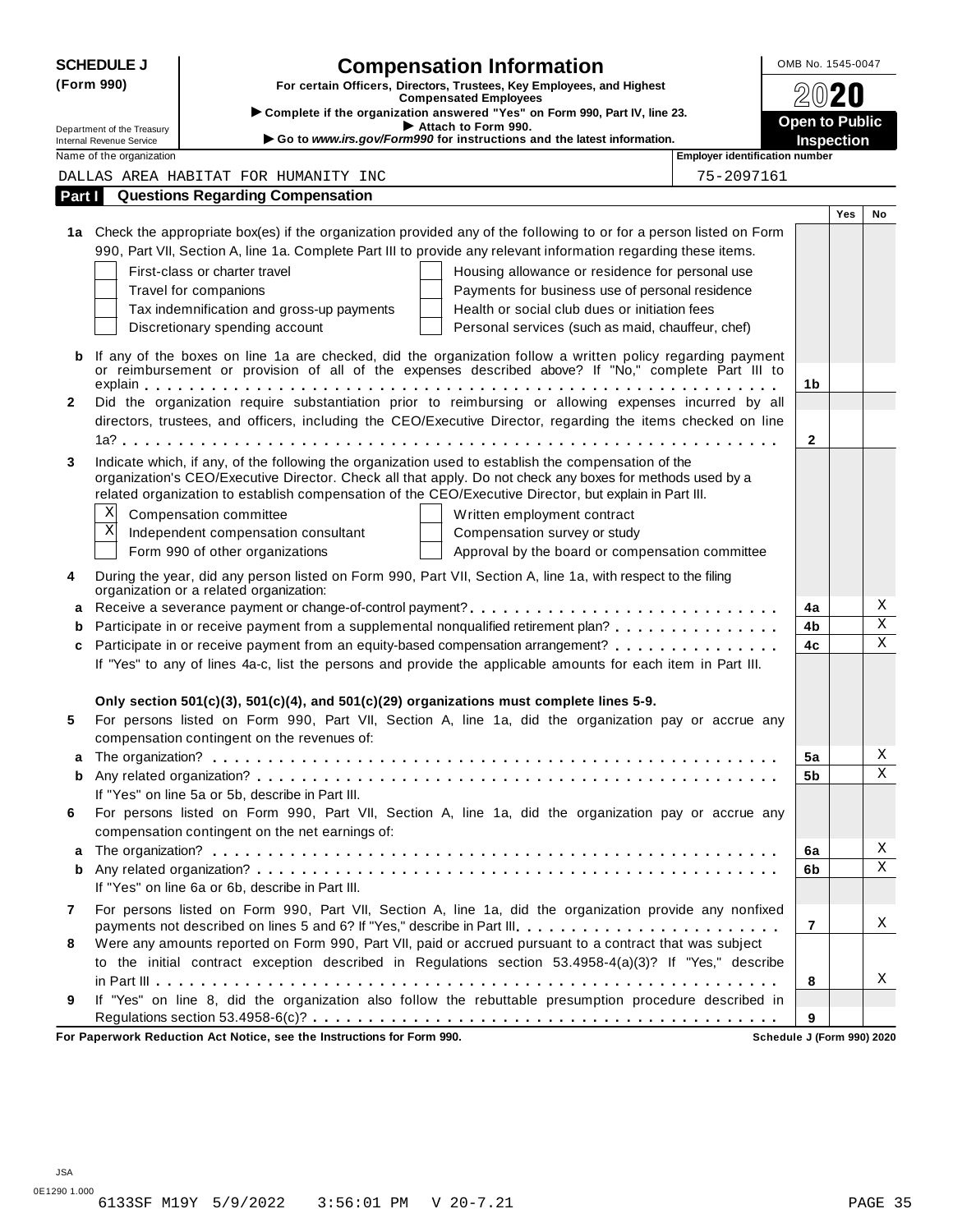#### **Part II Officers, Directors, Trustees, Key Employees, and Highest Compensated Employees.** Use duplicate copies ifadditional space is needed.

For each individual whose compensation must be reported on Schedule J, report compensation from the organization on row (i) and from related organizations, described in the instructions, on row (ii). Do not list any individuals that aren't listed on Form 990, Part VII.

Note: The sum of columns (B)(i)-(iii) for each listed individual must equal the total amount of Form 990, Part VII, Section A, line 1a, applicable column (D) and (E) amounts for that individual.

|                    |                              |                          | (B) Breakdown of W-2 and/or 1099-MISC compensation |                                           | (C) Retirement and             | (D) Nontaxable | (E) Total of columns | (F) Compensation                                           |
|--------------------|------------------------------|--------------------------|----------------------------------------------------|-------------------------------------------|--------------------------------|----------------|----------------------|------------------------------------------------------------|
| (A) Name and Title |                              | (i) Base<br>compensation | (ii) Bonus & incentive<br>compensation             | (iii) Other<br>reportable<br>compensation | other deferred<br>compensation | benefits       | $(B)(i)-(D)$         | in column (B) reported<br>as deferred on prior<br>Form 990 |
| DAVE CRAWFORD      | (i)                          | 236, 783.                | 1,210.                                             | $\overline{0}$ .                          | 23,178.                        | 19,186.        | 280, 357.            |                                                            |
| $1$ $CEO$          | (i)                          | $\mathsf{O}$             | $\mathbf{0}$ .                                     | $0$ .                                     |                                |                |                      |                                                            |
| SANDRA MILLER      | (i)                          | 156,832                  | 1,062.                                             | $0$ .                                     | 835                            | 1,691.         | 160,420              |                                                            |
| 2 <sup>CFO</sup>   | (i)                          | $\mathbf 0$              | $\mathbf{0}$ .                                     | $\mathbf{0}$                              |                                |                |                      |                                                            |
| MARK BROWN         | (i)                          | 184,010                  | 9,010.                                             | $\mathfrak o$ .                           | 5,053                          | 21,747.        | 219,820              |                                                            |
| 3COO               | (i)                          | $\mathsf{O}$             | $\mathsf{O}$ .                                     | $\overline{0}$ .                          |                                |                |                      |                                                            |
| CARMEN HOLMES      | (i)                          | 157, 149                 | 1,210                                              | $\overline{0}$ .                          | 15,753.                        | 2,080.         | 176, 192.            |                                                            |
| 4VP OF DEVELOPMENT | (i)                          | $\mathsf{O}$             | $\mathbf 0$ .                                      | $\mathbf{0}$ .                            |                                |                |                      |                                                            |
|                    | (i)                          |                          |                                                    |                                           |                                |                |                      |                                                            |
| 5                  | (i)                          |                          |                                                    |                                           |                                |                |                      |                                                            |
|                    | $\qquad \qquad \textbf{(i)}$ |                          |                                                    |                                           |                                |                |                      |                                                            |
| 6                  | (ii)                         |                          |                                                    |                                           |                                |                |                      |                                                            |
|                    | (i)                          |                          |                                                    |                                           |                                |                |                      |                                                            |
| 7                  | (i)                          |                          |                                                    |                                           |                                |                |                      |                                                            |
|                    | (i)                          |                          |                                                    |                                           |                                |                |                      |                                                            |
| 8                  | (i)                          |                          |                                                    |                                           |                                |                |                      |                                                            |
|                    | (i)                          |                          |                                                    |                                           |                                |                |                      |                                                            |
| 9                  | (i)                          |                          |                                                    |                                           |                                |                |                      |                                                            |
|                    | (i)                          |                          |                                                    |                                           |                                |                |                      |                                                            |
| 10                 | (i)                          |                          |                                                    |                                           |                                |                |                      |                                                            |
|                    | (i)                          |                          |                                                    |                                           |                                |                |                      |                                                            |
| 11                 | (i)                          |                          |                                                    |                                           |                                |                |                      |                                                            |
|                    | (i)                          |                          |                                                    |                                           |                                |                |                      |                                                            |
| 12                 | (i)                          |                          |                                                    |                                           |                                |                |                      |                                                            |
|                    | (i)                          |                          |                                                    |                                           |                                |                |                      |                                                            |
| 13                 | (i)                          |                          |                                                    |                                           |                                |                |                      |                                                            |
|                    | (i)                          |                          |                                                    |                                           |                                |                |                      |                                                            |
| 14                 | (i)                          |                          |                                                    |                                           |                                |                |                      |                                                            |
|                    | (i)                          |                          |                                                    |                                           |                                |                |                      |                                                            |
| 15                 | (i)                          |                          |                                                    |                                           |                                |                |                      |                                                            |
|                    | (i)                          |                          |                                                    |                                           |                                |                |                      |                                                            |
| 16                 | (ii)                         |                          |                                                    |                                           |                                |                |                      |                                                            |

**Schedule J (Form 990) 2020**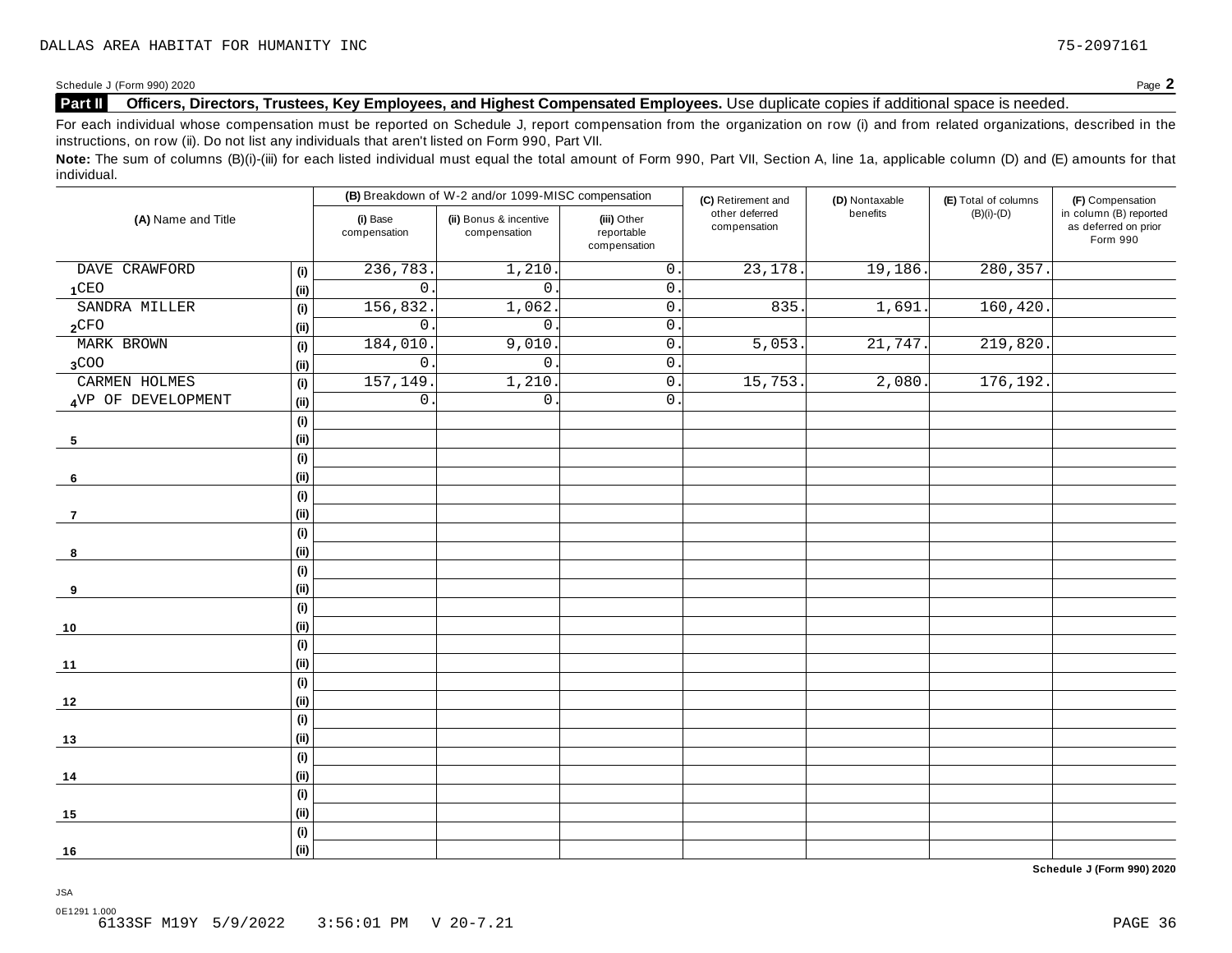#### **Part III Supplemental Information**

Provide the information, explanation, or descriptions required for Part I, lines 1a, 1b, 3, 4a, 4b, 4c, 5a, 5b, 6a, 6b, 7, and 8, and for Part II. Also complete this part for any additional information.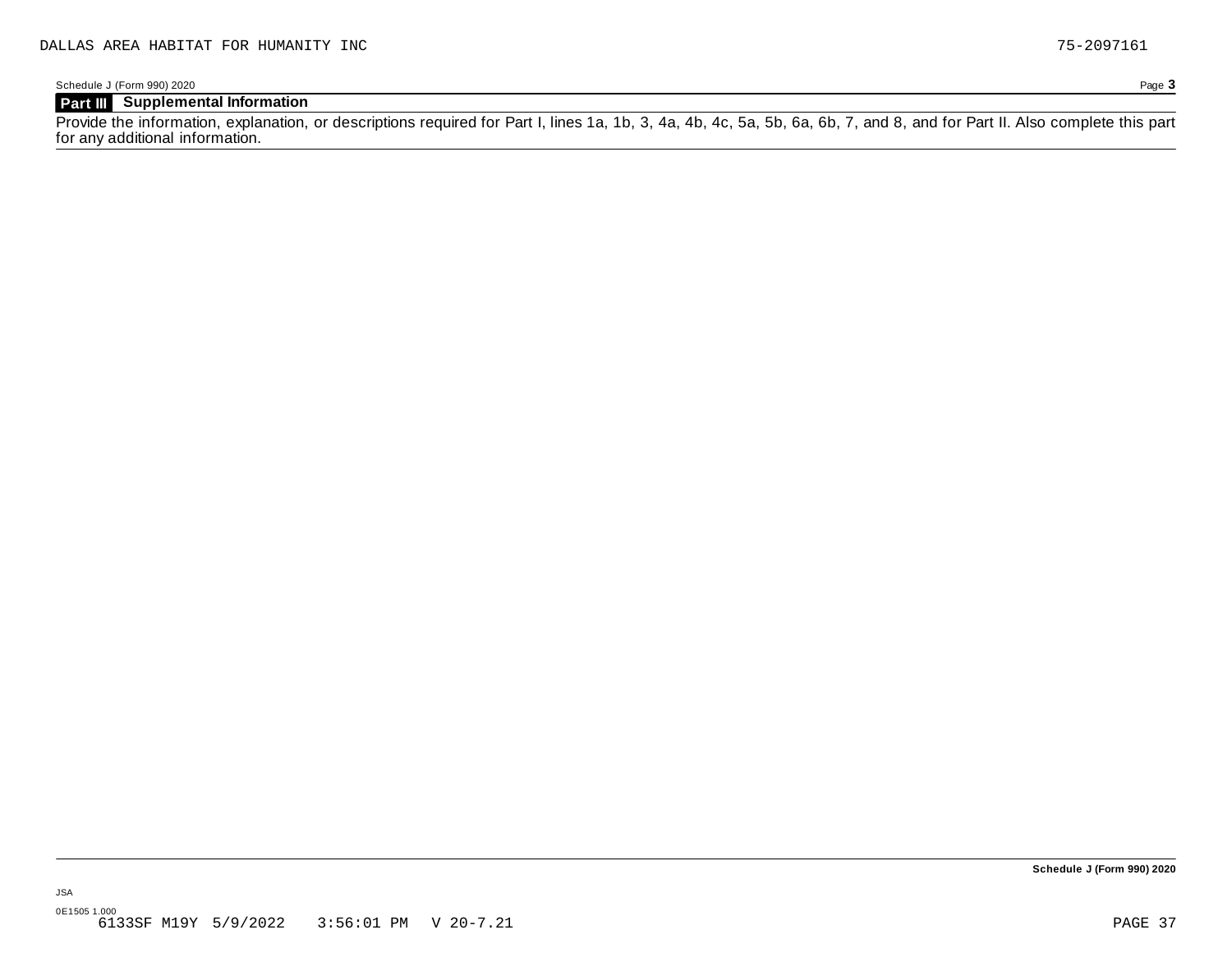# SCHEDULE M<br>
(Form 990) **Supplementary of the organizations answered** "Yes" on Form 990 Part IV lines 29 or 30

| Department of the Treasury |
|----------------------------|
| Internal Revenue Service   |

**Examplete** if the organizations answered "Yes" on Form 990, Part Ⅳ, lines 29 or 30.<br>▶ Attach to Form 990.  $\blacktriangleright$  Attach to Form 990. **Department of the Treasury ▶ Attach to Form 990.**<br>Internal Revenue Service ▶ Go to *www.irs.gov/Form990* for instructions and the latest information.<br>Nome of the organization aumhor

Name of the organization **intervalse of the organization intervalse of the organization intervalse of the organization intervalse of the organization intervalse of the organization intervalse of the organization** 

#### DALLAS AREA HABITAT FOR HUMANITY INC 75-2097161

| Part I | <b>Types of Property</b>                                                                                           |                               |                                                                            |                                                                                    |                                                              |
|--------|--------------------------------------------------------------------------------------------------------------------|-------------------------------|----------------------------------------------------------------------------|------------------------------------------------------------------------------------|--------------------------------------------------------------|
|        |                                                                                                                    | (a)<br>Check if<br>applicable | (b)<br>Number of contributions or<br>items contributed                     | (c)<br>Noncash contribution<br>amounts reported on<br>Form 990, Part VIII, line 1g | (d)<br>Method of determining<br>noncash contribution amounts |
| 1      | Art - Works of art [1]                                                                                             |                               |                                                                            |                                                                                    |                                                              |
| 2      | Art - Historical treasures                                                                                         |                               |                                                                            |                                                                                    |                                                              |
| 3      | Art - Fractional interests [1995]                                                                                  |                               |                                                                            |                                                                                    |                                                              |
| 4      |                                                                                                                    |                               |                                                                            |                                                                                    |                                                              |
| 5      | Clothing and household                                                                                             |                               |                                                                            |                                                                                    |                                                              |
|        | goods <u>  _ _ _ _</u>                                                                                             |                               |                                                                            |                                                                                    |                                                              |
| 6      | Cars and other vehicles <b>Cars</b>                                                                                |                               |                                                                            |                                                                                    |                                                              |
| 7      | Boats and planes <u>  _ _ _ _ _</u>                                                                                |                               | the control of the control of the control of the control of the control of |                                                                                    |                                                              |
| 8      | Intellectual property   _________                                                                                  |                               |                                                                            |                                                                                    |                                                              |
| 9      | Securities - Publicly traded <b>All Accords</b>                                                                    |                               |                                                                            |                                                                                    |                                                              |
| 10     | Securities - Closely held stock                                                                                    |                               |                                                                            |                                                                                    |                                                              |
| 11     | Securities - Partnership, LLC,                                                                                     |                               |                                                                            |                                                                                    |                                                              |
|        |                                                                                                                    |                               |                                                                            |                                                                                    |                                                              |
| 12     | Securities - Miscellaneous                                                                                         |                               |                                                                            |                                                                                    |                                                              |
| 13     | Qualified conservation                                                                                             |                               |                                                                            |                                                                                    |                                                              |
|        | contribution - Historic                                                                                            |                               |                                                                            |                                                                                    |                                                              |
|        | structures [19]                                                                                                    |                               |                                                                            |                                                                                    |                                                              |
| 14     | Qualified conservation                                                                                             |                               |                                                                            |                                                                                    |                                                              |
|        | contribution - Other [19]                                                                                          |                               |                                                                            |                                                                                    |                                                              |
| 15     | Real estate - Residential New York 1                                                                               |                               |                                                                            |                                                                                    |                                                              |
| 16     |                                                                                                                    |                               |                                                                            |                                                                                    |                                                              |
| 17     | Real estate - Other New York New York 1999                                                                         |                               |                                                                            |                                                                                    |                                                              |
| 18     | Collectibles entertainment and the collectibles                                                                    |                               |                                                                            |                                                                                    |                                                              |
| 19     | Food inventory [19]                                                                                                |                               |                                                                            |                                                                                    |                                                              |
| 20     | Drugs and medical supplies <b>Fig. 1.1 Contains and School</b>                                                     |                               |                                                                            |                                                                                    |                                                              |
| 21     | Taxidermy Particular Particular Particular Contractor                                                              |                               |                                                                            |                                                                                    |                                                              |
| 22     | Historical artifacts [19]                                                                                          |                               |                                                                            |                                                                                    |                                                              |
| 23     |                                                                                                                    |                               |                                                                            |                                                                                    |                                                              |
| 24     | Archeological artifacts                                                                                            |                               |                                                                            |                                                                                    |                                                              |
| 25     | Other $\blacktriangleright$ (STORE INVENTORY)                                                                      | Χ                             |                                                                            | 2,952,837.                                                                         | COST                                                         |
| 26     | Other $\blacktriangleright$ ( $\qquad \qquad$                                                                      |                               |                                                                            |                                                                                    |                                                              |
| 27     | Other $\blacktriangleright$ ( $\qquad \qquad$                                                                      |                               |                                                                            |                                                                                    |                                                              |
| 28     | Other $\blacktriangleright$ (                                                                                      |                               |                                                                            |                                                                                    |                                                              |
| 29     | Number of Forms 8283 received by the organization during the tax year for contributions for                        |                               |                                                                            |                                                                                    |                                                              |
|        | which the organization completed Form 8283, Part V, Donee Acknowledgement                                          |                               |                                                                            |                                                                                    | 29                                                           |
|        |                                                                                                                    |                               |                                                                            |                                                                                    | <b>Yes</b><br><b>No</b>                                      |
|        | 30a During the year, did the organization receive by contribution any property reported in Part I, lines 1 through |                               |                                                                            |                                                                                    |                                                              |
|        | 28, that it must hold for at least three years from the date of the initial contribution, and which isn't required |                               |                                                                            |                                                                                    |                                                              |
|        |                                                                                                                    |                               |                                                                            |                                                                                    | Χ<br>30a                                                     |
|        | <b>b</b> If "Yes," describe the arrangement in Part II.                                                            |                               |                                                                            |                                                                                    |                                                              |
| 31     | Does the organization have a gift acceptance policy that requires the review of any nonstandard                    |                               |                                                                            |                                                                                    |                                                              |
|        |                                                                                                                    |                               |                                                                            |                                                                                    | Χ<br>31                                                      |
|        | 32a Does the organization hire or use third parties or related organizations to solicit, process, or sell noncash  |                               |                                                                            |                                                                                    |                                                              |
|        |                                                                                                                    |                               |                                                                            |                                                                                    | Χ<br>32a                                                     |
|        | <b>b</b> If "Yes," describe in Part II.                                                                            |                               |                                                                            |                                                                                    |                                                              |
| 33     | If the organization didn't report an amount in column (c) for a type of property for which column (a) is checked,  |                               |                                                                            |                                                                                    |                                                              |
|        | describe in Part II.                                                                                               |                               |                                                                            |                                                                                    |                                                              |
|        | For Paperwork Reduction Act Notice, see the Instructions for Form 990.                                             |                               |                                                                            |                                                                                    | Schedule M (Form 990) 2020                                   |

JSA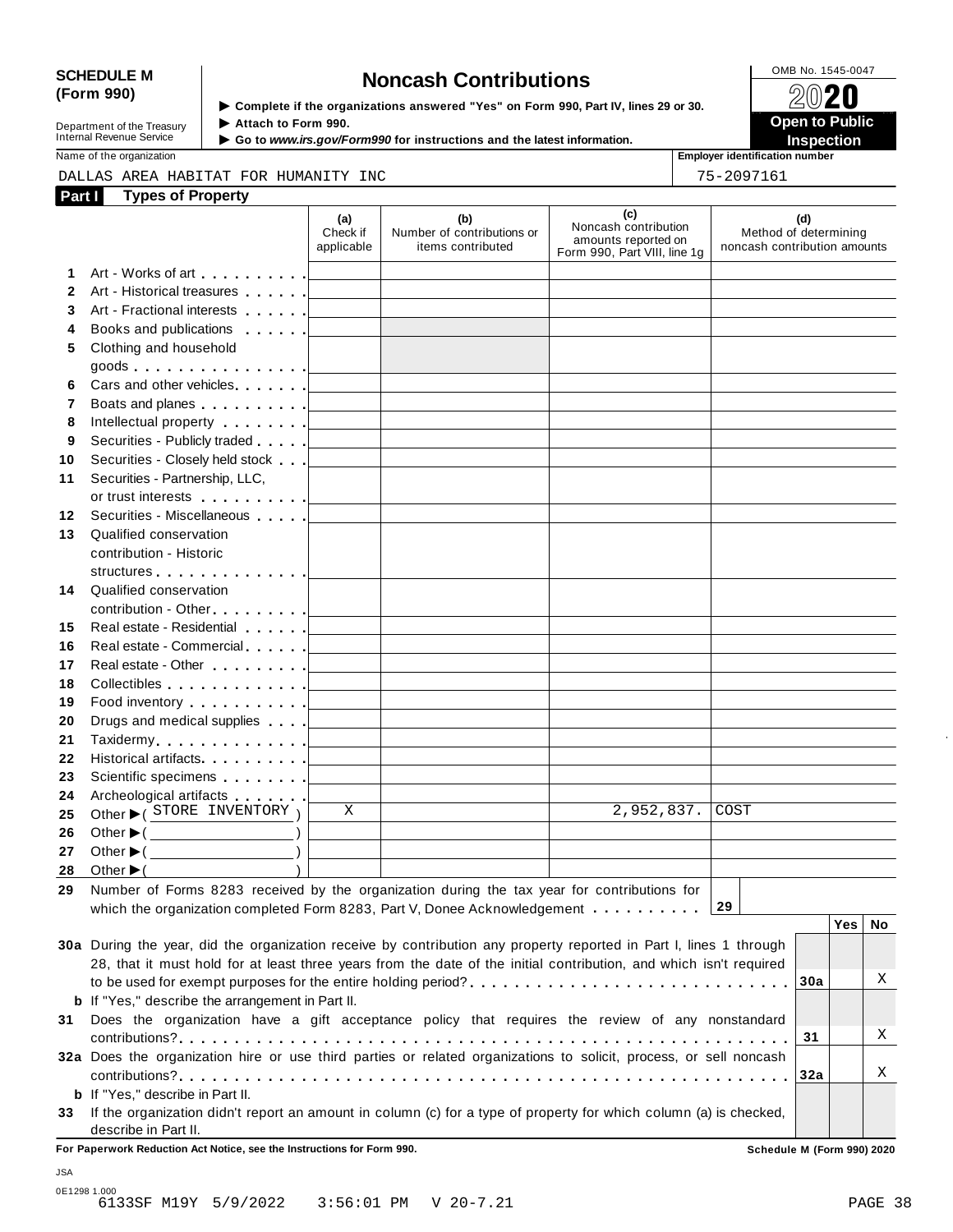**Supplemental Information.** Provide the information required by Part I, lines 30b, 32b, and 33, and whether the organization is reporting in Part I, column (b), the number of contributions, the number of items received, or a combination of both. Also complete this part for any additional information. **Part II**

SCHEDULE M, PART I, COLUMN (B)

THE ORGANIZATION RECEIVES NUMEROUS DONATIONS OF STORE INVENTORY AND

BUILDING PRODUCTS, WHICH ARE TOO NUMEROUS TO COUNT.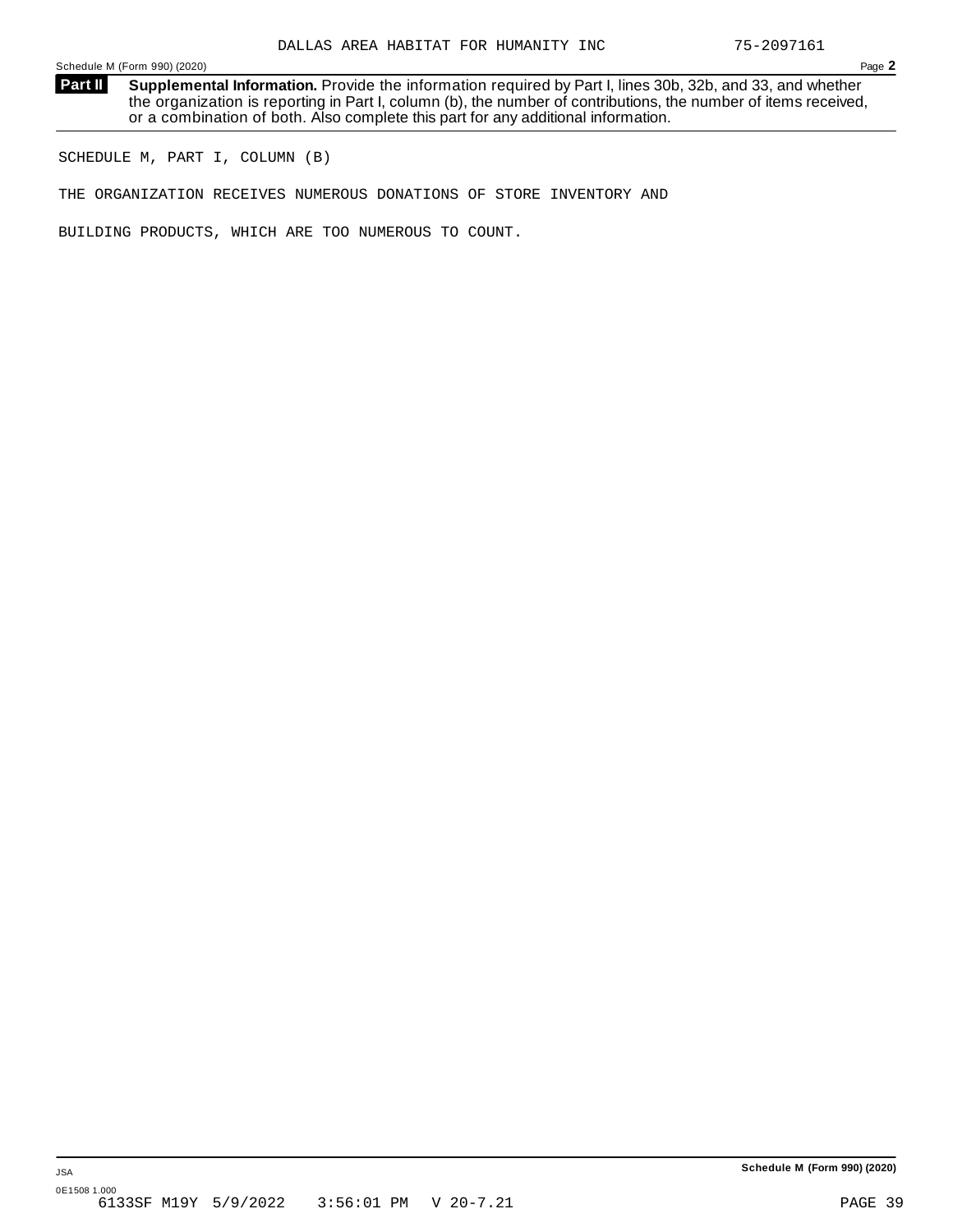#### **SCHEDULE O** Supplemental Information to Form 990 or 990-EZ DAMB No. 1545-0047

**(Form 990 or 990-EZ) Complete to provide information for responses to specific questions on** plete to provide information for responses to specific questions on  $\bigotimes_{\mathbb{Z}}\mathbb{Q}$  20 **EVECT**<br>
Attach to Form 990 or 990-EZ.<br>
and the Communication of the Communication of the Communication of the Communication of the Communication of the Communication of the Communication of the Communication of the Commu Department of the Treasury <br>Depen to Public<br>Name of the organization<br>Name of the organization<br>Name of the organization<br>Name of the organization<br>Inspection



Department of the Treasury<br>Internal Revenue Service

DALLAS AREA HABITAT FOR HUMANITY INC 75-2097161

FORM 990, PART III, LINE 1, DESCRIPTION OF ORGANIZATION MISSION LOW-INCOME FAMILIES UTILIZING NON-INTEREST BEARING NOTES.

FORM 990, PART VI, SECTION A, LINE 1

THE EXECUTIVE COMMITTEE, MADE UP OF MEMBERS OF THE GOVERNING BODY, SHALL ACT ON BEHALF OF THE BOARD BETWEEN BOARD MEETINGS ON ANY MATTER THAT CANNOT REASONABLY BE DEFERRED UNTIL THE NEXT REGULAR MEETING OF THE BOARD.

FORM 990, PART VI, SECTION B, LINE 11B MANAGEMENT REVIEWS THE RETURN PRIOR TO THE BOARD RECEIVING A COPY. THEN A COPY OF THE FORM 990 IS PROVIDED TO EACH BOARD MEMBER FOR REVIEW AT A BOARD MEETING PRIOR TO THE FILING WITH THE IRS.

```
FORM 990, PART VI, SECTION B, LINE 12C
```
DALLAS AREA HABITAT REGULARLY MONITORS THE CONFLICT OF INTEREST POLICY THROUGH SENIOR DIRECTOR MEETINGS, PERIODIC DEPARTMENT MEETINGS, ALL STAFF MEETINGS, PERFORMANCE REVIEWS, COMMITTEE MEETINGS AND BOARD MEETINGS. IF A CONFLICT ARISES THE BOARD MEMBER WILL ABSTAIN FROM VOTING ON THE ISSUE IN QUESTION.

FORM 990, PART VI, SECTION B, LINE 15 THE ORGANIZATION USED AN INDEPENDENT COMPENSATION CONSULTANT, WHICH INCLUDED A WRITTEN EMPLOYEMENT CONTRACT AND APPROVAL BY THE BOARD OF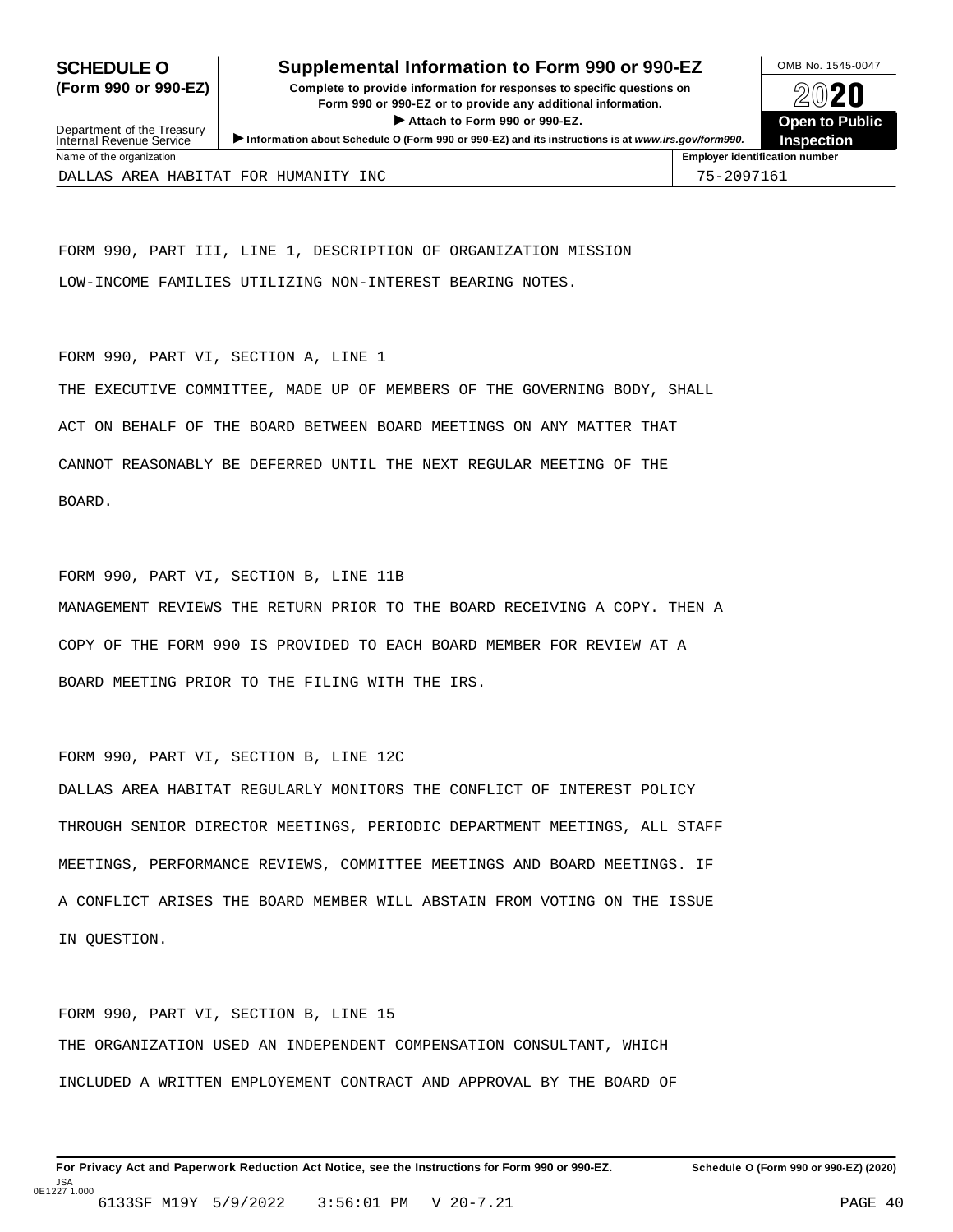<span id="page-38-0"></span>

| Schedule O (Form 990 or 990-EZ) 2020 | Page $\angle$                         |
|--------------------------------------|---------------------------------------|
| Name of the organization             | <b>Employer identification number</b> |
| DALLAS AREA HABITAT FOR HUMANITY INC | 75-2097161                            |

DIRECTORS FOR THE CEO, CFO, AND DIRECTOR OF DEVELOPMENT ONLY.

FORM 990, PART VI, SECTION C, LINE 19 GOVERNING DOCUMENTS, THE CONFLICT OF INTEREST POLICY AND FINANCIAL

STATEMENTS ARE AVAILABLE UPON REQUEST.

FORM 990, PART XII, LINE 2C

THE FINANCIAL REPORTING OVERSIGHT PROCESS HAS NOT CHANGED FROM THE PRIOR

YEAR.

FORM 990, PART XI, LINE 9

(377,179) CLOSE OUT NET ASSETS OF DBH AND DFC TO DAH

( 15,616) ADJUSTMENT IN NET ASSETS AT BEGINNING OF YEAR

-----------

\$ (392,795) CURRENT YEAR OTHER CHANGES IN NET ASSETS

ATTACHMENT 1

#### 990, PART VII- COMPENSATION OF THE FIVE HIGHEST PAID IND. CONTRACTORS

| NAME AND ADDRESS                                                            | DESCRIPTION OF SERVICES | COMPENSATION |
|-----------------------------------------------------------------------------|-------------------------|--------------|
| LGA WORKS LLC<br>1546 RUSTIC TRAIL<br>ALLEN, TX 75002                       | ROOFING SERVICES        | 341,071.     |
| PROFICIENT CONCRETE LLC<br>10702 C F HAWN FREEWAY<br>DALLAS, TX 75217       | CONCRETE SERVICES       | 399,517.     |
| DAVIS-HAWN LUMBER CO.<br>1941 S BECKLEY AVENUE<br>DALLAS, TX 75224          | LUMBER SERVICES         | 387,686.     |
| CRITERION CONTRACTORS INC.<br>201 W MAIN STREET, SUITE C<br>ALLEN, TX 75013 | CONTRACTOR              | 323,429.     |
| 2ND SATURDAY CDC                                                            | HOME REPAIRS            | 245,802.     |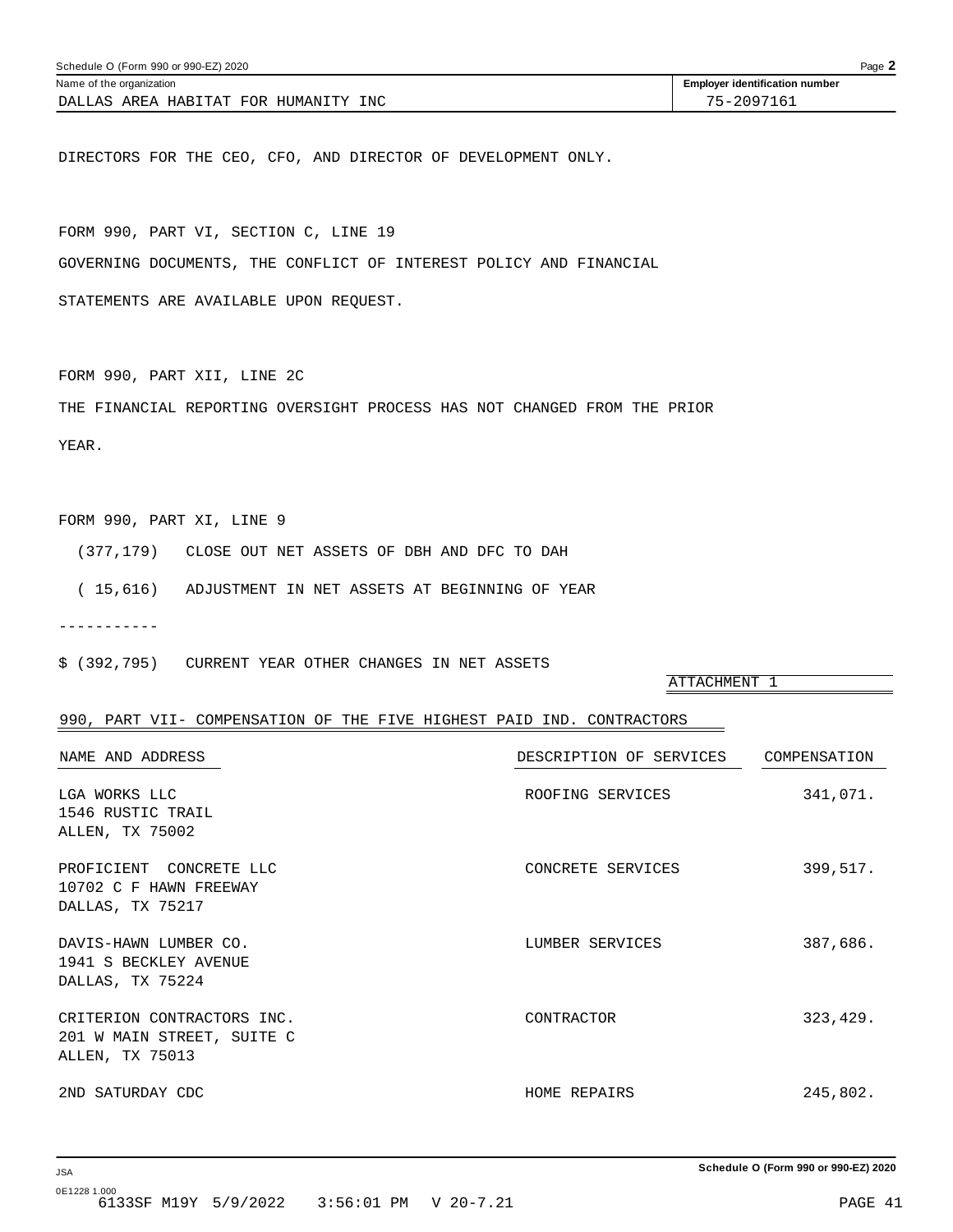<span id="page-39-0"></span>

| Name of the organization                                              | <b>Employer identification number</b>   |  |
|-----------------------------------------------------------------------|-----------------------------------------|--|
| DALLAS AREA HABITAT FOR HUMANITY INC                                  | 75-2097161<br>ATTACHMENT 1 (CONT'D)     |  |
| 990, PART VII- COMPENSATION OF THE FIVE HIGHEST PAID IND. CONTRACTORS |                                         |  |
| NAME AND ADDRESS                                                      | DESCRIPTION OF SERVICES<br>COMPENSATION |  |
| 2428 PINE STREET<br>DALLAS, TX 75215                                  |                                         |  |
| FORM 990, PART X - DEFERRED REVENUE                                   | ATTACHMENT 2                            |  |
|                                                                       |                                         |  |
|                                                                       | ENDING                                  |  |
| DESCRIPTION                                                           | <b>BOOK VALUE</b>                       |  |
| DEFERRED GAIN ON SALE                                                 | 4,882,286.                              |  |
| DEFERRED RENT                                                         | 668,808.                                |  |
| TOTALS                                                                | 5,551,094.                              |  |
|                                                                       |                                         |  |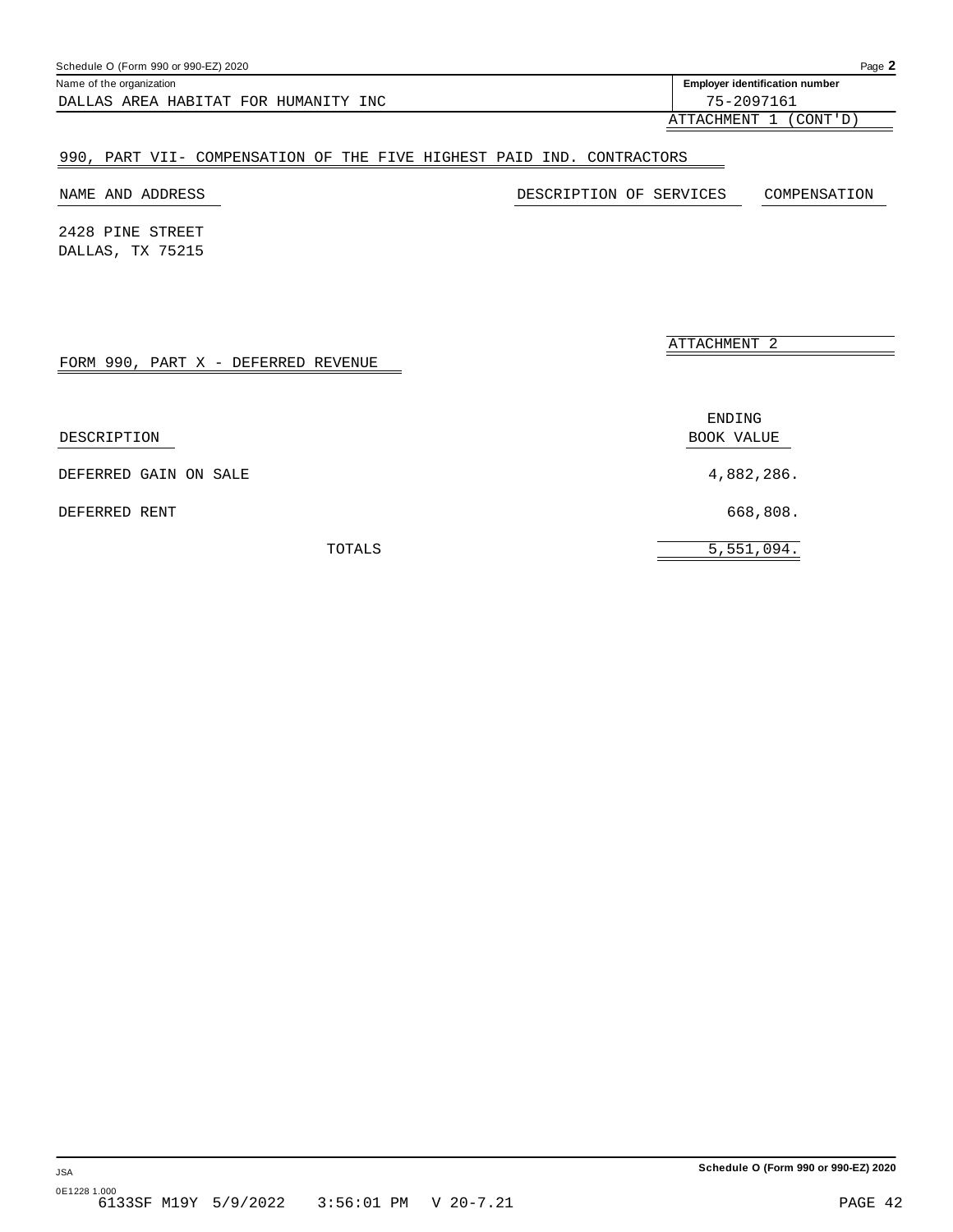**Inspection**

### OMB No. 1545-0047 **SCHEDULE R (Form 990) Related Organizations and Unrelated Partnerships**

 $\triangleright$  Complete if the organization answered "Yes" on Form 990, Part IV, line 33, 34, 35b, 36, or 37.  $\angle$  **COLO**<br>  $\angle$  Attach to Form 990.<br>  $\angle$  Attach to Form 990.



Department of the Treasury

DALLAS AREA HABITAT FOR HUMANITY INC 75-2097161

#### **Part I Identification of Disregarded Entities.** Complete if the organization answered "Yes" on Form 990, Part IV, line 33.

|                                          | (a)<br>Name, address, and EIN (if applicable) of disregarded entity | (b)<br>Primary activity | (c)<br>Legal domicile (state<br>or foreign country) | (d)<br>Total income | (e)<br>End-of-year assets | (f)<br>Direct controlling<br>entity |
|------------------------------------------|---------------------------------------------------------------------|-------------------------|-----------------------------------------------------|---------------------|---------------------------|-------------------------------------|
| (1) TEXAS HABITAT MORTGAGE SERVICES, LLC |                                                                     |                         |                                                     |                     |                           |                                     |
| 2800 N. HAMPTON ROAD                     | MORTGAGE SERV                                                       | l TX                    |                                                     |                     | DALLAS AREA               |                                     |
| (2) DAHFH FUNDING COMPANY I, LLC         |                                                                     |                         |                                                     |                     |                           |                                     |
| 2800 N. HAMPTON ROAD                     | DALLAS, TX 75212                                                    | FUNDING FOR H TX        |                                                     |                     |                           | DALLAS AREA                         |
| (3)                                      |                                                                     |                         |                                                     |                     |                           |                                     |
|                                          |                                                                     |                         |                                                     |                     |                           |                                     |
| (4)                                      |                                                                     |                         |                                                     |                     |                           |                                     |
|                                          |                                                                     |                         |                                                     |                     |                           |                                     |
| (5)                                      |                                                                     |                         |                                                     |                     |                           |                                     |
|                                          |                                                                     |                         |                                                     |                     |                           |                                     |
| (6)                                      |                                                                     |                         |                                                     |                     |                           |                                     |
|                                          |                                                                     |                         |                                                     |                     |                           |                                     |

**Identification of Related Tax-Exempt Organizations.** Complete if the organization answered "Yes" on Form 990, Part IV, line 34, because it had **Part II** one or more related tax-exempt organizations during the tax year.

| (a)<br>Name, address, and EIN of related organization      | (b)<br>Primary activity | (c)<br>Legal domicile (state<br>or foreign country) | (d)<br>Exempt Code section | (e)<br>Public charity status<br>(if section $501(c)(3)$ ) | (f)<br>Direct controlling<br>entity | (g)<br>Section 512(b)(13)<br>controlled<br>entity? |    |
|------------------------------------------------------------|-------------------------|-----------------------------------------------------|----------------------------|-----------------------------------------------------------|-------------------------------------|----------------------------------------------------|----|
|                                                            |                         |                                                     |                            |                                                           |                                     | <b>Yes</b>                                         | No |
| (1) DALLAS NEIGHBORHOOD ALLIANCE FOR HABITAT<br>75-2908888 |                         |                                                     |                            |                                                           |                                     |                                                    |    |
| DALLAS, TX 75212<br>2800 N. HAMPTON ROAD                   | SUPPORT DHFH            | TX                                                  | 501(C)(3)                  | LINE 7                                                    | DALLAS AREA                         | Χ                                                  |    |
| (2) DALLAS HABITAT BUILDING HEADQUARTERS INC<br>20-3382233 |                         |                                                     |                            |                                                           |                                     |                                                    |    |
| DALLAS, TX 75212<br>2800 N. HAMPTON ROAD                   | HOLDING COMPA           | TX                                                  | 501(C)(3)                  | LINE 12B, II DALLAS AREA                                  |                                     | Χ                                                  |    |
| DALLAS NEIGHBORHOOD HOMES<br>26-3029805<br>(3)             |                         |                                                     |                            |                                                           |                                     |                                                    |    |
| DALLAS, TX 75212<br>2800 N. HAMPTON ROAD                   | CONSTRUCTION            | <b>TX</b>                                           | 501(C)(3)                  | LINE 7                                                    | DALLAS AREA                         | X                                                  |    |
| (4)                                                        |                         |                                                     |                            |                                                           |                                     |                                                    |    |
|                                                            |                         |                                                     |                            |                                                           |                                     |                                                    |    |
| (5)                                                        |                         |                                                     |                            |                                                           |                                     |                                                    |    |
|                                                            |                         |                                                     |                            |                                                           |                                     |                                                    |    |
| (6)                                                        |                         |                                                     |                            |                                                           |                                     |                                                    |    |
|                                                            |                         |                                                     |                            |                                                           |                                     |                                                    |    |
| (7)                                                        |                         |                                                     |                            |                                                           |                                     |                                                    |    |
|                                                            |                         |                                                     |                            |                                                           |                                     |                                                    |    |

**For Paperwork Reduction Act Notice, see the Instructions for Form 990. Schedule R (Form 990) 2020**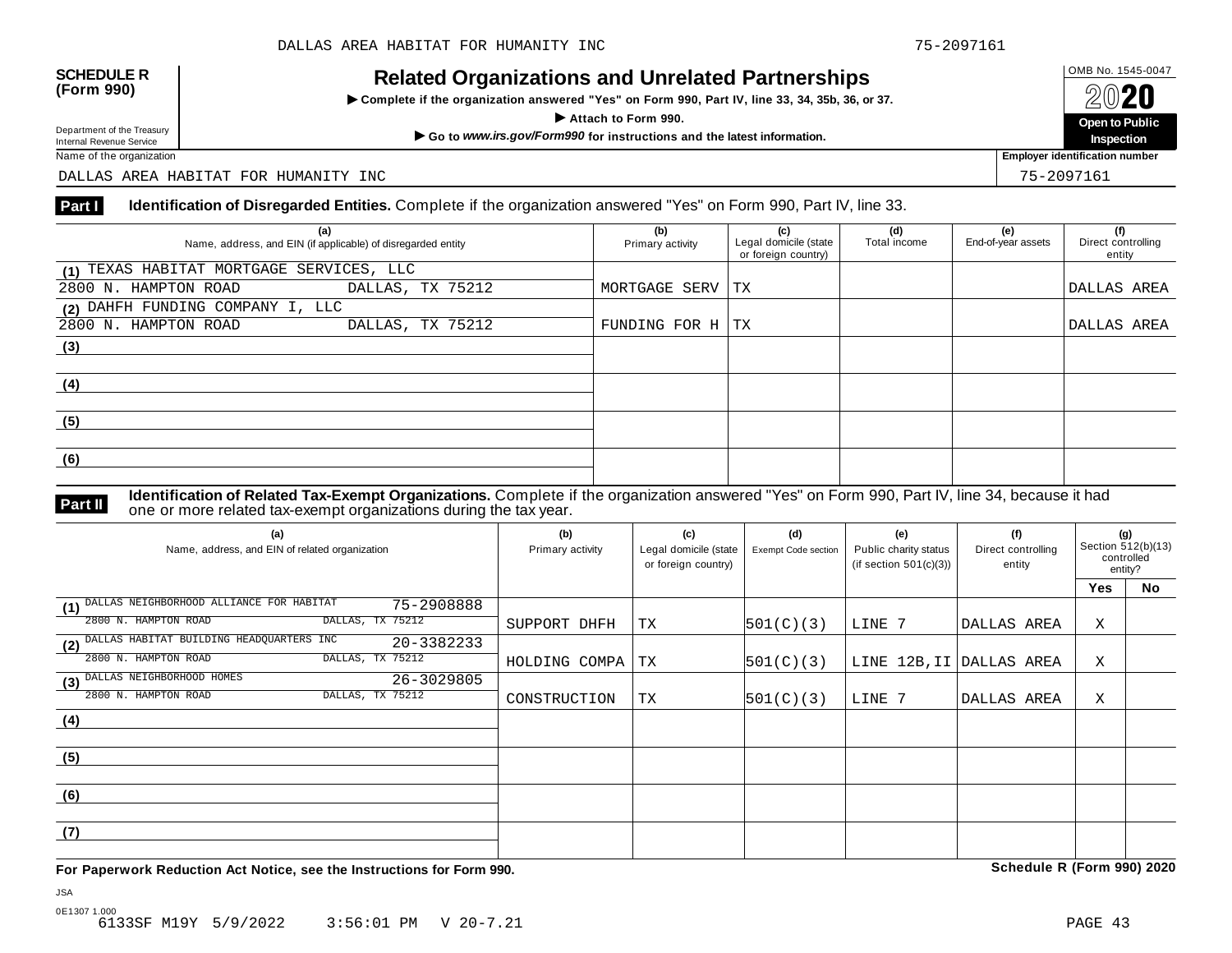**Identification of Related Organizations Taxable as a Partnership.** Complete if the organization answered "Yes" on Form 990, Part IV, line 34, **because it had one or more related organizations Taxable as a Partnership.** Complete if the organization of Related organizations treated as a partnership during the tax year.

| (a)<br>Name, address, and EIN of<br>related organization | ັ<br>(b)<br>Primary activity | (c)<br>Legal<br>domicile<br>(state or<br>foreign<br>country) | (d)<br>Direct controlling<br>entity | ັ<br>(e)<br>Predominant<br>income (related,<br>unrelated,<br>excluded from<br>$\frac{3}{10}$ tax under<br>sections 512 - 514) | (f)<br>Share of total<br>income | (g)<br>Share of end-of-<br>year assets | (h)<br>Disproportionate<br>allocations? | (i)<br>Code V - UBI<br>amount in box 20<br>of Schedule K-1<br>(Form 1065) | (i)<br>General or<br>managing<br>partner? | (k)<br>Percentage<br>ownership |
|----------------------------------------------------------|------------------------------|--------------------------------------------------------------|-------------------------------------|-------------------------------------------------------------------------------------------------------------------------------|---------------------------------|----------------------------------------|-----------------------------------------|---------------------------------------------------------------------------|-------------------------------------------|--------------------------------|
|                                                          |                              |                                                              |                                     |                                                                                                                               |                                 |                                        | $Yes $ No                               |                                                                           | Yes No                                    |                                |
| (1)                                                      |                              |                                                              |                                     |                                                                                                                               |                                 |                                        |                                         |                                                                           |                                           |                                |
| (2)                                                      |                              |                                                              |                                     |                                                                                                                               |                                 |                                        |                                         |                                                                           |                                           |                                |
| (3)                                                      |                              |                                                              |                                     |                                                                                                                               |                                 |                                        |                                         |                                                                           |                                           |                                |
| (4)                                                      |                              |                                                              |                                     |                                                                                                                               |                                 |                                        |                                         |                                                                           |                                           |                                |
| (5)                                                      |                              |                                                              |                                     |                                                                                                                               |                                 |                                        |                                         |                                                                           |                                           |                                |
| (6)                                                      |                              |                                                              |                                     |                                                                                                                               |                                 |                                        |                                         |                                                                           |                                           |                                |
| (7)                                                      |                              |                                                              |                                     |                                                                                                                               |                                 |                                        |                                         |                                                                           |                                           |                                |

## **Part IV** Identification of Related Organizations Taxable as a Corporation or Trust. Complete if the organization answered "Yes" on Form 990, Part IV,<br>line 34, because it had one or more related organizations treated as a

| (a)<br>Name, address, and EIN of related organization | (b)<br>Primary activity | (c)<br>Legal domicile<br>(state or foreign<br>country) | (d)<br>Direct controlling<br>entity | (e)<br>Type of entity<br>(C corp, S corp, or trust) | (f)<br>Share of total<br>income | (g) (h) $\frac{1}{2}$ (i) $\frac{1}{2}$ (i) $\frac{1}{2}$ (i) $\frac{1}{2}$ (i) $\frac{1}{2}$ (i) $\frac{1}{2}$ (b)(13) $\frac{1}{2}$ (c)(b)(13) $\frac{1}{2}$ (c)(b)(13) $\frac{1}{2}$ (c)(c)(led entity? | Yes No |
|-------------------------------------------------------|-------------------------|--------------------------------------------------------|-------------------------------------|-----------------------------------------------------|---------------------------------|------------------------------------------------------------------------------------------------------------------------------------------------------------------------------------------------------------|--------|
| (1)                                                   |                         |                                                        |                                     |                                                     |                                 |                                                                                                                                                                                                            |        |
| (2)                                                   |                         |                                                        |                                     |                                                     |                                 |                                                                                                                                                                                                            |        |
| (3)                                                   |                         |                                                        |                                     |                                                     |                                 |                                                                                                                                                                                                            |        |
| (4)                                                   |                         |                                                        |                                     |                                                     |                                 |                                                                                                                                                                                                            |        |
| (5)                                                   |                         |                                                        |                                     |                                                     |                                 |                                                                                                                                                                                                            |        |
| (6)                                                   |                         |                                                        |                                     |                                                     |                                 |                                                                                                                                                                                                            |        |
| (7)                                                   |                         |                                                        |                                     |                                                     |                                 |                                                                                                                                                                                                            |        |

**Schedule R (Form 990) 2020**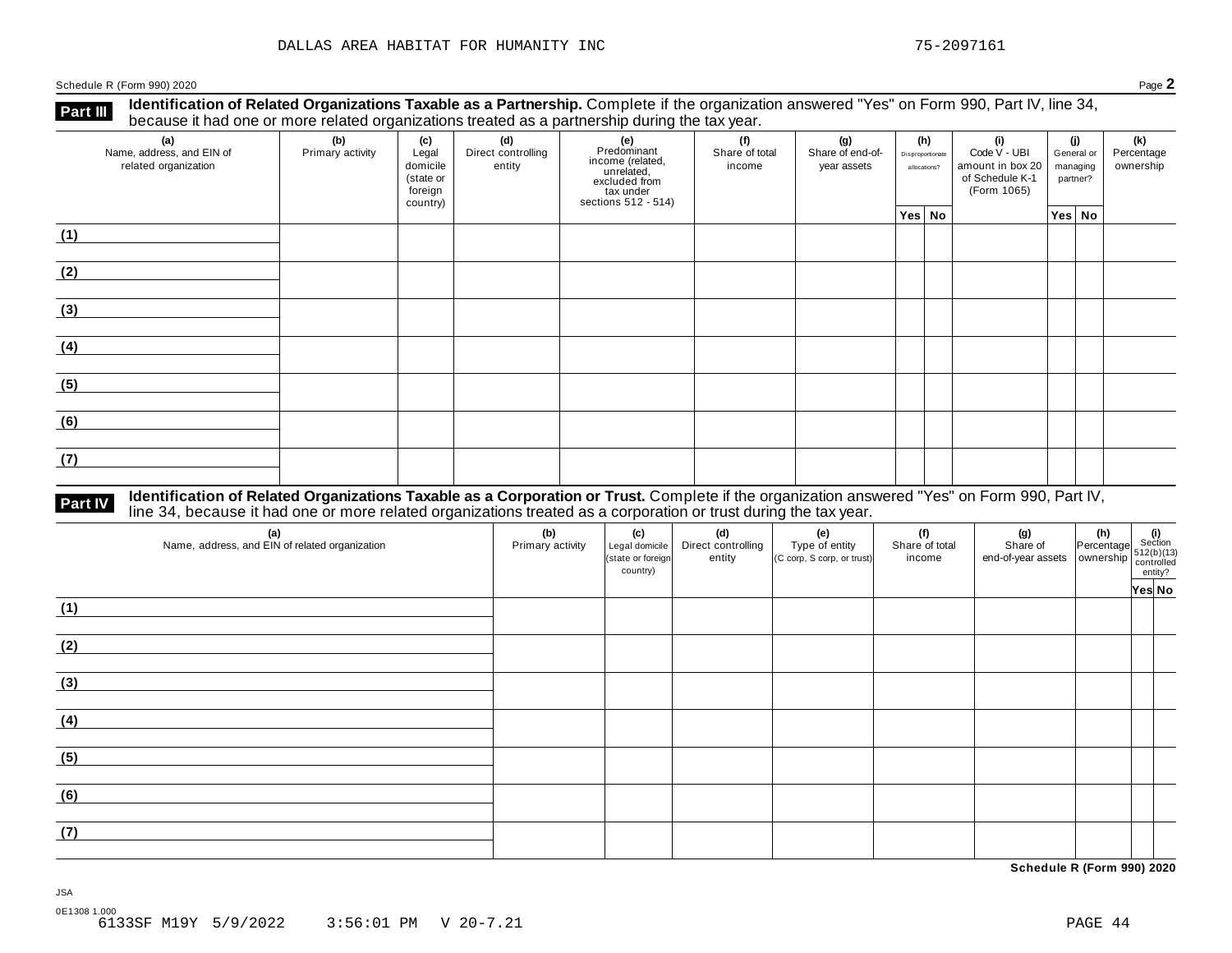| Part V       | Transactions With Related Organizations. Complete if the organization answered "Yes" on Form 990, Part IV, line 34, 35b, or 36.                                              |                                    |                        |            |                                                 |
|--------------|------------------------------------------------------------------------------------------------------------------------------------------------------------------------------|------------------------------------|------------------------|------------|-------------------------------------------------|
|              | Note: Complete line 1 if any entity is listed in Parts II, III, or IV of this schedule.                                                                                      |                                    |                        |            | Yes No                                          |
|              | During the tax year, did the organization engage in any of the following transactions with one or more related organizations listed in Parts II-IV?                          |                                    |                        |            |                                                 |
|              |                                                                                                                                                                              |                                    |                        |            | 1a                                              |
| b            |                                                                                                                                                                              |                                    |                        |            | 1b                                              |
|              |                                                                                                                                                                              |                                    |                        |            | 1c                                              |
|              |                                                                                                                                                                              |                                    |                        |            | X<br>1 <sub>d</sub>                             |
|              |                                                                                                                                                                              |                                    |                        |            | 1e                                              |
|              |                                                                                                                                                                              |                                    |                        |            | 1f                                              |
|              |                                                                                                                                                                              |                                    |                        |            | 1 <sub>g</sub>                                  |
| h.           |                                                                                                                                                                              |                                    |                        |            | 1 <sub>h</sub>                                  |
|              |                                                                                                                                                                              |                                    |                        |            | 11                                              |
|              |                                                                                                                                                                              |                                    |                        |            | 1j                                              |
|              |                                                                                                                                                                              |                                    |                        |            | 1 k                                             |
|              |                                                                                                                                                                              |                                    |                        |            | 11                                              |
|              |                                                                                                                                                                              |                                    |                        |            | 1 <sub>m</sub>                                  |
|              |                                                                                                                                                                              |                                    |                        |            | 1n                                              |
|              |                                                                                                                                                                              |                                    |                        |            | $\boldsymbol{\mathrm{X}}$<br>1 <sub>o</sub>     |
| D            |                                                                                                                                                                              |                                    |                        |            | 1 <sub>p</sub>                                  |
|              |                                                                                                                                                                              |                                    |                        |            | 1q                                              |
|              |                                                                                                                                                                              |                                    |                        |            |                                                 |
|              |                                                                                                                                                                              |                                    |                        |            | 1r<br>1s                                        |
| $\mathbf{2}$ | If the answer to any of the above is "Yes," see the instructions for information on who must complete this line, including covered relationships and transaction thresholds. |                                    |                        |            |                                                 |
|              | Name of related organization                                                                                                                                                 | (b)<br>Transaction<br>type $(a-s)$ | (c)<br>Amount involved |            | (d)<br>Method of determining<br>amount involved |
| (1)          | DALLAS NEIGHBORHOOD ALLIANCE FOR HABITAT, INC                                                                                                                                | D                                  | 4,672,432.             | CASH       |                                                 |
|              | DALLAS NEIGHBORHOOD ALLIANCE FOR HABITAT, INC                                                                                                                                | $\circ$                            |                        | <b>FMV</b> |                                                 |
| (3)          | DALLAS NEIGHBORHOOD HOMES                                                                                                                                                    | D                                  | 3, 251, 543.           | CASH       |                                                 |
| (4)          | DALLAS NEIGHBORHOOD HOMES                                                                                                                                                    | 0                                  |                        | FMV        |                                                 |
| (5)          |                                                                                                                                                                              |                                    |                        |            |                                                 |
| (6)          |                                                                                                                                                                              |                                    |                        |            |                                                 |
| <b>JSA</b>   |                                                                                                                                                                              |                                    |                        |            | Schedule R (Form 990) 2020                      |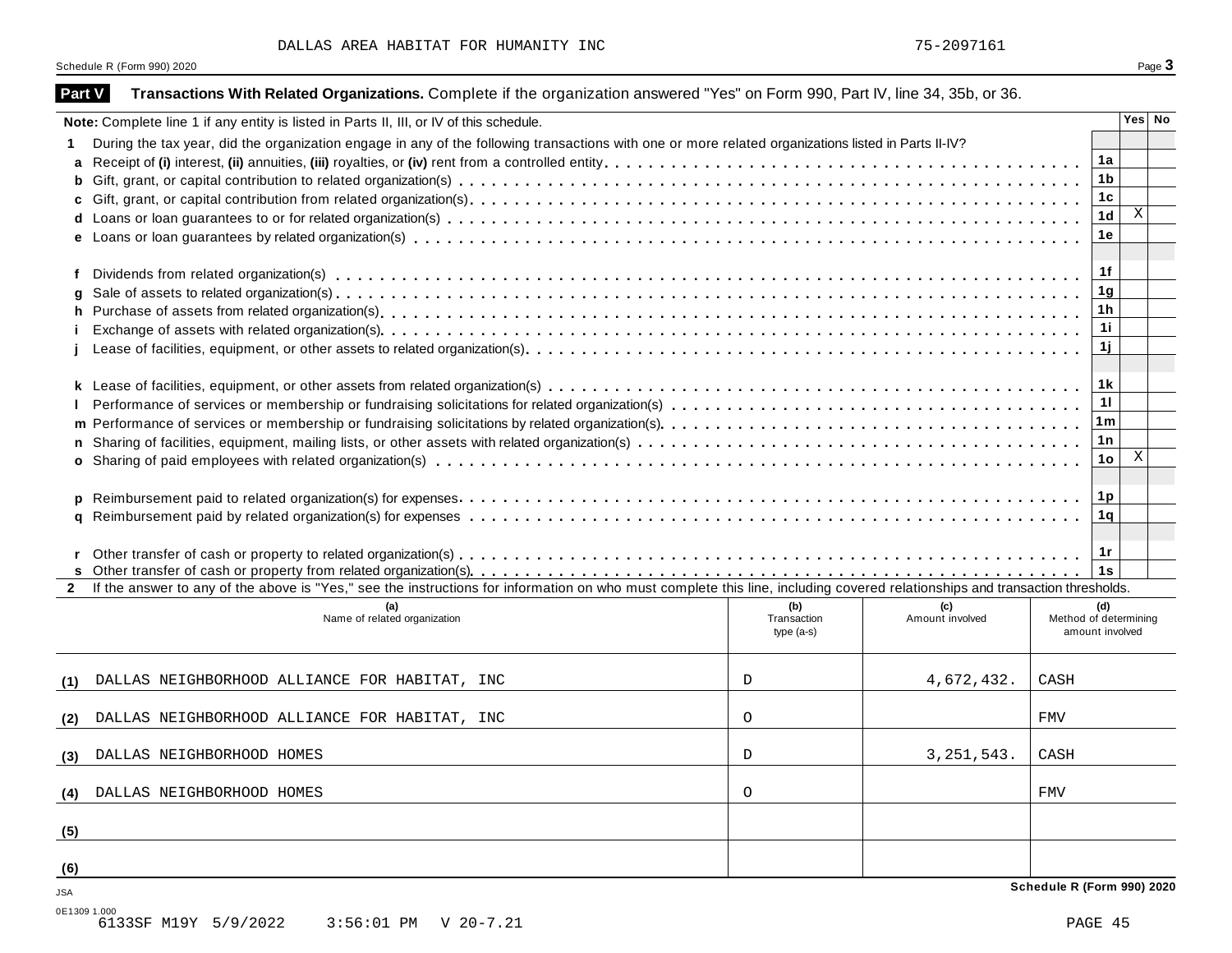#### **Part VI Unrelated Organizations Taxable as a Partnership.** Complete if the organization answered "Yes" on Form 990, Part IV, line 37.

Provide the following information for each entity taxed as a partnership through which the organization conducted more than five percent of its activities (measured by total assets or gross revenue) that was not a related organization. See instructions regarding exclusion for certain investment partnerships.

| $\sim$ $\sim$ $\sim$<br>∸<br>(a)<br>Name, address, and EIN of entity                                                                                                                                                                         | (b)<br>Primary activity | - ت<br>(c)<br>Legal domicile<br>(state or foreign<br>country) | (d)<br>Predominant<br>income (related, Are all partners<br>unrelated, excluded 501(c)(3)<br>from tax under<br>sections 512 - 514)<br>Yes No |  | .<br>(f)<br>Share of<br>total income | $(n)$<br>Share of<br>end-of-year<br>assets | (h)<br>Disproportionate<br>allocations? | (i)<br>Code V - UBI<br>amount in box 20<br>of Schedule K-1<br>(Form 1065) |               | (i)<br>General or Percentage<br>managing ownership<br>partner? |
|----------------------------------------------------------------------------------------------------------------------------------------------------------------------------------------------------------------------------------------------|-------------------------|---------------------------------------------------------------|---------------------------------------------------------------------------------------------------------------------------------------------|--|--------------------------------------|--------------------------------------------|-----------------------------------------|---------------------------------------------------------------------------|---------------|----------------------------------------------------------------|
|                                                                                                                                                                                                                                              |                         |                                                               |                                                                                                                                             |  |                                      |                                            | Yes No                                  |                                                                           | $Yes \mid No$ |                                                                |
| (1)<br><u> 1980 - Jan Stein Stein Stein Stein Stein Stein Stein Stein Stein Stein Stein Stein Stein Stein Stein Stein S</u>                                                                                                                  |                         |                                                               |                                                                                                                                             |  |                                      |                                            |                                         |                                                                           |               |                                                                |
| (2)                                                                                                                                                                                                                                          |                         |                                                               |                                                                                                                                             |  |                                      |                                            |                                         |                                                                           |               |                                                                |
| (3)                                                                                                                                                                                                                                          |                         |                                                               |                                                                                                                                             |  |                                      |                                            |                                         |                                                                           |               |                                                                |
| (4)                                                                                                                                                                                                                                          |                         |                                                               |                                                                                                                                             |  |                                      |                                            |                                         |                                                                           |               |                                                                |
| (5)                                                                                                                                                                                                                                          |                         |                                                               |                                                                                                                                             |  |                                      |                                            |                                         |                                                                           |               |                                                                |
| (6)                                                                                                                                                                                                                                          |                         |                                                               |                                                                                                                                             |  |                                      |                                            |                                         |                                                                           |               |                                                                |
| <u> 1989 - Johann Barn, mars ann an t-Aonaich an t-Aonaich an t-Aonaich an t-Aonaich ann an t-Aonaich ann an t-Aon</u><br>(7)<br><u> 1989 - Jan Barbara Barat, manala</u>                                                                    |                         |                                                               |                                                                                                                                             |  |                                      |                                            |                                         |                                                                           |               |                                                                |
| (8)                                                                                                                                                                                                                                          |                         |                                                               |                                                                                                                                             |  |                                      |                                            |                                         |                                                                           |               |                                                                |
| (9)                                                                                                                                                                                                                                          |                         |                                                               |                                                                                                                                             |  |                                      |                                            |                                         |                                                                           |               |                                                                |
| (10)                                                                                                                                                                                                                                         |                         |                                                               |                                                                                                                                             |  |                                      |                                            |                                         |                                                                           |               |                                                                |
| (11)                                                                                                                                                                                                                                         |                         |                                                               |                                                                                                                                             |  |                                      |                                            |                                         |                                                                           |               |                                                                |
| (12)                                                                                                                                                                                                                                         |                         |                                                               |                                                                                                                                             |  |                                      |                                            |                                         |                                                                           |               |                                                                |
| (13)<br><u> 1980 - Andrea Station Barbara, politik eta provincia eta provincia eta provincia eta provincia eta provincia</u>                                                                                                                 |                         |                                                               |                                                                                                                                             |  |                                      |                                            |                                         |                                                                           |               |                                                                |
| (14)<br><u> 1989 - Jan Stern Stern Stern Stern Stern Stern Stern Stern Stern Stern Stern Stern Stern Stern Stern Stern Stern Stern Stern Stern Stern Stern Stern Stern Stern Stern Stern Stern Stern Stern Stern Stern Stern Stern Stern</u> |                         |                                                               |                                                                                                                                             |  |                                      |                                            |                                         |                                                                           |               |                                                                |
| (15)                                                                                                                                                                                                                                         |                         |                                                               |                                                                                                                                             |  |                                      |                                            |                                         |                                                                           |               |                                                                |
| (16)                                                                                                                                                                                                                                         |                         |                                                               |                                                                                                                                             |  |                                      |                                            |                                         |                                                                           |               |                                                                |
|                                                                                                                                                                                                                                              |                         |                                                               |                                                                                                                                             |  |                                      |                                            |                                         |                                                                           |               |                                                                |

**Schedule R (Form 990) 2020**

JSA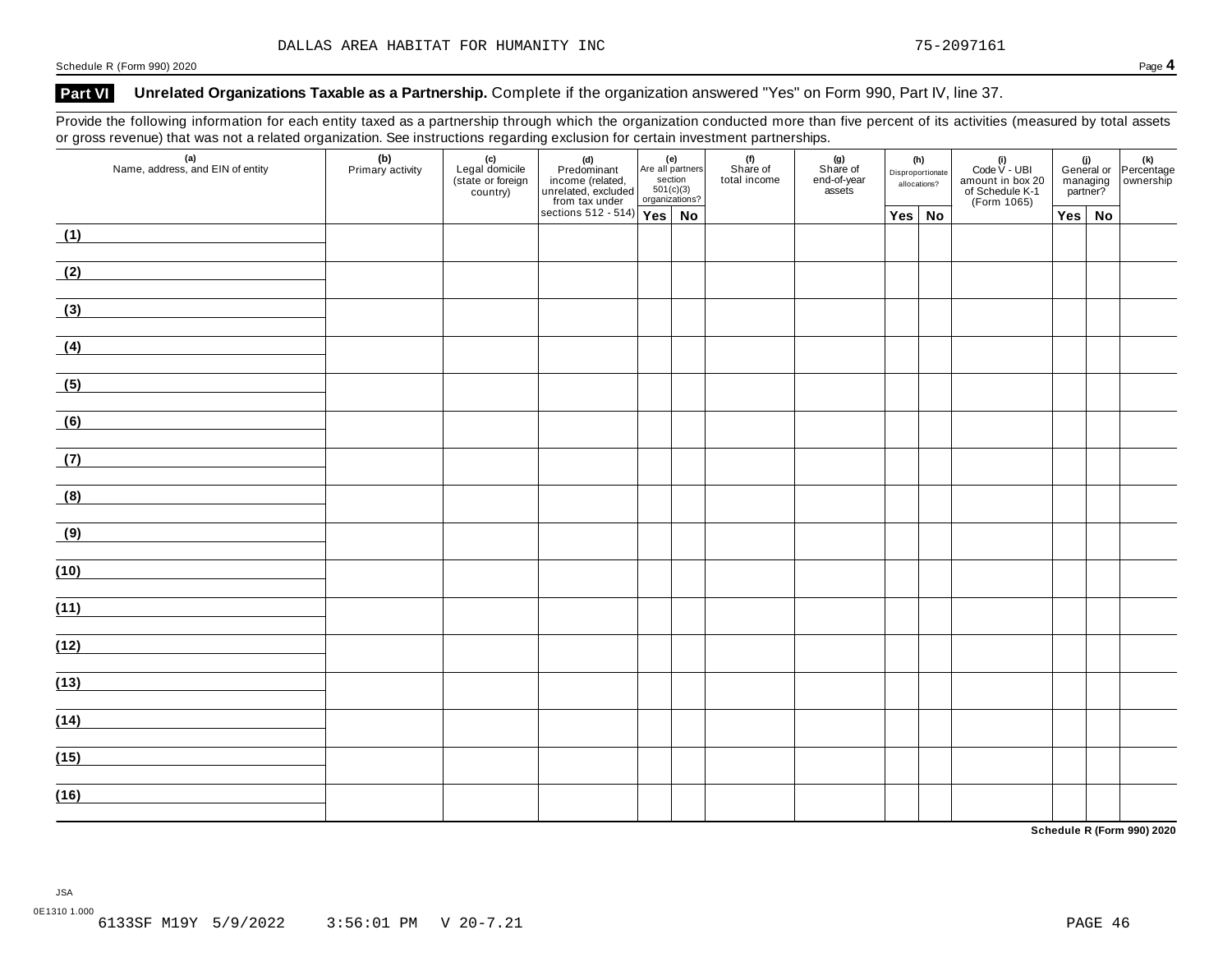**Supplemental Information** Provide additional information for responses to questions on Schedule R. See instructions. **Part VII**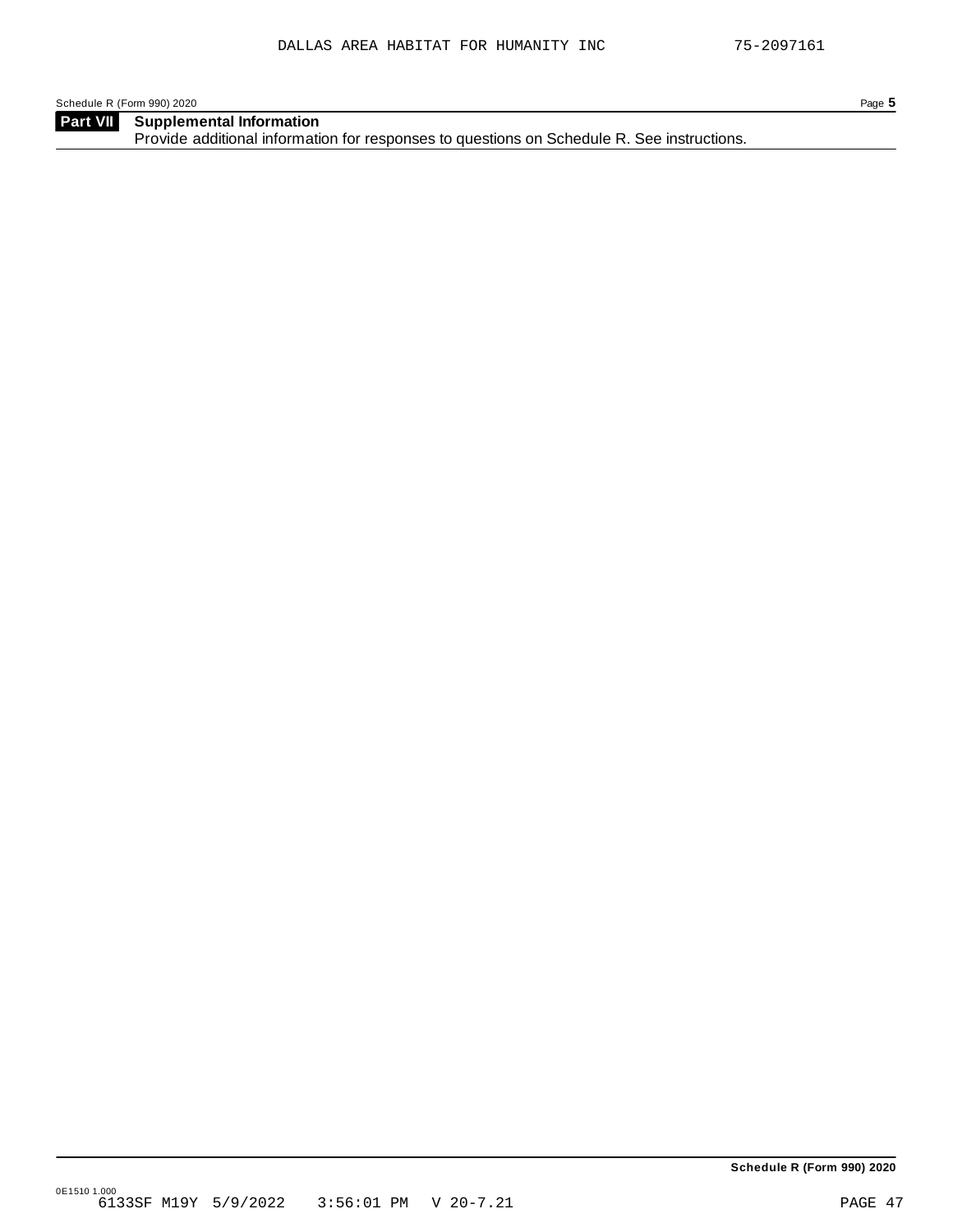## **RENT AND ROYALTY INCOME**

**Taxpayer's Name Identifying Number**

### DALLAS AREA HABITAT FOR HUMANITY INC<br>
75-2097161

### **DESCRIPTION OF PROPERTY**

| UNRELATED TRADE OR BUSINESS                                                                                                     |                                                                                    |          |             |      |               |                  |        |          |                  |
|---------------------------------------------------------------------------------------------------------------------------------|------------------------------------------------------------------------------------|----------|-------------|------|---------------|------------------|--------|----------|------------------|
| <b>No</b><br>Yes                                                                                                                | Did you actively participate in the operation of the activity during the tax year? |          |             |      |               |                  |        |          |                  |
| <b>TYPE OF PROPERTY:</b>                                                                                                        |                                                                                    |          |             |      |               |                  |        |          |                  |
| REAL RENTAL INCOME                                                                                                              |                                                                                    |          |             |      |               |                  |        |          |                  |
| <b>OTHER INCOME:</b>                                                                                                            |                                                                                    |          |             |      |               |                  |        |          |                  |
|                                                                                                                                 |                                                                                    |          |             |      |               |                  |        |          |                  |
|                                                                                                                                 |                                                                                    |          |             |      |               |                  |        |          |                  |
|                                                                                                                                 |                                                                                    |          |             |      |               |                  |        |          |                  |
| <b>OTHER EXPENSES:</b>                                                                                                          |                                                                                    |          |             |      |               |                  |        |          |                  |
|                                                                                                                                 |                                                                                    |          |             |      |               |                  |        |          |                  |
|                                                                                                                                 |                                                                                    |          |             |      |               |                  |        |          |                  |
|                                                                                                                                 |                                                                                    |          |             |      |               |                  |        |          |                  |
|                                                                                                                                 |                                                                                    |          |             |      |               |                  |        |          |                  |
|                                                                                                                                 |                                                                                    |          |             |      |               |                  |        |          |                  |
|                                                                                                                                 |                                                                                    |          |             |      |               |                  |        |          |                  |
|                                                                                                                                 |                                                                                    |          |             |      |               |                  |        |          |                  |
|                                                                                                                                 |                                                                                    |          |             |      |               |                  |        |          |                  |
|                                                                                                                                 |                                                                                    |          |             |      |               |                  |        |          |                  |
|                                                                                                                                 |                                                                                    |          |             |      |               |                  |        |          |                  |
|                                                                                                                                 |                                                                                    |          |             |      |               | 37,938.          |        |          |                  |
|                                                                                                                                 |                                                                                    |          |             |      |               |                  |        |          |                  |
| <b>AMORTIZATION</b>                                                                                                             |                                                                                    |          |             |      |               |                  |        |          |                  |
|                                                                                                                                 |                                                                                    |          |             |      |               |                  |        |          |                  |
|                                                                                                                                 |                                                                                    |          |             |      |               |                  |        |          |                  |
|                                                                                                                                 |                                                                                    |          |             |      |               |                  |        |          |                  |
|                                                                                                                                 |                                                                                    |          |             |      |               |                  |        |          | 37,938.          |
|                                                                                                                                 |                                                                                    |          |             |      |               |                  |        |          | $-37,938.$       |
| <b>Less Amount to</b>                                                                                                           |                                                                                    |          |             |      |               |                  |        |          |                  |
|                                                                                                                                 |                                                                                    |          |             |      |               |                  |        |          |                  |
|                                                                                                                                 |                                                                                    |          |             |      |               |                  |        |          |                  |
|                                                                                                                                 |                                                                                    |          |             |      |               |                  |        |          |                  |
| Investment Interest Expense enterpreeding respectively respectively respectively respectively in the interval of $\mathbb{R}^n$ |                                                                                    |          |             |      |               |                  |        |          |                  |
|                                                                                                                                 |                                                                                    |          |             |      |               |                  |        |          |                  |
|                                                                                                                                 |                                                                                    |          |             |      |               |                  |        |          |                  |
|                                                                                                                                 |                                                                                    |          |             |      |               |                  |        |          | $-37,938.$       |
|                                                                                                                                 |                                                                                    |          |             |      |               |                  |        |          |                  |
| <b>SCHEDULE FOR DEPRECIATION CLAIMED</b>                                                                                        |                                                                                    |          |             |      |               |                  |        |          |                  |
|                                                                                                                                 |                                                                                    |          | (d)         | (e)  |               | (g) Depreciation |        | (i) Life |                  |
| (a) Description of property                                                                                                     | (b) Cost or<br>unadjusted basis                                                    | (c) Date | <b>ACRS</b> | Bus. | (f) Basis for | in               | (h)    | or       | (j) Depreciation |
| SEE ATTACHMENT                                                                                                                  |                                                                                    | acquired | des.        | %    | depreciation  | prior years      | Method | rate     | for this year    |
|                                                                                                                                 |                                                                                    |          |             |      |               |                  |        |          |                  |
|                                                                                                                                 |                                                                                    |          |             |      |               |                  |        |          |                  |
|                                                                                                                                 |                                                                                    |          |             |      |               |                  |        |          |                  |
|                                                                                                                                 |                                                                                    |          |             |      |               |                  |        |          |                  |
|                                                                                                                                 |                                                                                    |          |             |      |               |                  |        |          |                  |
|                                                                                                                                 |                                                                                    |          |             |      |               |                  |        |          |                  |
|                                                                                                                                 |                                                                                    |          |             |      |               |                  |        |          |                  |
|                                                                                                                                 |                                                                                    |          |             |      |               |                  |        |          |                  |
|                                                                                                                                 |                                                                                    |          |             |      |               |                  |        |          |                  |
|                                                                                                                                 |                                                                                    |          |             |      |               |                  |        |          |                  |
|                                                                                                                                 |                                                                                    |          |             |      |               |                  |        |          |                  |
| Totals <u>.</u>                                                                                                                 |                                                                                    |          |             |      |               |                  |        |          |                  |
|                                                                                                                                 |                                                                                    |          |             |      |               |                  |        |          |                  |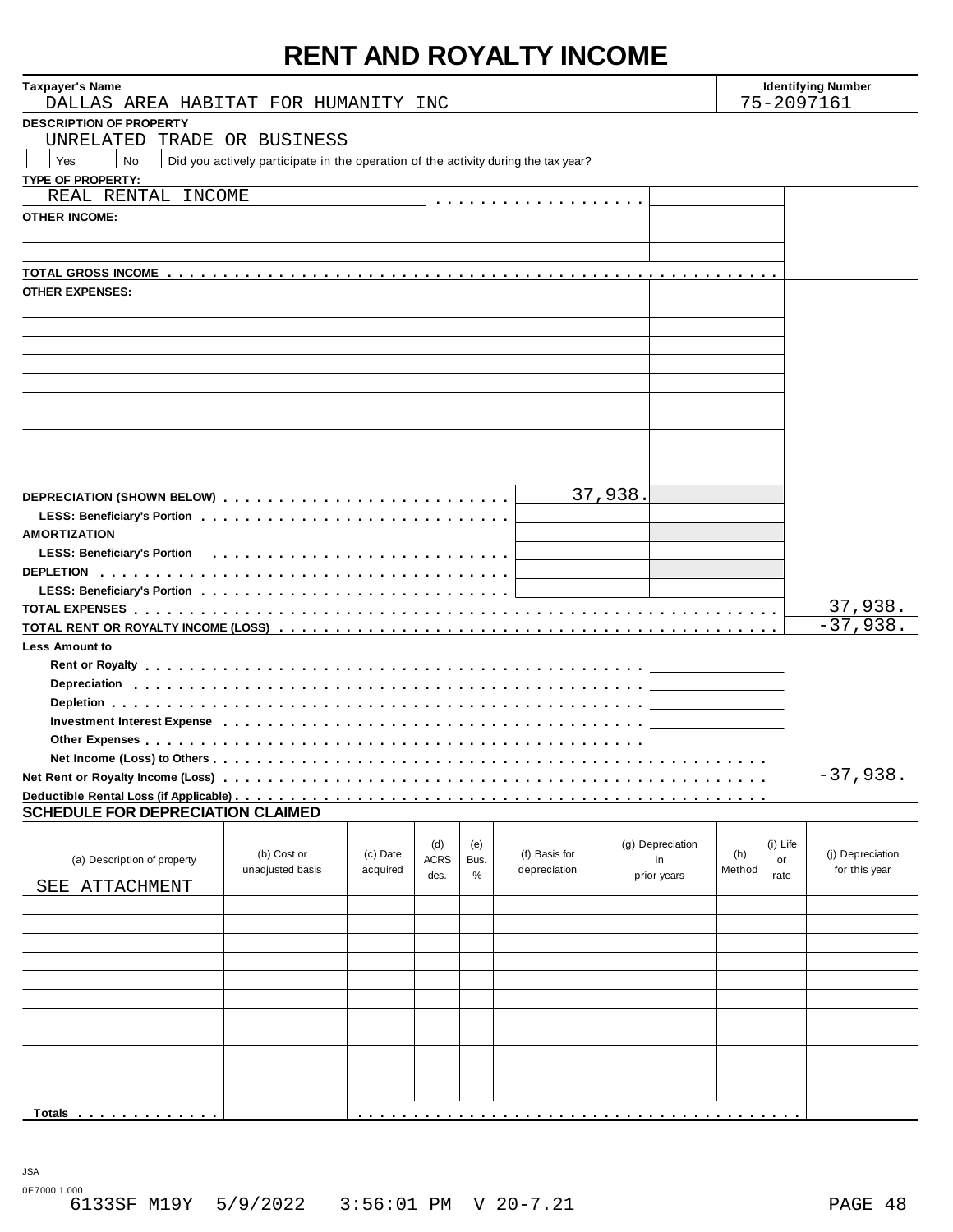#### RENT AND ROYALTY SUMMARY

| PROPERTY             | TOTAL<br>INCOME | DEPLETION/<br>DEPRECIATION | OTHER<br>EXPENSES | ALLOWABLE<br>NET<br>INCOME |
|----------------------|-----------------|----------------------------|-------------------|----------------------------|
| UNRELATED TRADE OR B |                 | 37,938.                    |                   | $-37,938.$                 |
| TOTALS               |                 | 37,938.                    |                   | $-37,938.$                 |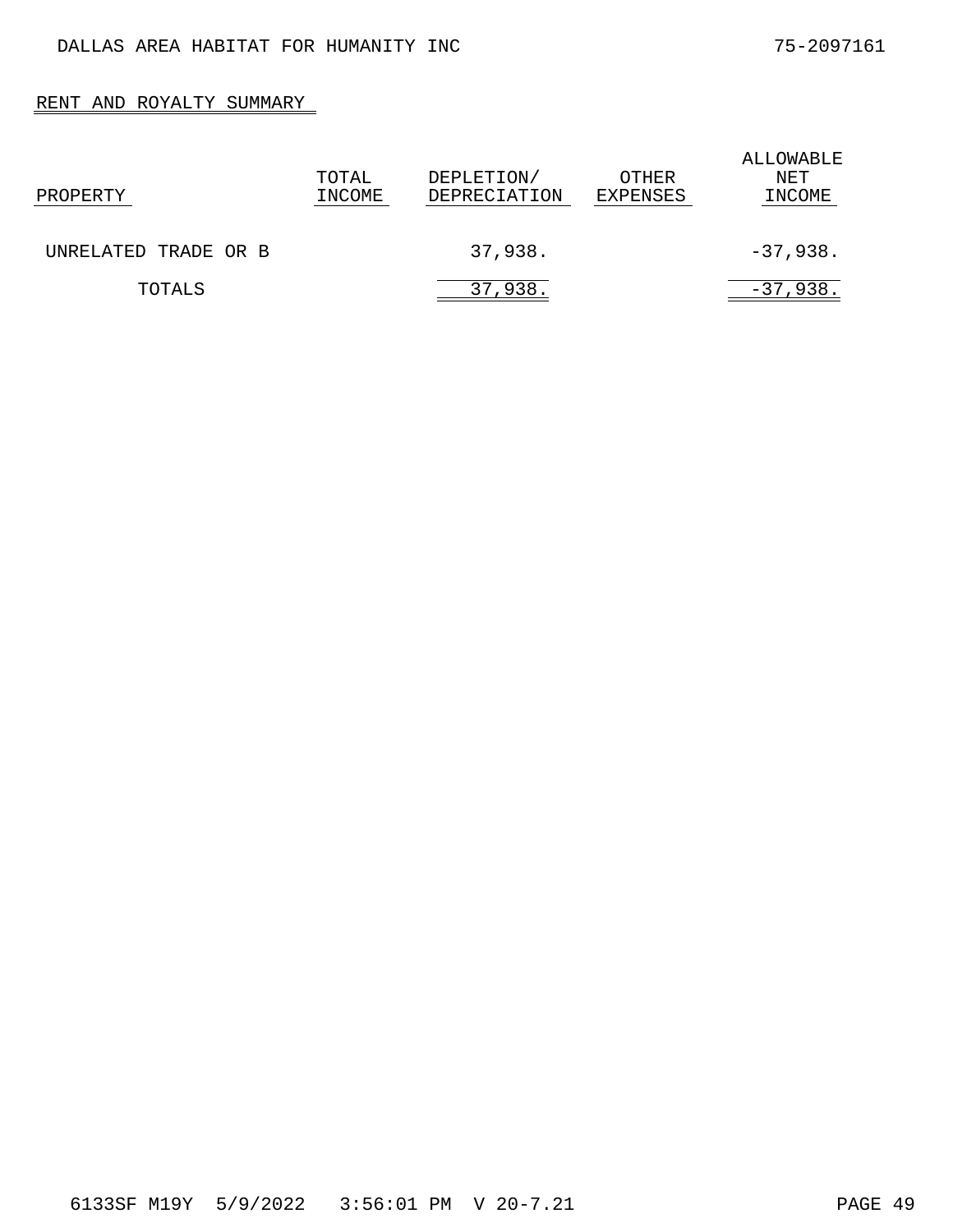|        | Form 990-T                                                    |                   | <b>Exempt Organization Business Income Tax Return</b>                                                                                                                          |                | OMB No. 1545-0047                                             |
|--------|---------------------------------------------------------------|-------------------|--------------------------------------------------------------------------------------------------------------------------------------------------------------------------------|----------------|---------------------------------------------------------------|
|        |                                                               |                   | (and proxy tax under section 6033(e))                                                                                                                                          |                |                                                               |
|        |                                                               |                   | For calendar year 2020 or other tax year beginning $-07/01$ , 2020, and ending $-06/30$ , 20 $21$                                                                              |                |                                                               |
|        | Department of the Treasury<br><b>Internal Revenue Service</b> |                   | Go to www.irs.gov/Form990T for instructions and the latest information.<br>Do not enter SSN numbers on this form as it may be made public if your organization is a 501(c)(3). |                | Open to Public Inspection for<br>501(c)(3) Organizations Only |
| A      | Check box if                                                  |                   | Name of organization (<br>Check box if name changed and see instructions.)                                                                                                     |                | D Employer identification number                              |
|        | address changed.                                              |                   | DALLAS AREA HABITAT FOR HUMANITY INC                                                                                                                                           |                | 75-2097161                                                    |
|        | <b>B</b> Exempt under section                                 | Print             | Number, street, and room or suite no. If a P.O. box, see instructions.                                                                                                         |                | E Group exemption number                                      |
|        | $X$   501( C )( 3)                                            | or<br><b>Type</b> | C/O SANDRA MILLER 2800 N HAMPTON ROAD                                                                                                                                          |                | (see instructions)                                            |
|        | 408(e)<br>220(e)                                              |                   | City or town, state or province, country, and ZIP or foreign postal code                                                                                                       |                |                                                               |
|        | 530(a)<br>408A                                                |                   | F<br>DALLAS, TX 75212                                                                                                                                                          |                | Check box if<br>an amended return.                            |
|        | 529A $ C$<br>529(a)                                           |                   |                                                                                                                                                                                |                |                                                               |
|        | <b>G</b> Check organization type                              | $\rightarrow$     | $X \mid 501(c)$ corporation<br>$501(c)$ trust<br>Other trust<br>$401(a)$ trust                                                                                                 |                | Applicable reinsurance entity                                 |
|        | H Check if filing only to $\blacktriangleright$               |                   | Claim credit from Form 8941<br>Claim a refund shown on Form 2439                                                                                                               |                |                                                               |
|        |                                                               |                   | Check if a $501(c)(3)$ organization filing a consolidated return with a $501(c)(2)$ titleholding corporation                                                                   |                |                                                               |
|        |                                                               |                   |                                                                                                                                                                                |                |                                                               |
|        |                                                               |                   | K During the tax year, was the corporation a subsidiary in an affiliated group or a parent-subsidiary controlled group?                                                        |                | Yes  X <br>No                                                 |
|        |                                                               |                   | If "Yes," enter the name and identifying number of the parent corporation $\blacktriangleright$                                                                                |                |                                                               |
|        |                                                               |                   | Telephone number $\triangleright$ 214-678-2300<br>$\mathsf{L}\;$ The books are in care of $\blacktriangleright$ SANDRA MILLER                                                  |                |                                                               |
|        |                                                               |                   | 2800 N HAMPTON ROAD                                                                                                                                                            |                |                                                               |
|        |                                                               |                   | TX 75212<br><b>DALLAS</b>                                                                                                                                                      |                |                                                               |
|        |                                                               |                   | <b>Total Unrelated Business Taxable Income</b>                                                                                                                                 |                |                                                               |
|        | Part II                                                       |                   |                                                                                                                                                                                |                |                                                               |
| 1      |                                                               |                   | Total of unrelated business taxable income computed from all unrelated trades or businesses (see                                                                               |                | $-888,573.$                                                   |
|        |                                                               |                   |                                                                                                                                                                                | 1<br>2         |                                                               |
| 2<br>3 |                                                               |                   |                                                                                                                                                                                | 3              | $-888, 573.$                                                  |
| 4      |                                                               |                   |                                                                                                                                                                                | 4              |                                                               |
| 5      |                                                               |                   | Total unrelated business taxable income before net operating losses. Subtract line 4 from line 3                                                                               | 5              | $-888, 573.$                                                  |
| 6      |                                                               |                   |                                                                                                                                                                                | 6              |                                                               |
| 7      |                                                               |                   | Total of unrelated business taxable income before specific deduction and section 199A deduction.                                                                               |                |                                                               |
|        |                                                               |                   |                                                                                                                                                                                | 7              | $-888,573.$                                                   |
| 8      |                                                               |                   |                                                                                                                                                                                | 8              |                                                               |
| 9      |                                                               |                   |                                                                                                                                                                                | 9              |                                                               |
| 10     |                                                               |                   |                                                                                                                                                                                | 10             |                                                               |
| 11     |                                                               |                   | Unrelated business taxable income. Subtract line 10 from line 7. If line 10 is greater than line 7,                                                                            |                |                                                               |
|        |                                                               |                   |                                                                                                                                                                                | 11             | $\Omega$                                                      |
|        | <b>Part Tax Computation</b>                                   |                   |                                                                                                                                                                                |                |                                                               |
| 1      |                                                               |                   | Organizations taxable as corporations. Multiply Part I, line 11 by 21% (0.21)                                                                                                  | $\mathbf{1}$   |                                                               |
| 2      |                                                               |                   | Trusts taxable at trust rates. See instructions for tax computation. Income tax on the amount on                                                                               |                |                                                               |
|        | Part I, line 11 from:                                         |                   | Tax rate schedule or                                                                                                                                                           | 2              |                                                               |
| 3      |                                                               |                   |                                                                                                                                                                                | 3              |                                                               |
| 4      |                                                               |                   |                                                                                                                                                                                | 4              |                                                               |
| 5      |                                                               |                   |                                                                                                                                                                                | 5              |                                                               |
| 6      |                                                               |                   |                                                                                                                                                                                | 6              |                                                               |
| 7      |                                                               |                   |                                                                                                                                                                                | $\overline{7}$ |                                                               |
|        |                                                               |                   | For Paperwork Reduction Act Notice, see instructions.                                                                                                                          |                | Form 990-T (2020)                                             |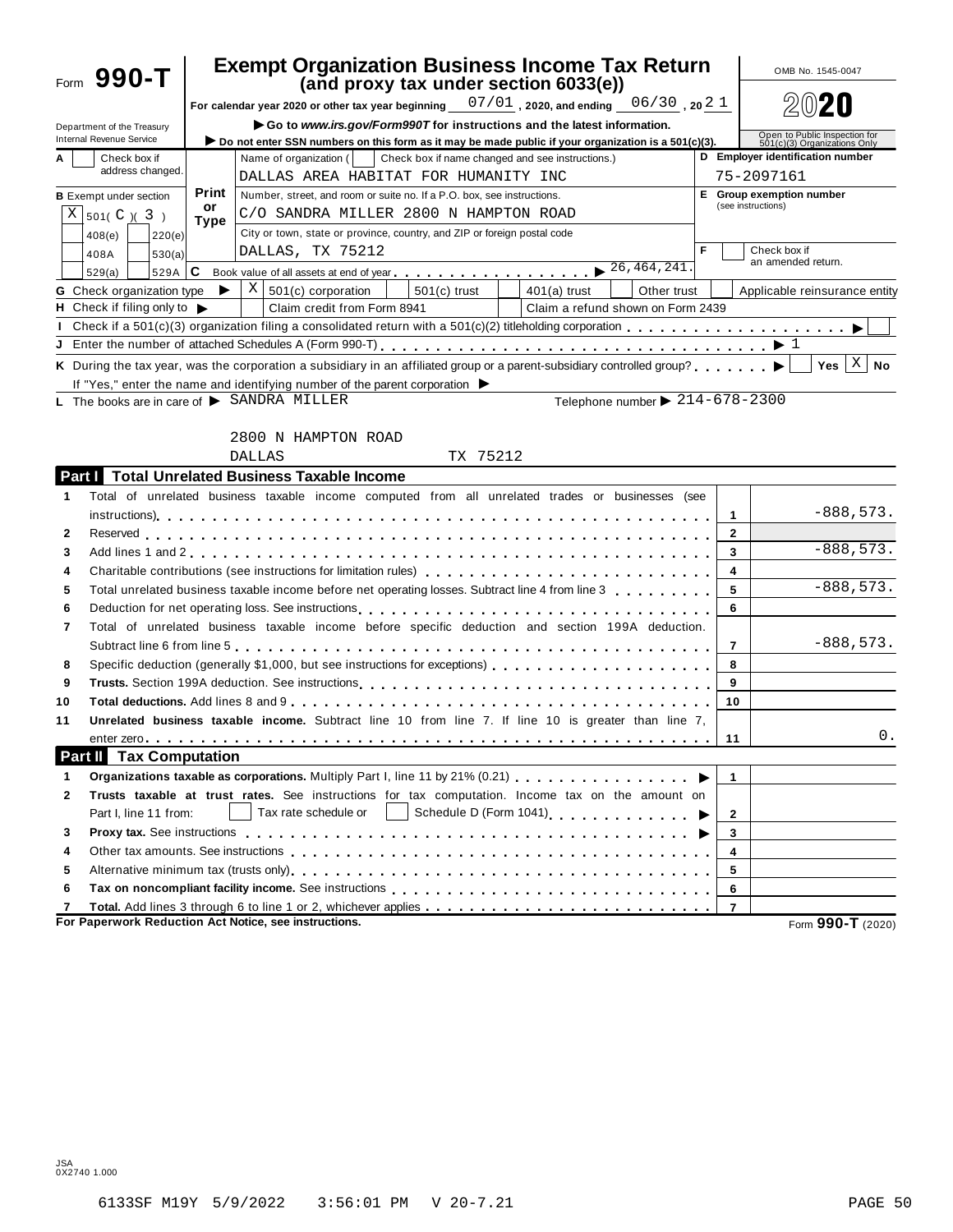|  | Form 990-T (2020) |  |
|--|-------------------|--|

| Part III | <b>Tax and Payments</b>                                                                                                                                                                                                                                                                                                                                                                                                                                             |              |     |    |
|----------|---------------------------------------------------------------------------------------------------------------------------------------------------------------------------------------------------------------------------------------------------------------------------------------------------------------------------------------------------------------------------------------------------------------------------------------------------------------------|--------------|-----|----|
|          | 1 a Foreign tax credit (corporations attach Form 1118; trusts attach Form 1116).<br>1а                                                                                                                                                                                                                                                                                                                                                                              |              |     |    |
|          | 1b                                                                                                                                                                                                                                                                                                                                                                                                                                                                  |              |     |    |
|          |                                                                                                                                                                                                                                                                                                                                                                                                                                                                     |              |     |    |
|          |                                                                                                                                                                                                                                                                                                                                                                                                                                                                     |              |     |    |
| е        |                                                                                                                                                                                                                                                                                                                                                                                                                                                                     | 1е           |     |    |
| 2        |                                                                                                                                                                                                                                                                                                                                                                                                                                                                     | $\mathbf{2}$ |     |    |
| 3        | Form 8611     Form 8697     Form 8866<br>Form 4255<br>Other taxes. Check if from:                                                                                                                                                                                                                                                                                                                                                                                   |              |     |    |
|          |                                                                                                                                                                                                                                                                                                                                                                                                                                                                     | 3            |     |    |
| 4        | Total tax. Add lines 2 and 3 (see instructions).   Check if includes tax previously deferred under                                                                                                                                                                                                                                                                                                                                                                  |              |     |    |
|          |                                                                                                                                                                                                                                                                                                                                                                                                                                                                     | 4            |     | 0. |
| 5        | 2020 net 965 tax liability paid from Form 965-A or Form 965-B, Part II, column (k), line 4                                                                                                                                                                                                                                                                                                                                                                          | 5            |     |    |
|          | 6а                                                                                                                                                                                                                                                                                                                                                                                                                                                                  |              |     |    |
|          | <b>b</b> 2020 estimated tax payments. Check if section 643(g) election applies $\triangleright$<br>6b                                                                                                                                                                                                                                                                                                                                                               |              |     |    |
| c        | Tax deposited with Form 8868.<br>6с                                                                                                                                                                                                                                                                                                                                                                                                                                 |              |     |    |
|          | <b>d</b> Foreign organizations: Tax paid or withheld at source (see instructions)<br>6d                                                                                                                                                                                                                                                                                                                                                                             |              |     |    |
|          | 6e                                                                                                                                                                                                                                                                                                                                                                                                                                                                  |              |     |    |
| Ť.       | 6f<br>Credit for small employer health insurance premiums (attach Form 8941)                                                                                                                                                                                                                                                                                                                                                                                        |              |     |    |
| a        | Other credits, adjustments, and payments:                                                                                                                                                                                                                                                                                                                                                                                                                           |              |     |    |
|          | Other $\overline{\qquad \qquad }$ Total $\blacktriangleright \begin{array}{ c c c }\hline \rule{0pt}{12pt}\quad \rule{2pt}{12pt}\quad \rule{2pt}{12pt}\quad \rule{2pt}{12pt}\quad \rule{2pt}{12pt}\quad \rule{2pt}{12pt}\quad \rule{2pt}{12pt}\quad \rule{2pt}{12pt}\quad \rule{2pt}{12pt}\quad \rule{2pt}{12pt}\quad \rule{2pt}{12pt}\quad \rule{2pt}{12pt}\quad \rule{2pt}{12pt}\quad \rule{2pt}{12pt}\quad \rule{2pt}{12pt}\quad \rule{2pt}{12pt}\$<br>Form 4136 |              |     |    |
| 7        |                                                                                                                                                                                                                                                                                                                                                                                                                                                                     | 7            |     |    |
| 8        |                                                                                                                                                                                                                                                                                                                                                                                                                                                                     | 8            |     |    |
| 9        |                                                                                                                                                                                                                                                                                                                                                                                                                                                                     | 9            |     |    |
| 10       | Overpayment. If line 7 is larger than the total of lines 4, 5, and 8, enter amount overpaid                                                                                                                                                                                                                                                                                                                                                                         | 10           |     |    |
| 11       | Enter the amount of line 10 you want: Credited to 2021 estimated tax<br>Refunded $\blacktriangleright$                                                                                                                                                                                                                                                                                                                                                              | 11           |     |    |
|          | <b>Statements Regarding Certain Activities and Other Information (see instructions)</b><br><b>Part IV</b>                                                                                                                                                                                                                                                                                                                                                           |              |     |    |
| 1        | At any time during the 2020 calendar year, did the organization have an interest in or a signature or other authority                                                                                                                                                                                                                                                                                                                                               |              | Yes | No |
|          | over a financial account (bank, securities, or other) in a foreign country? If "Yes," the organization may have to file                                                                                                                                                                                                                                                                                                                                             |              |     |    |
|          | FinCEN Form 114, Report of Foreign Bank and Financial Accounts. If "Yes," enter the name of the foreign country                                                                                                                                                                                                                                                                                                                                                     |              |     |    |
|          | here $\blacktriangleright$                                                                                                                                                                                                                                                                                                                                                                                                                                          |              |     | X  |
| 2        | During the tax year, did the organization receive a distribution from, or was it the grantor of, or transferor to, a                                                                                                                                                                                                                                                                                                                                                |              |     |    |
|          |                                                                                                                                                                                                                                                                                                                                                                                                                                                                     |              |     | X  |
|          | If "Yes," see instructions for other forms the organization may have to file.                                                                                                                                                                                                                                                                                                                                                                                       |              |     |    |
| 3        | Enter the amount of tax-exempt interest received or accrued during the tax year $\ldots \ldots \ldots$                                                                                                                                                                                                                                                                                                                                                              |              |     |    |
|          | 4 a Did the organization change its method of accounting? (see instructions)                                                                                                                                                                                                                                                                                                                                                                                        |              |     |    |
|          | b If 4a is "Yes," has the organization described the change on Form 990, 990-EZ, 990-PF, or Form 1128? If "No,"                                                                                                                                                                                                                                                                                                                                                     |              |     |    |
|          |                                                                                                                                                                                                                                                                                                                                                                                                                                                                     |              |     |    |
| Part V   | <b>Supplemental Information</b>                                                                                                                                                                                                                                                                                                                                                                                                                                     |              |     |    |

Provide the explanation required by Part IV, line 4b. Also, provide any other additional information. See instructions.

| <b>Sign</b>                | Under penalties of perjury, I declare that I have examined this return, including accompanying schedules and statements, and to the best of my knowledge and belief, it is<br>true, correct, and complete. Declaration of preparer (other than taxpayer) is based on all information of which preparer has any knowledge. |                      |       |                                                                         |                                    |                   |
|----------------------------|---------------------------------------------------------------------------------------------------------------------------------------------------------------------------------------------------------------------------------------------------------------------------------------------------------------------------|----------------------|-------|-------------------------------------------------------------------------|------------------------------------|-------------------|
| <b>Here</b>                | SANDRA MILLER                                                                                                                                                                                                                                                                                                             | $105/09/2022$ CFO    |       | the IRS discuss this return<br>,May<br>the preparer shown below<br>with |                                    |                   |
|                            | Signature of officer                                                                                                                                                                                                                                                                                                      | Date                 | Title |                                                                         | (see instructions)? $ \mathrm{X} $ | Yes<br>No         |
|                            | Print/Type preparer's name                                                                                                                                                                                                                                                                                                | Preparer's signature |       | Date                                                                    | if<br>Check L                      | <b>PTIN</b>       |
| Paid                       | EVERSOLE<br>JAMIE                                                                                                                                                                                                                                                                                                         |                      |       | 05/09/2022                                                              | self-employed                      | P00839244         |
| Preparer                   | BDO USA, LLP<br>Firm's name                                                                                                                                                                                                                                                                                               |                      |       |                                                                         | 13-5381590<br>Firm's $EIN$         |                   |
| <b>Use Only</b>            | Firm's address > 301 COMMERCE STREET, SUITE 2000, FORT WORTH, TX 76102                                                                                                                                                                                                                                                    |                      |       |                                                                         | Phone no. $817 - 738 - 2400$       |                   |
| <b>JSA</b><br>0X2741 1.000 |                                                                                                                                                                                                                                                                                                                           |                      |       |                                                                         |                                    | Form 990-T (2020) |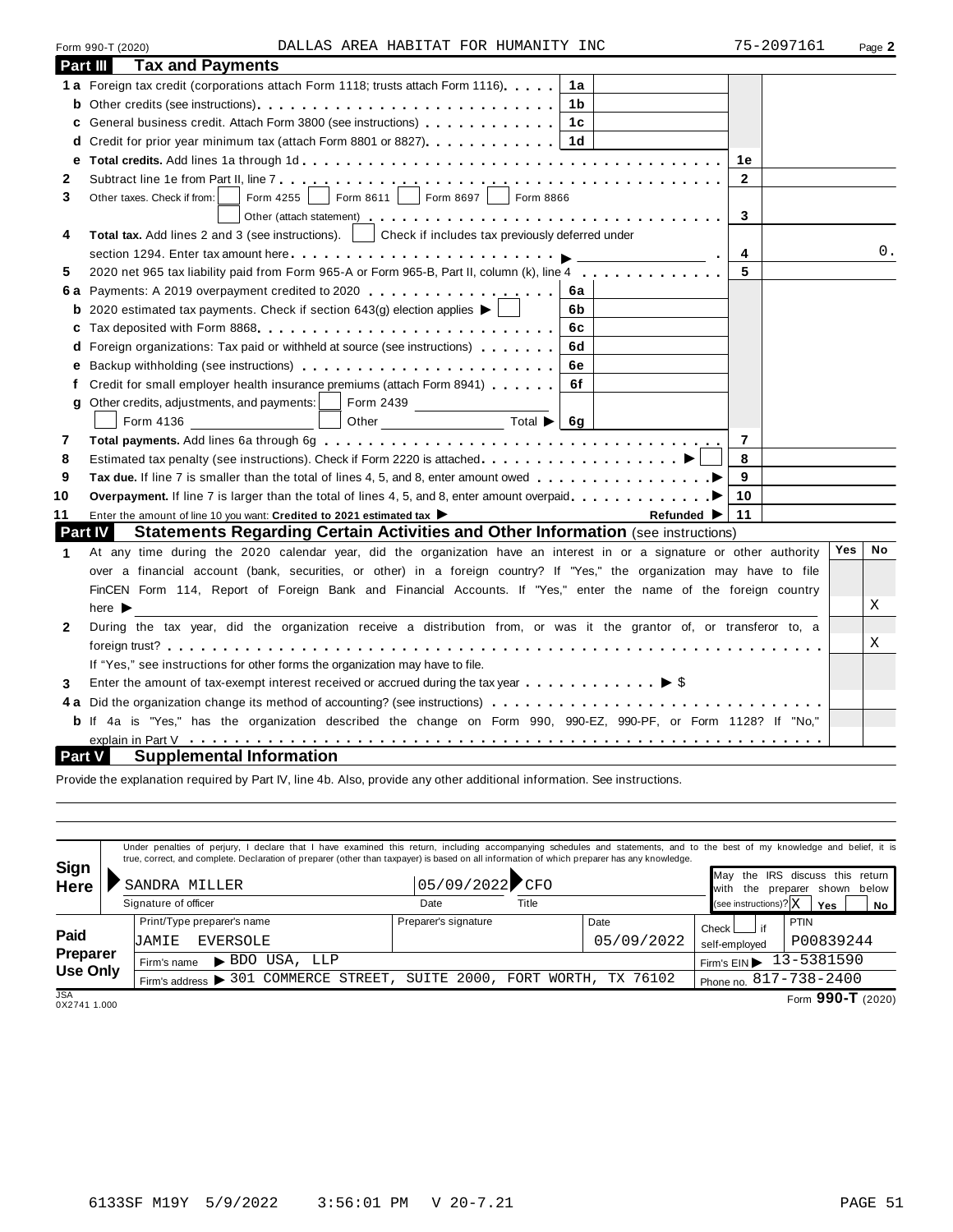## **(Form 990-T)**

Internal Revenue Service

## **SCHEDULE A**  $\begin{bmatrix} \end{bmatrix}$  **Unrelated Business Taxable Income**  $\begin{bmatrix} \end{bmatrix}$  OMB No. 1545-0074 **From an Unrelated Trade or Business**<br> **Exacto www.irs.gov/Form990T for instructions and the latest information.**

|  | A Name of the organization |
|--|----------------------------|

Department of the Treasury **Department of the Treasury Department of the Treasury Department of the Treasury Department of the Treasury Department of the Treasury Department of the Treasury Department of the Concentration** 

| A Name of the organization           | <b>B</b> Employer identification number |
|--------------------------------------|-----------------------------------------|
| DALLAS AREA HABITAT FOR HUMANITY INC | 75-2097161                              |
|                                      |                                         |

**C** Unrelated business activity code (see instructions)  $\triangleright$  453000 **D** Sequence: 1 of 1

 $|D \text{ Sequence: } 1$ 

## **E** Describe the unrelated trade or business **FXETAIL STORE THAT SELLS DONATED GOODS**

| Part I         | <b>Unrelated Trade or Business Income</b>                                                                                                                              |                | (A) Income | (B) Expenses |              | (C) Net                      |
|----------------|------------------------------------------------------------------------------------------------------------------------------------------------------------------------|----------------|------------|--------------|--------------|------------------------------|
| 1a             | 5,020,438.<br>Gross receipts or sales                                                                                                                                  |                |            |              |              |                              |
| b              |                                                                                                                                                                        | 1 <sub>c</sub> | 5,020,438. |              |              |                              |
| 2              | Cost of goods sold (Part III, line 8).                                                                                                                                 | $\overline{2}$ | 3,687,209. |              |              |                              |
| 3              | Gross profit. Subtract line 2 from line 1c                                                                                                                             | 3              | 1,333,229. |              |              | 1,333,229.                   |
| 4a             | Capital gain net income (attach Sch D (Form 1041 or Form                                                                                                               |                |            |              |              |                              |
|                |                                                                                                                                                                        | 4a             |            |              |              |                              |
| b              | Net gain (loss) (Form 4797) (attach Form 4797) (see instructions)                                                                                                      | 4b             |            |              |              |                              |
| C              | Capital loss deduction for trusts                                                                                                                                      | 4c             |            |              |              |                              |
| 5              | Income (loss) from a partnership or an S corporation (attach                                                                                                           |                |            |              |              |                              |
|                |                                                                                                                                                                        | 5              |            |              |              |                              |
| 6              |                                                                                                                                                                        | 6              |            |              |              |                              |
| $\overline{7}$ | Unrelated debt-financed income (Part V)                                                                                                                                | $\overline{7}$ |            |              |              |                              |
| 8              | Interest, annuities, royalties, and rents from a controlled                                                                                                            |                |            |              |              |                              |
|                | organization (Part VI)                                                                                                                                                 | 8              |            |              |              |                              |
| 9              | Investment income of section $501(c)(7)$ , (9), or (17)                                                                                                                |                |            |              |              |                              |
|                | organizations (Part VII)                                                                                                                                               | 9              |            |              |              |                              |
| 10             | Exploited exempt activity income (Part VIII).                                                                                                                          | 10             |            |              |              |                              |
| 11             | Advertising income (Part IX)                                                                                                                                           | 11             |            |              |              |                              |
| 12             | Other income (see instructions; attach statement)                                                                                                                      | 12             |            |              |              |                              |
| 13             | Total. Combine lines 3 through 12                                                                                                                                      | 13             | 1,333,229. |              |              | 1,333,229.                   |
|                | Deductions Not Taken Elsewhere (See instructions for limitations on deductions) Deductions must be directly<br>Part II<br>connected with the unrelated business income |                |            |              |              |                              |
| 1              |                                                                                                                                                                        |                |            |              | $\mathbf{1}$ |                              |
| $\mathbf{2}$   |                                                                                                                                                                        |                |            |              | $\mathbf{2}$ | 179,504.                     |
| 3              |                                                                                                                                                                        |                |            |              | 3            | 14,662.                      |
| 4              |                                                                                                                                                                        |                |            |              | 4            |                              |
| 5              |                                                                                                                                                                        |                |            |              | 5            |                              |
| 6              |                                                                                                                                                                        |                |            |              | 6            | 79,410.                      |
| 7              | Depreciation (attach Form 4562) (see instructions) $\ldots \ldots \ldots \ldots$                                                                                       |                |            | 37,938.      |              |                              |
| 8              | Less depreciation claimed in Part III and elsewhere on return. $\mathbb{R}$                                                                                            |                |            |              | 8b           | 37,938.                      |
| 9              |                                                                                                                                                                        |                |            |              | 9            |                              |
| 10             |                                                                                                                                                                        |                |            |              | 10           |                              |
| 11             |                                                                                                                                                                        |                |            |              | 11           |                              |
| 12             |                                                                                                                                                                        |                |            |              | 12           |                              |
| 13             |                                                                                                                                                                        |                |            |              | 13           |                              |
| 14             |                                                                                                                                                                        |                |            |              | 14           | 1,910,288.                   |
| 15             |                                                                                                                                                                        |                |            |              | 15           | 2, 221, 802.                 |
| 16             | Unrelated business income before net operating loss deduction. Subtract line 15 from Part I, line 13,                                                                  |                |            |              |              |                              |
|                |                                                                                                                                                                        |                |            |              | 16           | $-888,573.$                  |
| 17             | Deduction for net operating loss (see instructions)                                                                                                                    |                |            |              | 17           |                              |
| 18             |                                                                                                                                                                        |                |            |              | 18           | $-888,573.$                  |
|                | For Paperwork Reduction Act Notice, see instructions.                                                                                                                  |                |            |              |              | Schedule A (Form 990-T) 2020 |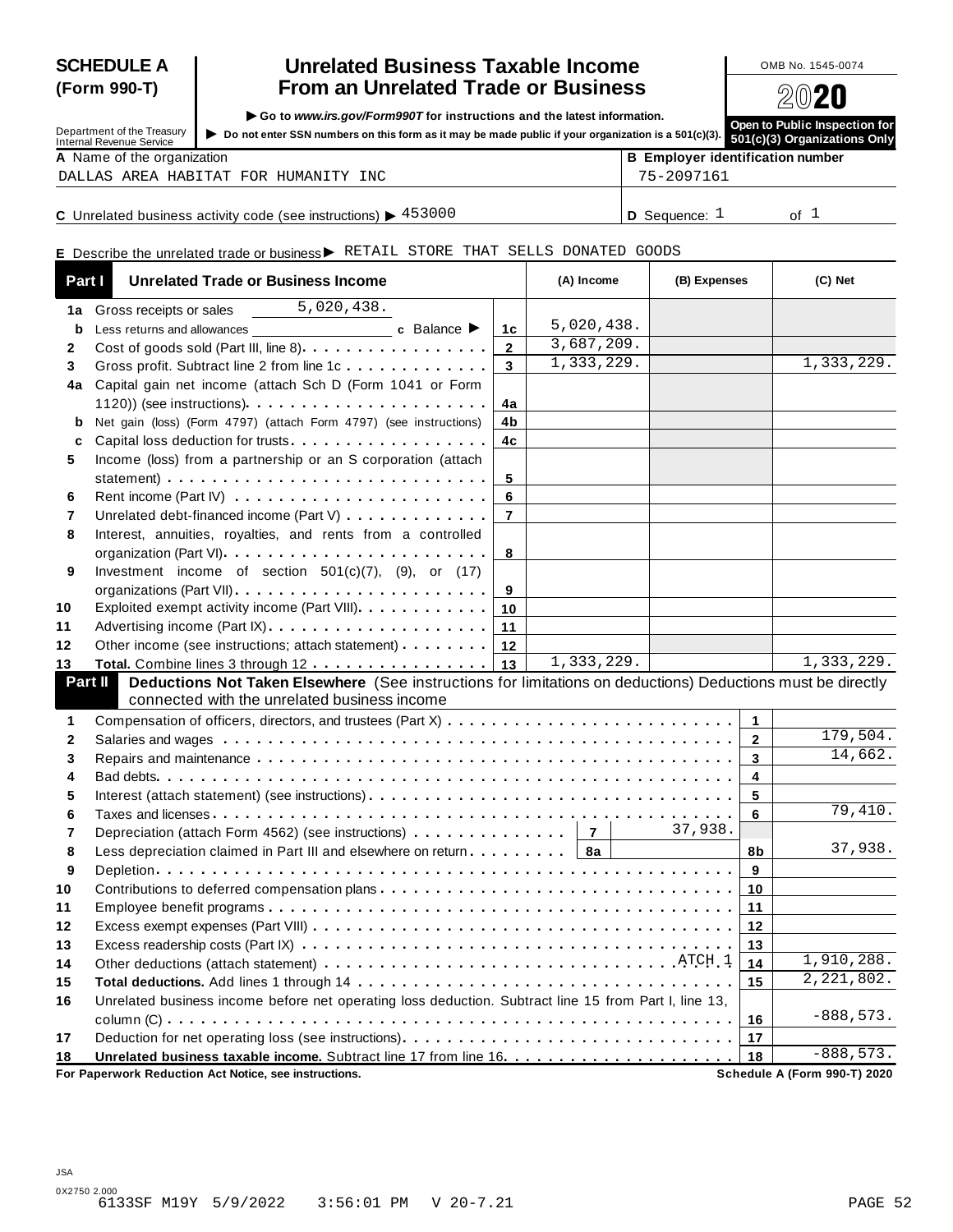| Schedule A (Form 990-T) 2020 |                                                                                                                                                                                                                                |                                                           |   |      |                       | Page 2     |
|------------------------------|--------------------------------------------------------------------------------------------------------------------------------------------------------------------------------------------------------------------------------|-----------------------------------------------------------|---|------|-----------------------|------------|
|                              | <b>Part III</b> Cost of Goods Sold                                                                                                                                                                                             | Enter method of inventory valuation $\blacktriangleright$ |   |      |                       |            |
| 1                            | Inventory at beginning of year end on the state of the state of the state of the state of the state of the state of the state of the state of the state of the state of the state of the state of the state of the state of th |                                                           |   |      | 1                     |            |
|                              |                                                                                                                                                                                                                                |                                                           |   |      | $\mathbf{2}$          | 3,687,209. |
|                              |                                                                                                                                                                                                                                |                                                           |   |      | 3                     |            |
|                              |                                                                                                                                                                                                                                |                                                           |   |      | 4                     |            |
|                              | Other costs (attach statement) enterpresent response to the cost of the costs (attach statement)                                                                                                                               |                                                           |   |      | 5                     |            |
| 6                            |                                                                                                                                                                                                                                |                                                           |   |      | 6                     | 3,687,209. |
|                              | Inventory at end of year entering contact on a series of the contact of the contact of the contact of the contact of the contact of the contact of the contact of the contact of the contact of the contact of the contact of  |                                                           |   |      | $\overline{7}$        |            |
| 8                            |                                                                                                                                                                                                                                |                                                           |   |      | 8                     | 3,687,209. |
| 9                            | Do the rules of section 263A (with respect to property produced or acquired for resale) apply to the organization?                                                                                                             |                                                           |   |      | Yes                   | No         |
|                              | <b>Part IV</b> Rent Income (From Real Property and Personal Property Leased with Real Property)                                                                                                                                |                                                           |   |      |                       |            |
| 1                            | Description of property (property street address, city, state, ZIP code). Check if a dual-use (see instructions)                                                                                                               |                                                           |   |      |                       |            |
| A                            |                                                                                                                                                                                                                                |                                                           |   |      |                       |            |
| в                            |                                                                                                                                                                                                                                |                                                           |   |      |                       |            |
| C                            |                                                                                                                                                                                                                                |                                                           |   |      |                       |            |
| D                            |                                                                                                                                                                                                                                |                                                           |   |      |                       |            |
|                              |                                                                                                                                                                                                                                | A                                                         | в | C    |                       | D          |
|                              | Rent received or accrued                                                                                                                                                                                                       |                                                           |   |      |                       |            |
| а                            | From personal property (if the percentage of                                                                                                                                                                                   |                                                           |   |      |                       |            |
|                              | rent for personal property is more than 10%                                                                                                                                                                                    |                                                           |   |      |                       |            |
|                              | but not more than 50%) and the more than 1.                                                                                                                                                                                    |                                                           |   |      |                       |            |
|                              | <b>b</b> From real and personal property (if the                                                                                                                                                                               |                                                           |   |      |                       |            |
|                              | percentage of rent for personal property                                                                                                                                                                                       |                                                           |   |      |                       |            |
|                              | exceeds 50% or if the rent is based on profit or                                                                                                                                                                               |                                                           |   |      |                       |            |
|                              | $income)$ $\cdots$ $\cdots$ $\cdots$ $\cdots$                                                                                                                                                                                  |                                                           |   |      |                       |            |
|                              | Total rents received or accrued by property.                                                                                                                                                                                   |                                                           |   |      |                       |            |
|                              | Add lines 2a and 2b, columns A through D                                                                                                                                                                                       |                                                           |   |      |                       |            |
|                              |                                                                                                                                                                                                                                |                                                           |   |      |                       |            |
|                              | Total rents received or accrued. Add line 2c columns A through D. Enter here and on Part I, line 6, column (A) ▶<br>Deductions directly connected with the income<br>in lines $2(a)$ and $2(b)$ (attach statement)             |                                                           |   |      |                       |            |
|                              | <b>Unrelated Debt-Financed Income</b> (see instructions)<br>Description of debt-financed property (street address, city, state, ZIP code). Check if a dual-use (see instructions)                                              |                                                           |   |      |                       |            |
| <b>Part V</b><br>А           |                                                                                                                                                                                                                                |                                                           |   |      |                       |            |
| в                            |                                                                                                                                                                                                                                |                                                           |   |      |                       |            |
| C                            |                                                                                                                                                                                                                                |                                                           |   |      |                       |            |
| D                            |                                                                                                                                                                                                                                |                                                           |   |      |                       |            |
|                              |                                                                                                                                                                                                                                | A                                                         | в | C    |                       | D          |
|                              | Gross income from or allocable to debt-financed                                                                                                                                                                                |                                                           |   |      |                       |            |
|                              | property property                                                                                                                                                                                                              |                                                           |   |      |                       |            |
|                              | Deductions directly connected with or allocable                                                                                                                                                                                |                                                           |   |      |                       |            |
|                              | to debt-financed property                                                                                                                                                                                                      |                                                           |   |      |                       |            |
|                              | Straight line depreciation (attach statement)                                                                                                                                                                                  |                                                           |   |      |                       |            |
|                              | Other deductions (attach statement)                                                                                                                                                                                            |                                                           |   |      |                       |            |
|                              | Total deductions (add lines 3a and 3b,                                                                                                                                                                                         |                                                           |   |      |                       |            |
|                              | columns A through D) columns A through D                                                                                                                                                                                       |                                                           |   |      |                       |            |
|                              | Amount of average acquisition debt on or allocable                                                                                                                                                                             |                                                           |   |      |                       |            |
|                              | to debt-financed property (attach statement)                                                                                                                                                                                   |                                                           |   |      |                       |            |
|                              | Average adjusted basis of or allocable to debt-                                                                                                                                                                                |                                                           |   |      |                       |            |
|                              | financed property (attach statement)                                                                                                                                                                                           |                                                           |   |      |                       |            |
|                              | Divide line 4 by line 5 [10] [10] Divide line 4 by line 5                                                                                                                                                                      | %                                                         |   | $\%$ | %                     |            |
|                              | Gross income reportable. Multiply line 2 by line 6                                                                                                                                                                             |                                                           |   |      |                       |            |
|                              | Total gross income (add line 7, columns A through D). Enter here and on Part I, line 7, column (A)                                                                                                                             |                                                           |   |      | $\blacktriangleright$ |            |
|                              |                                                                                                                                                                                                                                |                                                           |   |      |                       |            |
|                              | Allocable deductions. Multiply line 3c by line 6                                                                                                                                                                               |                                                           |   |      |                       | %          |
|                              | Total allocable deductions. Add line 9, columns A through D. Enter here and on Part I, line 7, column (B) $\ldots \ldots$                                                                                                      |                                                           |   |      |                       |            |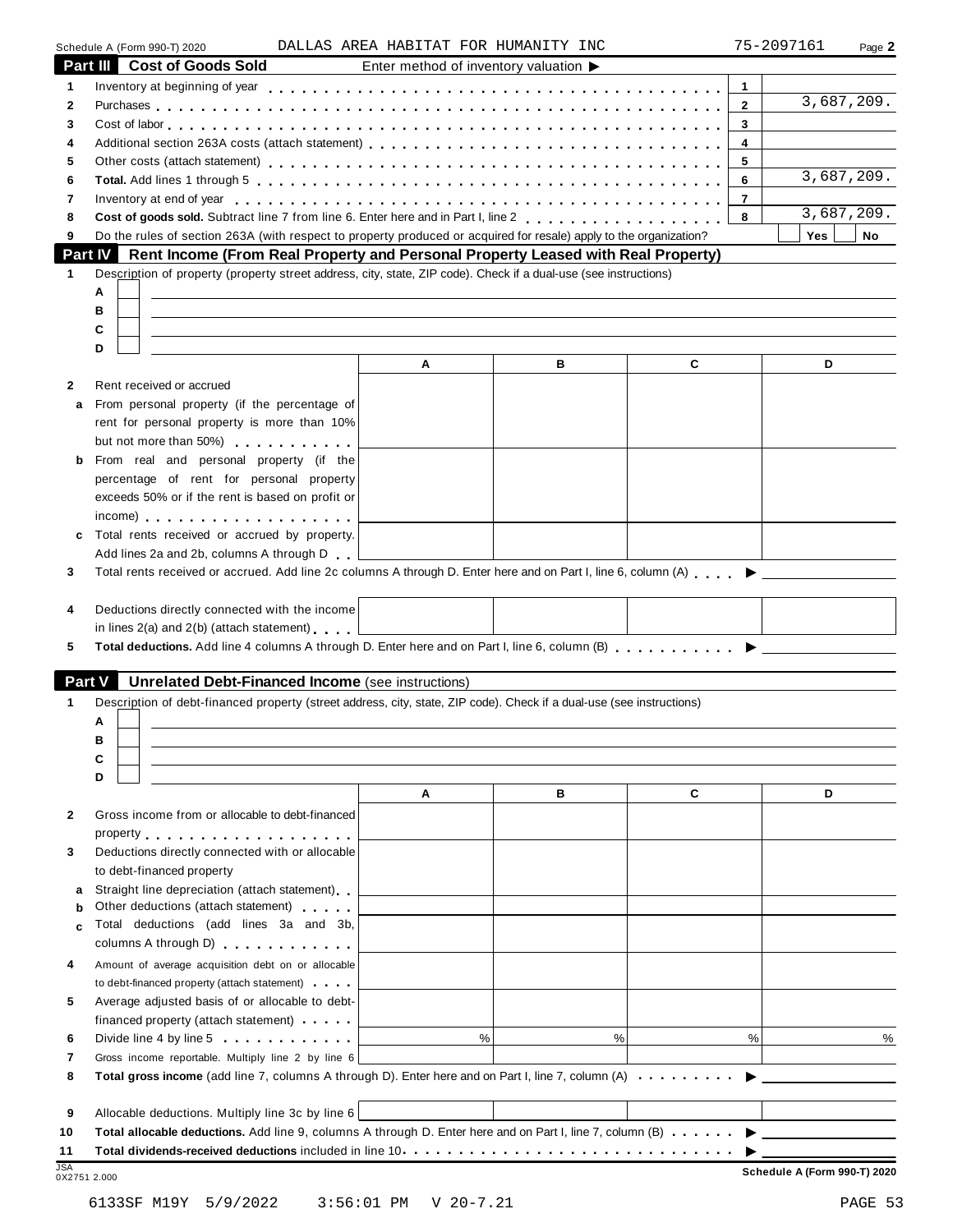|  |  |  |  | DALLAS AREA HABITAT FOR HUMANITY INC |  |
|--|--|--|--|--------------------------------------|--|
|--|--|--|--|--------------------------------------|--|

| Schedule A (Form 990-T) 2020                                                                                                                                                                                                   |                                         |                                                                             |                                                                                                         |                                                                                               | Page 3                                                                      |
|--------------------------------------------------------------------------------------------------------------------------------------------------------------------------------------------------------------------------------|-----------------------------------------|-----------------------------------------------------------------------------|---------------------------------------------------------------------------------------------------------|-----------------------------------------------------------------------------------------------|-----------------------------------------------------------------------------|
| Part VI                                                                                                                                                                                                                        |                                         |                                                                             | Interest, Annuities, Royalties, and Rents from Controlled Organizations (see instructions)              |                                                                                               |                                                                             |
|                                                                                                                                                                                                                                |                                         |                                                                             |                                                                                                         | <b>Exempt Controlled Organizations</b>                                                        |                                                                             |
| 1. Name of controlled<br>organization                                                                                                                                                                                          | 2. Employer<br>identification<br>number | 3. Net unrelated<br>income (loss)<br>(see instructions)                     | 4. Total of specified<br>payments made                                                                  | 5. Part of column 4<br>that is included in the<br>controlling organization's<br>gross income  | 6. Deductions directly<br>connected with<br>income in column 5              |
| (1)                                                                                                                                                                                                                            |                                         |                                                                             |                                                                                                         |                                                                                               |                                                                             |
| (2)                                                                                                                                                                                                                            |                                         |                                                                             |                                                                                                         |                                                                                               |                                                                             |
| (3)                                                                                                                                                                                                                            |                                         |                                                                             |                                                                                                         |                                                                                               |                                                                             |
| (4)                                                                                                                                                                                                                            |                                         |                                                                             |                                                                                                         |                                                                                               |                                                                             |
|                                                                                                                                                                                                                                |                                         |                                                                             | Nonexempt Controlled Organizations                                                                      |                                                                                               |                                                                             |
| 7. Taxable income                                                                                                                                                                                                              |                                         | 8. Net unrelated<br>income (loss)<br>(see instructions)                     | 9. Total of specified<br>payments made                                                                  | 10. Part of column 9<br>that is included in the<br>controlling organization's<br>gross income | 11. Deductions directly<br>connected with<br>income in column 10            |
| (1)                                                                                                                                                                                                                            |                                         |                                                                             |                                                                                                         |                                                                                               |                                                                             |
| (2)                                                                                                                                                                                                                            |                                         |                                                                             |                                                                                                         |                                                                                               |                                                                             |
| (3)                                                                                                                                                                                                                            |                                         |                                                                             |                                                                                                         |                                                                                               |                                                                             |
| (4)                                                                                                                                                                                                                            |                                         |                                                                             |                                                                                                         |                                                                                               |                                                                             |
|                                                                                                                                                                                                                                |                                         |                                                                             |                                                                                                         | Add columns 5 and 10.<br>Enter here and on Part I,<br>line 8, column (A)                      | Add columns 6 and 11.<br>Enter here and on Part I,<br>line 8, column (B)    |
| Part VII                                                                                                                                                                                                                       |                                         |                                                                             | Investment Income of a Section 501(c)(7), (9), or (17) Organization (see instructions)                  |                                                                                               |                                                                             |
| 1. Description of income                                                                                                                                                                                                       |                                         | 2. Amount of income                                                         | 3. Deductions<br>directly connected<br>(attach statement)                                               | 4. Set-asides<br>(attach statement)                                                           | 5. Total deductions<br>and set-asides<br>(add columns 3 and 4)              |
| (1)                                                                                                                                                                                                                            |                                         |                                                                             |                                                                                                         |                                                                                               |                                                                             |
| (2)                                                                                                                                                                                                                            |                                         |                                                                             |                                                                                                         |                                                                                               |                                                                             |
| (3)                                                                                                                                                                                                                            |                                         |                                                                             |                                                                                                         |                                                                                               |                                                                             |
| (4)                                                                                                                                                                                                                            |                                         |                                                                             |                                                                                                         |                                                                                               |                                                                             |
|                                                                                                                                                                                                                                |                                         | Add amounts in column 2.<br>Enter here and on Part I,<br>line 9, column (A) |                                                                                                         |                                                                                               | Add amounts in column 5.<br>Enter here and on Part I,<br>line 9, column (B) |
| Totals                                                                                                                                                                                                                         |                                         |                                                                             |                                                                                                         |                                                                                               |                                                                             |
|                                                                                                                                                                                                                                |                                         |                                                                             | Part VIII Exploited Exempt Activity Income, Other Than Advertising Income (see instructions)            |                                                                                               |                                                                             |
| 1 Description of exploited activity:                                                                                                                                                                                           |                                         |                                                                             |                                                                                                         |                                                                                               |                                                                             |
|                                                                                                                                                                                                                                |                                         |                                                                             | 2 Gross unrelated business income from trade or business. Enter here and on Part I, line 10, column (A) |                                                                                               | $\overline{2}$                                                              |
|                                                                                                                                                                                                                                |                                         |                                                                             | 3 Expenses directly connected with production of unrelated business income. Enter here and on Part I,   |                                                                                               |                                                                             |
| line 10, column $(B)$ . The same set of the set of the set of the set of the set of the set of the set of the set of the set of the set of the set of the set of the set of the set of the set of the set of the set of the se |                                         |                                                                             |                                                                                                         |                                                                                               | 3                                                                           |
| 4 Net income (loss) from unrelated trade or business. Subtract line 3 from                                                                                                                                                     |                                         |                                                                             | line                                                                                                    | 2.<br>gain, complete<br>a                                                                     |                                                                             |
| lines 5 through $7 \ldots \ldots \ldots \ldots \ldots$                                                                                                                                                                         |                                         |                                                                             |                                                                                                         |                                                                                               | 4                                                                           |
| 5 Gross income from activity that is not unrelated business income                                                                                                                                                             |                                         |                                                                             |                                                                                                         |                                                                                               | 5                                                                           |
| 6 Expenses attributable to income entered on line 5                                                                                                                                                                            |                                         |                                                                             |                                                                                                         |                                                                                               | 6                                                                           |
|                                                                                                                                                                                                                                |                                         |                                                                             | 7 Excess exempt expenses. Subtract line 5 from line 6, but do not enter more than the amount on line    |                                                                                               |                                                                             |
|                                                                                                                                                                                                                                |                                         |                                                                             |                                                                                                         |                                                                                               | $\overline{7}$                                                              |

**Schedule A (Form 990-T) 2020**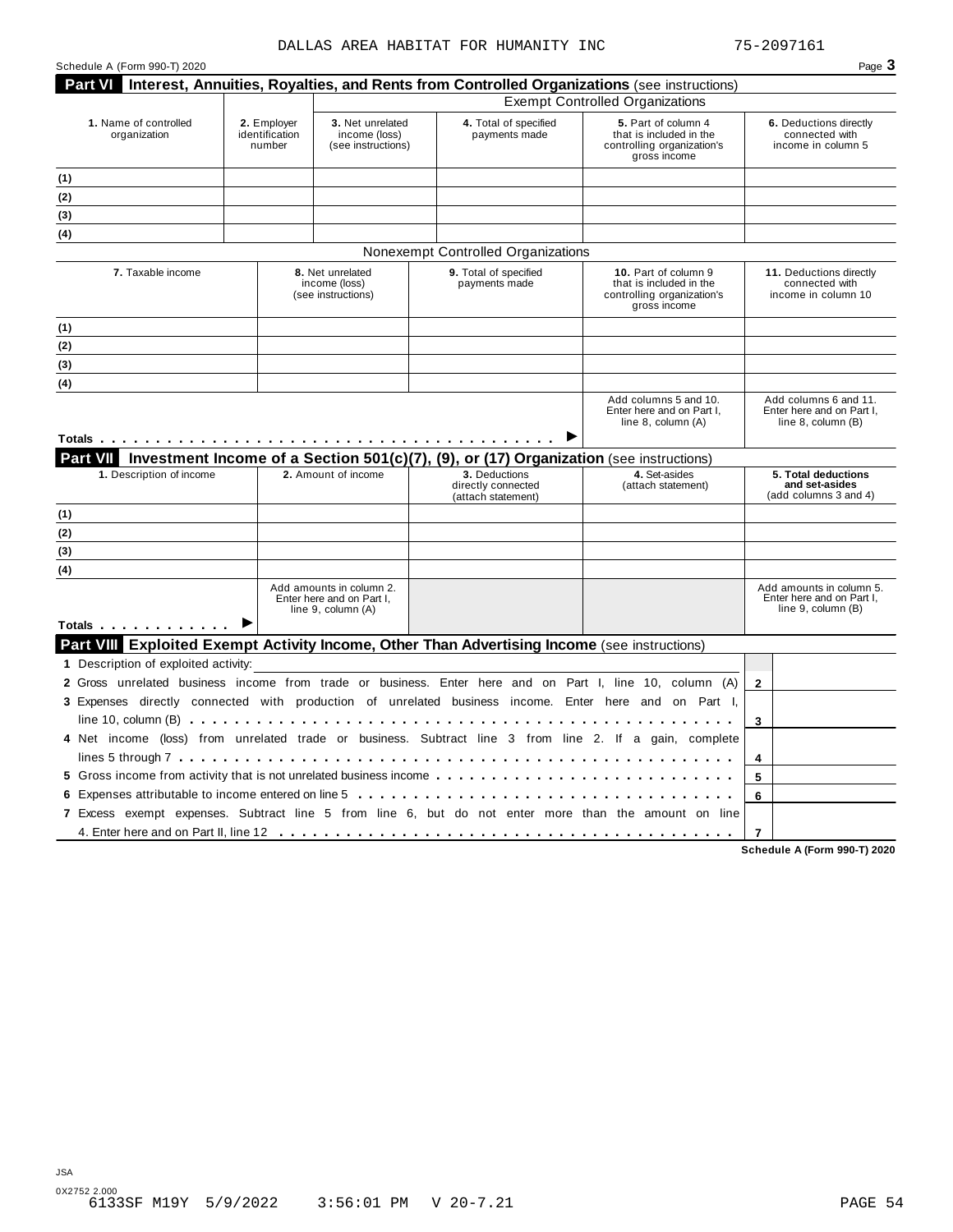#### DALLAS AREA HABITAT FOR HUMANITY INC 75-2097161

| Schedule A (Form 990-T) 2020                                                                            | DALLAS AKEA NADIIAI PUK NUMANIII INC |                 | 79-4097101<br>Page 4 |
|---------------------------------------------------------------------------------------------------------|--------------------------------------|-----------------|----------------------|
| <b>Part IX Advertising Income</b>                                                                       |                                      |                 |                      |
| Name(s) of periodical(s). Check box if reporting two or more periodicals on a consolidated basis.<br>1. |                                      |                 |                      |
| A                                                                                                       |                                      |                 |                      |
| в                                                                                                       |                                      |                 |                      |
| C                                                                                                       |                                      |                 |                      |
| D                                                                                                       |                                      |                 |                      |
| Enter amounts for each periodical listed above in the corresponding column.                             |                                      |                 |                      |
|                                                                                                         | A                                    | в<br>C          | D                    |
|                                                                                                         |                                      |                 |                      |
| a                                                                                                       |                                      |                 |                      |
|                                                                                                         |                                      |                 |                      |
| Direct advertising costs by periodical                                                                  |                                      |                 |                      |
| a                                                                                                       |                                      |                 |                      |
|                                                                                                         |                                      |                 |                      |
| Advertising gain (loss). Subtract line 3 from line                                                      |                                      |                 |                      |
| 2. For any column in line 4 showing a gain,                                                             |                                      |                 |                      |
| complete lines 5 through 8. For any column in                                                           |                                      |                 |                      |
| line 4 showing a loss or zero, do not complete                                                          |                                      |                 |                      |
| lines 5 through 7, and enter zero on line 8                                                             |                                      |                 |                      |
| Readership costs                                                                                        |                                      |                 |                      |
| Circulation income                                                                                      |                                      |                 |                      |
| Excess readership costs. If line 6 is less than                                                         |                                      |                 |                      |
| line 5, subtract line 6 from line 5. If line 5 is                                                       |                                      |                 |                      |
| less than line 6, enter zero                                                                            |                                      |                 |                      |
| Excess readership costs allowed as a                                                                    |                                      |                 |                      |
| deduction. For each column showing a gain on<br>line 4, enter the lesser of line 4 or line 7            |                                      |                 |                      |
| a Add line 8, columns A through D. Enter the greater of the line 8a, columns total or zero here and on  |                                      |                 |                      |
|                                                                                                         |                                      |                 |                      |
|                                                                                                         |                                      |                 |                      |
| <b>Compensation of Officers, Directors, and Trustees (see instructions)</b><br><b>Part X</b>            |                                      |                 |                      |
|                                                                                                         |                                      | 3. Percentage   | 4. Compensation      |
| 1. Name                                                                                                 | 2. Title                             | of time devoted | attributable to      |
|                                                                                                         |                                      | to business     | unrelated business   |
|                                                                                                         |                                      | %               |                      |
|                                                                                                         |                                      | $\%$            |                      |
|                                                                                                         |                                      | %               |                      |
|                                                                                                         |                                      | $\%$            |                      |
|                                                                                                         |                                      |                 |                      |
|                                                                                                         |                                      | ▶               |                      |
| Part XI Supplemental Information (see instructions)                                                     |                                      |                 |                      |
|                                                                                                         |                                      |                 |                      |
|                                                                                                         |                                      |                 |                      |
|                                                                                                         |                                      |                 |                      |
|                                                                                                         |                                      |                 |                      |
|                                                                                                         |                                      |                 |                      |
|                                                                                                         |                                      |                 |                      |
|                                                                                                         |                                      |                 |                      |
|                                                                                                         |                                      |                 |                      |
|                                                                                                         |                                      |                 |                      |